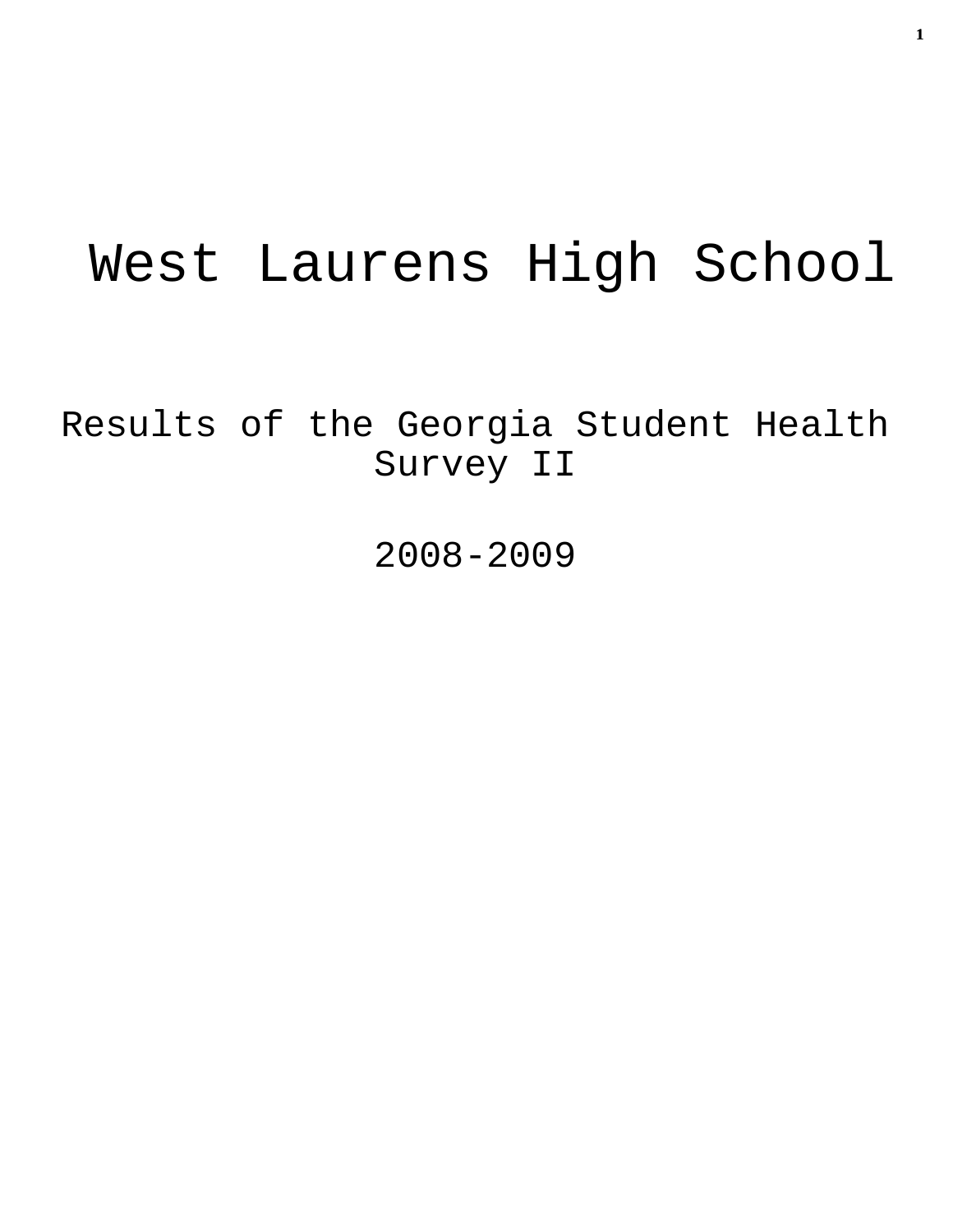# *Demographics* **2**

| <b>Grade</b>             |     |  |  |
|--------------------------|-----|--|--|
| <b>Grade   Frequency</b> |     |  |  |
| 10                       | 139 |  |  |
| 12                       | 124 |  |  |

| <b>Frequency</b> | <b>Table of Gender by Grade</b> |              |             |              |  |
|------------------|---------------------------------|--------------|-------------|--------------|--|
| <b>Col Pct</b>   |                                 | Grade(Grade) |             |              |  |
|                  | Gender(Gender)                  | 10           | 12          | <b>Total</b> |  |
|                  | <b>Female</b>                   | 72<br>51.80  | 53<br>42.74 | 125          |  |
|                  | <b>Male</b>                     | 67<br>48.20  | 71<br>57.26 | 138          |  |
|                  | <b>Total</b>                    | 139          | 124         | 263          |  |

| <b>Frequency</b> |
|------------------|
| <b>Col Pct</b>   |

| <b>Table of Ethnicity by Grade</b> |              |             |              |  |  |  |
|------------------------------------|--------------|-------------|--------------|--|--|--|
|                                    | Grade(Grade) |             |              |  |  |  |
| <b>Ethnicity</b> (Ethnicity)       | 10           | 12          | <b>Total</b> |  |  |  |
| <b>Black</b>                       | 45<br>32.37  | 36<br>29.03 | 81           |  |  |  |
| <b>Hispanic</b>                    | 3<br>2.16    | 4<br>3.23   | 7            |  |  |  |
| White                              | 88<br>63.31  | 78<br>62.90 | 166          |  |  |  |
| <b>Other</b>                       | 3<br>2.16    | 6<br>4.84   | 9            |  |  |  |
| <b>Total</b>                       | 139          | 124         | 263          |  |  |  |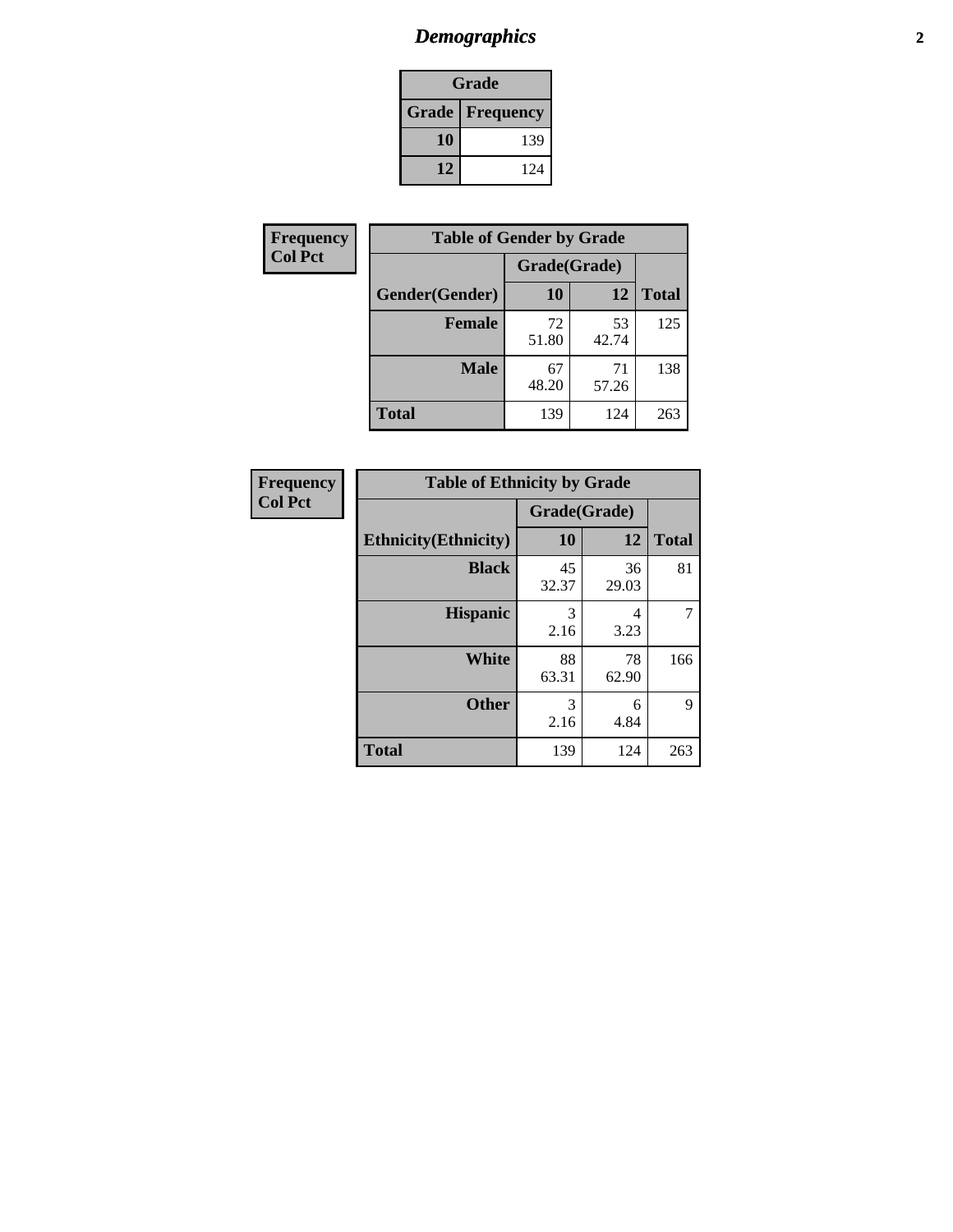#### *Title IV, Part A, Schedule A* **3** *Goal 1: Ensure that all schools are drug-free Baseline Data: Year 2008-2009 Prevalence of Drug Use*

| Frequency<br><b>Col Pct</b> | <b>Table of AlcoholAlt by Grade</b> |              |             |              |  |
|-----------------------------|-------------------------------------|--------------|-------------|--------------|--|
|                             | AlcoholAlt(Alcohol                  | Grade(Grade) |             |              |  |
|                             | use, past 30 days)                  | <b>10</b>    | 12          | <b>Total</b> |  |
|                             | Yes                                 | 36<br>25.90  | 41<br>33.06 | 77           |  |
|                             | N <sub>0</sub>                      | 103<br>74.10 | 83<br>66.94 | 186          |  |
|                             | Total                               | 139          | 124         | 263          |  |

| Frequency      | <b>Table of TobaccoAny by Grade</b> |              |             |              |  |
|----------------|-------------------------------------|--------------|-------------|--------------|--|
| <b>Col Pct</b> | <b>TobaccoAny(Tobacco</b>           | Grade(Grade) |             |              |  |
|                | use, past 30 days)                  | 10           | 12          | <b>Total</b> |  |
|                | Yes                                 | 33<br>23.74  | 47<br>37.90 | 80           |  |
|                | N <sub>0</sub>                      | 106<br>76.26 | 77<br>62.10 | 183          |  |
|                | Total                               | 139          | 124         | 263          |  |

| Frequency<br><b>Col Pct</b> | <b>Table of MarijuanaAlt by Grade</b> |              |              |              |  |
|-----------------------------|---------------------------------------|--------------|--------------|--------------|--|
|                             | MarijuanaAlt(Marijuana                | Grade(Grade) |              |              |  |
|                             | use, past 30 days)                    | 10           | 12           | <b>Total</b> |  |
|                             | <b>Yes</b>                            | 12<br>8.63   | 17<br>13.71  | 29           |  |
|                             | N <sub>0</sub>                        | 127<br>91.37 | 107<br>86.29 | 234          |  |
|                             | <b>Total</b>                          | 139          | 124          | 263          |  |

| Frequency      | <b>Table of OtherDrugAny by Grade</b>  |              |              |              |  |
|----------------|----------------------------------------|--------------|--------------|--------------|--|
| <b>Col Pct</b> | <b>OtherDrugAny(Other</b><br>drug use, | Grade(Grade) |              |              |  |
|                | past 30 days)                          | 10           | 12           | <b>Total</b> |  |
|                | Yes                                    | 8<br>5.76    | 3<br>2.42    | 11           |  |
|                | N <sub>0</sub>                         | 131<br>94.24 | 121<br>97.58 | 252          |  |
|                | <b>Total</b>                           | 139          | 124          | 263          |  |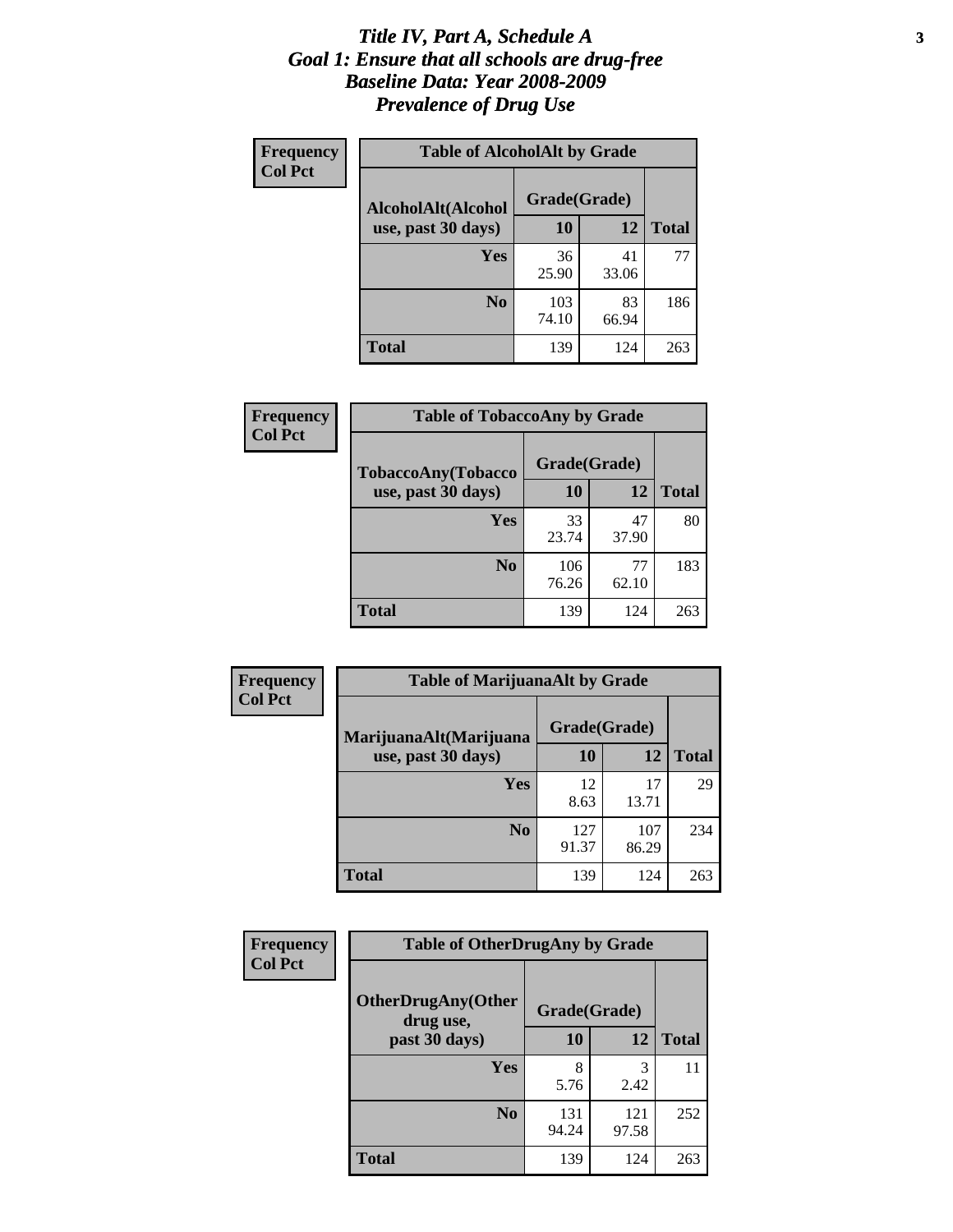#### *Average Age of Onset of Use* **4** *Results for "Average Age of Onset of Use" questions exclude students who said they did not use that substance*

| <b>Variable</b>    | Label                                                              | <b>Mean</b> |
|--------------------|--------------------------------------------------------------------|-------------|
| Alcoholinit2       | I started using alcohol when I was                                 | 13.56       |
| Cigarettesinit2    | I started smoking tobacco when I was                               | 13.99       |
| Smokelessinit2     | I started chewing tobacco when I was                               | 13.02       |
| Marijuanainit2     | I started using marijuana when I was                               | 14.77       |
| Cocaineinit2       | I started using cocaine when I was                                 | 13.75       |
| Inhalantsinit2     | I started using inhalants when I was                               | 11.00       |
| Steroidsinit2      | I started using steroids when I was                                | 15.00       |
| Ecstasyinit2       | I started using ecstasy when I was                                 | 14.00       |
| Methinit2          | I started using methamphetamines when I was                        | 14.00       |
| Hallucinogensinit2 | I started using hallucinogens when I was                           | 11.50       |
| Prescriptioninit2  | I started using prescription drugs not prescribed to me when I was | 13.83       |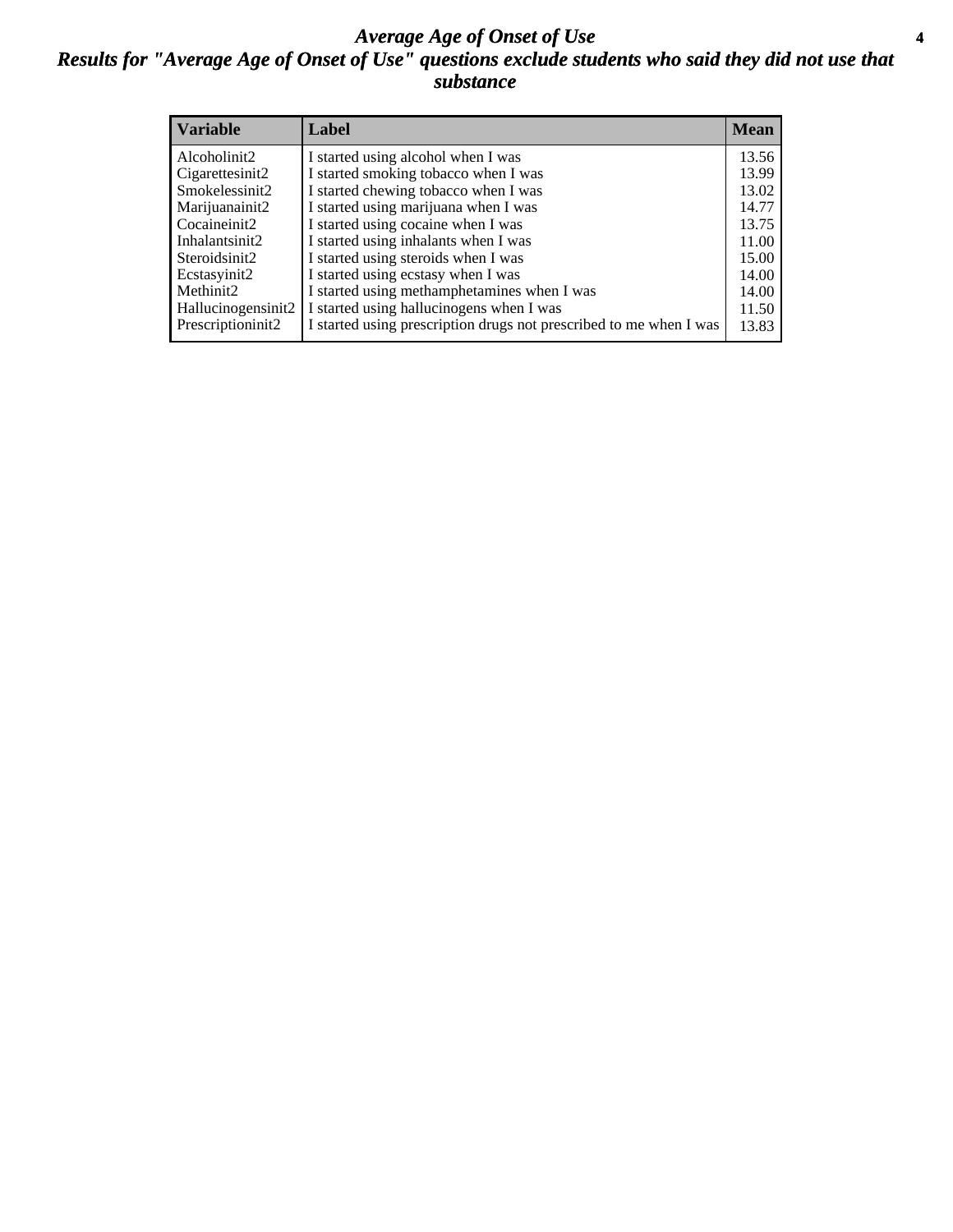# *Perception of Health Risk* **5**

| Frequency      | <b>Table of Alcoholharmdich by Grade</b> |              |             |              |  |
|----------------|------------------------------------------|--------------|-------------|--------------|--|
| <b>Col Pct</b> | Alcoholharmdich(I<br>think alcohol is    | Grade(Grade) |             |              |  |
|                | harmful)                                 | 10           | 12          | <b>Total</b> |  |
|                | Yes                                      | 117<br>84.17 | 93<br>75.00 | 210          |  |
|                | N <sub>0</sub>                           | 22<br>15.83  | 31<br>25.00 | 53           |  |
|                | <b>Total</b>                             | 139          | 124         | 263          |  |

| Frequency<br><b>Col Pct</b> | <b>Table of Tobaccoharmdich by Grade</b> |              |              |              |  |
|-----------------------------|------------------------------------------|--------------|--------------|--------------|--|
|                             | Tobaccoharmdich(I<br>think tobacco is    | Grade(Grade) |              |              |  |
|                             | harmful)                                 | 10           | 12           | <b>Total</b> |  |
|                             | <b>Yes</b>                               | 128<br>92.09 | 118<br>95.16 | 246          |  |
|                             | N <sub>0</sub>                           | 11<br>7.91   | 6<br>4.84    | 17           |  |
|                             | <b>Total</b>                             | 139          | 124          | 263          |  |

| <b>Frequency</b> | <b>Table of Marijuanaharmdich by Grade</b> |              |             |              |  |
|------------------|--------------------------------------------|--------------|-------------|--------------|--|
| <b>Col Pct</b>   | Marijuanaharmdich(I<br>think marijuana is  | Grade(Grade) |             |              |  |
|                  | harmful)                                   | 10           | 12          | <b>Total</b> |  |
|                  | <b>Yes</b>                                 | 119<br>85.61 | 92<br>74.19 | 211          |  |
|                  | N <sub>0</sub>                             | 20<br>14.39  | 32<br>25.81 | 52           |  |
|                  | <b>Total</b>                               | 139          | 124         | 263          |  |

| <b>Frequency</b> | <b>Table of Otherdrugharmdich by Grade</b>                   |              |              |              |  |
|------------------|--------------------------------------------------------------|--------------|--------------|--------------|--|
| <b>Col Pct</b>   | Otherdrugharmdich(I<br>Grade(Grade)<br>think other drugs are |              |              |              |  |
|                  | harmful)                                                     | <b>10</b>    | 12           | <b>Total</b> |  |
|                  | <b>Yes</b>                                                   | 131<br>94.24 | 121<br>97.58 | 252          |  |
|                  | N <sub>0</sub>                                               | 5.76         | 3<br>2.42    | 11           |  |
|                  | <b>Total</b>                                                 | 139          | 124          | 263          |  |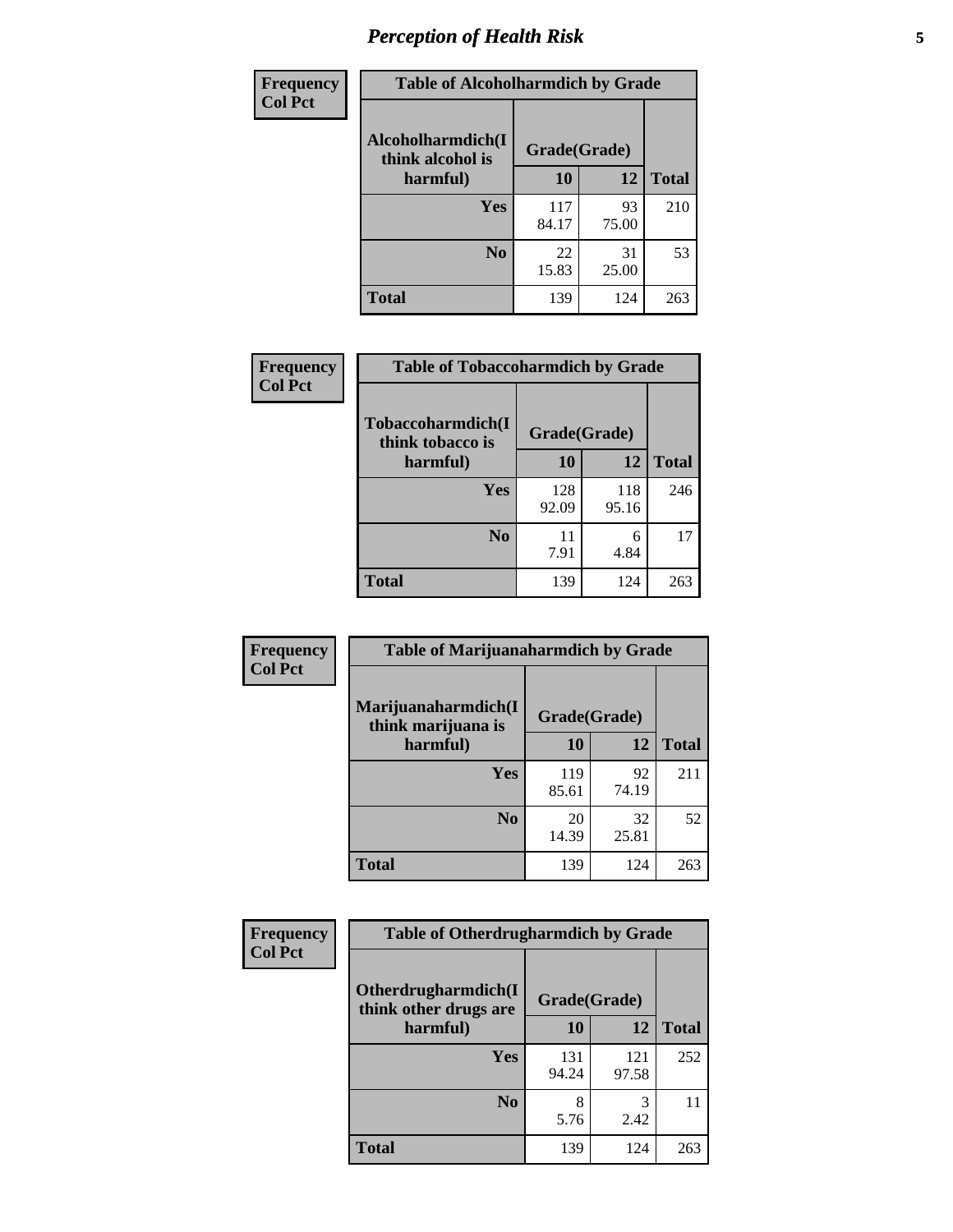# *Social Disapproval* **6**

| Frequency      | <b>Table of Alcoholpeerdich by Grade</b>                    |              |             |              |
|----------------|-------------------------------------------------------------|--------------|-------------|--------------|
| <b>Col Pct</b> | Alcoholpeerdich(My<br>friends would<br>disapprove if I used | Grade(Grade) |             |              |
|                | alcohol)                                                    | 10           | 12          | <b>Total</b> |
|                | <b>Yes</b>                                                  | 67<br>48.20  | 45<br>36.29 | 112          |
|                | N <sub>0</sub>                                              | 72<br>51.80  | 79<br>63.71 | 151          |
|                | <b>Total</b>                                                | 139          | 124         | 263          |

| <b>Frequency</b> |
|------------------|
| <b>Col Pct</b>   |

| <b>Table of Tobaccopeerdich by Grade</b>                    |              |             |              |  |  |
|-------------------------------------------------------------|--------------|-------------|--------------|--|--|
| Tobaccopeerdich(My<br>friends would<br>disapprove if I used | Grade(Grade) |             |              |  |  |
| tobacco)                                                    | 10           | 12          | <b>Total</b> |  |  |
| Yes                                                         | 85<br>61.15  | 52<br>41.94 | 137          |  |  |
| N <sub>0</sub>                                              | 54<br>38.85  | 72<br>58.06 | 126          |  |  |
| <b>Total</b>                                                | 139          | 124         | 263          |  |  |

| <b>Frequency</b> | <b>Table of Marijuanapeerdich by Grade</b>                    |              |             |              |  |
|------------------|---------------------------------------------------------------|--------------|-------------|--------------|--|
| <b>Col Pct</b>   | Marijuanapeerdich(My<br>friends would<br>disapprove if I used | Grade(Grade) |             |              |  |
|                  | marijuana)                                                    | 10           | 12          | <b>Total</b> |  |
|                  | <b>Yes</b>                                                    | 101<br>72.66 | 70<br>56.45 | 171          |  |
|                  | N <sub>0</sub>                                                | 38<br>27.34  | 54<br>43.55 | 92           |  |
|                  | <b>Total</b>                                                  | 139          | 124         | 263          |  |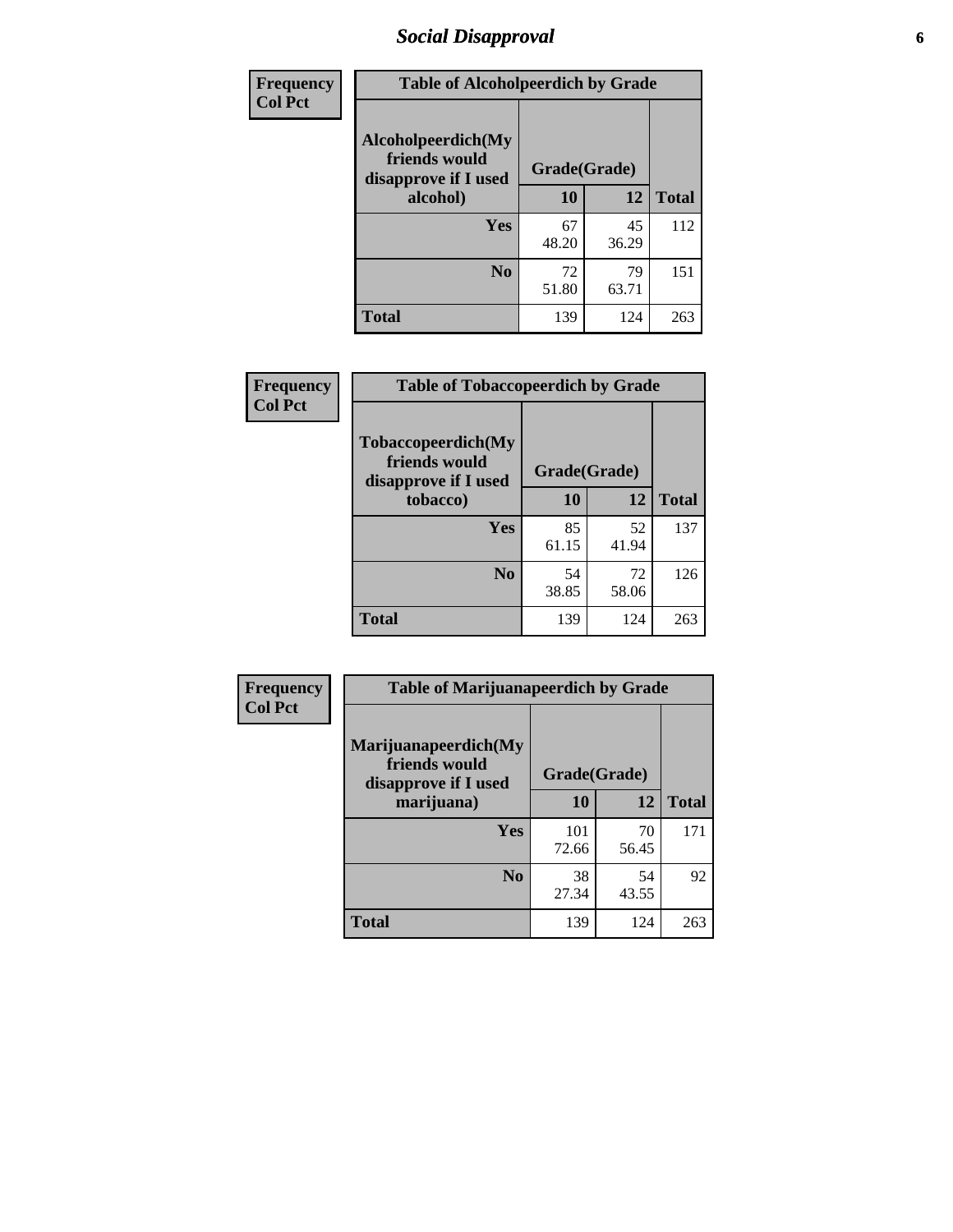# *Social Disapproval* **7**

| Frequency      | <b>Table of Otherdrugpeerdich by Grade</b>                    |              |             |              |  |
|----------------|---------------------------------------------------------------|--------------|-------------|--------------|--|
| <b>Col Pct</b> | Otherdrugpeerdich(My<br>friends would<br>disapprove if I used | Grade(Grade) |             |              |  |
|                | other drugs)                                                  | 10           | 12          | <b>Total</b> |  |
|                | Yes                                                           | 111<br>79.86 | 96<br>77.42 | 207          |  |
|                | N <sub>0</sub>                                                | 28<br>20.14  | 28<br>22.58 | 56           |  |
|                | <b>Total</b>                                                  | 139          | 124         | 263          |  |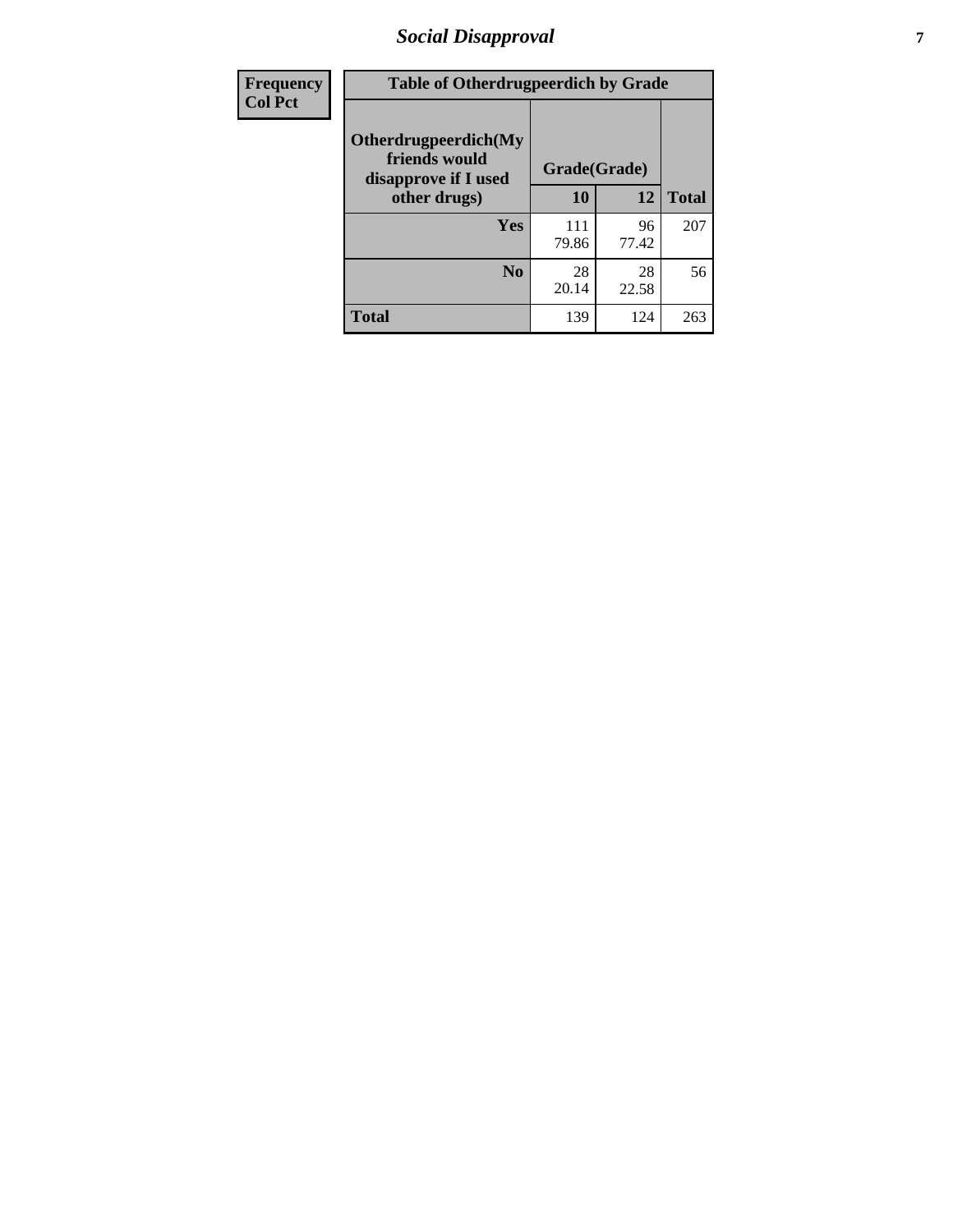#### Title IV, Part A, Schedule A **8** *Goal 2: To help ensure that all schools are safe and disciplined Baseline Data: Year 2008-2009 Student Involvement in Gang Activity*

| Frequency      | <b>Table of Gangself by Grade</b>                                                                 |                    |               |              |
|----------------|---------------------------------------------------------------------------------------------------|--------------------|---------------|--------------|
| <b>Col Pct</b> | Gangself(I<br>have<br>participated<br>in illegal<br>gang<br>activities in<br>the past 30<br>days) | Grade(Grade)<br>10 | 12            | <b>Total</b> |
|                | Yes                                                                                               | 6<br>4.32          | 0<br>0.00     | 6            |
|                | N <sub>0</sub>                                                                                    | 133<br>95.68       | 124<br>100.00 | 257          |
|                | Total                                                                                             | 139                | 124           | 263          |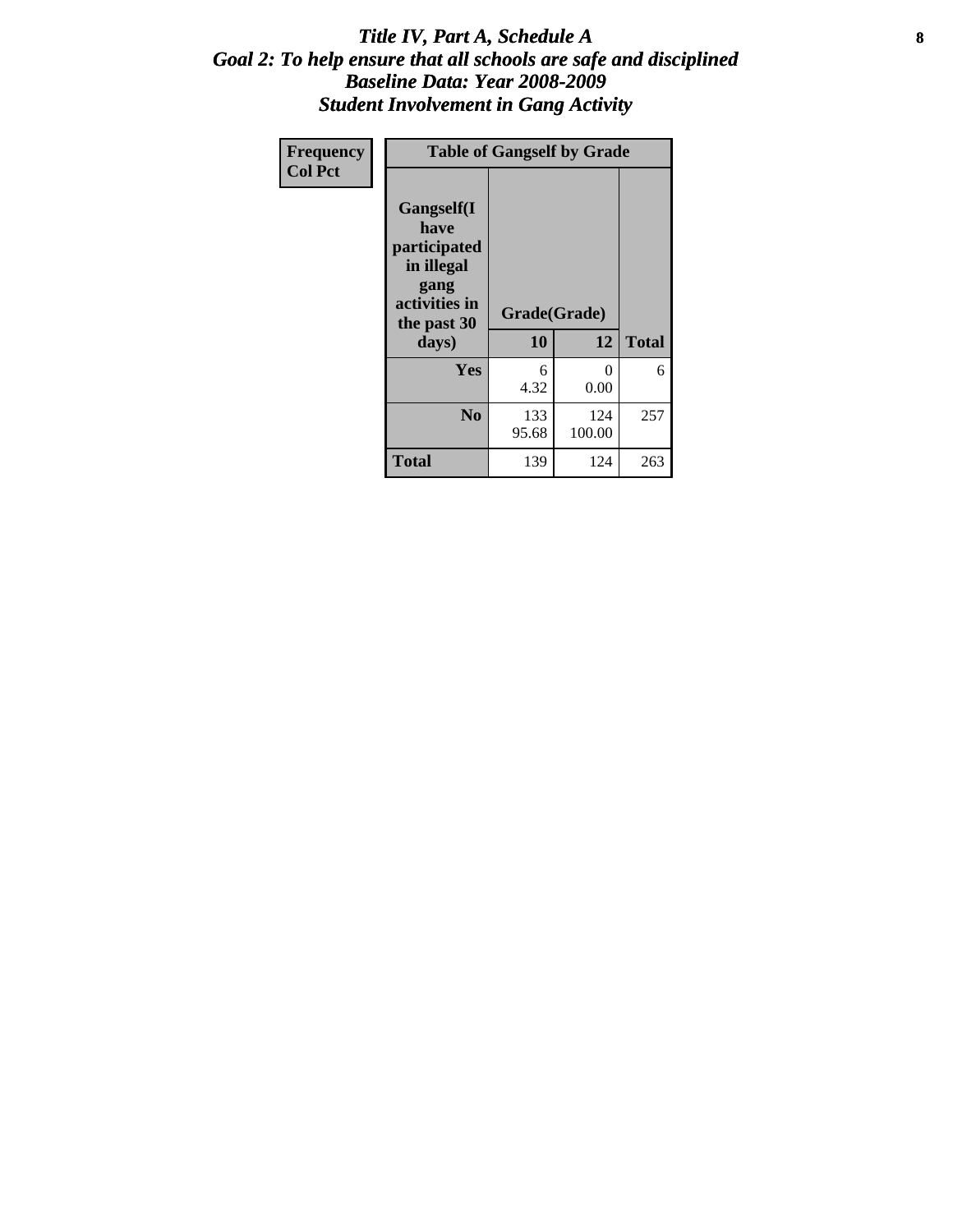# *Student Perception of School Safety* **9**

| <b>Frequency</b><br>Row Pct |
|-----------------------------|
|                             |

| <b>Table of Grade by Safeschool</b> |                                                                                                                          |                                                        |             |             |     |  |
|-------------------------------------|--------------------------------------------------------------------------------------------------------------------------|--------------------------------------------------------|-------------|-------------|-----|--|
|                                     |                                                                                                                          | Safeschool (School is a place at which I feel<br>safe) |             |             |     |  |
| Grade(Grade)                        | Somewhat Somewhat<br><b>Strongly</b><br><b>Strongly</b><br><b>Disagree</b><br>Agree<br>Disagree<br><b>Total</b><br>Agree |                                                        |             |             |     |  |
| 10                                  | 19<br>13.67                                                                                                              | 74<br>53.24                                            | 25<br>17.99 | 21<br>15.11 | 139 |  |
| 12                                  | 17<br>13.71                                                                                                              | 72<br>58.06                                            | 22<br>17.74 | 13<br>10.48 | 124 |  |
| <b>Total</b>                        | 36                                                                                                                       | 146                                                    | 47          | 34          | 263 |  |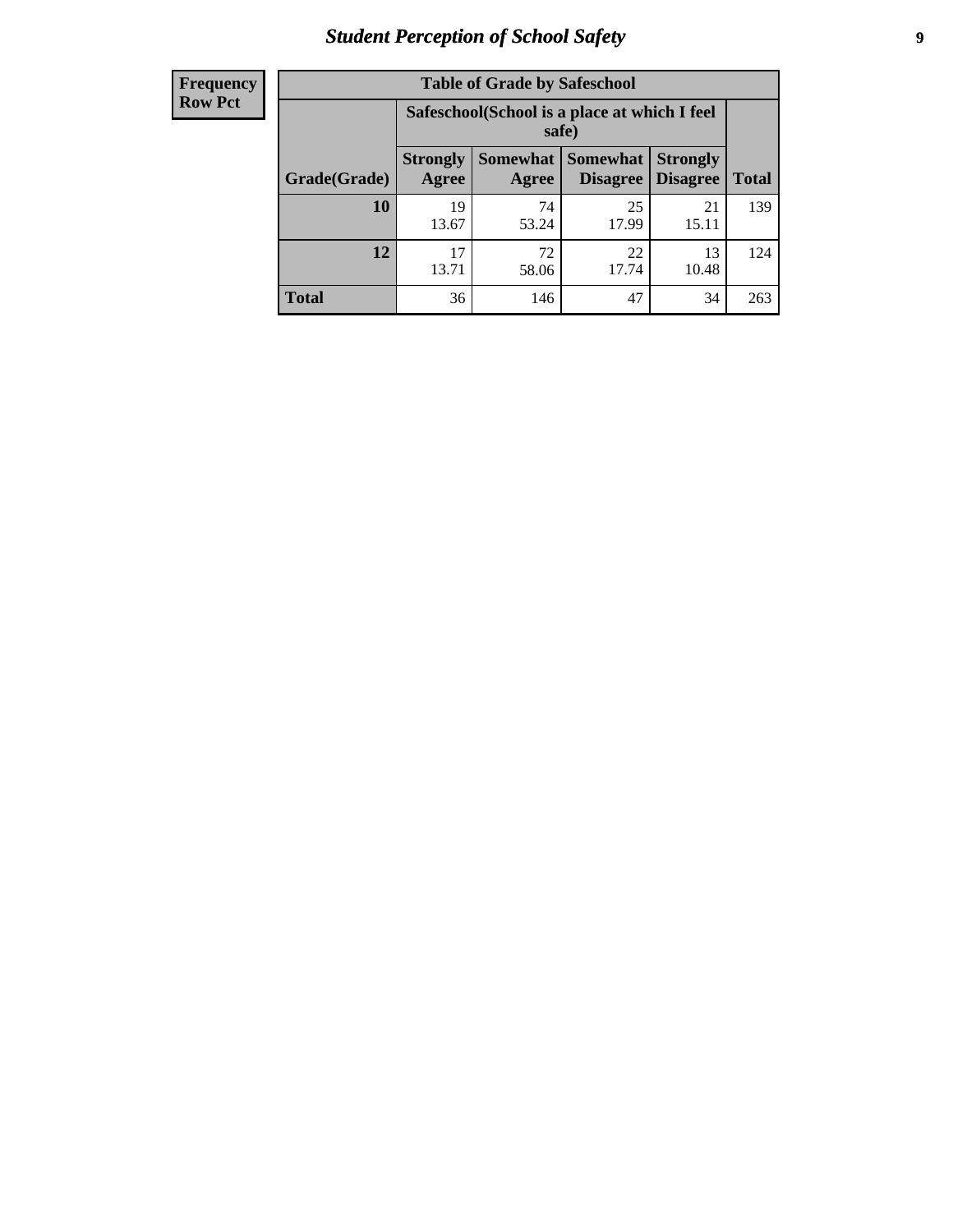### *Students Who Have Been Bullied* **10**

| <b>Frequency</b> | <b>Table of Grade by Bullied</b>                                              |              |           |                      |                        |                       |           |              |
|------------------|-------------------------------------------------------------------------------|--------------|-----------|----------------------|------------------------|-----------------------|-----------|--------------|
| <b>Row Pct</b>   | <b>Bullied</b> (I have been bullied by other<br>students in the past 30 days) |              |           |                      |                        |                       |           |              |
|                  |                                                                               | $\mathbf{0}$ | 1 or<br>2 | 3 <sub>to</sub><br>5 | 10<br>to  <br>19       | <b>20</b><br>to<br>29 | All<br>30 |              |
|                  | <b>Grade</b> (Grade)                                                          | <b>Days</b>  | days      | days                 | days                   | days                  | days      | <b>Total</b> |
|                  | 10                                                                            | 125<br>89.93 | 4<br>2.88 | 0.72                 | $\mathfrak{D}$<br>1.44 | $\Omega$<br>0.00      | 7<br>5.04 | 139          |
|                  | 12                                                                            | 113<br>91.13 | 6<br>4.84 | $\Omega$<br>0.00     | $\Omega$<br>0.00       | 2<br>1.61             | 3<br>2.42 | 124          |
|                  | <b>Total</b>                                                                  | 238          | 10        |                      | $\overline{2}$         | $\overline{2}$        | 10        | 263          |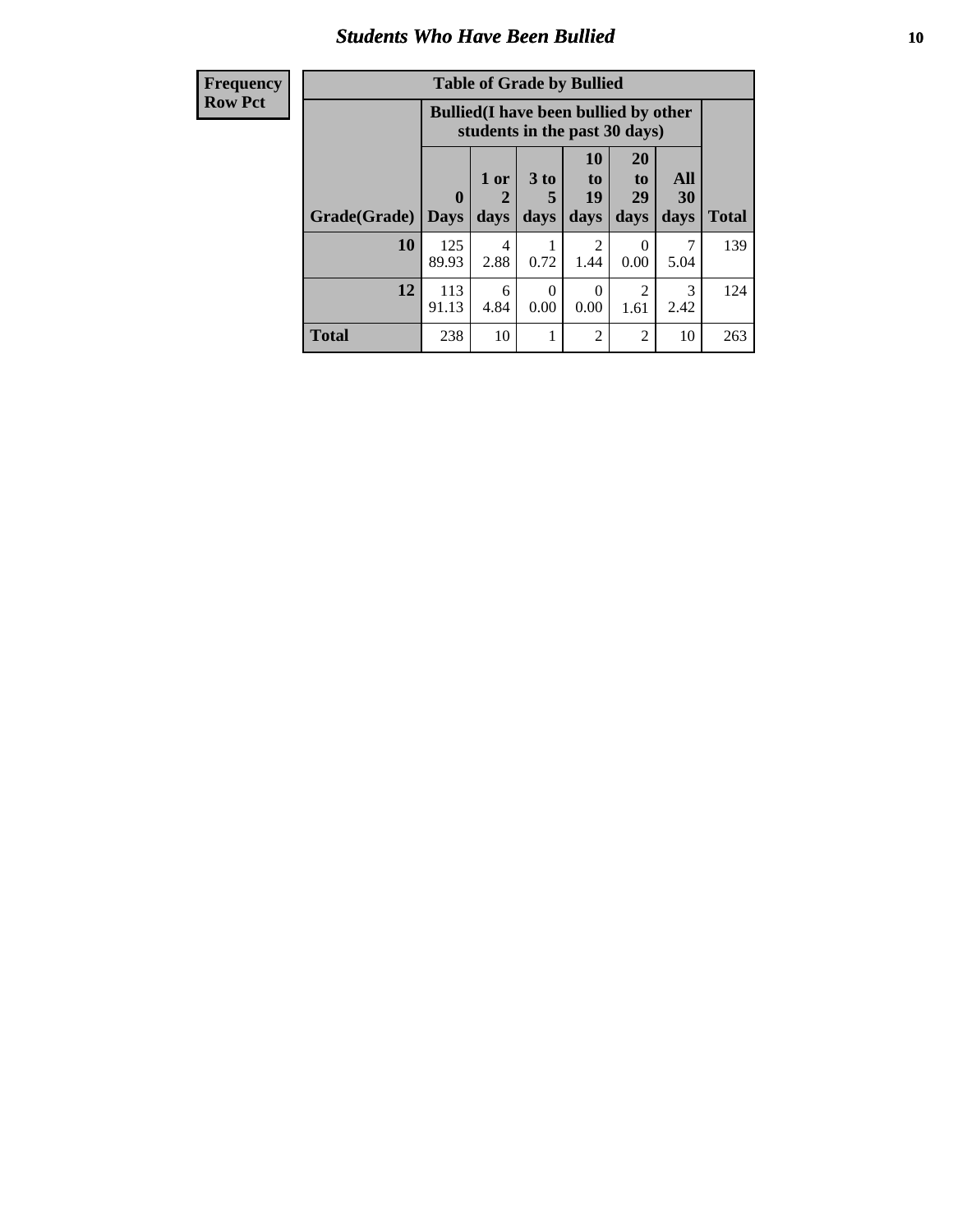### *School Climate* **11**

| Frequency      | <b>Table of SchoolClimate1 by Grade</b> |                    |             |              |  |  |
|----------------|-----------------------------------------|--------------------|-------------|--------------|--|--|
| <b>Col Pct</b> | SchoolClimate1(I<br>like school)        | Grade(Grade)<br>10 | 12          | <b>Total</b> |  |  |
|                | <b>Strongly Agree</b>                   | 16<br>11.51        | 18<br>14.52 | 34           |  |  |
|                | <b>Somewhat Agree</b>                   | 87<br>62.59        | 81<br>65.32 | 168          |  |  |
|                | <b>Somewhat Disagree</b>                | 24<br>17.27        | 10<br>8.06  | 34           |  |  |
|                | <b>Strongly Disagree</b>                | 12<br>8.63         | 15<br>12.10 | 27           |  |  |
|                | <b>Total</b>                            | 139                | 124         | 263          |  |  |

| Frequency<br><b>Col Pct</b> | <b>Table of SchoolClimate2 by Grade</b>           |                    |             |              |  |  |
|-----------------------------|---------------------------------------------------|--------------------|-------------|--------------|--|--|
|                             | SchoolClimate2(I<br>feel successful at<br>school) | Grade(Grade)<br>10 | 12          | <b>Total</b> |  |  |
|                             | <b>Strongly Agree</b>                             | 35<br>25.18        | 47<br>37.90 | 82           |  |  |
|                             | <b>Somewhat Agree</b>                             | 91<br>65.47        | 65<br>52.42 | 156          |  |  |
|                             | <b>Somewhat Disagree</b>                          | 10<br>7.19         | 8<br>6.45   | 18           |  |  |
|                             | <b>Strongly Disagree</b>                          | 3<br>2.16          | 4<br>3.23   | 7            |  |  |
|                             | <b>Total</b>                                      | 139                | 124         | 263          |  |  |

| Frequency      | <b>Table of SchoolClimate3 by Grade</b>                               |                           |             |              |
|----------------|-----------------------------------------------------------------------|---------------------------|-------------|--------------|
| <b>Col Pct</b> | SchoolClimate3(My<br>school has high<br>standards for<br>achievement) | Grade(Grade)<br><b>10</b> | 12          | <b>Total</b> |
|                | <b>Strongly Agree</b>                                                 | 34                        | 39          | 73           |
|                |                                                                       | 24.46                     | 31.45       |              |
|                | <b>Somewhat Agree</b>                                                 | 82<br>58.99               | 51<br>41.13 | 133          |
|                | <b>Somewhat Disagree</b>                                              | 21<br>15.11               | 19<br>15.32 | 40           |
|                | <b>Strongly Disagree</b>                                              | 2<br>1.44                 | 15<br>12.10 | 17           |
|                | Total                                                                 | 139                       | 124         | 263          |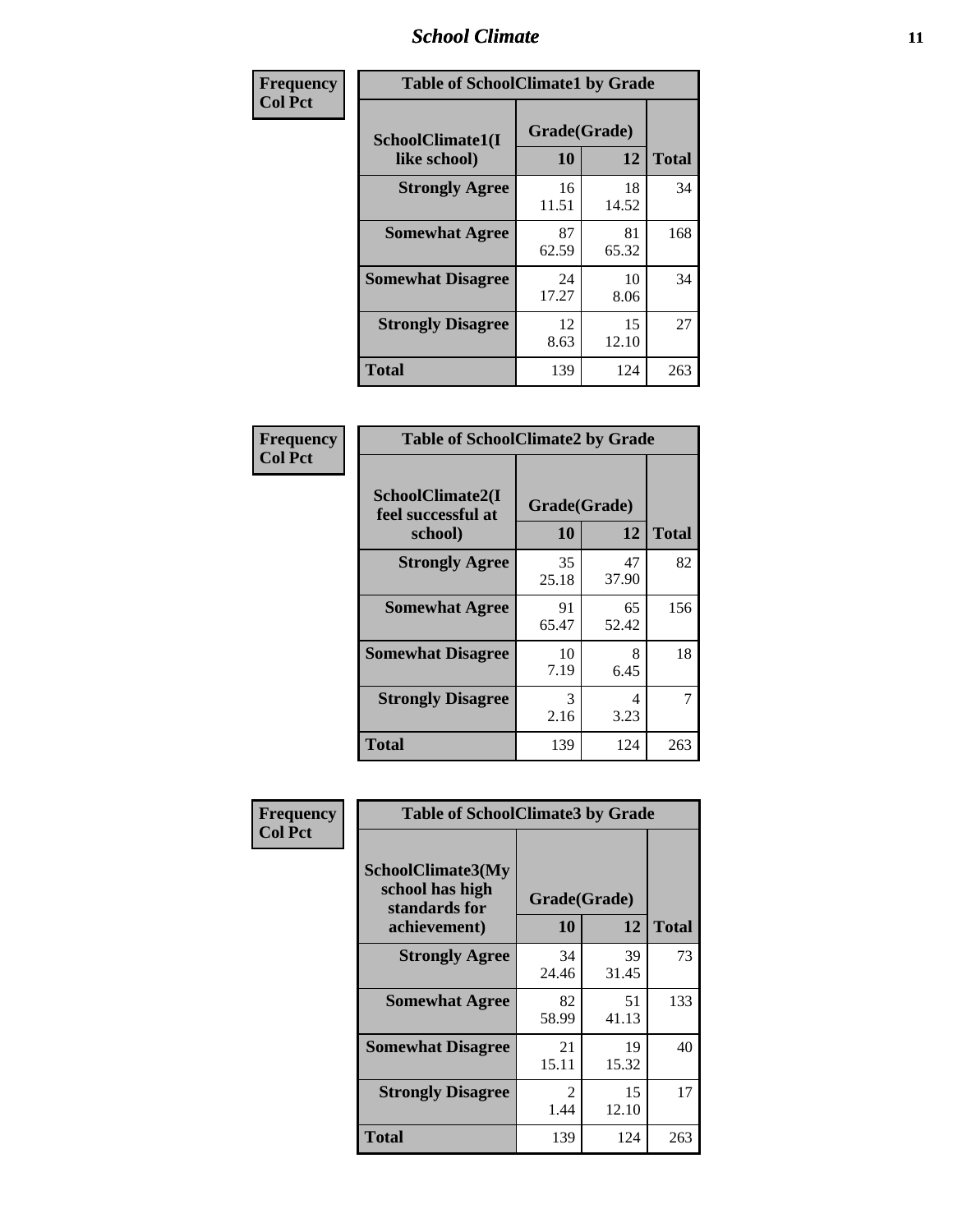### *School Climate* **12**

| Frequency      | <b>Table of SchoolClimate4 by Grade</b>                              |                    |             |              |
|----------------|----------------------------------------------------------------------|--------------------|-------------|--------------|
| <b>Col Pct</b> | <b>SchoolClimate4(My</b><br>school sets clear<br>rules for behavior) | Grade(Grade)<br>10 | 12          | <b>Total</b> |
|                | <b>Strongly Agree</b>                                                | 47<br>33.81        | 61<br>49.19 | 108          |
|                | <b>Somewhat Agree</b>                                                | 62<br>44.60        | 45<br>36.29 | 107          |
|                | <b>Somewhat Disagree</b>                                             | 29<br>20.86        | 14<br>11.29 | 43           |
|                | <b>Strongly Disagree</b>                                             | 0.72               | 4<br>3.23   | 5            |
|                | <b>Total</b>                                                         | 139                | 124         | 263          |

| <b>Table of SchoolClimate5 by Grade</b>                              |                    |             |              |  |
|----------------------------------------------------------------------|--------------------|-------------|--------------|--|
| SchoolClimate5(I<br>know what to do in<br>an emergency at<br>school) | Grade(Grade)<br>10 | 12          | <b>Total</b> |  |
| <b>Strongly Agree</b>                                                | 64                 | 65          | 129          |  |
|                                                                      | 46.04              | 52.42       |              |  |
| <b>Somewhat Agree</b>                                                | 59<br>42.45        | 43<br>34.68 | 102          |  |
| <b>Somewhat Disagree</b>                                             | 12<br>8.63         | 11<br>8.87  | 23           |  |
| <b>Strongly Disagree</b>                                             | 4<br>2.88          | 5<br>4.03   | 9            |  |
| Total                                                                | 139                | 124         | 263          |  |

| Frequency      | <b>Table of SchoolClimate6 by Grade</b>                  |                    |             |              |
|----------------|----------------------------------------------------------|--------------------|-------------|--------------|
| <b>Col Pct</b> | <b>SchoolClimate6(Teachers</b><br>treat me with respect) | Grade(Grade)<br>10 | 12          | <b>Total</b> |
|                | <b>Strongly Agree</b>                                    | 37<br>26.62        | 41<br>33.06 | 78           |
|                | <b>Somewhat Agree</b>                                    | 66<br>47.48        | 57<br>45.97 | 123          |
|                | <b>Somewhat Disagree</b>                                 | 25<br>17.99        | 12<br>9.68  | 37           |
|                | <b>Strongly Disagree</b>                                 | 11<br>7.91         | 14<br>11.29 | 25           |
|                | <b>Total</b>                                             | 139                | 124         | 263          |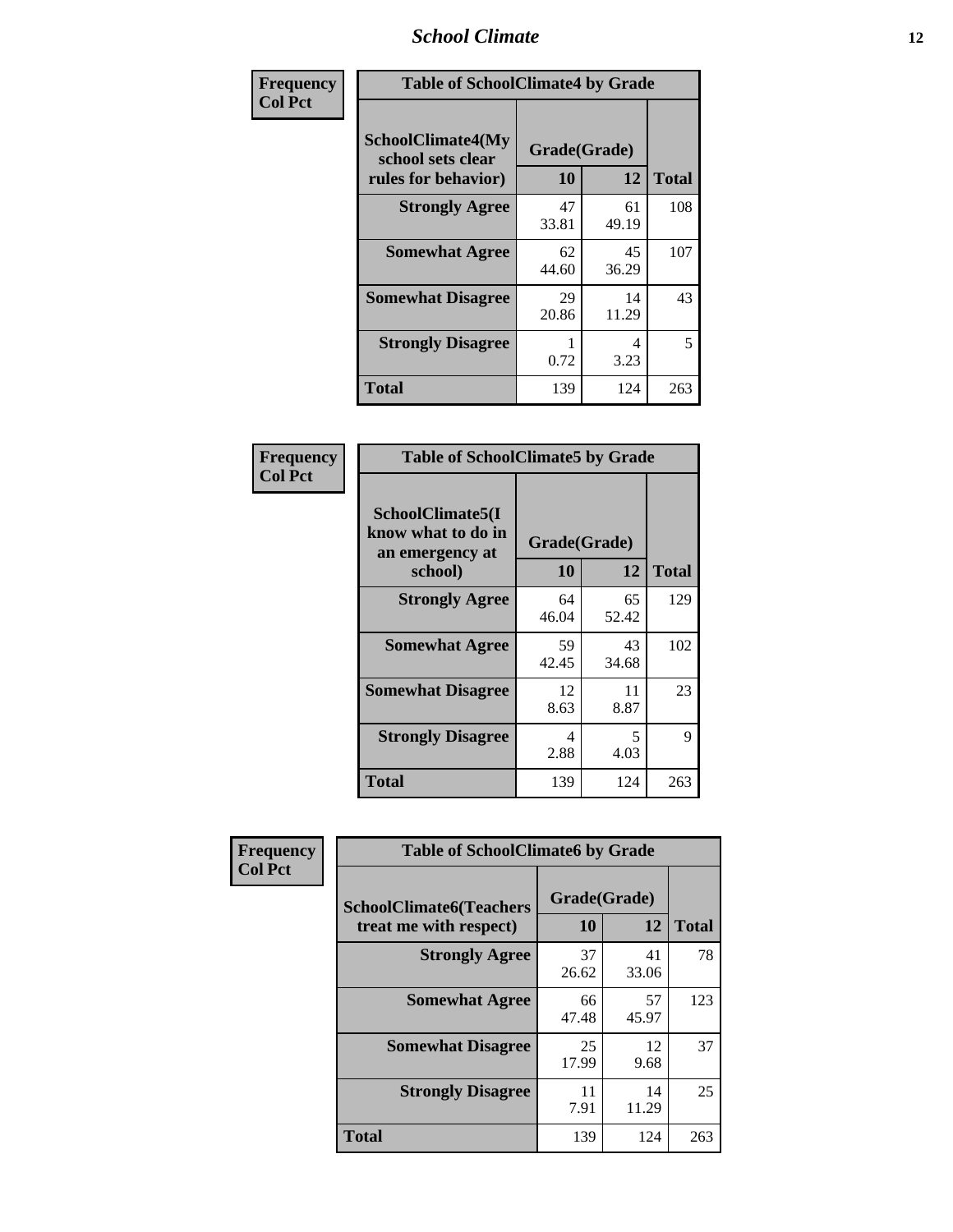### *School Climate* **13**

| Frequency      | <b>Table of SchoolClimate7 by Grade</b>                                       |                           |             |              |
|----------------|-------------------------------------------------------------------------------|---------------------------|-------------|--------------|
| <b>Col Pct</b> | <b>SchoolClimate7(Behaviors</b><br>in my class allow the<br>teacher to teach) | Grade(Grade)<br><b>10</b> | 12          | <b>Total</b> |
|                | <b>Strongly Agree</b>                                                         | 34<br>24.46               | 19<br>15.32 | 53           |
|                | <b>Somewhat Agree</b>                                                         | 73<br>52.52               | 74<br>59.68 | 147          |
|                | <b>Somewhat Disagree</b>                                                      | 17<br>12.23               | 19<br>15.32 | 36           |
|                | <b>Strongly Disagree</b>                                                      | 15<br>10.79               | 12<br>9.68  | 27           |
|                | <b>Total</b>                                                                  | 139                       | 124         | 263          |

| Frequency      | <b>Table of SchoolClimate8 by Grade</b>                                              |                    |             |              |
|----------------|--------------------------------------------------------------------------------------|--------------------|-------------|--------------|
| <b>Col Pct</b> | <b>SchoolClimate8(Students</b><br>are frequently<br>recognized for good<br>behavior) | Grade(Grade)<br>10 | 12          | <b>Total</b> |
|                | <b>Strongly Agree</b>                                                                | 42<br>30.22        | 46<br>37.10 | 88           |
|                | <b>Somewhat Agree</b>                                                                | 71<br>51.08        | 49<br>39.52 | 120          |
|                | <b>Somewhat Disagree</b>                                                             | 21<br>15.11        | 16<br>12.90 | 37           |
|                | <b>Strongly Disagree</b>                                                             | 5<br>3.60          | 13<br>10.48 | 18           |
|                | <b>Total</b>                                                                         | 139                | 124         | 263          |

| Frequency<br><b>Col Pct</b> | <b>Table of SchoolClimate9 by Grade</b>                                           |                    |             |              |
|-----------------------------|-----------------------------------------------------------------------------------|--------------------|-------------|--------------|
|                             | SchoolClimate9(School<br>counselor would be<br>helpful if I needed<br>assistance) | Grade(Grade)<br>10 | 12          | <b>Total</b> |
|                             | <b>Strongly Agree</b>                                                             | 56<br>40.29        | 80<br>64.52 | 136          |
|                             | <b>Somewhat Agree</b>                                                             | 64<br>46.04        | 31<br>25.00 | 95           |
|                             | <b>Somewhat Disagree</b>                                                          | 9<br>6.47          | 6<br>4.84   | 15           |
|                             | <b>Strongly Disagree</b>                                                          | 10<br>7.19         | 7<br>5.65   | 17           |
|                             | Total                                                                             | 139                | 124         | 263          |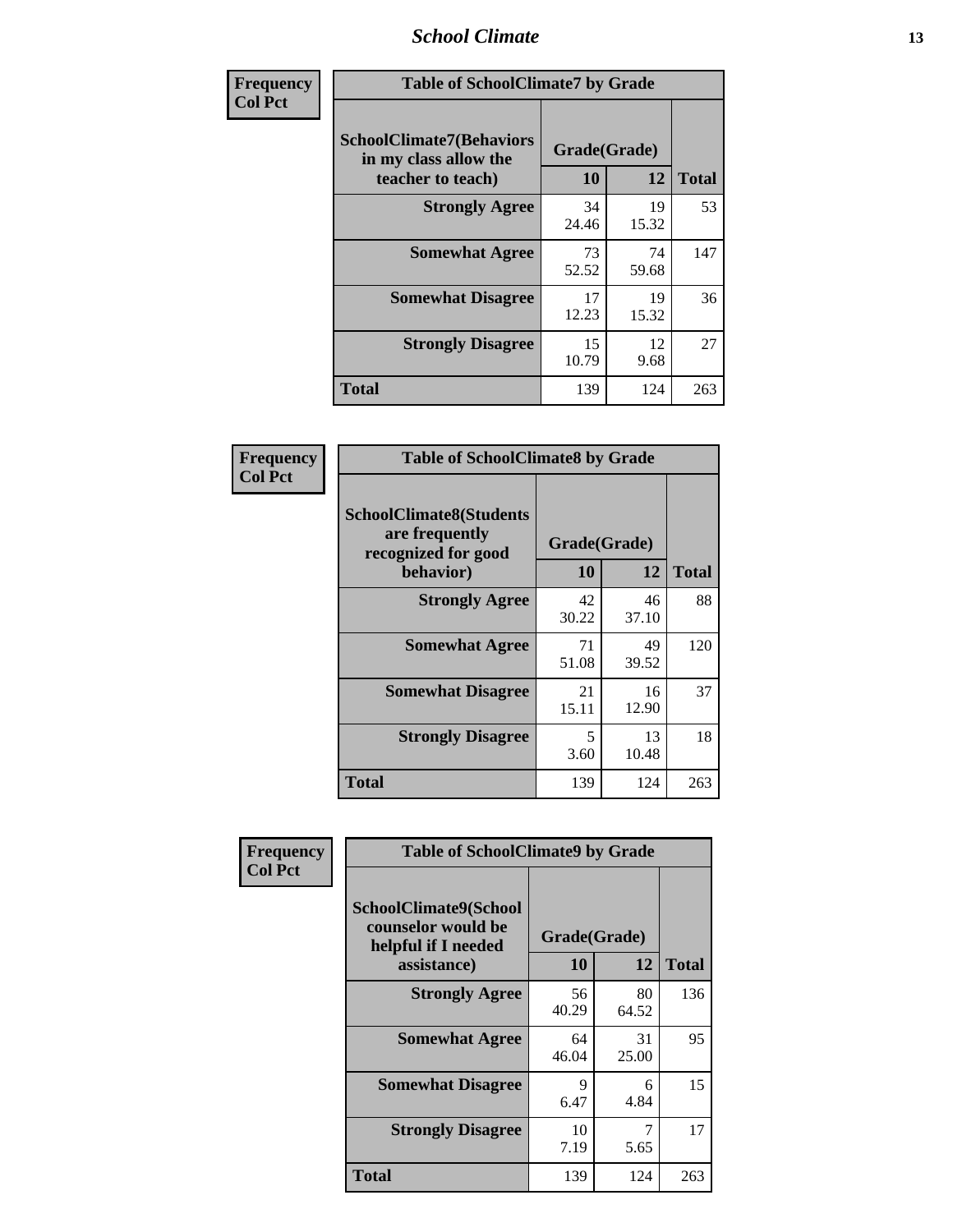### *Reasons for Dropping Out* **14**

| Frequency      | <b>Table of Dropoutreason by Grade</b>                                   |                    |             |              |
|----------------|--------------------------------------------------------------------------|--------------------|-------------|--------------|
| <b>Col Pct</b> | Dropoutreason(If<br>I dropped out the<br>reason would<br>most likely be) | Grade(Grade)<br>10 | 12          | <b>Total</b> |
|                | Won't Drop out                                                           | 91<br>65.47        | 77<br>62.10 | 168          |
|                | <b>Bored</b>                                                             | 27<br>19.42        | 18<br>14.52 | 45           |
|                | <b>Family Reasons</b>                                                    | 7<br>5.04          | 5<br>4.03   | 12           |
|                | <b>Being Bullied</b>                                                     | 0.72               | 0.81        | 2            |
|                | <b>Other</b>                                                             | 13<br>9.35         | 23<br>18.55 | 36           |
|                | Total                                                                    | 139                | 124         | 263          |

| Frequency      | <b>Table of Dropout by Grade</b>                                       |                    |             |              |  |
|----------------|------------------------------------------------------------------------|--------------------|-------------|--------------|--|
| <b>Col Pct</b> | Dropout(I<br>have<br>thought<br>about<br>dropping<br>out of<br>school) | Grade(Grade)<br>10 | 12          | <b>Total</b> |  |
|                | Yes                                                                    | 25<br>17.99        | 32<br>25.81 | 57           |  |
|                | N <sub>0</sub>                                                         | 114<br>82.01       | 92<br>74.19 | 206          |  |
|                | <b>Total</b>                                                           | 139                | 124         | 263          |  |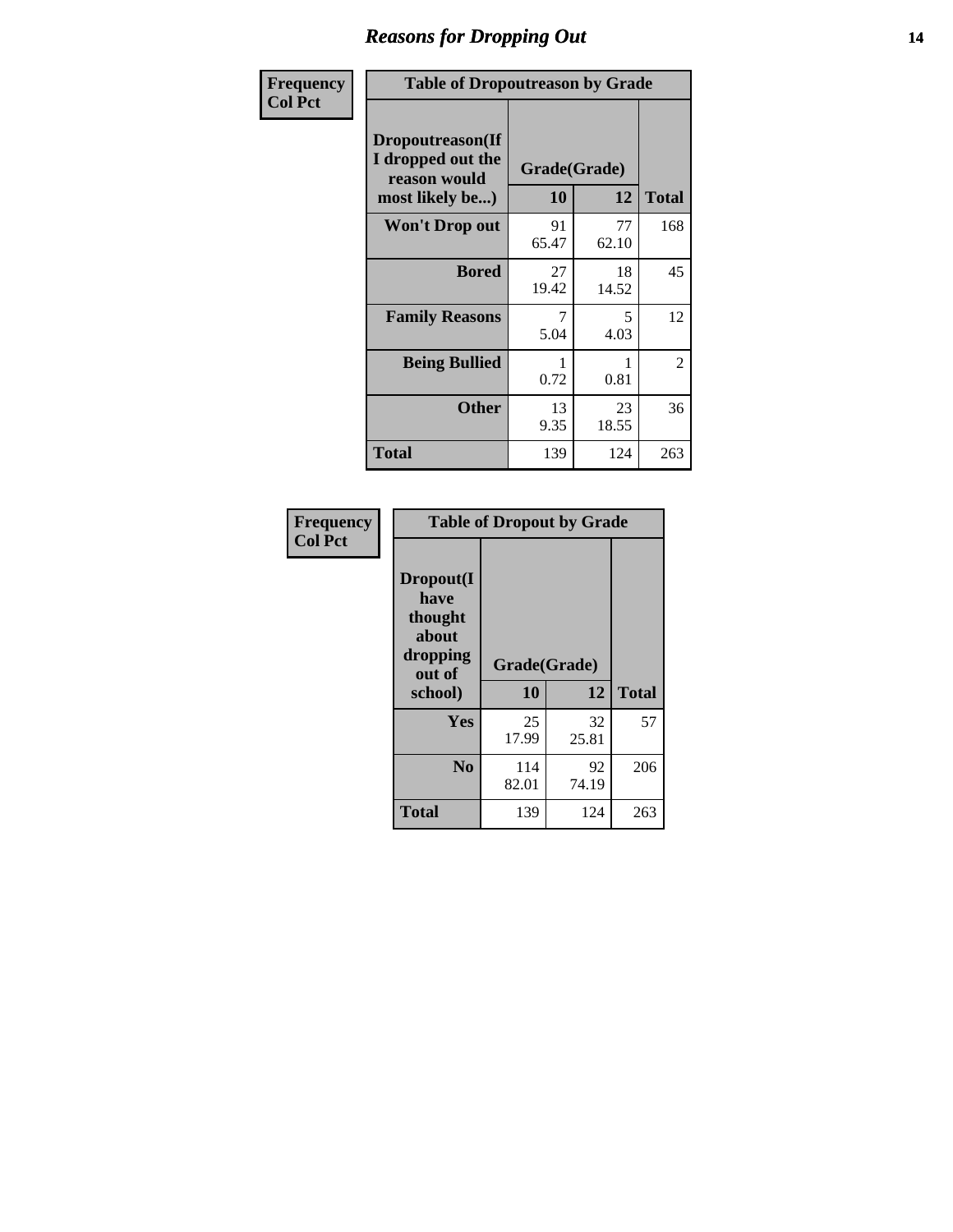*School Safety* **15**

| Frequency      | <b>Table of Gangself by Grade</b>                                                                 |                          |               |              |
|----------------|---------------------------------------------------------------------------------------------------|--------------------------|---------------|--------------|
| <b>Col Pct</b> | Gangself(I<br>have<br>participated<br>in illegal<br>gang<br>activities in<br>the past 30<br>days) | Grade(Grade)<br>10<br>12 |               | <b>Total</b> |
|                | Yes                                                                                               | 6<br>4.32                | 0<br>0.00     | 6            |
|                | N <sub>0</sub>                                                                                    | 133<br>95.68             | 124<br>100.00 | 257          |
|                | <b>Total</b>                                                                                      | 139                      | 124           | 263          |

| Frequency<br><b>Col Pct</b> | <b>Table of Gangpeers by Grade</b>                                                                                             |                    |              |              |
|-----------------------------|--------------------------------------------------------------------------------------------------------------------------------|--------------------|--------------|--------------|
|                             | <b>Gangpeers</b> (I<br>have friends<br>who have<br>participated<br>in illegal<br>gang<br>activities in<br>the past 30<br>days) | Grade(Grade)<br>10 | 12           | <b>Total</b> |
|                             | <b>Yes</b>                                                                                                                     | 42<br>30.22        | 18<br>14.52  | 60           |
|                             | N <sub>0</sub>                                                                                                                 | 97<br>69.78        | 106<br>85.48 | 203          |
|                             | <b>Total</b>                                                                                                                   | 139                | 124          | 263          |

| Frequency      | <b>Table of Pickedon by Grade</b>                                                       |                    |             |              |
|----------------|-----------------------------------------------------------------------------------------|--------------------|-------------|--------------|
| <b>Col Pct</b> | <b>Pickedon(I have</b><br>been picked on or<br>teased at school in<br>the past 30 days) | Grade(Grade)<br>10 | 12          | <b>Total</b> |
|                | <b>Strongly Agree</b>                                                                   | 19<br>13.67        | 14<br>11.29 | 33           |
|                | <b>Somewhat Agree</b>                                                                   | 26<br>18.71        | 16<br>12.90 | 42           |
|                | <b>Somewhat Disagree</b>                                                                | 15<br>10.79        | 17<br>13.71 | 32           |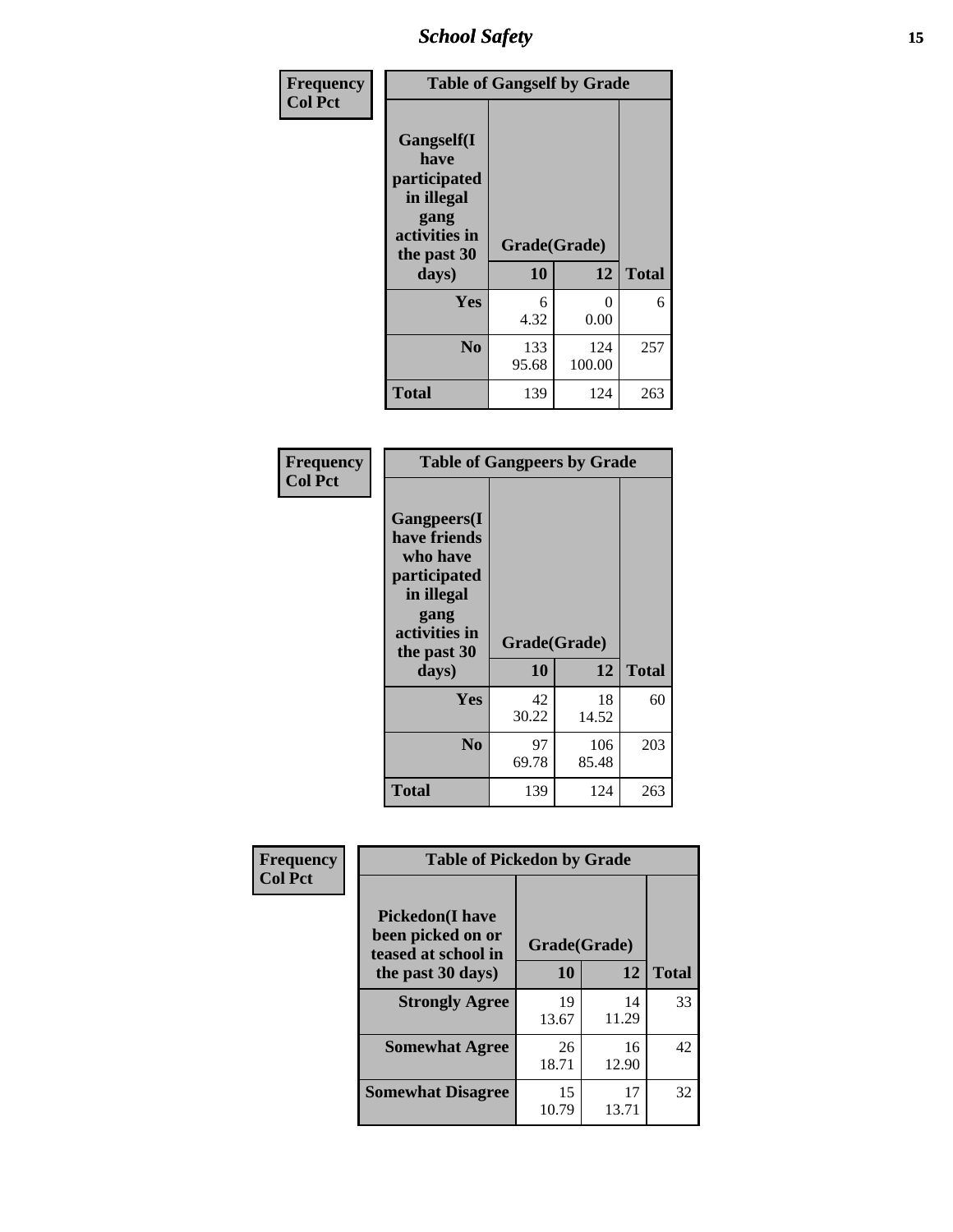# *School Safety* **16**

| <b>Frequency</b> | <b>Table of Pickedon by Grade</b>                                                        |                    |             |              |
|------------------|------------------------------------------------------------------------------------------|--------------------|-------------|--------------|
| <b>Col Pct</b>   | <b>Pickedon</b> (I have<br>been picked on or<br>teased at school in<br>the past 30 days) | Grade(Grade)<br>10 | 12          | <b>Total</b> |
|                  | <b>Strongly Disagree</b>                                                                 | 79<br>56.83        | 77<br>62.10 | 156          |
|                  | Total                                                                                    | 139                | 124         | 263          |

| Frequency      |                                                          | <b>Table of Safeschool by Grade</b> |              |     |  |  |  |  |  |
|----------------|----------------------------------------------------------|-------------------------------------|--------------|-----|--|--|--|--|--|
| <b>Col Pct</b> | Safeschool(School<br>is a place at which I<br>feel safe) | Grade(Grade)<br>10                  | <b>Total</b> |     |  |  |  |  |  |
|                | <b>Strongly Agree</b>                                    | 19<br>13.67                         | 17<br>13.71  | 36  |  |  |  |  |  |
|                | <b>Somewhat Agree</b>                                    | 74<br>53.24                         | 72<br>58.06  | 146 |  |  |  |  |  |
|                | <b>Somewhat Disagree</b>                                 | 25<br>17.99                         | 22<br>17.74  | 47  |  |  |  |  |  |
|                | <b>Strongly Disagree</b>                                 | 21<br>15.11                         | 13<br>10.48  | 34  |  |  |  |  |  |
|                | Total                                                    | 139                                 | 124          | 263 |  |  |  |  |  |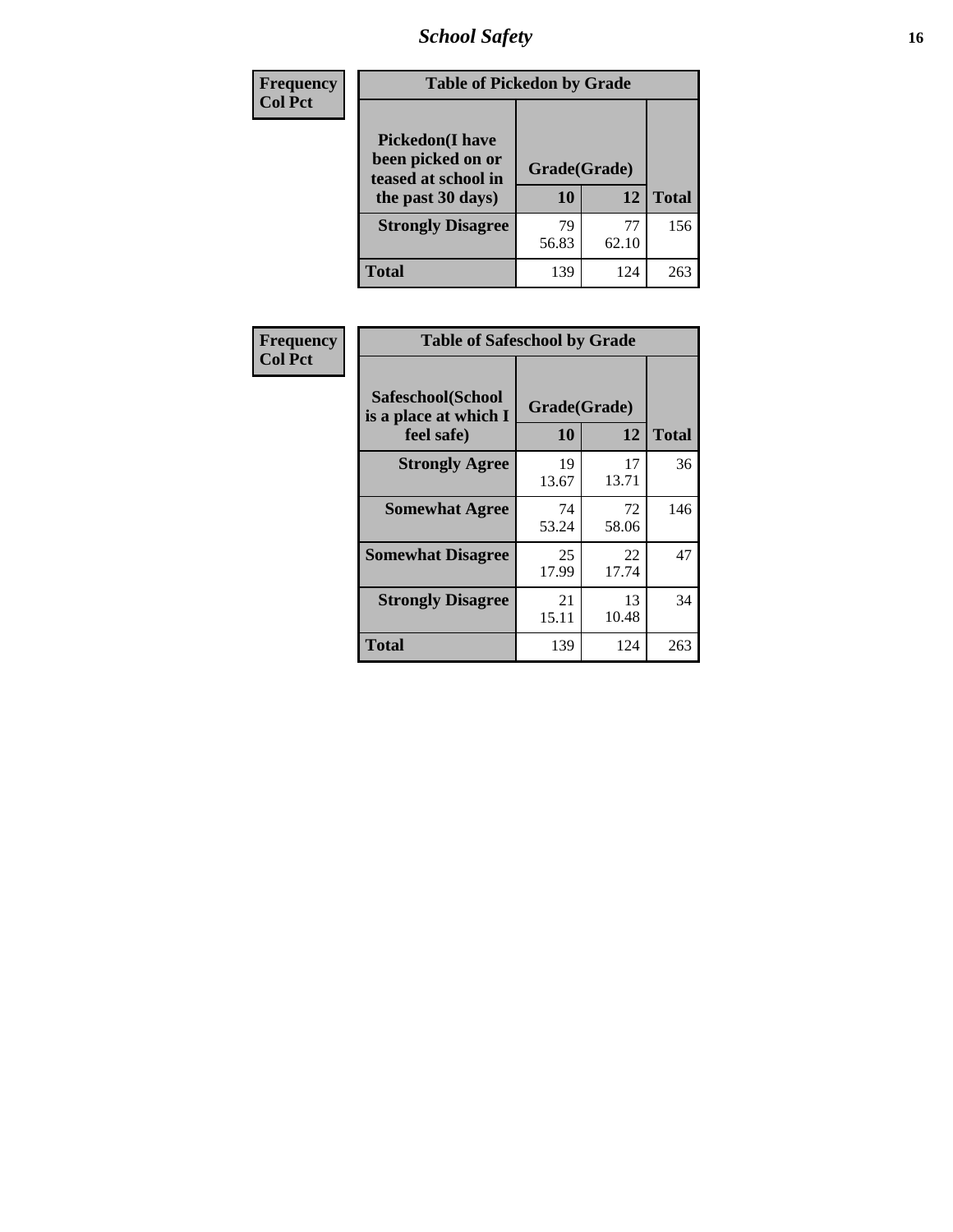*School Safety* **17**

| <b>Frequency</b> |                     |                                                                               |           |                      | <b>Table of Grade by Bullied</b> |                       |                  |              |
|------------------|---------------------|-------------------------------------------------------------------------------|-----------|----------------------|----------------------------------|-----------------------|------------------|--------------|
| <b>Row Pct</b>   |                     | <b>Bullied</b> (I have been bullied by other<br>students in the past 30 days) |           |                      |                                  |                       |                  |              |
|                  | Grade(Grade)   Days | $\mathbf 0$                                                                   | 1 or      | 3 <sub>to</sub><br>5 | 10<br>to<br>19                   | <b>20</b><br>to<br>29 | All<br><b>30</b> | <b>Total</b> |
|                  |                     |                                                                               | days      | days                 | days                             | days                  | days             |              |
|                  | 10                  | 125<br>89.93                                                                  | 4<br>2.88 | 0.72                 | $\mathfrak{D}$<br>1.44           | $\Omega$<br>0.00      | 7<br>5.04        | 139          |
|                  | 12                  | 113<br>91.13                                                                  | 6<br>4.84 | 0<br>0.00            | $\Omega$<br>0.00                 | 2<br>1.61             | 3<br>2.42        | 124          |
|                  | <b>Total</b>        | 238                                                                           | 10        |                      | $\overline{2}$                   | $\overline{2}$        | 10               | 263          |

| <b>Frequency</b> |                     | <b>Table of Grade by Bulliedothers</b> |                                                                |                        |                                  |                               |                        |              |  |
|------------------|---------------------|----------------------------------------|----------------------------------------------------------------|------------------------|----------------------------------|-------------------------------|------------------------|--------------|--|
| <b>Row Pct</b>   |                     |                                        | <b>Bulliedothers</b> (I bullied others in the<br>past 30 days) |                        |                                  |                               |                        |              |  |
|                  | Grade(Grade)   Days | $\mathbf{0}$                           | 1 or<br>days                                                   | 3 to<br>days           | 10<br>$\mathbf{t}$<br>19<br>days | <b>20</b><br>to<br>29<br>days | All<br>30<br>days      | <b>Total</b> |  |
|                  | 10                  | 122<br>87.77                           | 5<br>3.60                                                      | 3<br>2.16              | 3<br>2.16                        | 2<br>1.44                     | $\overline{4}$<br>2.88 | 139          |  |
|                  | 12                  | 115<br>92.74                           | 6<br>4.84                                                      | $\mathfrak{D}$<br>1.61 | 0.81                             | $\Omega$<br>0.00              | $\Omega$<br>0.00       | 124          |  |
|                  | <b>Total</b>        | 237                                    | 11                                                             | 5                      | 4                                | 2                             | 4                      | 263          |  |

| <b>Frequency</b> |              | <b>Table of Grade by Weaponschool</b> |                                                                                |                           |                               |                   |              |
|------------------|--------------|---------------------------------------|--------------------------------------------------------------------------------|---------------------------|-------------------------------|-------------------|--------------|
| <b>Row Pct</b>   |              |                                       | Weaponschool (I brought a<br>weapon to school in the past<br>$30 \text{ days}$ |                           |                               |                   |              |
|                  | Grade(Grade) | $\mathbf{0}$<br><b>Days</b>           | 1 or<br>2<br>days                                                              | 10<br>to to<br>19<br>days | <b>20</b><br>to<br>29<br>days | All<br>30<br>days | <b>Total</b> |
|                  | 10           | 127<br>91.37                          | 5<br>3.60                                                                      | 3<br>2.16                 | 0.72                          | 3<br>2.16         | 139          |
|                  | 12           | 111<br>89.52                          | $\overline{2}$<br>1.61                                                         | 3<br>2.42                 | $\overline{2}$<br>1.61        | 6<br>4.84         | 124          |
|                  | <b>Total</b> | 238                                   | 7                                                                              | 6                         | 3                             | 9                 | 263          |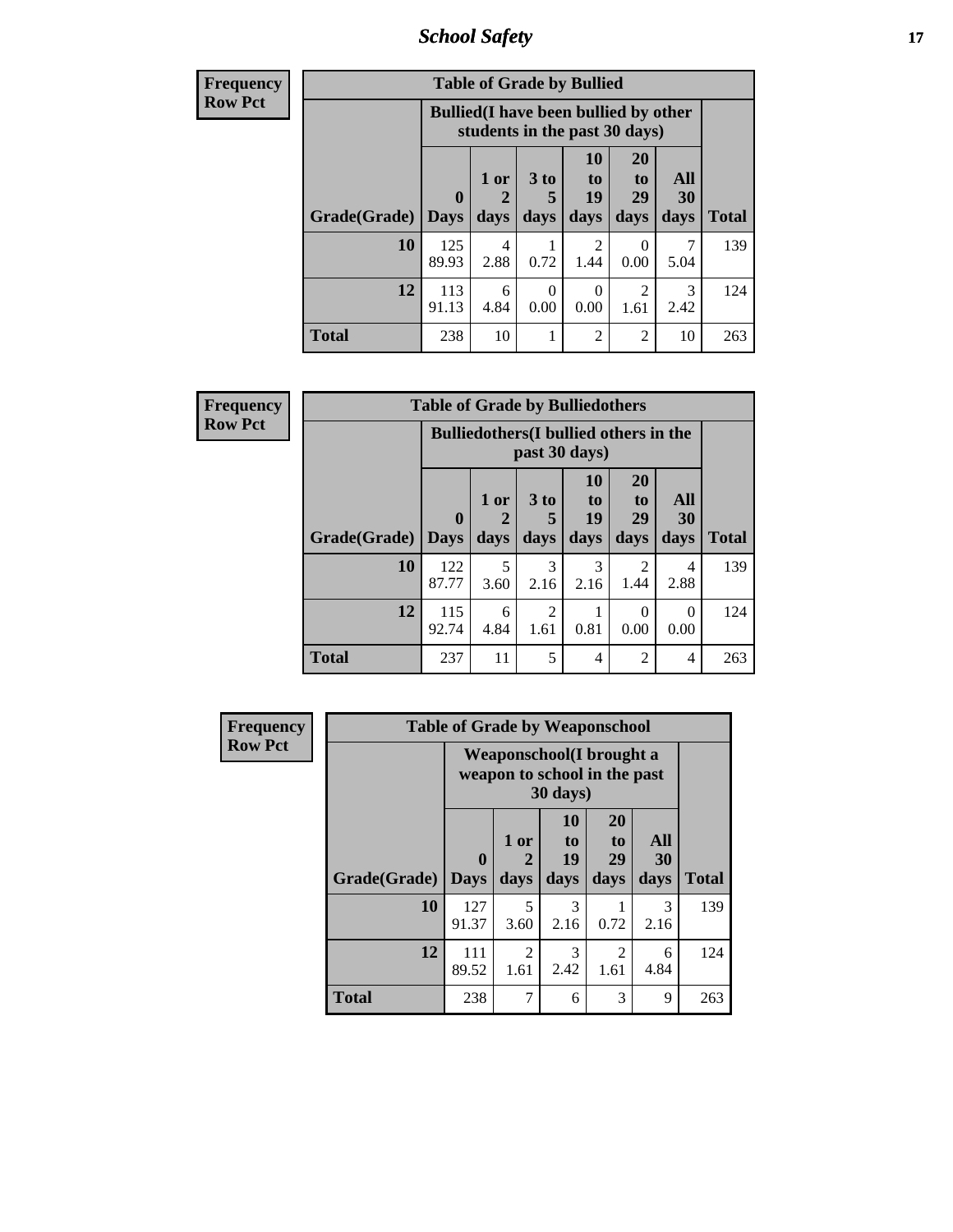*School Safety* **18**

| <b>Frequency</b> | <b>Table of Grade by Absentunsafe</b> |                                                                                           |                   |                   |              |  |  |  |  |
|------------------|---------------------------------------|-------------------------------------------------------------------------------------------|-------------------|-------------------|--------------|--|--|--|--|
| <b>Row Pct</b>   |                                       | Absentunsafe(I)<br>have missed<br>school because I<br>felt unsafe in the<br>past 30 days) |                   |                   |              |  |  |  |  |
|                  | Grade(Grade)                          | 0<br><b>Days</b>                                                                          | 1 or<br>2<br>days | 3 to<br>5<br>days | <b>Total</b> |  |  |  |  |
|                  | 10                                    | 138<br>99.28                                                                              | 0<br>0.00         | 0.72              | 139          |  |  |  |  |
|                  | 12                                    | 122<br>98.39                                                                              | 0.81              | 1<br>0.81         | 124          |  |  |  |  |
|                  | Total                                 | 260                                                                                       |                   | 2                 | 263          |  |  |  |  |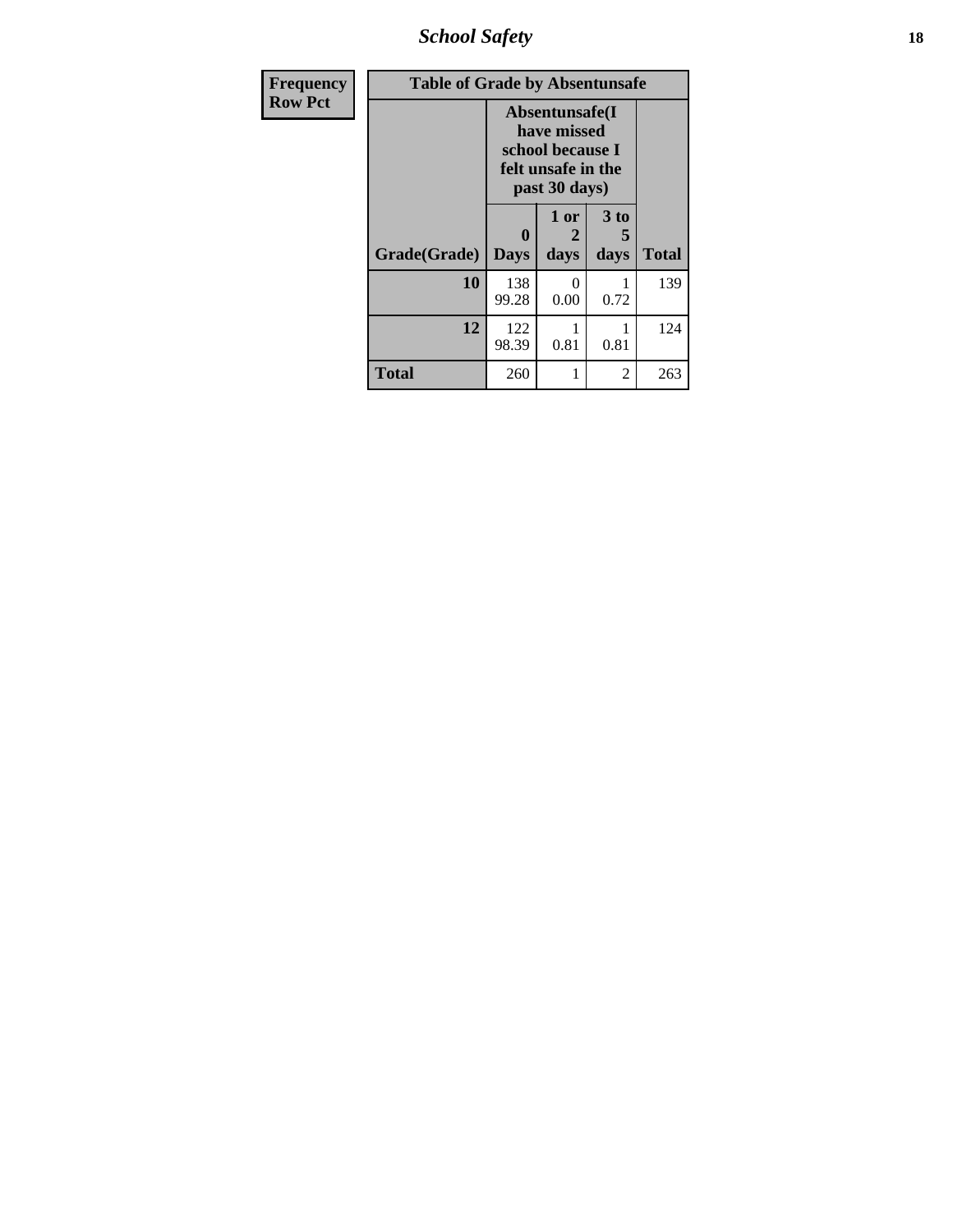# *Drug Use During Last 30 Days* **19**

#### **Frequency Row Pct**

| <b>Table of Grade by Alcohol</b> |                                 |                                    |                 |               |                 |                        |                     |       |  |  |
|----------------------------------|---------------------------------|------------------------------------|-----------------|---------------|-----------------|------------------------|---------------------|-------|--|--|
|                                  |                                 | Alcohol(Alcohol use, past 30 days) |                 |               |                 |                        |                     |       |  |  |
| Grade(Grade)                     | <b>Did</b><br>not<br><b>use</b> | $1 - 2$<br>days                    | $3 - 5$<br>days | $6-9$<br>days | $10-19$<br>days | $20 - 29$<br>days      | <b>Every</b><br>day | Total |  |  |
| 10                               | 103<br>74.10                    | 16<br>11.51                        | 3<br>2.16       | 2<br>1.44     | 8<br>5.76       | 3<br>2.16              | 4<br>2.88           | 139   |  |  |
| 12                               | 83<br>66.94                     | 16<br>12.90                        | 11<br>8.87      | 3<br>2.42     | 8<br>6.45       | $\overline{2}$<br>1.61 | 0.81                | 124   |  |  |
| <b>Total</b>                     | 186                             | 32                                 | 14              | 5             | 16              | 5                      | 5                   | 263   |  |  |

#### **Frequency Row Pct**

| <b>Table of Grade by Cigarettes</b> |                                                |               |                 |                        |                 |                   |                     |              |  |
|-------------------------------------|------------------------------------------------|---------------|-----------------|------------------------|-----------------|-------------------|---------------------|--------------|--|
|                                     | Cigarettes (Smoking tobacco use, past 30 days) |               |                 |                        |                 |                   |                     |              |  |
| Grade(Grade)                        | <b>Did</b><br>not<br><b>use</b>                | $1-2$<br>days | $3 - 5$<br>days | $6 - 9$<br>days        | $10-19$<br>days | $20 - 29$<br>days | <b>Every</b><br>day | <b>Total</b> |  |
| 10                                  | 110<br>79.14                                   | 13<br>9.35    | 3<br>2.16       | $\overline{2}$<br>1.44 | 2<br>1.44       | 3<br>2.16         | 6<br>4.32           | 139          |  |
| 12                                  | 82<br>66.13                                    | 20<br>16.13   | 6<br>4.84       | 3<br>2.42              | 0.81            | 5<br>4.03         | 5.65                | 124          |  |
| <b>Total</b>                        | 192                                            | 33            | 9               | 5                      | 3               | 8                 | 13                  | 263          |  |

**Frequency Row Pct**

| <b>Table of Grade by Smokeless</b> |                                 |                                                         |                        |                 |                  |                   |              |              |  |
|------------------------------------|---------------------------------|---------------------------------------------------------|------------------------|-----------------|------------------|-------------------|--------------|--------------|--|
|                                    |                                 | <b>Smokeless</b> (Chewing tobacco use,<br>past 30 days) |                        |                 |                  |                   |              |              |  |
| Grade(Grade)                       | <b>Did</b><br>not<br><b>use</b> | $1 - 2$<br>days                                         | $3 - 5$<br>days        | $6 - 9$<br>days | $10-19$<br>days  | $20 - 29$<br>days | Every<br>day | <b>Total</b> |  |
| 10                                 | 125<br>89.93                    | 4<br>2.88                                               | 3<br>2.16              | 0<br>0.00       | 0.72             | 0.72              | 5<br>3.60    | 139          |  |
| 12                                 | 103<br>83.06                    | 12<br>9.68                                              | $\overline{2}$<br>1.61 | 0.81            | $\theta$<br>0.00 | 0.81              | 5<br>4.03    | 124          |  |
| <b>Total</b>                       | 228                             | 16                                                      | 5                      |                 |                  | $\overline{2}$    | 10           | 263          |  |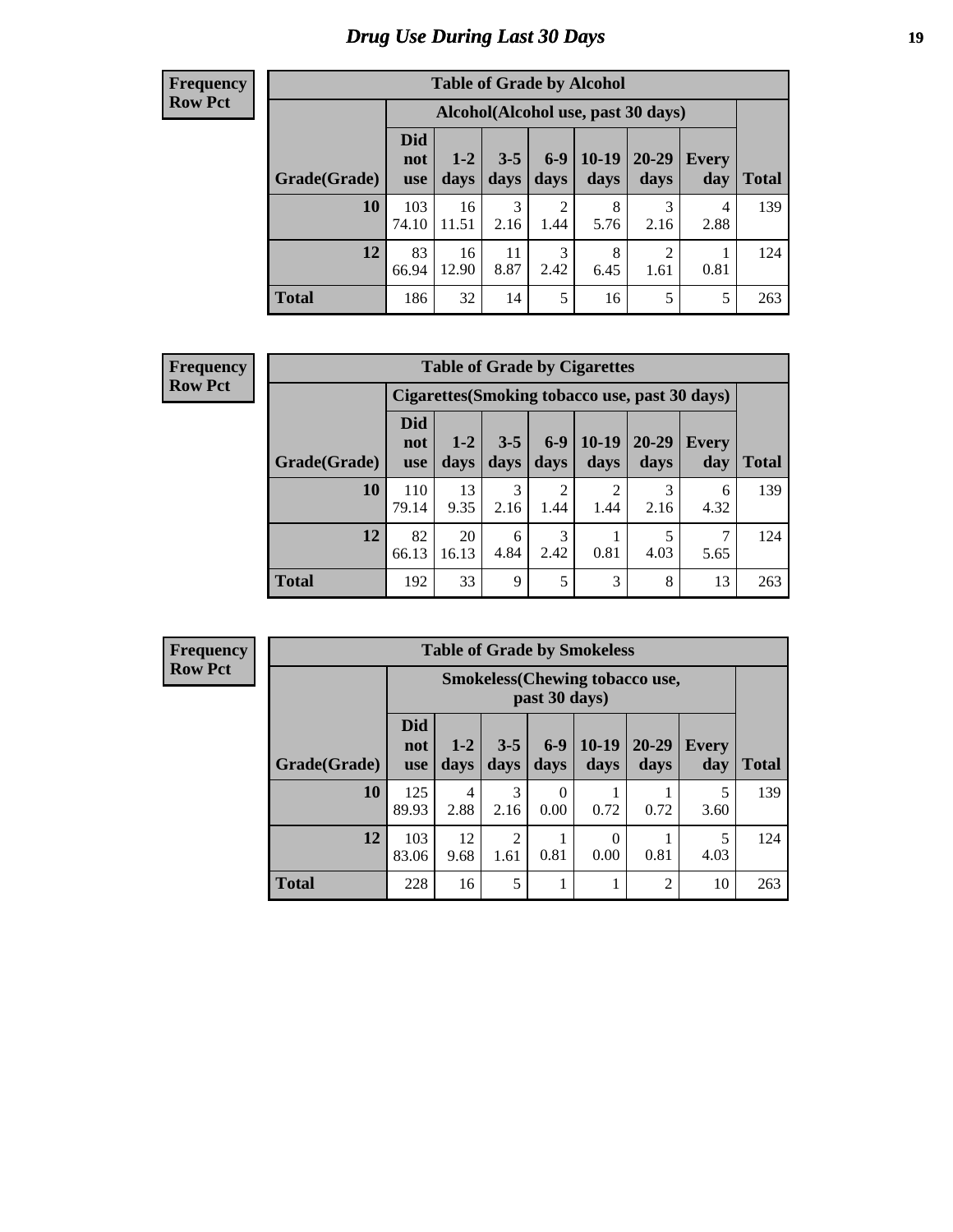**Frequency Row Pct**

| <b>Table of Grade by Marijuana</b> |                          |                                            |                 |                        |                        |                     |              |  |  |
|------------------------------------|--------------------------|--------------------------------------------|-----------------|------------------------|------------------------|---------------------|--------------|--|--|
|                                    |                          | Marijuana (Marijuana use,<br>past 30 days) |                 |                        |                        |                     |              |  |  |
| Grade(Grade)                       | <b>Did</b><br>not<br>use | $1 - 2$<br>days                            | $3 - 5$<br>days | $10-19$<br>days        | $20 - 29$<br>days      | <b>Every</b><br>day | <b>Total</b> |  |  |
| 10                                 | 127<br>91.37             | 3<br>2.16                                  | 2<br>1.44       | $\overline{2}$<br>1.44 | 0<br>0.00              | 5<br>3.60           | 139          |  |  |
| 12                                 | 107<br>86.29             | 5<br>4.03                                  | 6<br>4.84       | $\overline{2}$<br>1.61 | $\overline{2}$<br>1.61 | 2<br>1.61           | 124          |  |  |
| <b>Total</b>                       | 234                      | 8                                          | 8               | 4                      | $\overline{c}$         | 7                   | 263          |  |  |

| Frequency      |              | <b>Table of Grade by Cocaine</b>              |                 |                        |              |  |  |  |  |  |
|----------------|--------------|-----------------------------------------------|-----------------|------------------------|--------------|--|--|--|--|--|
| <b>Row Pct</b> |              | <b>Cocaine</b> (Cocaine<br>use, past 30 days) |                 |                        |              |  |  |  |  |  |
|                | Grade(Grade) | Did<br>not<br><b>use</b>                      | $10-19$<br>days | 20-29<br>days          | <b>Total</b> |  |  |  |  |  |
|                | 10           | 137<br>98.56                                  | 0<br>0.00       | $\mathfrak{D}$<br>1.44 | 139          |  |  |  |  |  |
|                | 12           | 123<br>99.19                                  | 0.81            | 0<br>0.00              | 124          |  |  |  |  |  |
|                | <b>Total</b> | 260                                           |                 | $\mathfrak{D}$         | 263          |  |  |  |  |  |

| Frequency      |              | <b>Table of Grade by Inhalants</b>               |                     |              |  |  |  |  |  |
|----------------|--------------|--------------------------------------------------|---------------------|--------------|--|--|--|--|--|
| <b>Row Pct</b> |              | <b>Inhalants</b> (Inhalant<br>use, past 30 days) |                     |              |  |  |  |  |  |
|                | Grade(Grade) | Did not<br><b>use</b>                            | <b>Every</b><br>day | <b>Total</b> |  |  |  |  |  |
|                | 10           | 138<br>99.28                                     | 0.72                | 139          |  |  |  |  |  |
|                | 12           | 124<br>100.00                                    | 0<br>0.00           | 124          |  |  |  |  |  |
|                | <b>Total</b> | 262                                              | 1                   | 263          |  |  |  |  |  |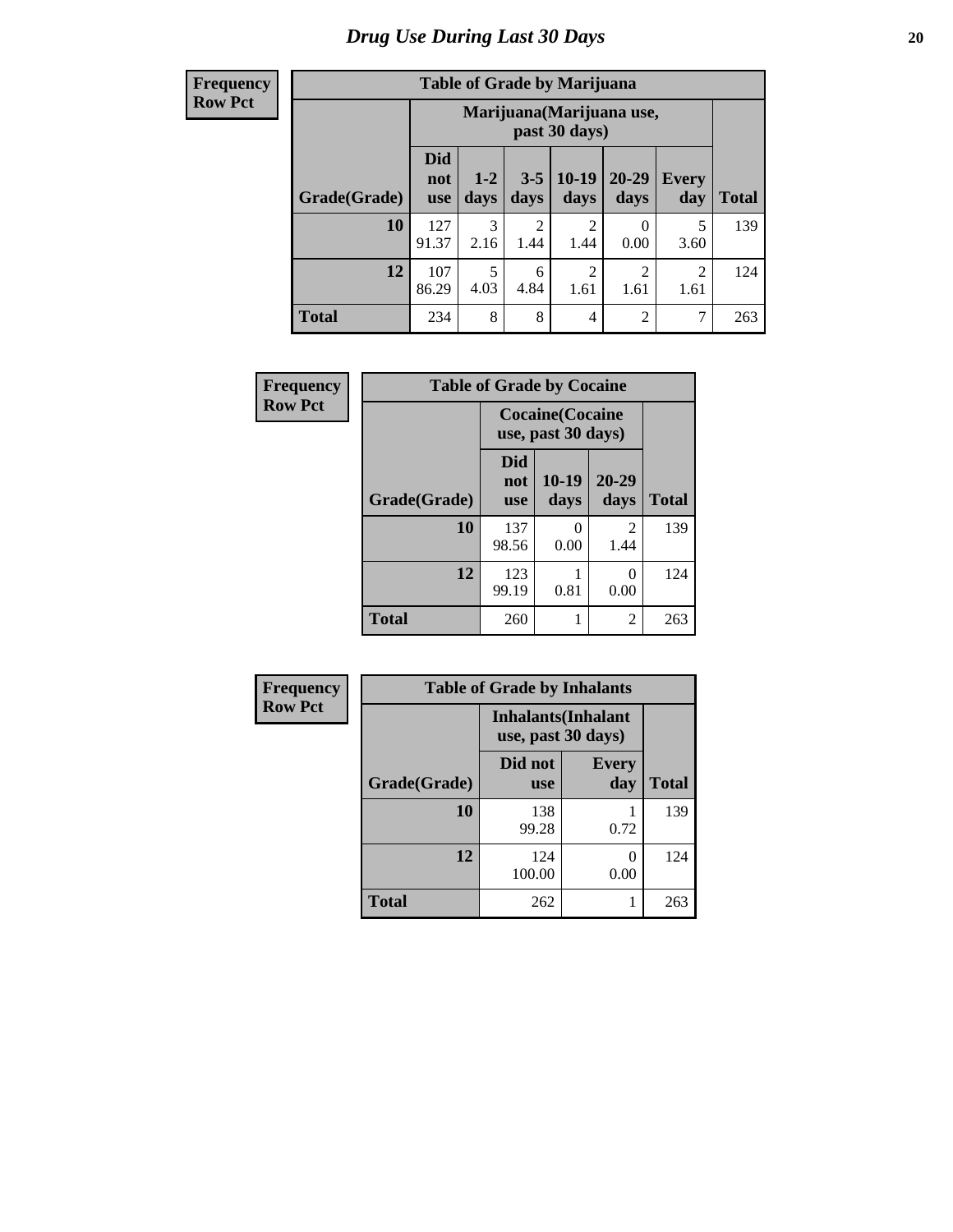# *Drug Use During Last 30 Days* **21**

| <b>Frequency</b> | <b>Table of Grade by Steroids</b> |                                                |                        |              |
|------------------|-----------------------------------|------------------------------------------------|------------------------|--------------|
| <b>Row Pct</b>   |                                   | <b>Steroids</b> (Steroid<br>use, past 30 days) |                        |              |
|                  | Grade(Grade)                      | Did not<br><b>use</b>                          | <b>Every</b><br>day    | <b>Total</b> |
|                  | 10                                | 137<br>98.56                                   | $\mathfrak{D}$<br>1.44 | 139          |
|                  | 12                                | 124<br>100.00                                  | 0.00                   | 124          |
|                  | <b>Total</b>                      | 261                                            | 2                      | 263          |

| Frequency      | <b>Table of Grade by Ecstasy</b> |                                        |                 |                  |                       |                  |              |
|----------------|----------------------------------|----------------------------------------|-----------------|------------------|-----------------------|------------------|--------------|
| <b>Row Pct</b> |                                  | Ecstasy (Ecstasy use,<br>past 30 days) |                 |                  |                       |                  |              |
|                | Grade(Grade)                     | <b>Did</b><br>not<br><b>use</b>        | $1 - 2$<br>days | $3 - 5$<br>days  | $10-19$<br>days       | Every<br>day     | <b>Total</b> |
|                | 10                               | 137<br>98.56                           | 0.00            | 0.72             | $\mathcal{O}$<br>0.00 | 0.72             | 139          |
|                | 12                               | 122<br>98.39                           | 0.81            | $\Omega$<br>0.00 | 0.81                  | $\Omega$<br>0.00 | 124          |
|                | <b>Total</b>                     | 259                                    |                 |                  |                       |                  | 263          |

| <b>Frequency</b> | <b>Table of Grade by Meth</b> |                       |                                                    |                     |              |  |
|------------------|-------------------------------|-----------------------|----------------------------------------------------|---------------------|--------------|--|
| <b>Row Pct</b>   |                               |                       | <b>Meth</b> (Methamphetamine<br>use, past 30 days) |                     |              |  |
|                  | Grade(Grade)                  | Did not<br><b>use</b> | $20 - 29$<br>days                                  | <b>Every</b><br>day | <b>Total</b> |  |
|                  | 10                            | 137<br>98.56          | 0.72                                               | 0.72                | 139          |  |
|                  | 12                            | 124<br>100.00         | 0.00                                               | 0<br>0.00           | 124          |  |
|                  | <b>Total</b>                  | 261                   |                                                    |                     | 263          |  |

| <b>Frequency</b> | <b>Table of Grade by Hallucinogens</b>            |                       |                 |                 |                     |              |
|------------------|---------------------------------------------------|-----------------------|-----------------|-----------------|---------------------|--------------|
| <b>Row Pct</b>   | Hallucinogens (Hallucinogen use,<br>past 30 days) |                       |                 |                 |                     |              |
|                  | Grade(Grade)                                      | <b>Did</b><br>not use | $1 - 2$<br>days | $3 - 5$<br>days | <b>Every</b><br>day | <b>Total</b> |
|                  | 10                                                | 137<br>98.56          | 0.00            | 0.72            | 0.72                | 139          |
|                  | 12                                                | 123<br>99.19          | 0.81            | 0<br>0.00       | 0.00                | 124          |
|                  | <b>Total</b>                                      | 260                   |                 |                 |                     | 263          |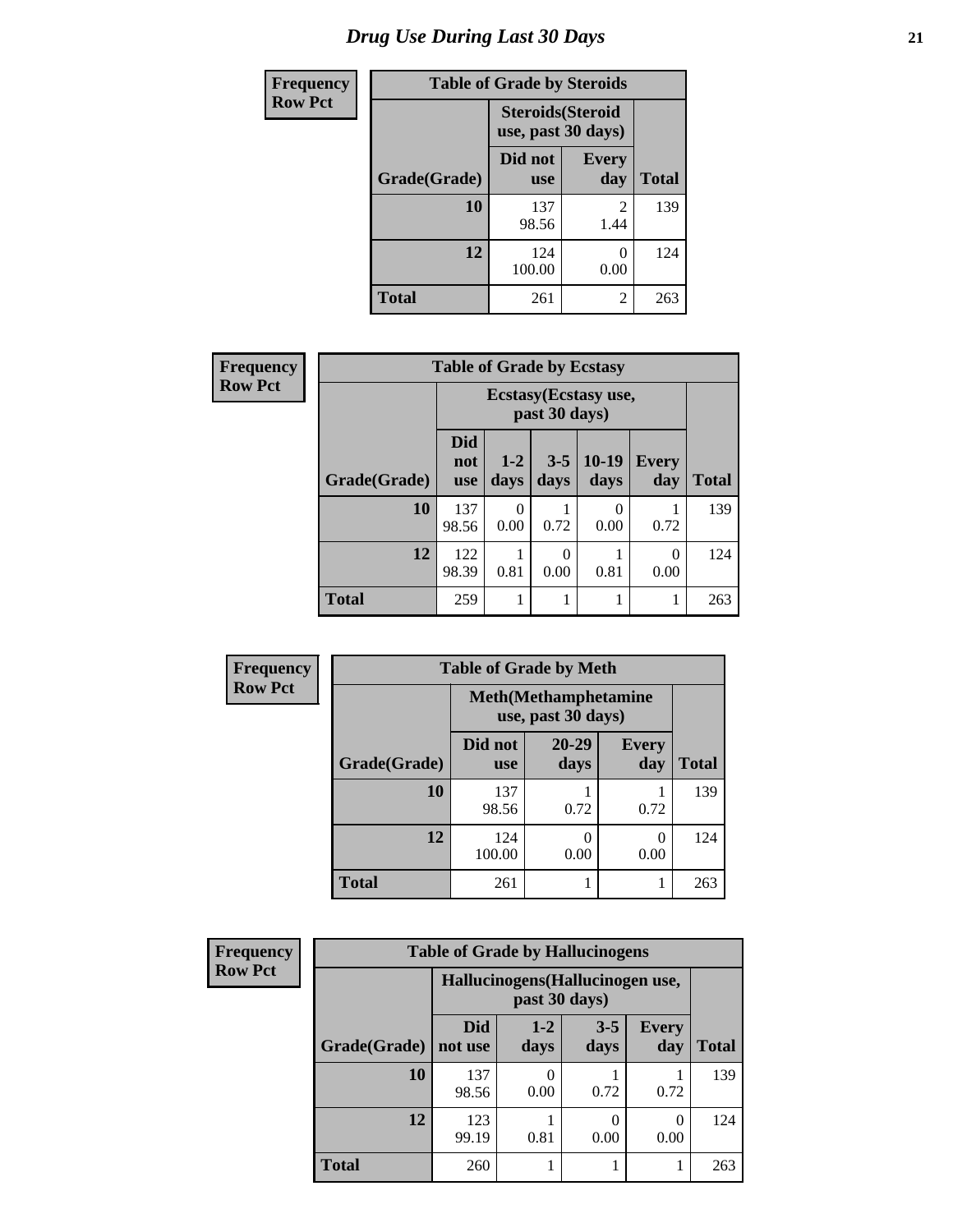#### **Frequency Row Pct**

| <b>Table of Grade by Prescription</b> |                                 |                                                                                |                 |                 |                 |                     |              |
|---------------------------------------|---------------------------------|--------------------------------------------------------------------------------|-----------------|-----------------|-----------------|---------------------|--------------|
|                                       |                                 | <b>Prescription</b> (Prescription drugs not<br>prescribed to me, past 30 days) |                 |                 |                 |                     |              |
| Grade(Grade)                          | <b>Did</b><br>not<br><b>use</b> | $1 - 2$<br>days                                                                | $3 - 5$<br>days | $6 - 9$<br>days | $10-19$<br>days | <b>Every</b><br>day | <b>Total</b> |
| 10                                    | 133<br>95.68                    | 2<br>1.44                                                                      | 0.72            | 0.72            | 0.72            | 0.72                | 139          |
| 12                                    | 121<br>97.58                    | 3<br>2.42                                                                      | 0<br>0.00       | 0.00            | 0<br>0.00       | 0<br>0.00           | 124          |
| <b>Total</b>                          | 254                             | 5                                                                              |                 |                 |                 |                     | 263          |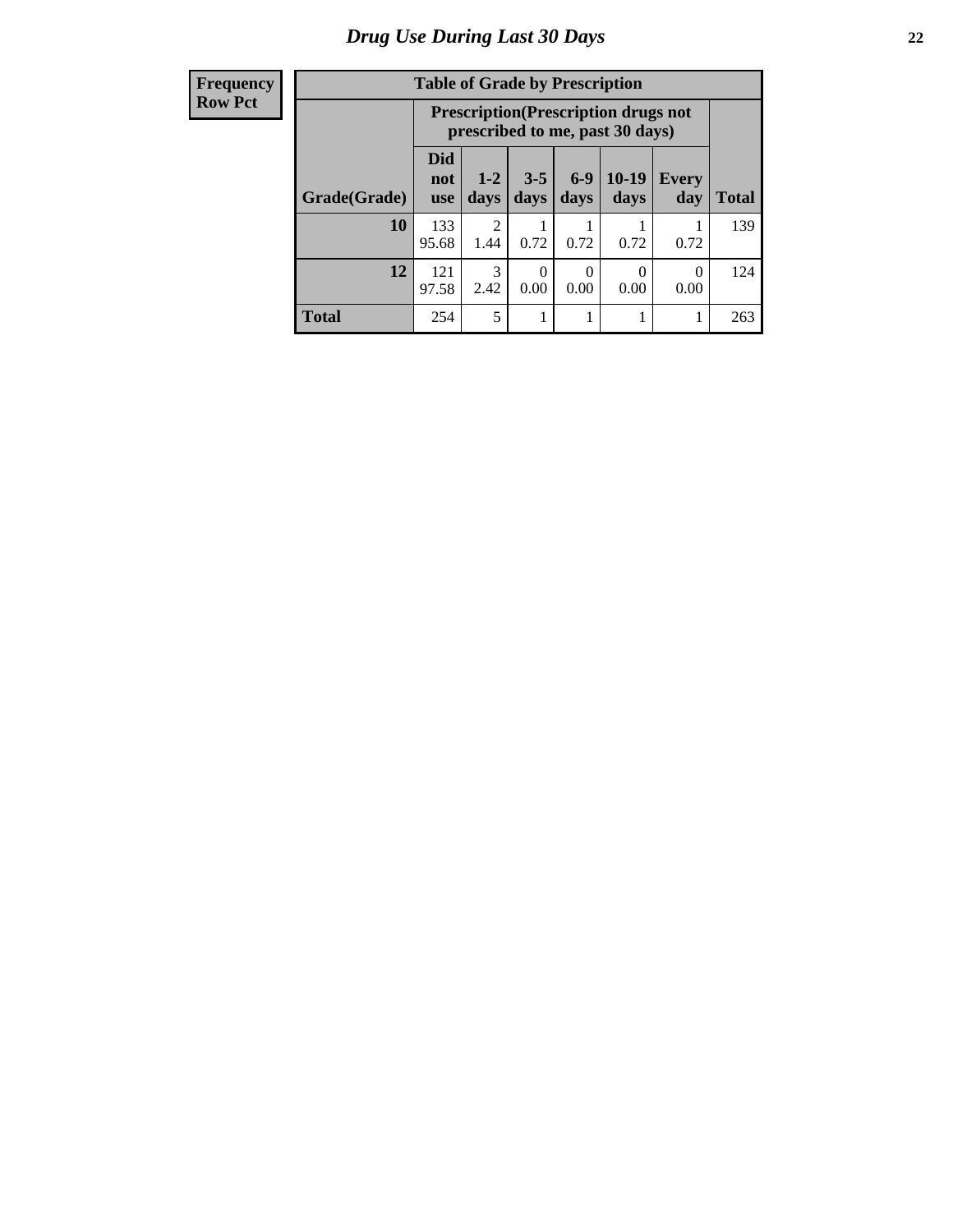| Frequency      | <b>Table of Alcoholease by Grade</b>              |                    |             |              |  |
|----------------|---------------------------------------------------|--------------------|-------------|--------------|--|
| <b>Col Pct</b> | <b>Alcoholease</b> (It is<br>easy to get alcohol) | Grade(Grade)<br>10 | 12          | <b>Total</b> |  |
|                | <b>Strongly Agree</b>                             | 60<br>43.17        | 60<br>48.39 | 120          |  |
|                | <b>Somewhat Agree</b>                             | 43<br>30.94        | 36<br>29.03 | 79           |  |
|                | <b>Somewhat Disagree</b>                          | 12<br>8.63         | 13<br>10.48 | 25           |  |
|                | <b>Strongly Disagree</b>                          | 24<br>17.27        | 15<br>12.10 | 39           |  |
|                | <b>Total</b>                                      | 139                | 124         | 263          |  |

| Frequency      | <b>Table of Cigarettesease by Grade</b>                  |             | Grade(Grade)<br>12<br>81<br>65.32<br>22<br>17.74<br>7 |              |
|----------------|----------------------------------------------------------|-------------|-------------------------------------------------------|--------------|
| <b>Col Pct</b> | Cigarettesease (It is<br>easy to get smoking<br>tobacco) | 10          |                                                       | <b>Total</b> |
|                | <b>Strongly Agree</b>                                    | 67<br>48.20 |                                                       | 148          |
|                | <b>Somewhat Agree</b>                                    | 28<br>20.14 |                                                       | 50           |
|                | <b>Somewhat Disagree</b>                                 | 13<br>9.35  | 5.65                                                  | 20           |
|                | <b>Strongly Disagree</b>                                 | 31<br>22.30 | 14<br>11.29                                           | 45           |
|                | <b>Total</b>                                             | 139         | 124                                                   | 263          |

| Frequency      | <b>Table of Smokelessease by Grade</b>             |              |             |              |  |  |
|----------------|----------------------------------------------------|--------------|-------------|--------------|--|--|
| <b>Col Pct</b> | <b>Smokelessease</b> (It is<br>easy to get chewing | Grade(Grade) |             |              |  |  |
|                | tobacco)                                           | 10           | 12          | <b>Total</b> |  |  |
|                | <b>Strongly Agree</b>                              | 57<br>41.01  | 81<br>65.32 | 138          |  |  |
|                | <b>Somewhat Agree</b>                              | 30<br>21.58  | 21<br>16.94 | 51           |  |  |
|                | <b>Somewhat Disagree</b>                           | 17<br>12.23  | 3<br>2.42   | 20           |  |  |
|                | <b>Strongly Disagree</b>                           | 35<br>25.18  | 19<br>15.32 | 54           |  |  |
|                | Total                                              | 139          | 124         | 263          |  |  |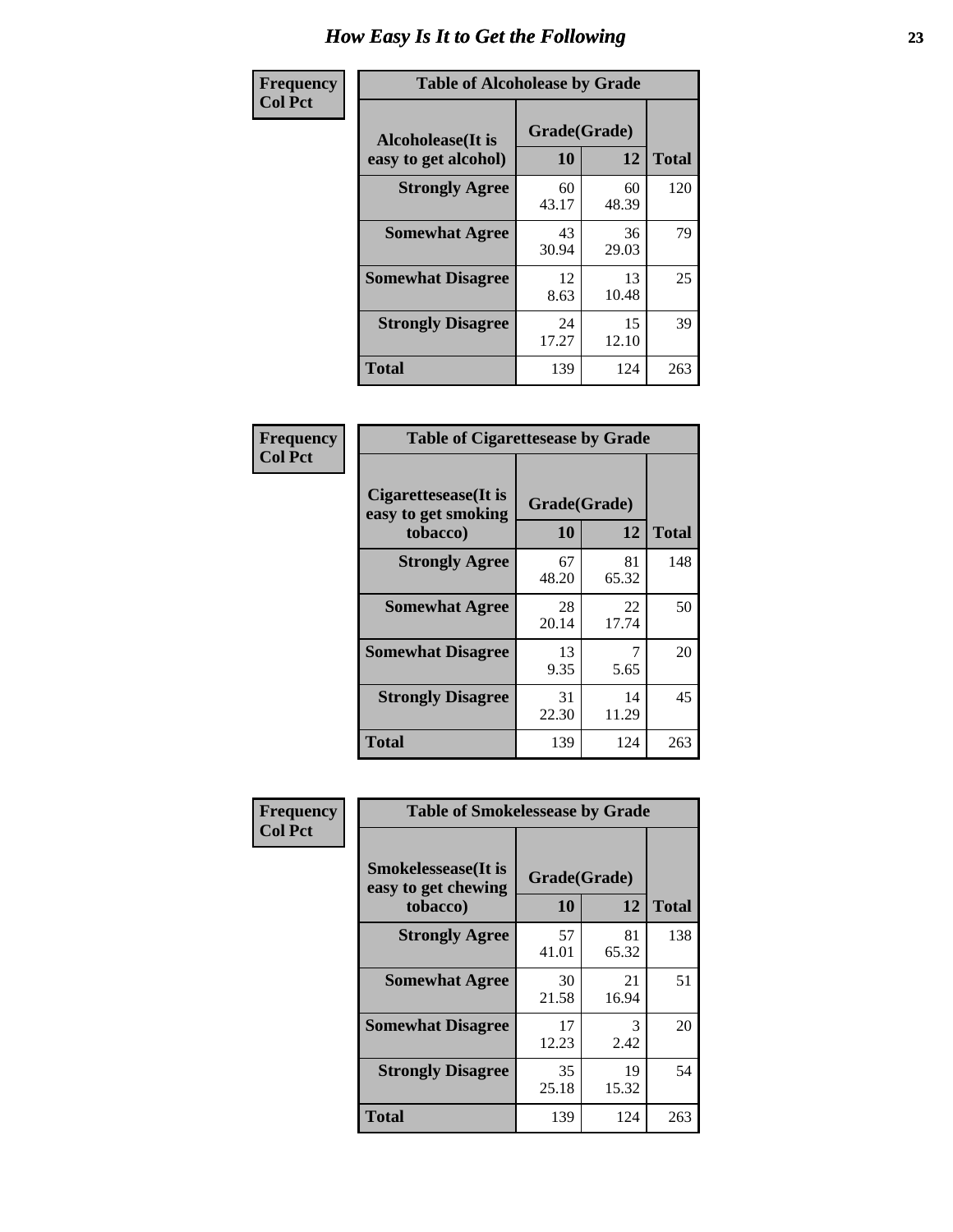| Frequency      | <b>Table of Marijuanaease by Grade</b>           |                           |             |              |  |
|----------------|--------------------------------------------------|---------------------------|-------------|--------------|--|
| <b>Col Pct</b> | Marijuanaease(It is<br>easy to get<br>marijuana) | Grade(Grade)<br><b>10</b> | 12          | <b>Total</b> |  |
|                | <b>Strongly Agree</b>                            | 43<br>30.94               | 42<br>33.87 | 85           |  |
|                | <b>Somewhat Agree</b>                            | 31<br>22.30               | 41<br>33.06 | 72           |  |
|                | <b>Somewhat Disagree</b>                         | 27<br>19.42               | 13<br>10.48 | 40           |  |
|                | <b>Strongly Disagree</b>                         | 38<br>27.34               | 28<br>22.58 | 66           |  |
|                | <b>Total</b>                                     | 139                       | 124         | 263          |  |

| <b>Table of Cocaineease by Grade</b> |              |             |              |  |  |  |
|--------------------------------------|--------------|-------------|--------------|--|--|--|
| <b>Cocaineease</b> (It is            | Grade(Grade) |             |              |  |  |  |
| easy to get cocaine)                 | 10           | 12          | <b>Total</b> |  |  |  |
| <b>Strongly Agree</b>                | 22<br>15.83  | 21<br>16.94 | 43           |  |  |  |
| <b>Somewhat Agree</b>                | 37<br>26.62  | 27<br>21.77 | 64           |  |  |  |
| <b>Somewhat Disagree</b>             | 24<br>17.27  | 27<br>21.77 | 51           |  |  |  |
| <b>Strongly Disagree</b>             | 56<br>40.29  | 49<br>39.52 | 105          |  |  |  |
| <b>Total</b>                         | 139          | 124         | 263          |  |  |  |

| Frequency      | <b>Table of Inhalantsease by Grade</b>     |              |             |              |
|----------------|--------------------------------------------|--------------|-------------|--------------|
| <b>Col Pct</b> | <b>Inhalantsease</b> (It is<br>easy to get | Grade(Grade) |             |              |
|                | inhalants)                                 | 10           | 12          | <b>Total</b> |
|                | <b>Strongly Agree</b>                      | 47<br>33.81  | 46<br>37.10 | 93           |
|                | <b>Somewhat Agree</b>                      | 28<br>20.14  | 24<br>19.35 | 52           |
|                | <b>Somewhat Disagree</b>                   | 13<br>9.35   | 13<br>10.48 | 26           |
|                | <b>Strongly Disagree</b>                   | 51<br>36.69  | 41<br>33.06 | 92           |
|                | <b>Total</b>                               | 139          | 124         | 263          |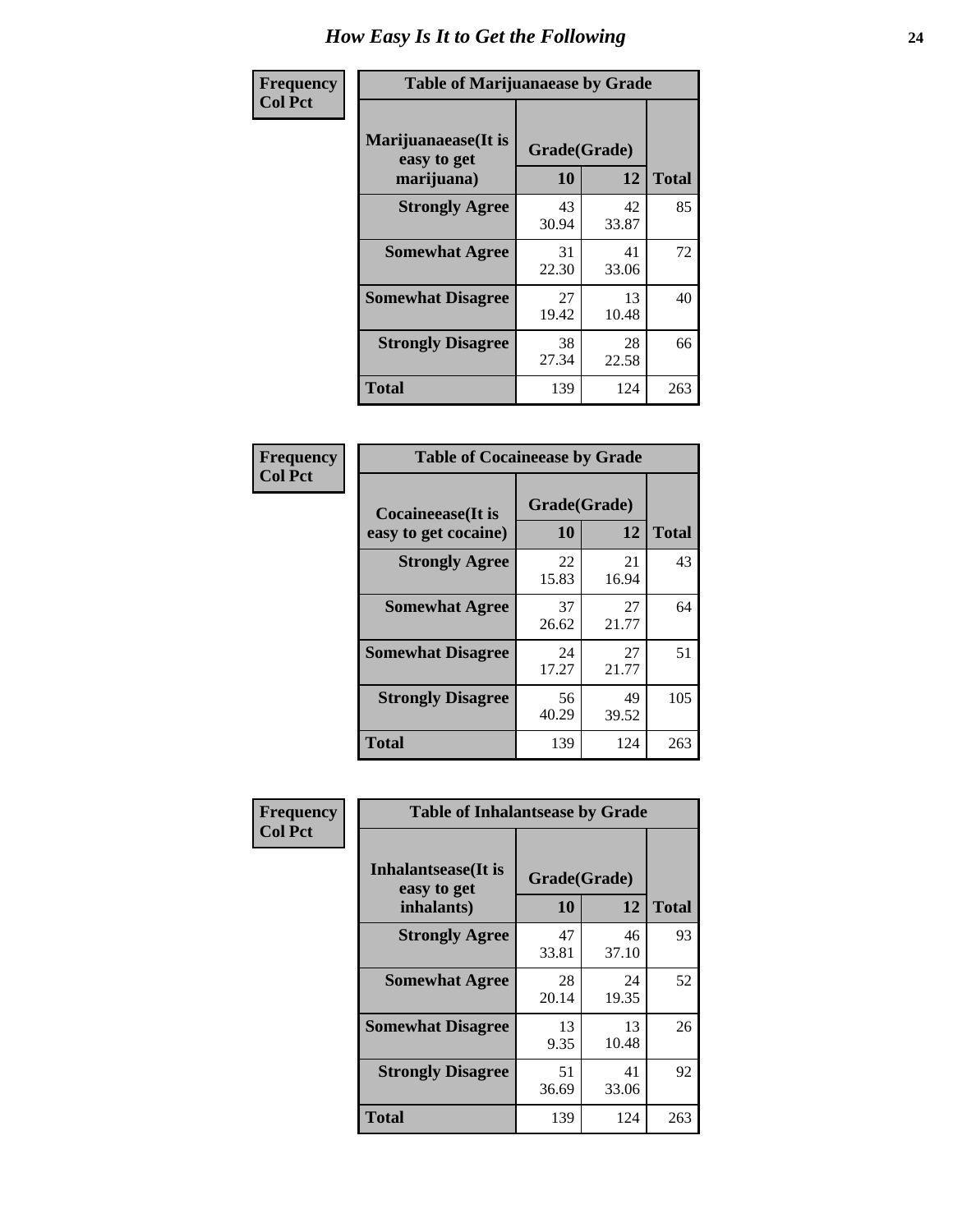| Frequency      | <b>Table of Steroidsease by Grade</b>               |                    |             |              |  |
|----------------|-----------------------------------------------------|--------------------|-------------|--------------|--|
| <b>Col Pct</b> | <b>Steroidsease</b> (It is<br>easy to get steroids) | Grade(Grade)<br>10 | 12          | <b>Total</b> |  |
|                | <b>Strongly Agree</b>                               | 21<br>15.11        | 30<br>24.19 | 51           |  |
|                | <b>Somewhat Agree</b>                               | 35<br>25.18        | 25<br>20.16 | 60           |  |
|                | <b>Somewhat Disagree</b>                            | 26<br>18.71        | 20<br>16.13 | 46           |  |
|                | <b>Strongly Disagree</b>                            | 57<br>41.01        | 49<br>39.52 | 106          |  |
|                | <b>Total</b>                                        | 139                | 124         | 263          |  |

| Frequency      |                                                   | <b>Table of Ecstasyease by Grade</b> |             |              |  |  |  |  |  |  |
|----------------|---------------------------------------------------|--------------------------------------|-------------|--------------|--|--|--|--|--|--|
| <b>Col Pct</b> | <b>Ecstasyease</b> (It is<br>easy to get ecstasy) | Grade(Grade)<br>10                   | 12          | <b>Total</b> |  |  |  |  |  |  |
|                | <b>Strongly Agree</b>                             | 23<br>16.55                          | 25<br>20.16 | 48           |  |  |  |  |  |  |
|                | <b>Somewhat Agree</b>                             | 29<br>20.86                          | 23<br>18.55 | 52           |  |  |  |  |  |  |
|                | <b>Somewhat Disagree</b>                          | 23<br>16.55                          | 27<br>21.77 | 50           |  |  |  |  |  |  |
|                | <b>Strongly Disagree</b>                          | 64<br>46.04                          | 49<br>39.52 | 113          |  |  |  |  |  |  |
|                | Total                                             | 139                                  | 124         | 263          |  |  |  |  |  |  |

| Frequency      | <b>Table of Methease by Grade</b>                          |                    |             |              |
|----------------|------------------------------------------------------------|--------------------|-------------|--------------|
| <b>Col Pct</b> | <b>Methease</b> (It is easy<br>to get<br>methamphetamines) | Grade(Grade)<br>10 | 12          | <b>Total</b> |
|                | <b>Strongly Agree</b>                                      | 18<br>12.95        | 20<br>16.13 | 38           |
|                | <b>Somewhat Agree</b>                                      | 27<br>19.42        | 26<br>20.97 | 53           |
|                | <b>Somewhat Disagree</b>                                   | 27<br>19.42        | 27<br>21.77 | 54           |
|                | <b>Strongly Disagree</b>                                   | 67<br>48.20        | 51<br>41.13 | 118          |
|                | <b>Total</b>                                               | 139                | 124         | 263          |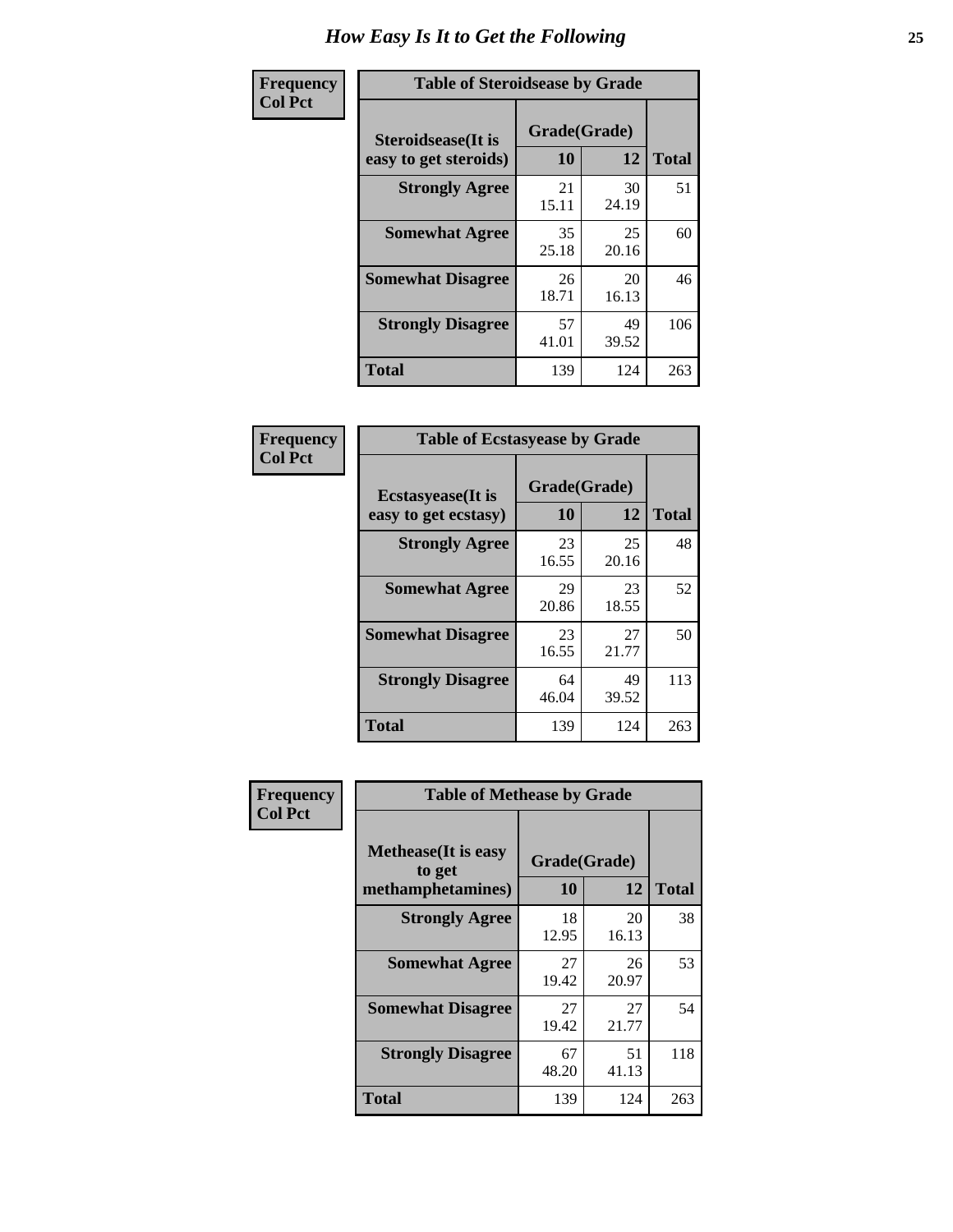| <b>Frequency</b> | <b>Table of Hallucinogensease by Grade</b>               |                    |             |              |
|------------------|----------------------------------------------------------|--------------------|-------------|--------------|
| <b>Col Pct</b>   | Hallucinogensease(It<br>is easy to get<br>hallucinogens) | Grade(Grade)<br>10 | 12          | <b>Total</b> |
|                  | <b>Strongly Agree</b>                                    | 17<br>12.23        | 21<br>16.94 | 38           |
|                  | <b>Somewhat Agree</b>                                    | 29<br>20.86        | 25<br>20.16 | 54           |
|                  | <b>Somewhat Disagree</b>                                 | 23<br>16.55        | 29<br>23.39 | 52           |
|                  | <b>Strongly Disagree</b>                                 | 70<br>50.36        | 49<br>39.52 | 119          |
|                  | <b>Total</b>                                             | 139                | 124         | 263          |

| Frequency<br>Col Pct |
|----------------------|
|                      |

| <b>Table of Prescriptionease by Grade</b>                                                |             |              |              |  |  |  |  |  |
|------------------------------------------------------------------------------------------|-------------|--------------|--------------|--|--|--|--|--|
| <b>Prescriptionease</b> (It<br>is easy to get<br>prescription drugs<br>not prescribed to |             | Grade(Grade) |              |  |  |  |  |  |
| me)                                                                                      | 10          | 12           | <b>Total</b> |  |  |  |  |  |
| <b>Strongly Agree</b>                                                                    | 58<br>41.73 | 49<br>39.52  | 107          |  |  |  |  |  |
| <b>Somewhat Agree</b>                                                                    | 23<br>16.55 | 28<br>22.58  | 51           |  |  |  |  |  |
| <b>Somewhat Disagree</b>                                                                 | 12<br>8.63  | 16<br>12.90  | 28           |  |  |  |  |  |
| <b>Strongly Disagree</b>                                                                 | 46<br>33.09 | 31<br>25.00  | 77           |  |  |  |  |  |
| Total                                                                                    | 139         | 124          | 263          |  |  |  |  |  |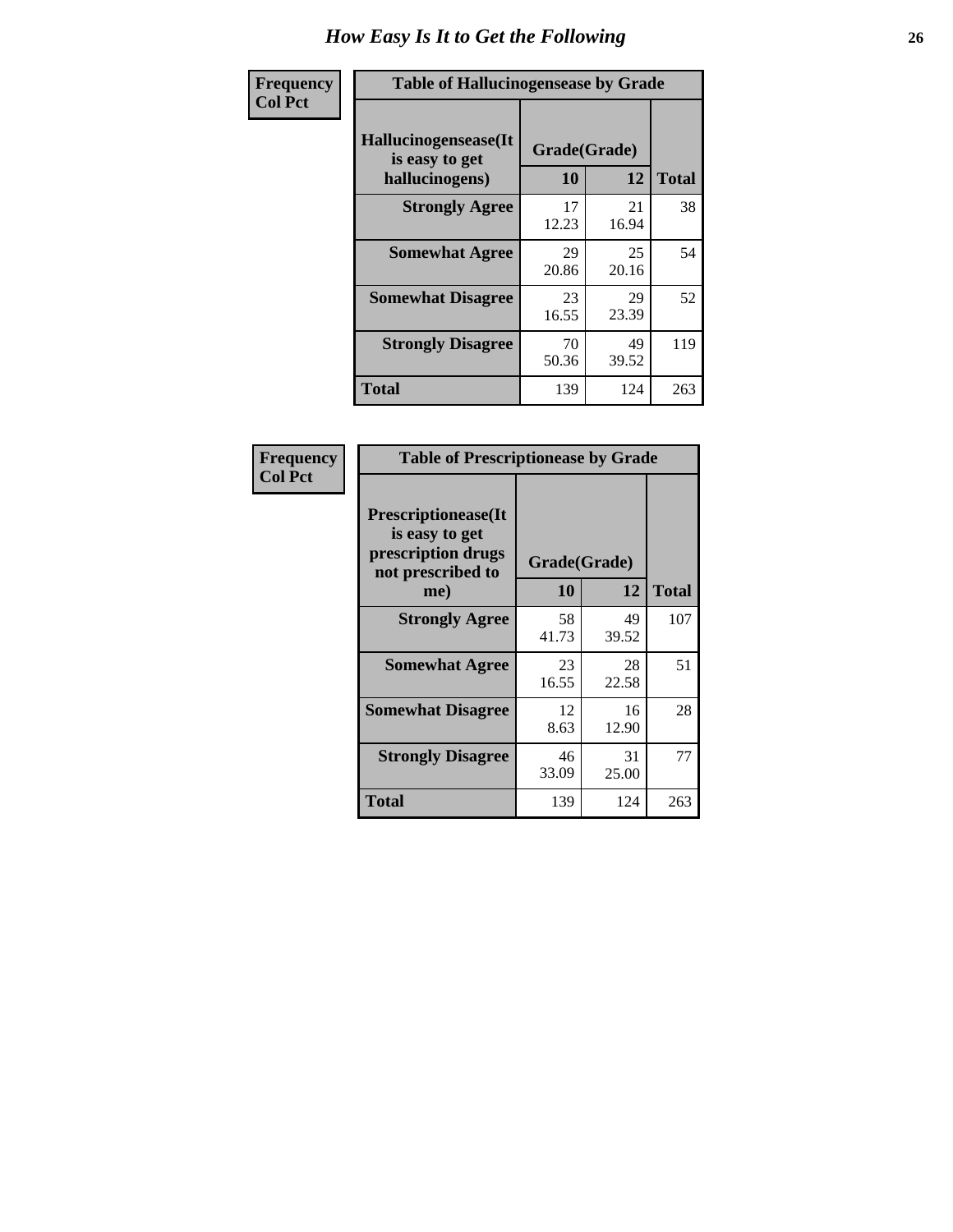*Age at Onset of Use* **27** *Results for "Age at Onset of Use" questions exclude students who said they did not use that substance*

| <b>Frequency</b> | <b>Table of Grade by Alcoholinit</b> |                        |                  |      |           |             |                                                  |             |             |                  |                       |              |
|------------------|--------------------------------------|------------------------|------------------|------|-----------|-------------|--------------------------------------------------|-------------|-------------|------------------|-----------------------|--------------|
| <b>Row Pct</b>   |                                      |                        |                  |      |           |             | Alcoholinit (I started using alcohol when I was) |             |             |                  |                       |              |
|                  | Grade(Grade)                         | <b>8 or</b><br>younger | 10               | 11   | 12        | 13          | 14                                               | 15          | <b>16</b>   | 17               | <b>18 or</b><br>older | <b>Total</b> |
|                  | 10                                   | 13<br>26.00            | ↑<br>4.00        | 2.00 | 10.00     | 10<br>20.00 | 10<br>20.00                                      | 5<br>10.00  | 4<br>8.00   | $\Omega$<br>0.00 | $\Omega$<br>0.00      | 50           |
|                  | 12                                   | 3<br>4.69              | $\Omega$<br>0.00 | 1.56 | 3<br>4.69 | 3<br>4.69   | 14<br>21.88                                      | 15<br>23.44 | 15<br>23.44 | 9<br>14.06       | 1.56                  | 64           |
|                  | <b>Total</b>                         | 16                     | $\overline{2}$   | 2    | 8         | 13          | 24                                               | 20          | 19          | 9                |                       | 114          |
|                  |                                      |                        |                  |      |           |             | <b>Frequency Missing = 149</b>                   |             |             |                  |                       |              |

#### **Frequency Row Pct**

|              | <b>Table of Grade by Cigarettesinit</b> |                                                      |               |      |            |                           |             |             |            |             |                       |              |
|--------------|-----------------------------------------|------------------------------------------------------|---------------|------|------------|---------------------------|-------------|-------------|------------|-------------|-----------------------|--------------|
|              |                                         | Cigarettesinit(I started smoking tobacco when I was) |               |      |            |                           |             |             |            |             |                       |              |
| Grade(Grade) | 8 or<br>younger                         | 9                                                    | 10            | 11   | 12         | 13                        | 14          | 15          | 16         | 17          | <b>18 or</b><br>older | <b>Total</b> |
| 10           | 13.51                                   | 2.70                                                 | $0.00\degree$ | 2.70 | ⇁<br>18.92 | $\mathbf{0}$<br>0.00      | 11<br>29.73 | 10<br>27.03 | 2.70       | 2.70        | $\Omega$<br>0.00      | 37           |
| 12           | 2.13                                    | $\theta$<br>0.00                                     | 2.13          | 2.13 | 4<br>8.51  | 6<br>12.77                | 5<br>10.64  | 9<br>19.15  | 7<br>14.89 | 12<br>25.53 | 2.13                  | 47           |
| <b>Total</b> | 6                                       |                                                      |               | 2    | 11         | 6                         | 16          | 19          | 8          | 13          |                       | 84           |
|              |                                         |                                                      |               |      |            | Frequency Missing $= 179$ |             |             |            |             |                       |              |

**Frequency Row Pct**

|              | <b>Table of Grade by Smokelessinit</b> |                                                     |           |                  |                           |            |            |                         |                  |                  |                       |              |
|--------------|----------------------------------------|-----------------------------------------------------|-----------|------------------|---------------------------|------------|------------|-------------------------|------------------|------------------|-----------------------|--------------|
|              |                                        | Smokelessinit(I started chewing tobacco when I was) |           |                  |                           |            |            |                         |                  |                  |                       |              |
| Grade(Grade) | 8 or<br>younger                        | 9                                                   | 10        | <b>11</b>        | 12                        | 13         | 14         | 15                      | 16               | 17               | <b>18 or</b><br>older | <b>Total</b> |
| 10           | 29.17                                  | 4.17                                                | 4.17      | 2<br>8.33        | 3<br>12.50                | 2<br>8.33  | 4<br>16.67 | $\overline{4}$<br>16.67 | $\theta$<br>0.00 | $\theta$<br>0.00 | $\Omega$<br>0.00      | 24           |
| 12           | $\Omega$<br>0.00                       | $\Omega$<br>0.00                                    | 2<br>6.25 | $\theta$<br>0.00 | 7<br>21.88                | 4<br>12.50 | 6<br>18.75 | 6.25                    | 15.63            | 4<br>12.50       | 6.25                  | 32           |
| <b>Total</b> | ⇁                                      |                                                     | 3         | $\overline{2}$   | 10                        | 6          | 10         | 6                       |                  | 4                | 2                     | 56           |
|              |                                        |                                                     |           |                  | Frequency Missing $= 207$ |            |            |                         |                  |                  |                       |              |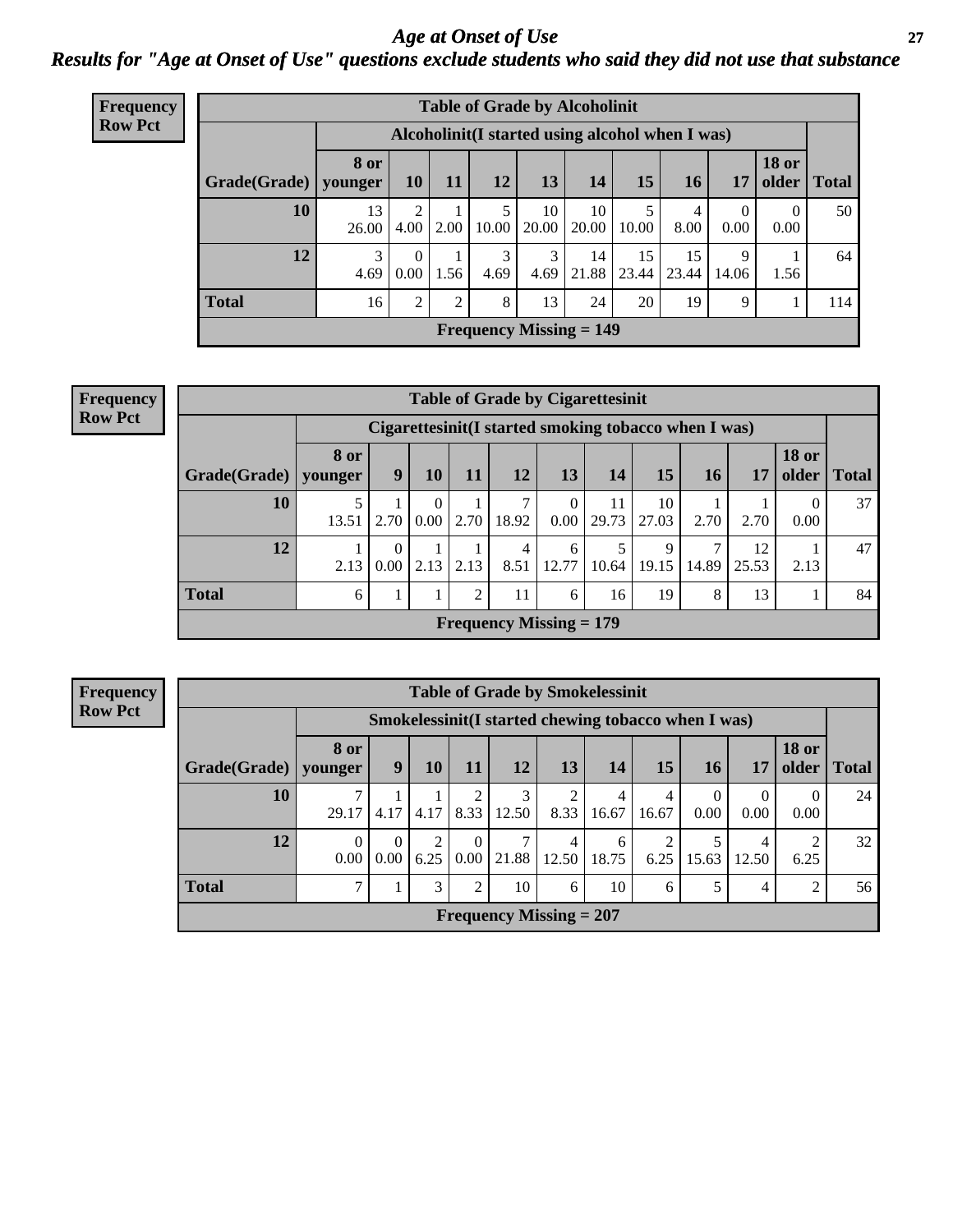#### *Age at Onset of Use* **28**

*Results for "Age at Onset of Use" questions exclude students who said they did not use that substance*

| <b>Frequency</b> | <b>Table of Grade by Marijuanainit</b> |                        |                  |                                                      |            |                         |           |            |                  |                       |              |
|------------------|----------------------------------------|------------------------|------------------|------------------------------------------------------|------------|-------------------------|-----------|------------|------------------|-----------------------|--------------|
| <b>Row Pct</b>   |                                        |                        |                  | Marijuanainit (I started using marijuana when I was) |            |                         |           |            |                  |                       |              |
|                  | Grade(Grade)                           | <b>8 or</b><br>younger | <b>10</b>        | 12                                                   | 13         | 14                      | 15        | <b>16</b>  | 17               | <b>18 or</b><br>older | <b>Total</b> |
|                  | 10                                     | $\Omega$<br>0.00       | 5.56             | $\overline{4}$<br>22.22                              | 3<br>16.67 | $\overline{4}$<br>22.22 | 27.78     | 5.56       | $\Omega$<br>0.00 | $\Omega$<br>0.00      | 18           |
|                  | 12                                     | 4.00                   | $\Omega$<br>0.00 | 4.00                                                 | 3<br>12.00 | 2<br>8.00               | 2<br>8.00 | 4<br>16.00 | 6<br>24.00       | 6<br>24.00            | 25           |
|                  | <b>Total</b>                           |                        |                  | 5                                                    | 6          | 6                       | 7         | 5          | 6                | 6                     | 43           |
|                  |                                        |                        |                  | <b>Frequency Missing = 220</b>                       |            |                         |           |            |                  |                       |              |

| Frequency      |              | <b>Table of Grade by Cocaineinit</b> |                                                     |                  |       |              |  |  |  |  |
|----------------|--------------|--------------------------------------|-----------------------------------------------------|------------------|-------|--------------|--|--|--|--|
| <b>Row Pct</b> |              |                                      | Cocaineinit (I started using<br>cocaine when I was) |                  |       |              |  |  |  |  |
|                | Grade(Grade) | 8 or<br>vounger                      | 14                                                  | 16               | 17    | <b>Total</b> |  |  |  |  |
|                | 10           | 0.00                                 | 100.00                                              | $\Omega$<br>0.00 | 0.00  |              |  |  |  |  |
|                | 12           | 33.33                                | 0<br>0.00                                           | 33.33            | 33.33 | 3            |  |  |  |  |
|                | <b>Total</b> | 1                                    |                                                     |                  |       |              |  |  |  |  |
|                |              | Frequency Missing $= 259$            |                                                     |                  |       |              |  |  |  |  |

| Frequency      |                        | <b>Table of Grade by Inhalantsinit</b> |                                  |           |                |  |  |  |  |  |
|----------------|------------------------|----------------------------------------|----------------------------------|-----------|----------------|--|--|--|--|--|
| <b>Row Pct</b> |                        | inhalants when I was)                  | Inhalantsinit(I<br>started using |           |                |  |  |  |  |  |
|                | Grade(Grade)   younger | 8 or                                   | 12                               | 13        | <b>Total</b>   |  |  |  |  |  |
|                | 10                     | 0.00                                   | 50.00                            | 50.00     | $\overline{c}$ |  |  |  |  |  |
|                | 12                     | 100.00                                 | 0.00                             | 0<br>0.00 |                |  |  |  |  |  |
|                | <b>Total</b>           |                                        |                                  |           | 3              |  |  |  |  |  |
|                |                        | Frequency Missing $= 260$              |                                  |           |                |  |  |  |  |  |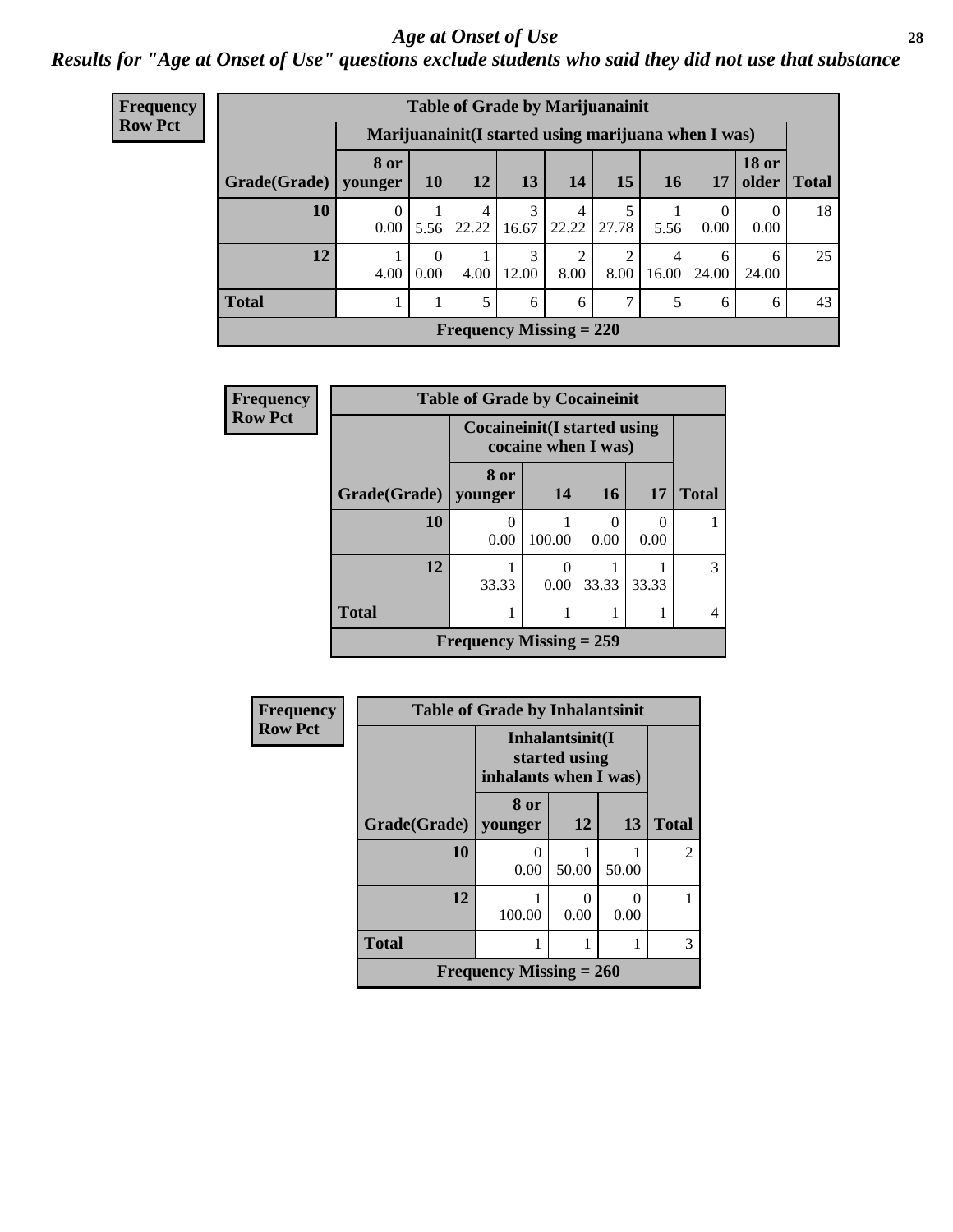#### *Age at Onset of Use* **29**

*Results for "Age at Onset of Use" questions exclude students who said they did not use that substance*

| Frequency      | <b>Table of Grade by Steroidsinit</b> |                                                            |           |              |  |  |  |  |
|----------------|---------------------------------------|------------------------------------------------------------|-----------|--------------|--|--|--|--|
| <b>Row Pct</b> |                                       | Steroidsinit(I<br>started using<br>steroids when<br>I was) |           |              |  |  |  |  |
|                | Grade(Grade)                          | 14                                                         | 16        | <b>Total</b> |  |  |  |  |
|                | 10                                    | 100.00                                                     | ∩<br>0.00 |              |  |  |  |  |
|                | 12                                    | 0<br>0.00                                                  | 100.00    |              |  |  |  |  |
|                | <b>Total</b>                          |                                                            |           | 2            |  |  |  |  |
|                | <b>Frequency Missing = 261</b>        |                                                            |           |              |  |  |  |  |

| Frequency      | <b>Table of Grade by Ecstasyinit</b> |                                                            |                           |                           |           |              |
|----------------|--------------------------------------|------------------------------------------------------------|---------------------------|---------------------------|-----------|--------------|
| <b>Row Pct</b> |                                      | <b>Ecstasyinit</b> (I started using<br>ecstasy when I was) |                           |                           |           |              |
|                | Grade(Grade)                         | 8 or<br>vounger                                            | <b>15</b>                 | <b>16</b>                 | 17        | <b>Total</b> |
|                | 10                                   | 0.00                                                       | 100.00                    | $\mathbf{\Omega}$<br>0.00 | 0<br>0.00 |              |
|                | 12                                   | 33.33                                                      | $\mathbf{\Omega}$<br>0.00 | 33.33                     | 33.33     | 3            |
|                | <b>Total</b>                         |                                                            |                           |                           |           | 4            |
|                |                                      | Frequency Missing $= 259$                                  |                           |                           |           |              |

| Frequency      | <b>Table of Grade by Methinit</b> |                                                                       |              |  |
|----------------|-----------------------------------|-----------------------------------------------------------------------|--------------|--|
| <b>Row Pct</b> |                                   | <b>Methinit(I started</b><br>using<br>methamphetamines<br>when I was) |              |  |
|                | Grade(Grade)                      | 14                                                                    | <b>Total</b> |  |
|                | 10                                | 100.00                                                                |              |  |
|                | 12                                | 0                                                                     | 0            |  |
|                | <b>Total</b>                      |                                                                       |              |  |
|                | <b>Frequency Missing = 262</b>    |                                                                       |              |  |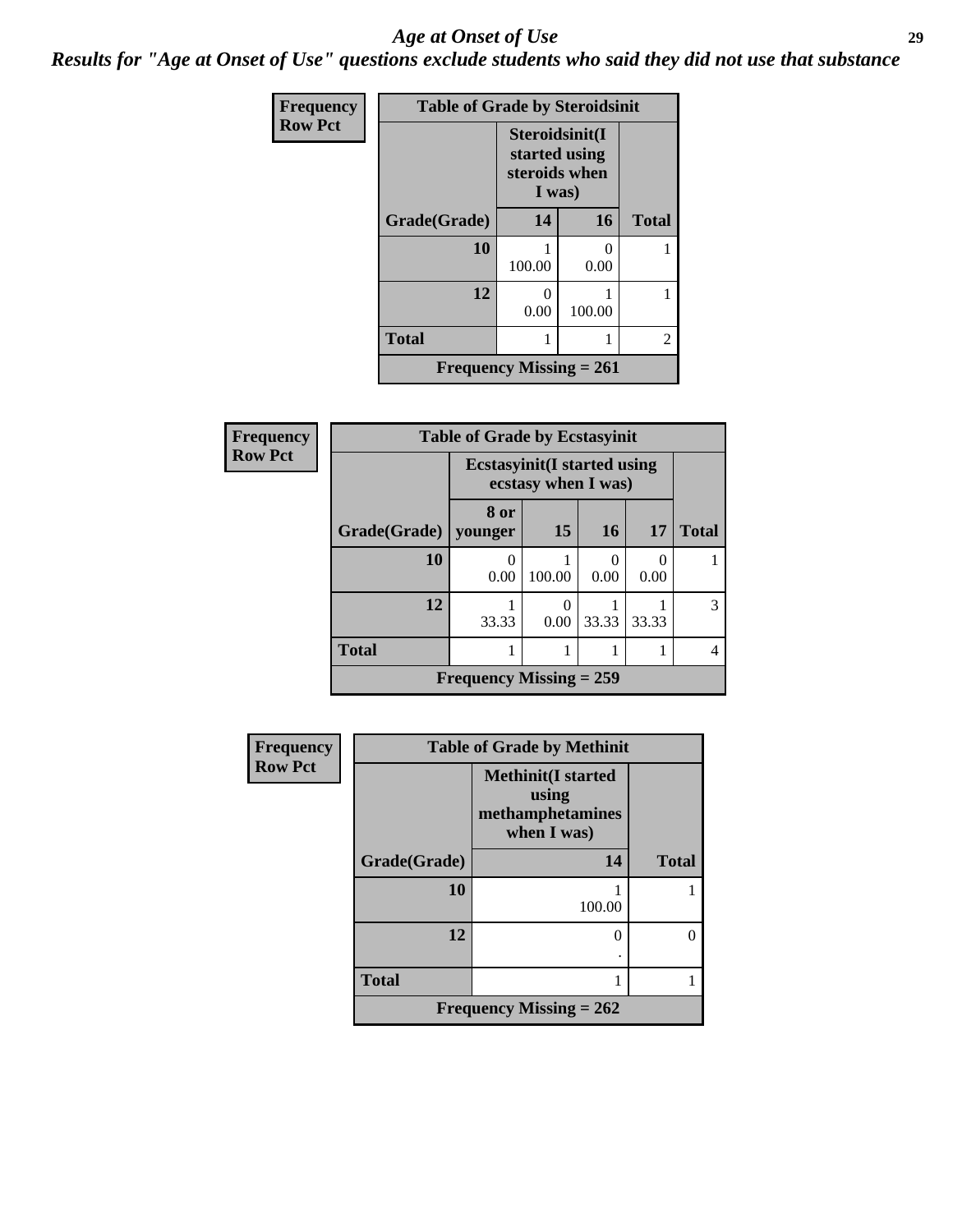#### Age at Onset of Use **30**

*Results for "Age at Onset of Use" questions exclude students who said they did not use that substance*

| Frequency      | <b>Table of Grade by Hallucinogensinit</b> |                                                                      |        |                |  |
|----------------|--------------------------------------------|----------------------------------------------------------------------|--------|----------------|--|
| <b>Row Pct</b> |                                            | Hallucinogensinit(I<br>started using<br>hallucinogens when<br>I was) |        |                |  |
|                | Grade(Grade)                               | 8 or<br>younger                                                      | 15     | <b>Total</b>   |  |
|                | 10                                         | 0<br>0.00                                                            | 100.00 |                |  |
|                | 12                                         | 100.00                                                               | 0.00   |                |  |
|                | <b>Total</b>                               | 1                                                                    | 1      | $\overline{2}$ |  |
|                |                                            | Frequency Missing $= 261$                                            |        |                |  |

| Frequency      |              | <b>Table of Grade by Prescriptioninit</b><br><b>Prescriptioninit (I started using</b><br>prescription drugs not prescribed to me<br>when I was) |                                |           |                        |                |                         |              |
|----------------|--------------|-------------------------------------------------------------------------------------------------------------------------------------------------|--------------------------------|-----------|------------------------|----------------|-------------------------|--------------|
| <b>Row Pct</b> |              |                                                                                                                                                 |                                |           |                        |                |                         |              |
|                | Grade(Grade) | 8 or<br>younger                                                                                                                                 | 11                             | 13        | 14                     | 15             | <b>16</b>               | <b>Total</b> |
|                | 10           | 0.00                                                                                                                                            | 14.29                          | 14.29     | $\mathcal{F}$<br>42.86 | 14.29          | 14.29                   |              |
|                | 12           | 20.00                                                                                                                                           | $\Omega$<br>0.00               | 0<br>0.00 | 20.00                  | 20.00          | $\mathfrak{D}$<br>40.00 | 5            |
|                | <b>Total</b> |                                                                                                                                                 |                                |           | 4                      | $\overline{2}$ | 3                       | 12           |
|                |              |                                                                                                                                                 | <b>Frequency Missing = 251</b> |           |                        |                |                         |              |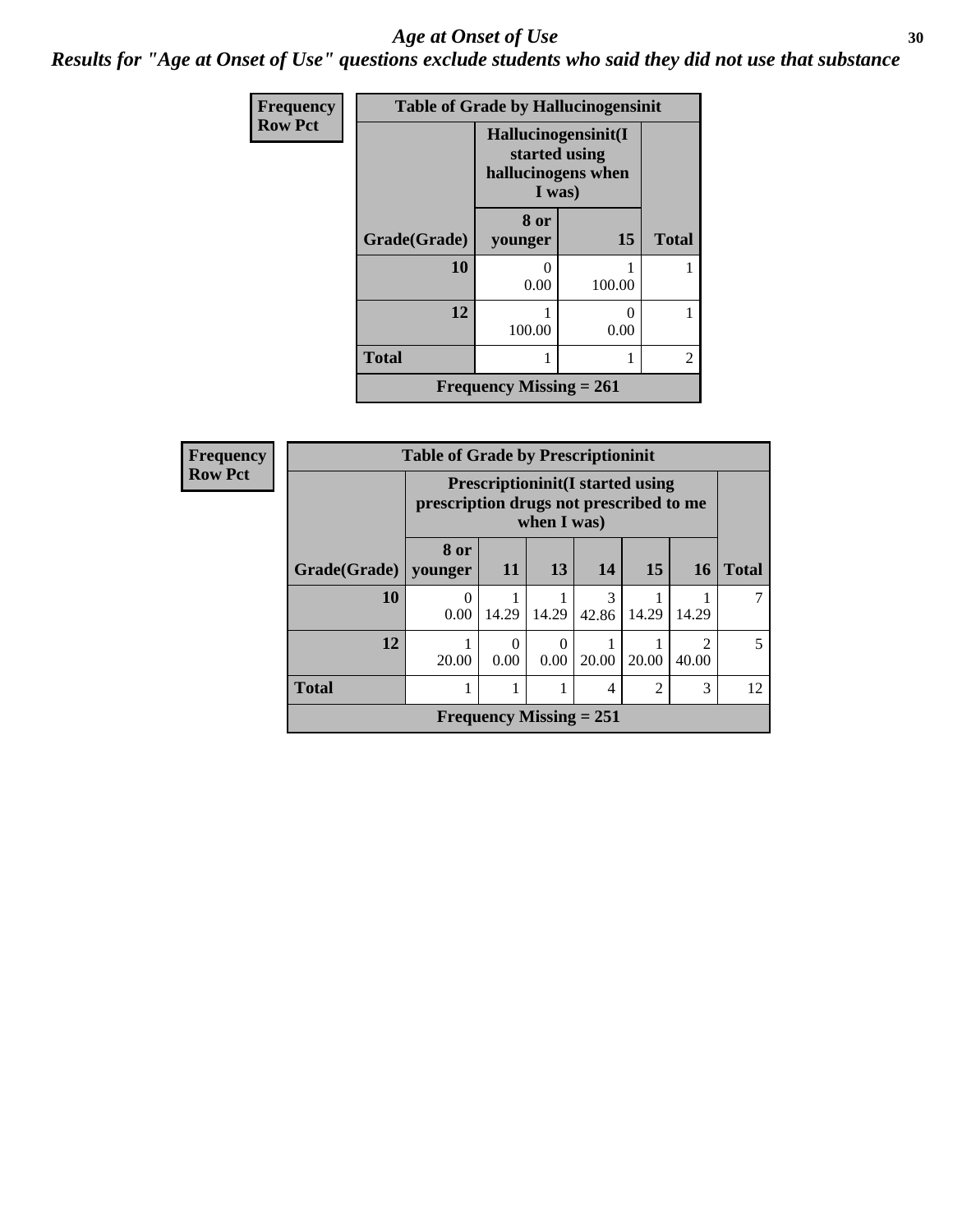| Frequency      | <b>Table of Alcoholharm by Grade</b>          |                    |             |              |
|----------------|-----------------------------------------------|--------------------|-------------|--------------|
| <b>Col Pct</b> | Alcoholharm(I<br>think alcohol is<br>harmful) | Grade(Grade)<br>10 | 12          | <b>Total</b> |
|                | <b>Strongly Agree</b>                         | 83<br>59.71        | 60<br>48.39 | 143          |
|                | <b>Somewhat Agree</b>                         | 34<br>24.46        | 33<br>26.61 | 67           |
|                | <b>Somewhat Disagree</b>                      | 11<br>7.91         | 19<br>15.32 | 30           |
|                | <b>Strongly Disagree</b>                      | 11<br>7.91         | 12<br>9.68  | 23           |
|                | <b>Total</b>                                  | 139                | 124         | 263          |

| <b>Table of Cigarettesharm by Grade</b>                  |                    |             |              |  |  |
|----------------------------------------------------------|--------------------|-------------|--------------|--|--|
| Cigarettesharm(I<br>think smoking<br>tobacco is harmful) | Grade(Grade)<br>10 | 12          | <b>Total</b> |  |  |
| <b>Strongly Agree</b>                                    | 117<br>84.17       | 98<br>79.03 | 215          |  |  |
| <b>Somewhat Agree</b>                                    | 10<br>7.19         | 18<br>14.52 | 28           |  |  |
| <b>Somewhat Disagree</b>                                 | 4<br>2.88          | 3<br>2.42   | 7            |  |  |
| <b>Strongly Disagree</b>                                 | 8<br>5.76          | 5<br>4.03   | 13           |  |  |
| <b>Total</b>                                             | 139                | 124         | 263          |  |  |

| Frequency      | <b>Table of Smokelessharm by Grade</b>                  |                    |              |              |
|----------------|---------------------------------------------------------|--------------------|--------------|--------------|
| <b>Col Pct</b> | Smokelessharm(I<br>think chewing<br>tobacco is harmful) | Grade(Grade)<br>10 | 12           | <b>Total</b> |
|                | <b>Strongly Agree</b>                                   | 110<br>79.14       | 100<br>80.65 | 210          |
|                | <b>Somewhat Agree</b>                                   | 15<br>10.79        | 14<br>11.29  | 29           |
|                | <b>Somewhat Disagree</b>                                | 5<br>3.60          | 6<br>4.84    | 11           |
|                | <b>Strongly Disagree</b>                                | 9<br>6.47          | 4<br>3.23    | 13           |
|                | <b>Total</b>                                            | 139                | 124          | 263          |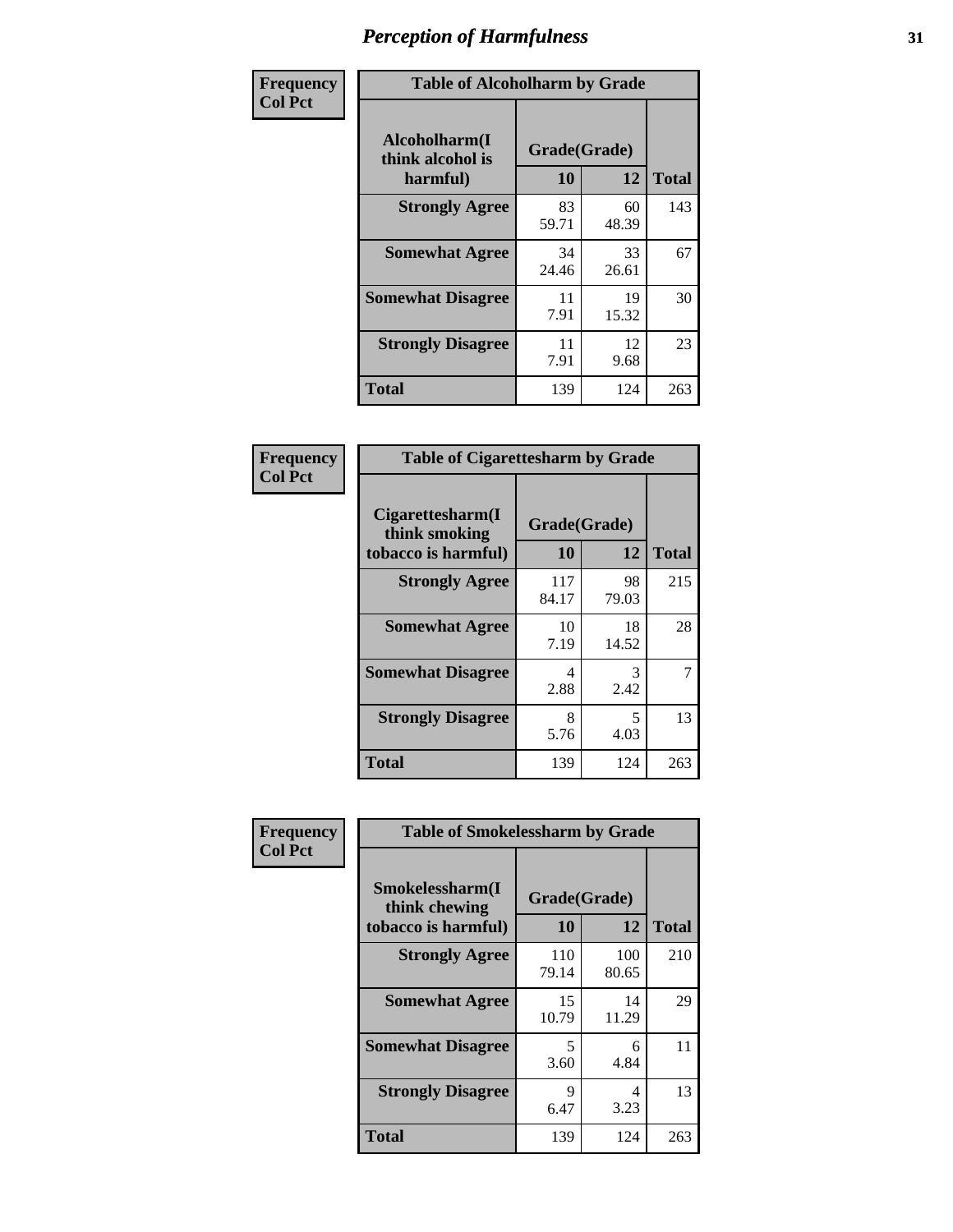| Frequency      | <b>Table of Marijuanaharm by Grade</b>            |                    |             |              |
|----------------|---------------------------------------------------|--------------------|-------------|--------------|
| <b>Col Pct</b> | Marijuanaharm(I<br>think marijuana is<br>harmful) | Grade(Grade)<br>10 | 12          | <b>Total</b> |
|                | <b>Strongly Agree</b>                             | 109<br>78.42       | 75<br>60.48 | 184          |
|                | <b>Somewhat Agree</b>                             | 10<br>7.19         | 17<br>13.71 | 27           |
|                | <b>Somewhat Disagree</b>                          | 7<br>5.04          | 20<br>16.13 | 27           |
|                | <b>Strongly Disagree</b>                          | 13<br>9.35         | 12<br>9.68  | 25           |
|                | <b>Total</b>                                      | 139                | 124         | 263          |

| <b>Table of Cocaineharm by Grade</b>          |                    |              |              |  |  |
|-----------------------------------------------|--------------------|--------------|--------------|--|--|
| Cocaineharm(I<br>think cocaine is<br>harmful) | Grade(Grade)<br>10 | 12           | <b>Total</b> |  |  |
| <b>Strongly Agree</b>                         | 129<br>92.81       | 115<br>92.74 | 244          |  |  |
| <b>Somewhat Agree</b>                         | 2<br>1.44          | 4<br>3.23    | 6            |  |  |
| <b>Somewhat Disagree</b>                      | 0<br>0.00          | 1<br>0.81    |              |  |  |
| <b>Strongly Disagree</b>                      | 8<br>5.76          | 4<br>3.23    | 12           |  |  |
| <b>Total</b>                                  | 139                | 124          | 263          |  |  |

| Frequency      | <b>Table of Inhalantsharm by Grade</b>             |                    |                        |              |  |
|----------------|----------------------------------------------------|--------------------|------------------------|--------------|--|
| <b>Col Pct</b> | Inhalantsharm(I<br>think inhalants are<br>harmful) | Grade(Grade)<br>10 | 12                     | <b>Total</b> |  |
|                | <b>Strongly Agree</b>                              | 126<br>90.65       | 115<br>92.74           | 241          |  |
|                | <b>Somewhat Agree</b>                              | 5<br>3.60          | 4<br>3.23              | 9            |  |
|                | <b>Somewhat Disagree</b>                           | 0<br>0.00          | $\mathfrak{D}$<br>1.61 | 2            |  |
|                | <b>Strongly Disagree</b>                           | 8<br>5.76          | 3<br>2.42              | 11           |  |
|                | <b>Total</b>                                       | 139                | 124                    | 263          |  |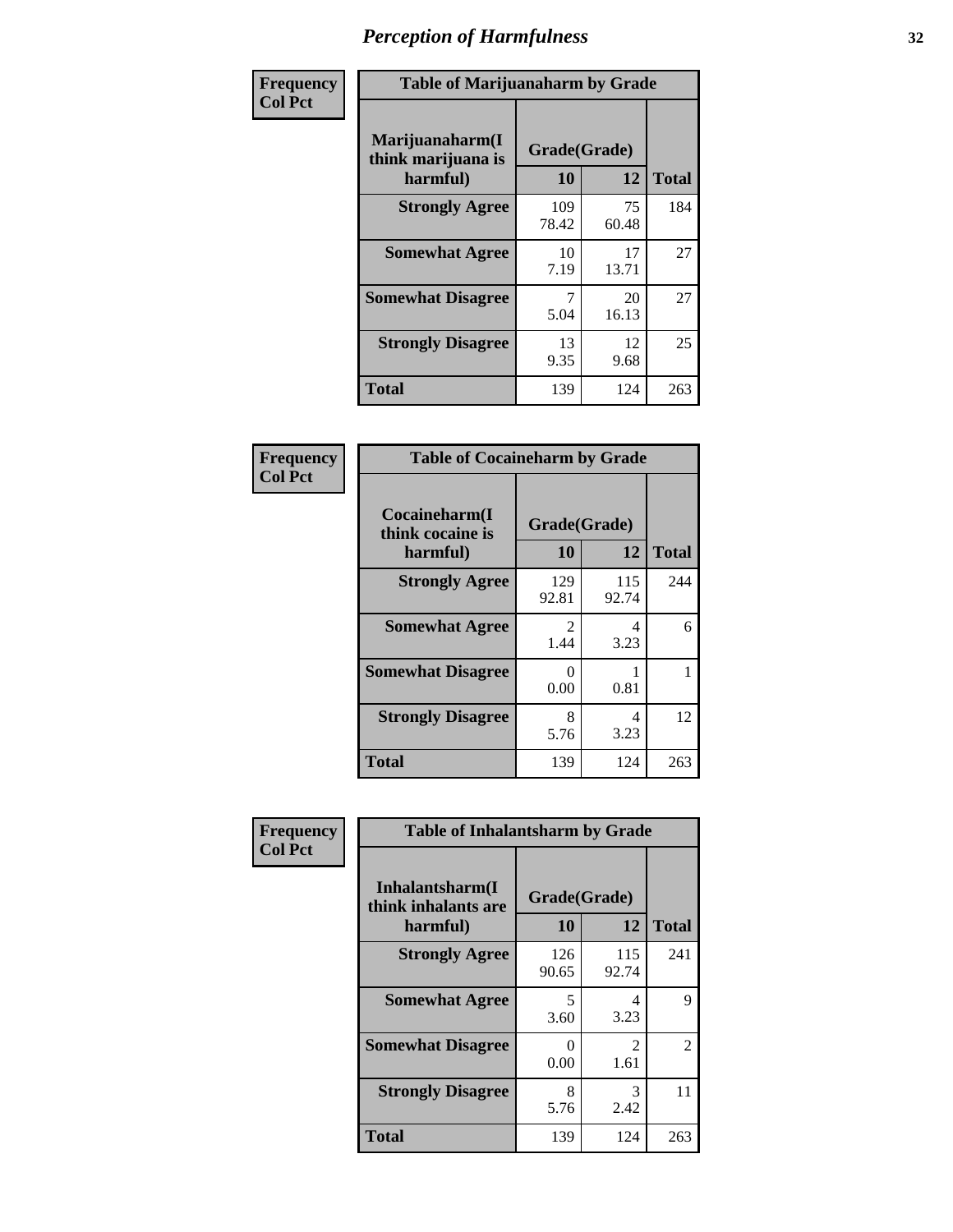| Frequency      | <b>Table of Steroidsharm by Grade</b>            |                    |              |              |
|----------------|--------------------------------------------------|--------------------|--------------|--------------|
| <b>Col Pct</b> | Steroidsharm(I<br>think steroids are<br>harmful) | Grade(Grade)<br>10 | 12           | <b>Total</b> |
|                | <b>Strongly Agree</b>                            | 120<br>86.33       | 106<br>85.48 | 226          |
|                | <b>Somewhat Agree</b>                            | 5.04               | 9<br>7.26    | 16           |
|                | <b>Somewhat Disagree</b>                         | 3<br>2.16          | 6<br>4.84    | 9            |
|                | <b>Strongly Disagree</b>                         | 9<br>6.47          | 3<br>2.42    | 12           |
|                | <b>Total</b>                                     | 139                | 124          | 263          |

| <b>Table of Ecstasyharm by Grade</b>          |                    |              |              |  |  |
|-----------------------------------------------|--------------------|--------------|--------------|--|--|
| Ecstasyharm(I<br>think ecstasy is<br>harmful) | Grade(Grade)<br>10 | 12           | <b>Total</b> |  |  |
| <b>Strongly Agree</b>                         | 123<br>88.49       | 117<br>94.35 | 240          |  |  |
| <b>Somewhat Agree</b>                         | 6<br>4.32          | 3<br>2.42    | 9            |  |  |
| <b>Somewhat Disagree</b>                      | 2<br>1.44          | 0.81         | 3            |  |  |
| <b>Strongly Disagree</b>                      | 8<br>5.76          | 3<br>2.42    | 11           |  |  |
| <b>Total</b>                                  | 139                | 124          | 263          |  |  |

| Frequency      | <b>Table of Methharm by Grade</b>                           |                    |              |              |
|----------------|-------------------------------------------------------------|--------------------|--------------|--------------|
| <b>Col Pct</b> | <b>Methharm(I think</b><br>methamphetamines<br>are harmful) | Grade(Grade)<br>10 | 12           | <b>Total</b> |
|                | <b>Strongly Agree</b>                                       | 128<br>92.09       | 118<br>95.16 | 246          |
|                | <b>Somewhat Agree</b>                                       | 3<br>2.16          | 0.81         | 4            |
|                | <b>Somewhat Disagree</b>                                    | 0<br>0.00          | 0.81         |              |
|                | <b>Strongly Disagree</b>                                    | 8<br>5.76          | 4<br>3.23    | 12           |
|                | <b>Total</b>                                                | 139                | 124          | 263          |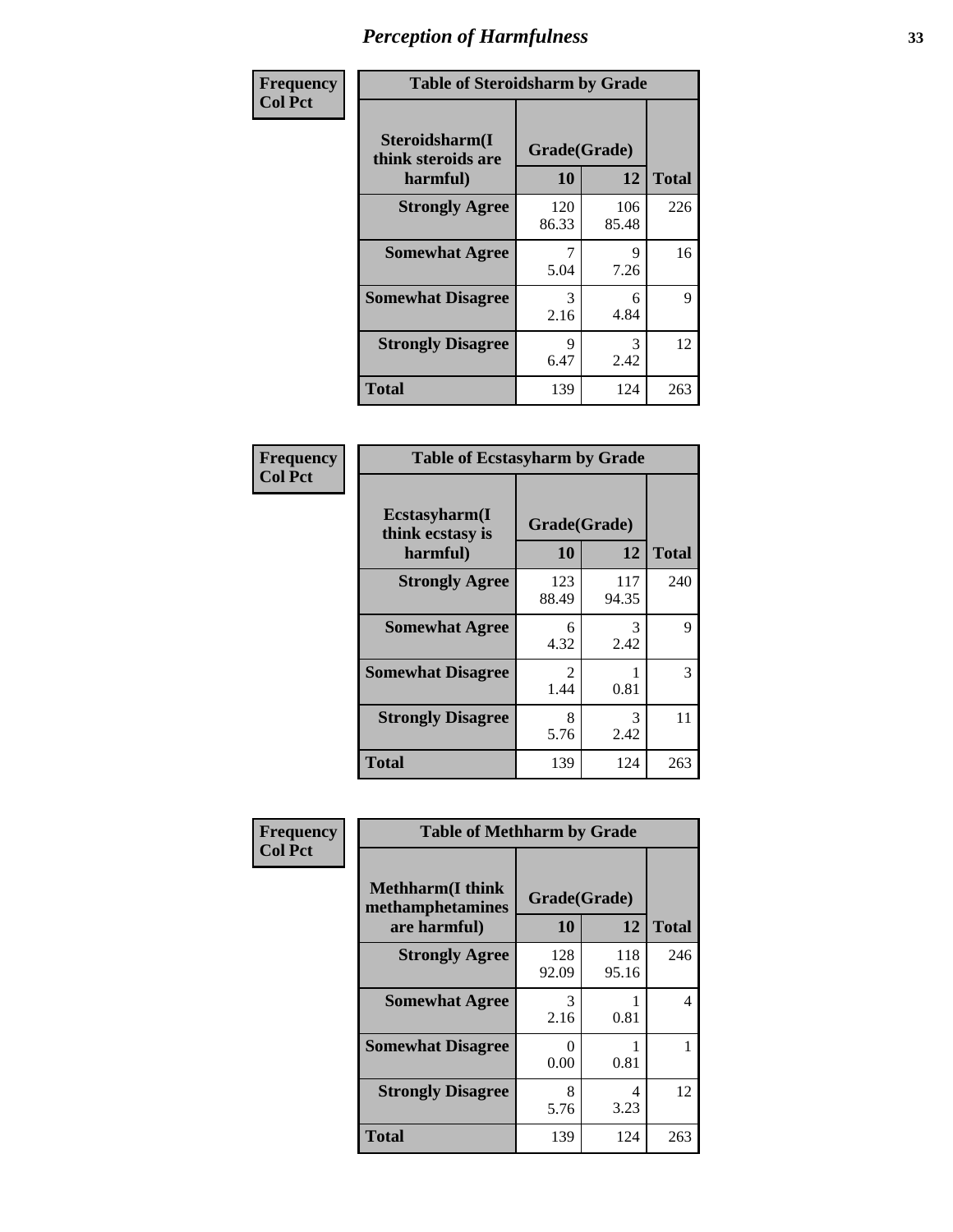| Frequency      | <b>Table of Hallucinogensharm by Grade</b>                 |                       |                        |              |
|----------------|------------------------------------------------------------|-----------------------|------------------------|--------------|
| <b>Col Pct</b> | Hallucinogensharm(I<br>think hallucinogens<br>are harmful) | Grade(Grade)<br>10    | 12                     | <b>Total</b> |
|                | <b>Strongly Agree</b>                                      | 128<br>92.09          | 118<br>95.16           | 246          |
|                | <b>Somewhat Agree</b>                                      | $\mathcal{L}$<br>1.44 | $\mathfrak{D}$<br>1.61 | 4            |
|                | <b>Somewhat Disagree</b>                                   | 0.72                  | 0<br>0.00              |              |
|                | <b>Strongly Disagree</b>                                   | 8<br>5.76             | 4<br>3.23              | 12           |
|                | <b>Total</b>                                               | 139                   | 124                    | 263          |

| <b>Table of Prescriptionharm by Grade</b>                                                         |                    |             |              |  |  |
|---------------------------------------------------------------------------------------------------|--------------------|-------------|--------------|--|--|
| <b>Prescriptionharm</b> (I<br>think prescription<br>drugs not<br>prescribed to me<br>are harmful) | Grade(Grade)<br>10 | 12          | <b>Total</b> |  |  |
| <b>Strongly Agree</b>                                                                             | 109<br>78.42       | 98<br>79.03 | 207          |  |  |
| <b>Somewhat Agree</b>                                                                             | 17<br>12.23        | 17<br>13.71 | 34           |  |  |
| <b>Somewhat Disagree</b>                                                                          | 4<br>2.88          | Δ<br>3.23   | 8            |  |  |
| <b>Strongly Disagree</b>                                                                          | 9<br>6.47          | 5<br>4.03   | 14           |  |  |
| <b>Total</b>                                                                                      | 139                | 124         | 263          |  |  |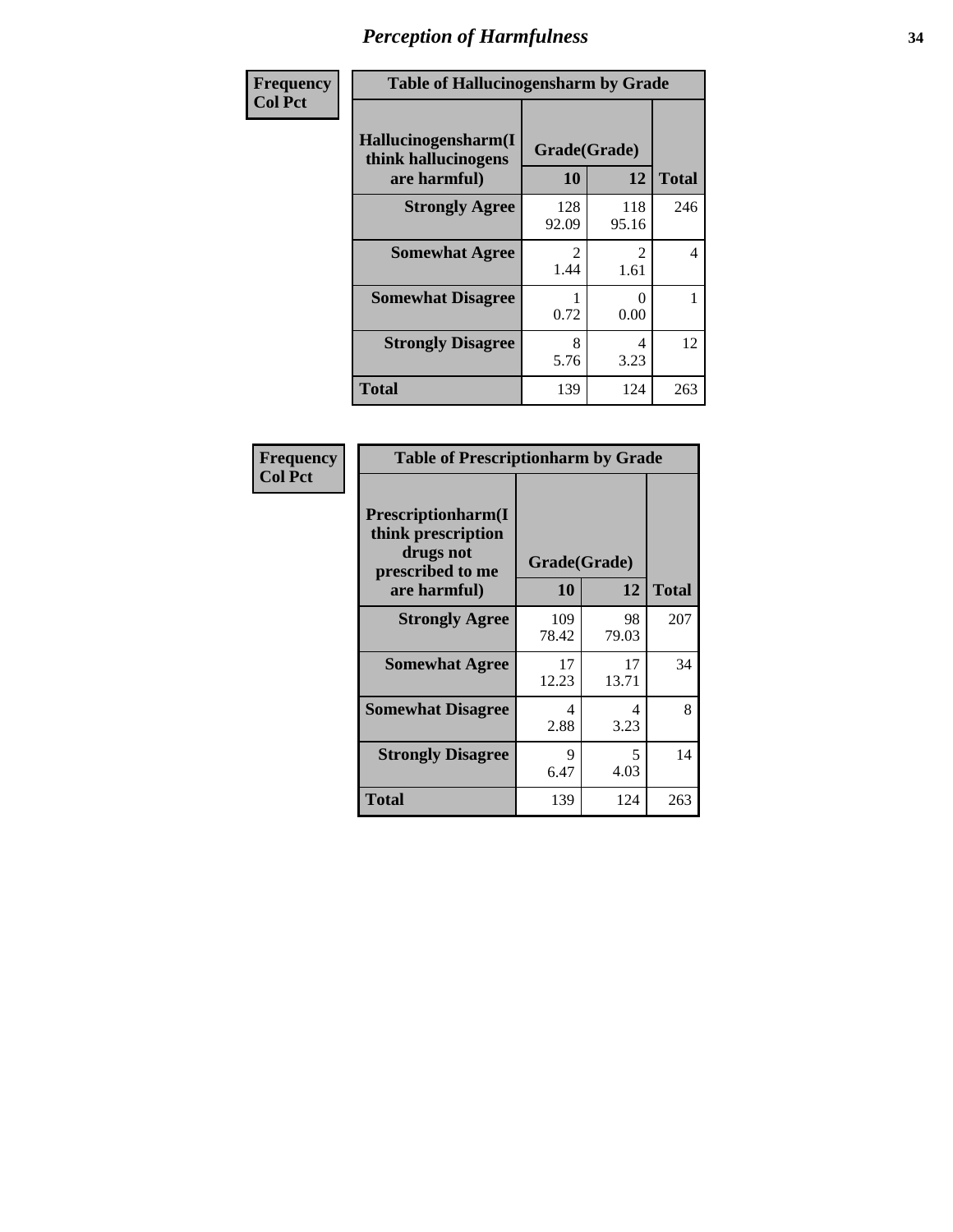# *Disapproval by Adults* **35**

| Frequency      | <b>Table of Alcoholadult by Grade</b>                                 |             |                    |              |
|----------------|-----------------------------------------------------------------------|-------------|--------------------|--------------|
| <b>Col Pct</b> | <b>Alcoholadult</b> (Adults<br>would disapprove if<br>I used alcohol) | 10          | Grade(Grade)<br>12 | <b>Total</b> |
|                | <b>Strongly Agree</b>                                                 | 91<br>65.47 | 69<br>55.65        | 160          |
|                | <b>Somewhat Agree</b>                                                 | 18<br>12.95 | 30<br>24.19        | 48           |
|                | <b>Somewhat Disagree</b>                                              | 19<br>13.67 | 19<br>15.32        | 38           |
|                | <b>Strongly Disagree</b>                                              | 11<br>7.91  | 6<br>4.84          | 17           |
|                | <b>Total</b>                                                          | 139         | 124                | 263          |

| <b>Table of Tobaccoadult by Grade</b>                                 |                    |              |     |  |
|-----------------------------------------------------------------------|--------------------|--------------|-----|--|
| <b>Tobaccoadult</b> (Adults<br>would disapprove if<br>I used tobacco) | Grade(Grade)<br>10 | <b>Total</b> |     |  |
| <b>Strongly Agree</b>                                                 | 105<br>75.54       | 81<br>65.32  | 186 |  |
| <b>Somewhat Agree</b>                                                 | 12<br>8.63         | 20<br>16.13  | 32  |  |
| <b>Somewhat Disagree</b>                                              | 8<br>5.76          | 12<br>9.68   | 20  |  |
| <b>Strongly Disagree</b>                                              | 14<br>10.07        | 11<br>8.87   | 25  |  |
| <b>Total</b>                                                          | 139                | 124          | 263 |  |

| <b>Frequency</b> | <b>Table of Marijuanaadult by Grade</b>                           |                    |              |              |
|------------------|-------------------------------------------------------------------|--------------------|--------------|--------------|
| <b>Col Pct</b>   | Marijuanaadult(Adults<br>would disapprove if I<br>used marijuana) | Grade(Grade)<br>10 | 12           | <b>Total</b> |
|                  | <b>Strongly Agree</b>                                             | 119<br>85.61       | 106<br>85.48 | 225          |
|                  | <b>Somewhat Agree</b>                                             | 5.04               | 7<br>5.65    | 14           |
|                  | <b>Somewhat Disagree</b>                                          | 3<br>2.16          | 5<br>4.03    | 8            |
|                  | <b>Strongly Disagree</b>                                          | 10<br>7.19         | 6<br>4.84    | 16           |
|                  | <b>Total</b>                                                      | 139                | 124          | 263          |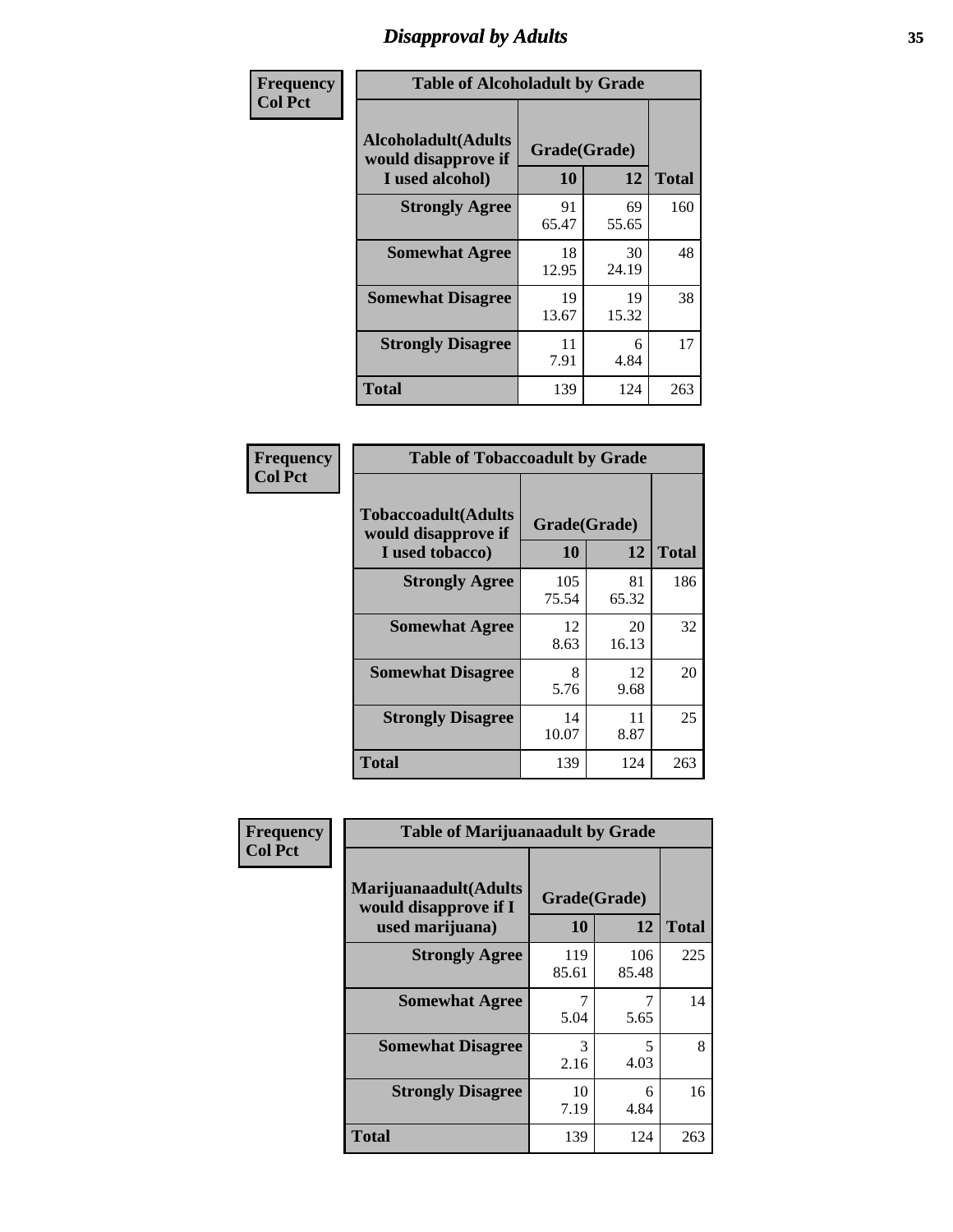# *Disapproval by Adults* **36**

| <b>Frequency</b> | <b>Table of Otherdrugadult by Grade</b>                                     |                    |              |                |
|------------------|-----------------------------------------------------------------------------|--------------------|--------------|----------------|
| <b>Col Pct</b>   | <b>Otherdrugadult</b> (Adults<br>would disapprove if I<br>used other drugs) | Grade(Grade)<br>10 | 12           | <b>Total</b>   |
|                  | <b>Strongly Agree</b>                                                       | 124<br>89.21       | 112<br>90.32 | 236            |
|                  | <b>Somewhat Agree</b>                                                       | 4<br>2.88          | 3<br>2.42    | 7              |
|                  | <b>Somewhat Disagree</b>                                                    | 0.72               | 0.81         | $\overline{2}$ |
|                  | <b>Strongly Disagree</b>                                                    | 10<br>7.19         | 8<br>6.45    | 18             |
|                  | <b>Total</b>                                                                | 139                | 124          | 263            |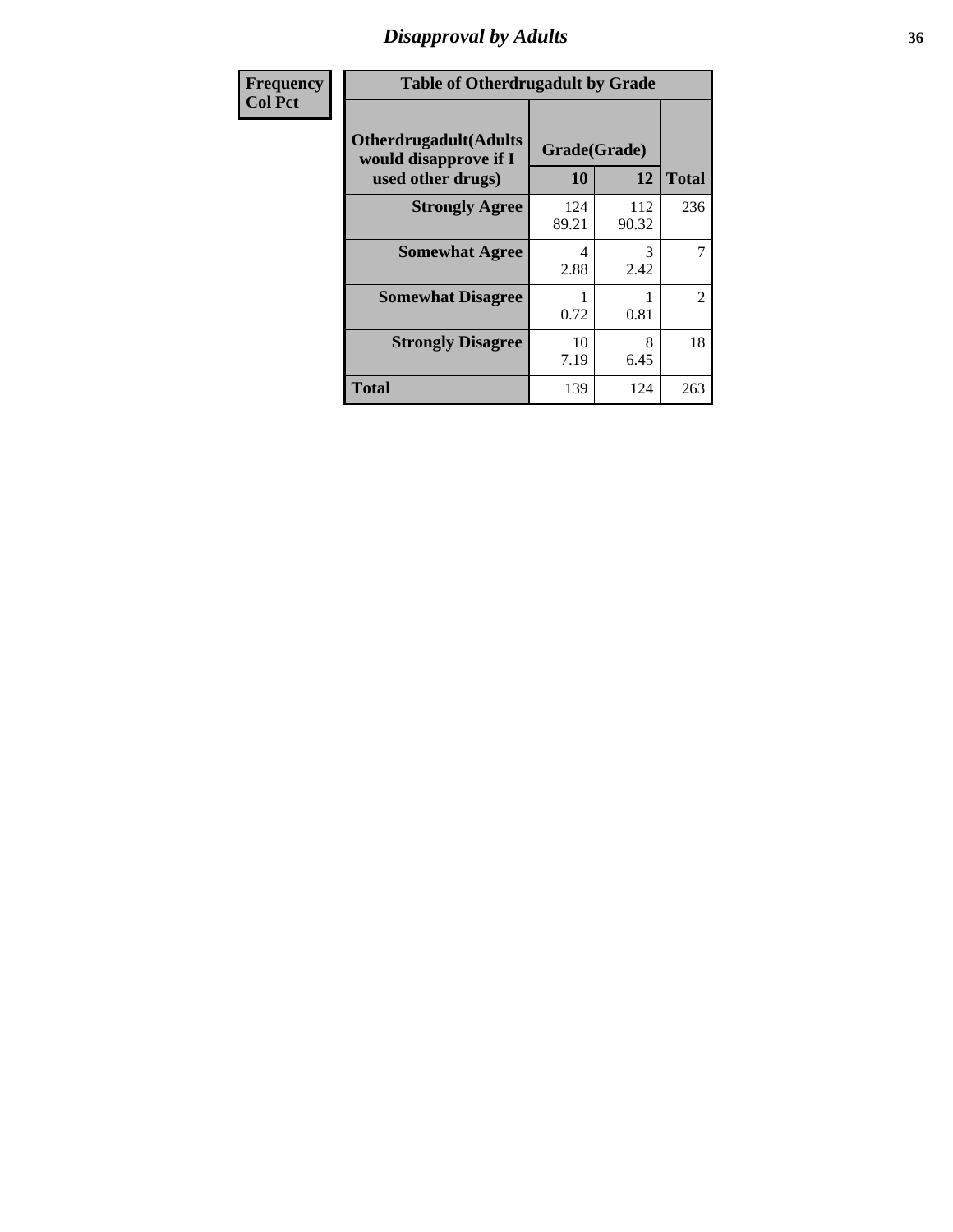# *Disapproval by Peers* **37**

| Frequency      | <b>Table of Alcoholpeer by Grade</b>                    |              |             |              |  |
|----------------|---------------------------------------------------------|--------------|-------------|--------------|--|
| <b>Col Pct</b> | Alcoholpeer(My<br>friends would<br>disapprove if I used | Grade(Grade) |             |              |  |
|                | alcohol)                                                | 10           | 12          | <b>Total</b> |  |
|                | <b>Strongly Agree</b>                                   | 38<br>27.34  | 25<br>20.16 | 63           |  |
|                | <b>Somewhat Agree</b>                                   | 29<br>20.86  | 20<br>16.13 | 49           |  |
|                | <b>Somewhat Disagree</b>                                | 35<br>25.18  | 35<br>28.23 | 70           |  |
|                | <b>Strongly Disagree</b>                                | 37<br>26.62  | 44<br>35.48 | 81           |  |
|                | Total                                                   | 139          | 124         | 263          |  |

| Frequency      | <b>Table of Tobaccopeer by Grade</b>                    |              |             |              |
|----------------|---------------------------------------------------------|--------------|-------------|--------------|
| <b>Col Pct</b> | Tobaccopeer(My<br>friends would<br>disapprove if I used | Grade(Grade) |             |              |
|                | tobacco)                                                | 10           | 12          | <b>Total</b> |
|                | <b>Strongly Agree</b>                                   | 61<br>43.88  | 33<br>26.61 | 94           |
|                | <b>Somewhat Agree</b>                                   | 24<br>17.27  | 19<br>15.32 | 43           |
|                | <b>Somewhat Disagree</b>                                | 21<br>15.11  | 22<br>17.74 | 43           |
|                | <b>Strongly Disagree</b>                                | 33<br>23.74  | 50<br>40.32 | 83           |
|                | Total                                                   | 139          | 124         | 263          |

| Frequency      | <b>Table of Marijuanapeer by Grade</b>                    |              |             |              |
|----------------|-----------------------------------------------------------|--------------|-------------|--------------|
| <b>Col Pct</b> | Marijuanapeer(My<br>friends would<br>disapprove if I used | Grade(Grade) |             |              |
|                | marijuana)                                                | 10           | 12          | <b>Total</b> |
|                | <b>Strongly Agree</b>                                     | 76<br>54.68  | 59<br>47.58 | 135          |
|                | <b>Somewhat Agree</b>                                     | 25<br>17.99  | 11<br>8.87  | 36           |
|                | <b>Somewhat Disagree</b>                                  | 15<br>10.79  | 21<br>16.94 | 36           |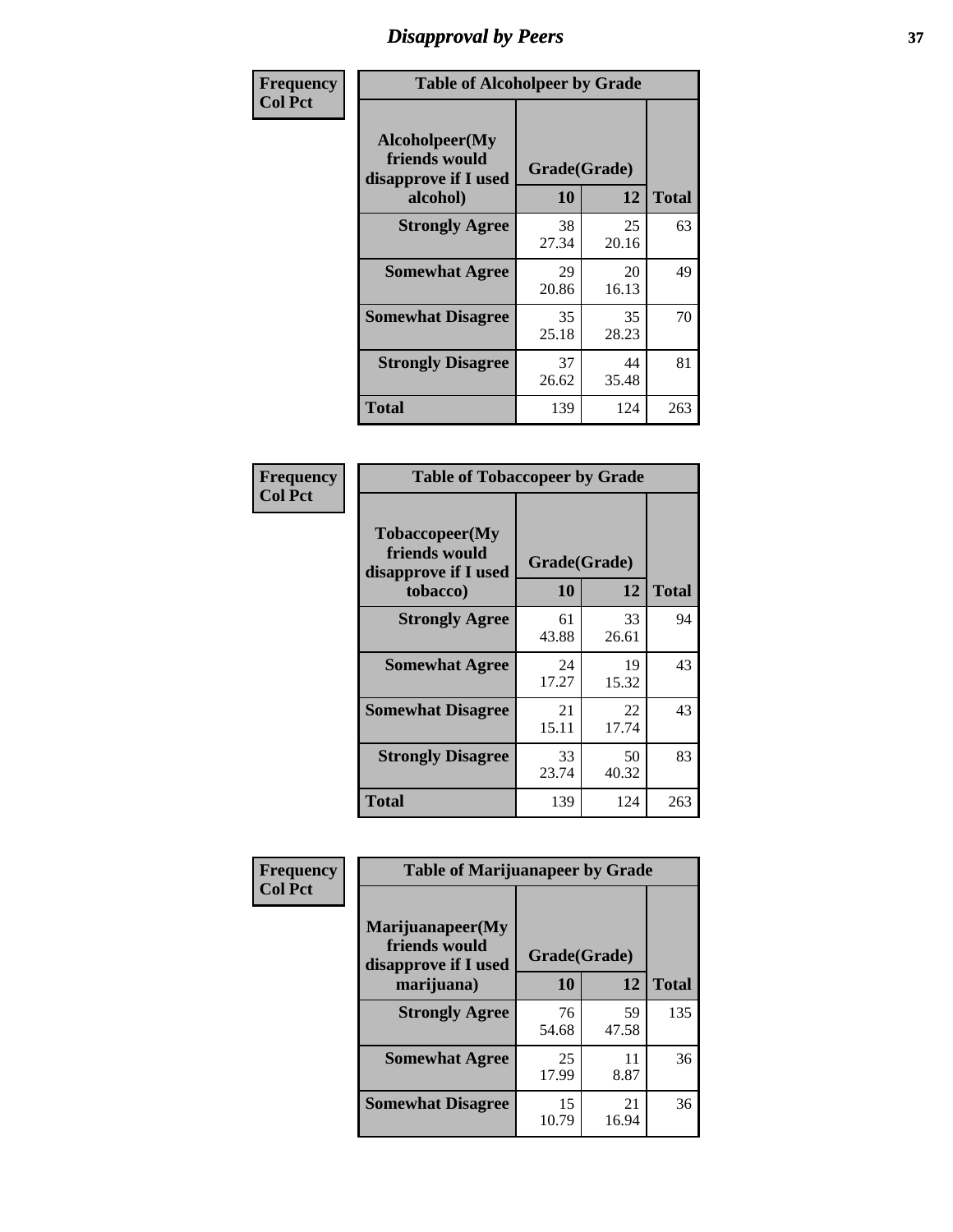# *Disapproval by Peers* **38**

| <b>Frequency</b> | <b>Table of Marijuanapeer by Grade</b>                                  |                           |             |              |  |
|------------------|-------------------------------------------------------------------------|---------------------------|-------------|--------------|--|
| <b>Col Pct</b>   | Marijuanapeer(My<br>friends would<br>disapprove if I used<br>marijuana) | Grade(Grade)<br><b>10</b> | 12          | <b>Total</b> |  |
|                  | <b>Strongly Disagree</b>                                                | 23<br>16.55               | 33<br>26.61 | 56           |  |
|                  | <b>Total</b>                                                            | 139                       | 124         | 263          |  |

| <b>Frequency</b> | <b>Table of Otherdrugpeer by Grade</b>                                    |                    |             |              |
|------------------|---------------------------------------------------------------------------|--------------------|-------------|--------------|
| <b>Col Pct</b>   | Otherdrugpeer(My<br>friends would<br>disapprove if I used<br>other drugs) | Grade(Grade)<br>10 | 12          | <b>Total</b> |
|                  | <b>Strongly Agree</b>                                                     | 90<br>64.75        | 79<br>63.71 | 169          |
|                  | <b>Somewhat Agree</b>                                                     | 21<br>15.11        | 17<br>13.71 | 38           |
|                  | <b>Somewhat Disagree</b>                                                  | 9<br>6.47          | 10<br>8.06  | 19           |
|                  | <b>Strongly Disagree</b>                                                  | 19<br>13.67        | 18<br>14.52 | 37           |
|                  | <b>Total</b>                                                              | 139                | 124         | 263          |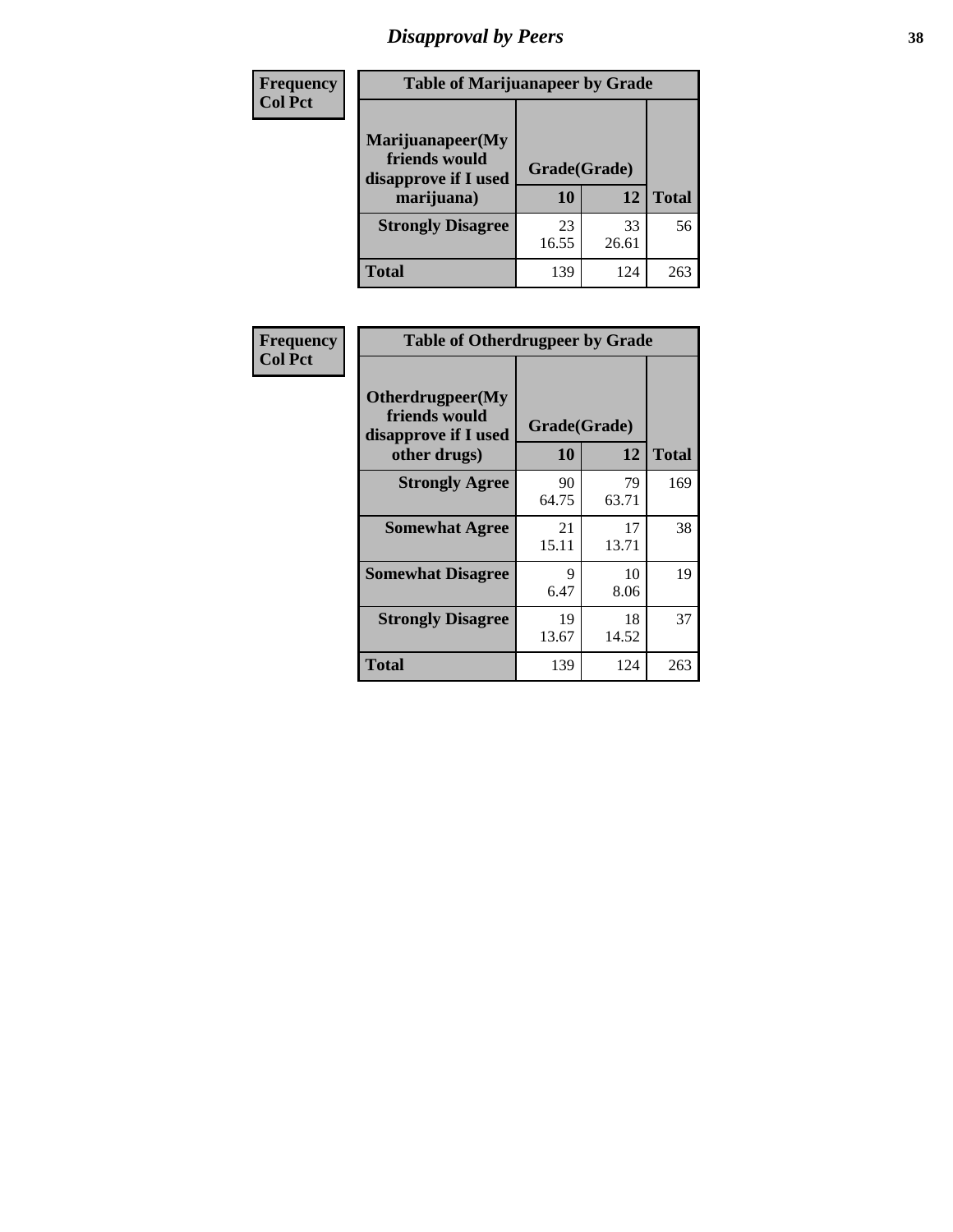| Frequency      | <b>Table of Alcohollocation1 by Grade</b> |              |             |              |
|----------------|-------------------------------------------|--------------|-------------|--------------|
| <b>Col Pct</b> | <b>Alcohollocation1(Places</b>            | Grade(Grade) |             |              |
|                | <b>Friends Use Alcohol)</b>               | 10           | 12          | <b>Total</b> |
|                |                                           | 88<br>63.31  | 92<br>74.19 | 180          |
|                | Do Not Use                                | 51<br>36.69  | 32<br>25.81 | 83           |
|                | <b>Total</b>                              | 139          | 124         | 263          |

| Frequency      | <b>Table of Alcohollocation2 by Grade</b>                     |                    |             |              |
|----------------|---------------------------------------------------------------|--------------------|-------------|--------------|
| <b>Col Pct</b> | <b>Alcohollocation2(Places</b><br><b>Friends Use Alcohol)</b> | Grade(Grade)<br>10 | <b>12</b>   | <b>Total</b> |
|                |                                                               | 84<br>60.43        | 66<br>53.23 | 150          |
|                | Home                                                          | 55<br>39.57        | 58<br>46.77 | 113          |
|                | <b>Total</b>                                                  | 139                | 124         | 263          |

| Frequency<br><b>Col Pct</b> | <b>Table of Alcohollocation 3 by Grade</b>                    |                    |              |              |
|-----------------------------|---------------------------------------------------------------|--------------------|--------------|--------------|
|                             | <b>Alcohollocation3(Places</b><br><b>Friends Use Alcohol)</b> | Grade(Grade)<br>10 | 12           | <b>Total</b> |
|                             |                                                               | 120<br>86.33       | 117<br>94.35 | 237          |
|                             | <b>School</b>                                                 | 19<br>13.67        | 5.65         | 26           |
|                             | <b>Total</b>                                                  | 139                | 124          | 263          |

| <b>Frequency</b> | <b>Table of Alcohollocation4 by Grade</b> |              |             |              |  |
|------------------|-------------------------------------------|--------------|-------------|--------------|--|
| <b>Col Pct</b>   | <b>Alcohollocation4(Places</b>            | Grade(Grade) |             |              |  |
|                  | <b>Friends Use Alcohol)</b>               | 10           | 12          | <b>Total</b> |  |
|                  |                                           | 115<br>82.73 | 99<br>79.84 | 214          |  |
|                  | Car                                       | 24<br>17.27  | 25<br>20.16 | 49           |  |
|                  | <b>Total</b>                              | 139          | 124         | 263          |  |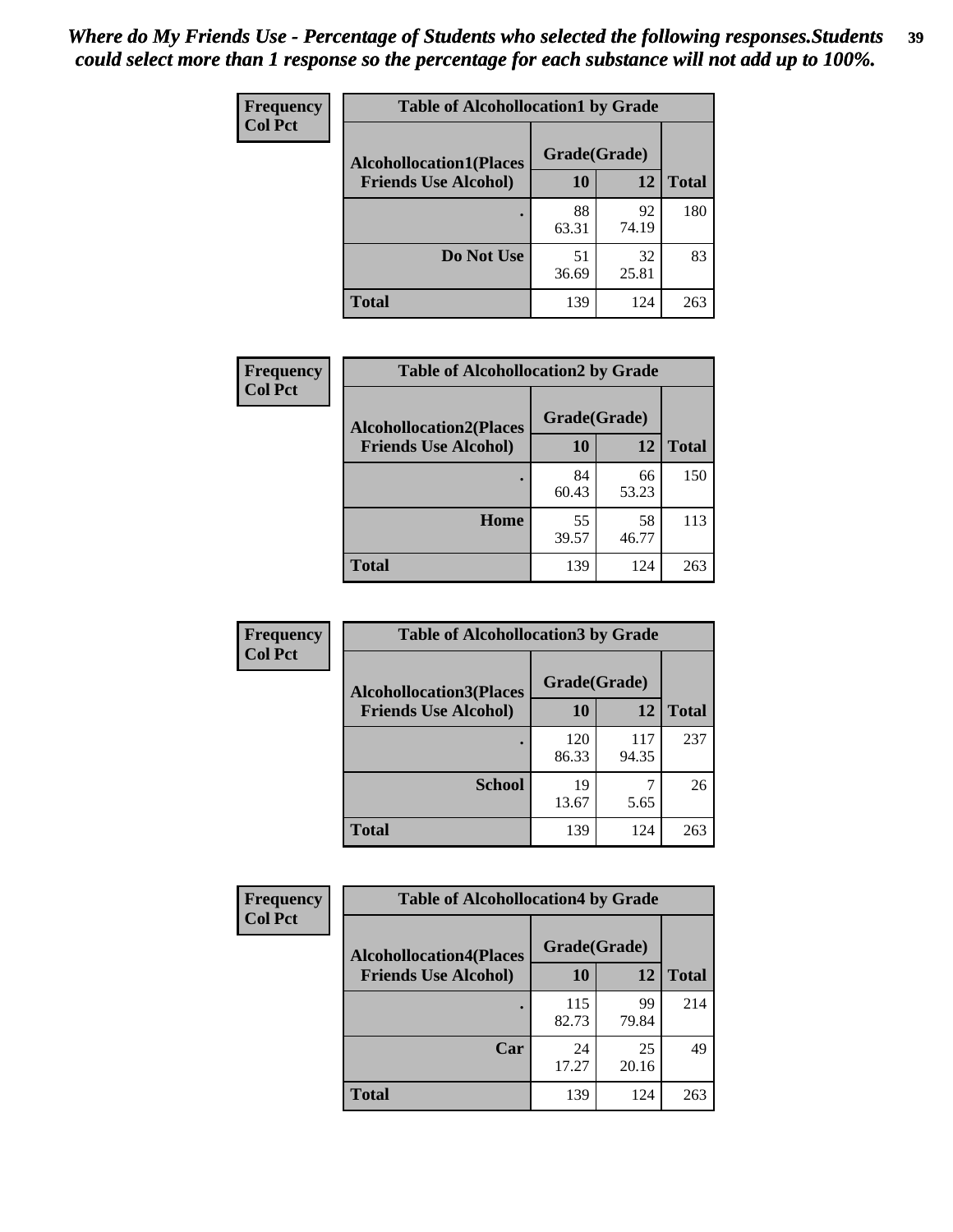| Frequency<br><b>Col Pct</b> | <b>Table of Alcohollocation5 by Grade</b> |              |             |              |
|-----------------------------|-------------------------------------------|--------------|-------------|--------------|
|                             | <b>Alcohollocation5(Places</b>            | Grade(Grade) |             |              |
|                             | <b>Friends Use Alcohol)</b>               | 10           | 12          | <b>Total</b> |
|                             |                                           | 66<br>47.48  | 43<br>34.68 | 109          |
|                             | <b>Friend's House</b>                     | 73<br>52.52  | 81<br>65.32 | 154          |
|                             | <b>Total</b>                              | 139          | 124         | 263          |

| <b>Frequency</b> | <b>Table of Alcohollocation6 by Grade</b> |              |             |              |
|------------------|-------------------------------------------|--------------|-------------|--------------|
| <b>Col Pct</b>   | <b>Alcohollocation6(Places</b>            | Grade(Grade) |             |              |
|                  | <b>Friends Use Alcohol)</b>               | 10           | 12          | <b>Total</b> |
|                  |                                           | 88<br>63.31  | 68<br>54.84 | 156          |
|                  | <b>Other</b>                              | 51<br>36.69  | 56<br>45.16 | 107          |
|                  | <b>Total</b>                              | 139          | 124         | 263          |

| Frequency      | <b>Table of Tobaccolocation1 by Grade</b> |              |             |              |
|----------------|-------------------------------------------|--------------|-------------|--------------|
| <b>Col Pct</b> | <b>Tobaccolocation1(Places</b>            | Grade(Grade) |             |              |
|                | <b>Friends Use Tobacco)</b>               | 10           | 12          | <b>Total</b> |
|                |                                           | 85<br>61.15  | 79<br>63.71 | 164          |
|                | Do Not Use                                | 54<br>38.85  | 45<br>36.29 | 99           |
|                | <b>Total</b>                              | 139          | 124         | 263          |

| <b>Frequency</b> | <b>Table of Tobaccolocation2 by Grade</b> |              |             |              |  |
|------------------|-------------------------------------------|--------------|-------------|--------------|--|
| <b>Col Pct</b>   | <b>Tobaccolocation2(Places</b>            | Grade(Grade) |             |              |  |
|                  | <b>Friends Use Tobacco)</b>               | 10           | 12          | <b>Total</b> |  |
|                  |                                           | 78<br>56.12  | 56<br>45.16 | 134          |  |
|                  | Home                                      | 61<br>43.88  | 68<br>54.84 | 129          |  |
|                  | <b>Total</b>                              | 139          | 124         | 263          |  |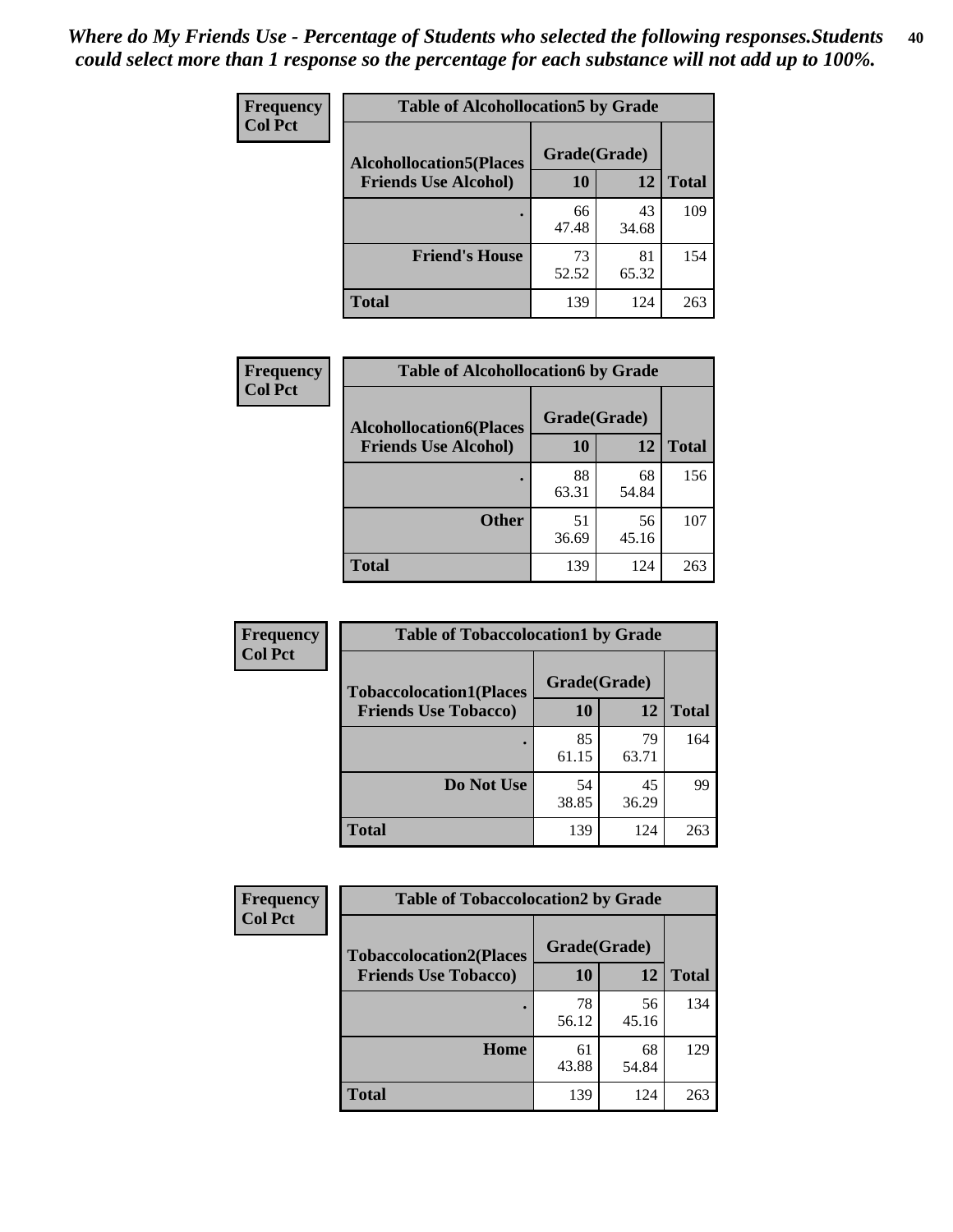| Frequency      | <b>Table of Tobaccolocation 3 by Grade</b> |              |             |              |  |
|----------------|--------------------------------------------|--------------|-------------|--------------|--|
| <b>Col Pct</b> | <b>Tobaccolocation3(Places</b>             | Grade(Grade) |             |              |  |
|                | <b>Friends Use Tobacco)</b>                | 10           | 12          | <b>Total</b> |  |
|                |                                            | 88<br>63.31  | 73<br>58.87 | 161          |  |
|                | <b>School</b>                              | 51<br>36.69  | 51<br>41.13 | 102          |  |
|                | <b>Total</b>                               | 139          | 124         | 263          |  |

| Frequency      | <b>Table of Tobaccolocation4 by Grade</b> |              |             |              |
|----------------|-------------------------------------------|--------------|-------------|--------------|
| <b>Col Pct</b> | <b>Tobaccolocation4(Places</b>            | Grade(Grade) |             |              |
|                | <b>Friends Use Tobacco)</b>               | 10           | 12          | <b>Total</b> |
|                |                                           | 83<br>59.71  | 58<br>46.77 | 141          |
|                | Car                                       | 56<br>40.29  | 66<br>53.23 | 122          |
|                | <b>Total</b>                              | 139          | 124         | 263          |

| Frequency<br><b>Col Pct</b> | <b>Table of Tobaccolocation5 by Grade</b> |              |             |              |
|-----------------------------|-------------------------------------------|--------------|-------------|--------------|
|                             | <b>Tobaccolocation5(Places</b>            | Grade(Grade) |             |              |
|                             | <b>Friends Use Tobacco)</b>               | 10           | <b>12</b>   | <b>Total</b> |
|                             |                                           | 75<br>53.96  | 58<br>46.77 | 133          |
|                             | <b>Friend's House</b>                     | 64<br>46.04  | 66<br>53.23 | 130          |
|                             | <b>Total</b>                              | 139          | 124         | 263          |

| <b>Frequency</b> | <b>Table of Tobaccolocation6 by Grade</b> |              |             |              |  |  |
|------------------|-------------------------------------------|--------------|-------------|--------------|--|--|
| <b>Col Pct</b>   | <b>Tobaccolocation6(Places</b>            | Grade(Grade) |             |              |  |  |
|                  | <b>Friends Use Tobacco)</b>               | 10           | 12          | <b>Total</b> |  |  |
|                  |                                           | 88<br>63.31  | 66<br>53.23 | 154          |  |  |
|                  | <b>Other</b>                              | 51<br>36.69  | 58<br>46.77 | 109          |  |  |
|                  | <b>Total</b>                              | 139          | 124         | 263          |  |  |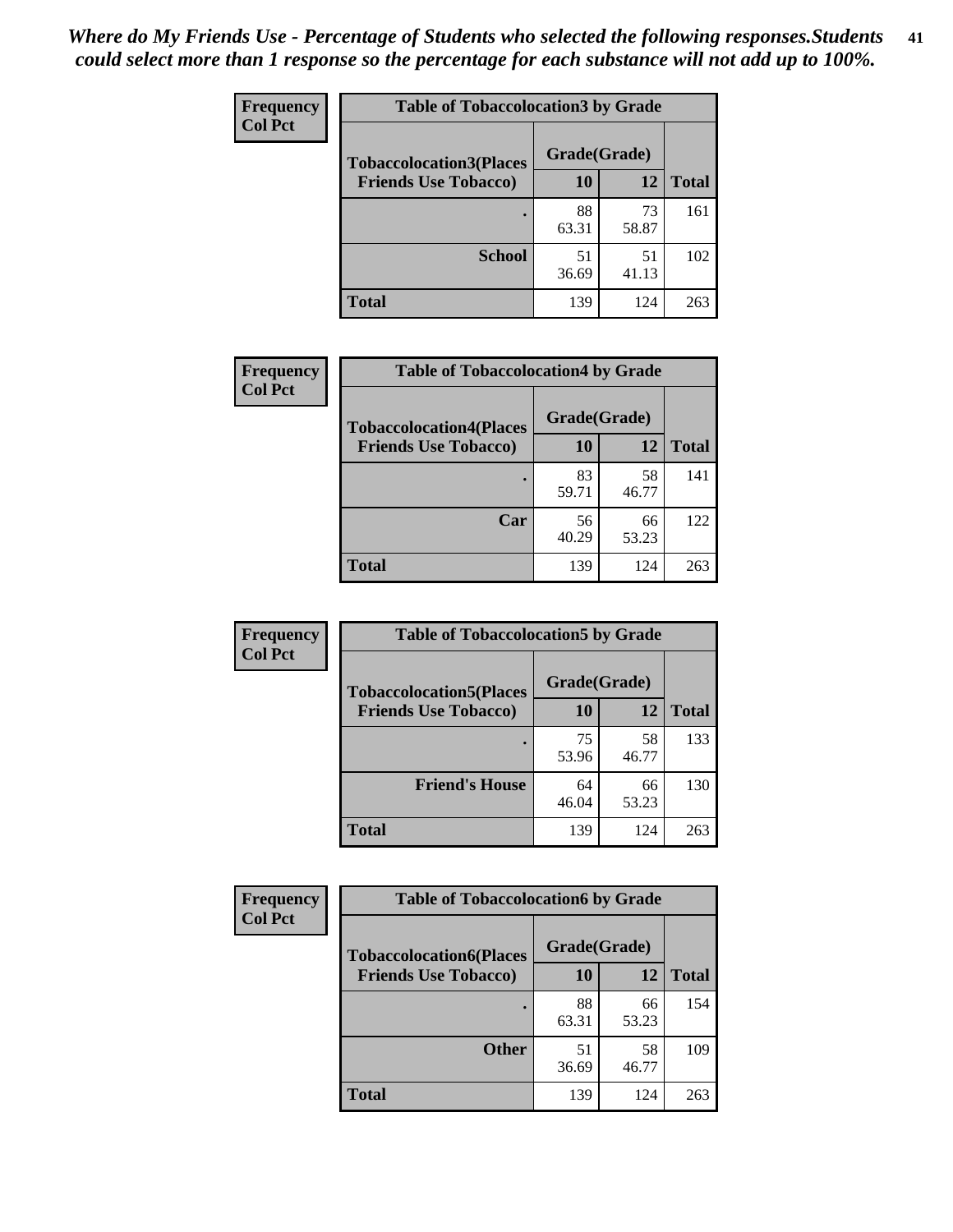| <b>Frequency</b> | <b>Table of Marijuanalocation1 by Grade</b> |              |             |              |
|------------------|---------------------------------------------|--------------|-------------|--------------|
| <b>Col Pct</b>   | <b>Marijuanalocation1(Places</b>            | Grade(Grade) |             |              |
|                  | <b>Friends Use Marijuana</b> )              | 10           | 12          | <b>Total</b> |
|                  |                                             | 54<br>38.85  | 53<br>42.74 | 107          |
|                  | Do Not Use                                  | 85<br>61.15  | 71<br>57.26 | 156          |
|                  | <b>Total</b>                                | 139          | 124         | 263          |

| <b>Frequency</b> | <b>Table of Marijuanalocation2 by Grade</b>                        |                    |             |              |
|------------------|--------------------------------------------------------------------|--------------------|-------------|--------------|
| <b>Col Pct</b>   | <b>Marijuanalocation2(Places</b><br><b>Friends Use Marijuana</b> ) | Grade(Grade)<br>10 | 12          | <b>Total</b> |
|                  |                                                                    | 106<br>76.26       | 94<br>75.81 | 200          |
|                  | Home                                                               | 33<br>23.74        | 30<br>24.19 | 63           |
|                  | <b>Total</b>                                                       | 139                | 124         | 263          |

| Frequency<br><b>Col Pct</b> | <b>Table of Marijuanalocation3 by Grade</b> |              |              |       |
|-----------------------------|---------------------------------------------|--------------|--------------|-------|
|                             | <b>Marijuanalocation3</b> (Places           | Grade(Grade) |              |       |
|                             | <b>Friends Use Marijuana</b> )              | 10           | 12           | Total |
|                             |                                             | 123<br>88.49 | 114<br>91.94 | 237   |
|                             | <b>School</b>                               | 16<br>11.51  | 10<br>8.06   | 26    |
|                             | <b>Total</b>                                | 139          | 124          | 263   |

| <b>Frequency</b> | <b>Table of Marijuanalocation4 by Grade</b> |              |             |              |  |
|------------------|---------------------------------------------|--------------|-------------|--------------|--|
| <b>Col Pct</b>   | <b>Marijuanalocation4(Places</b>            | Grade(Grade) |             |              |  |
|                  | <b>Friends Use Marijuana</b> )              | <b>10</b>    | 12          | <b>Total</b> |  |
|                  |                                             | 109<br>78.42 | 92<br>74.19 | 201          |  |
|                  | Car                                         | 30<br>21.58  | 32<br>25.81 | 62           |  |
|                  | <b>Total</b>                                | 139          | 124         | 263          |  |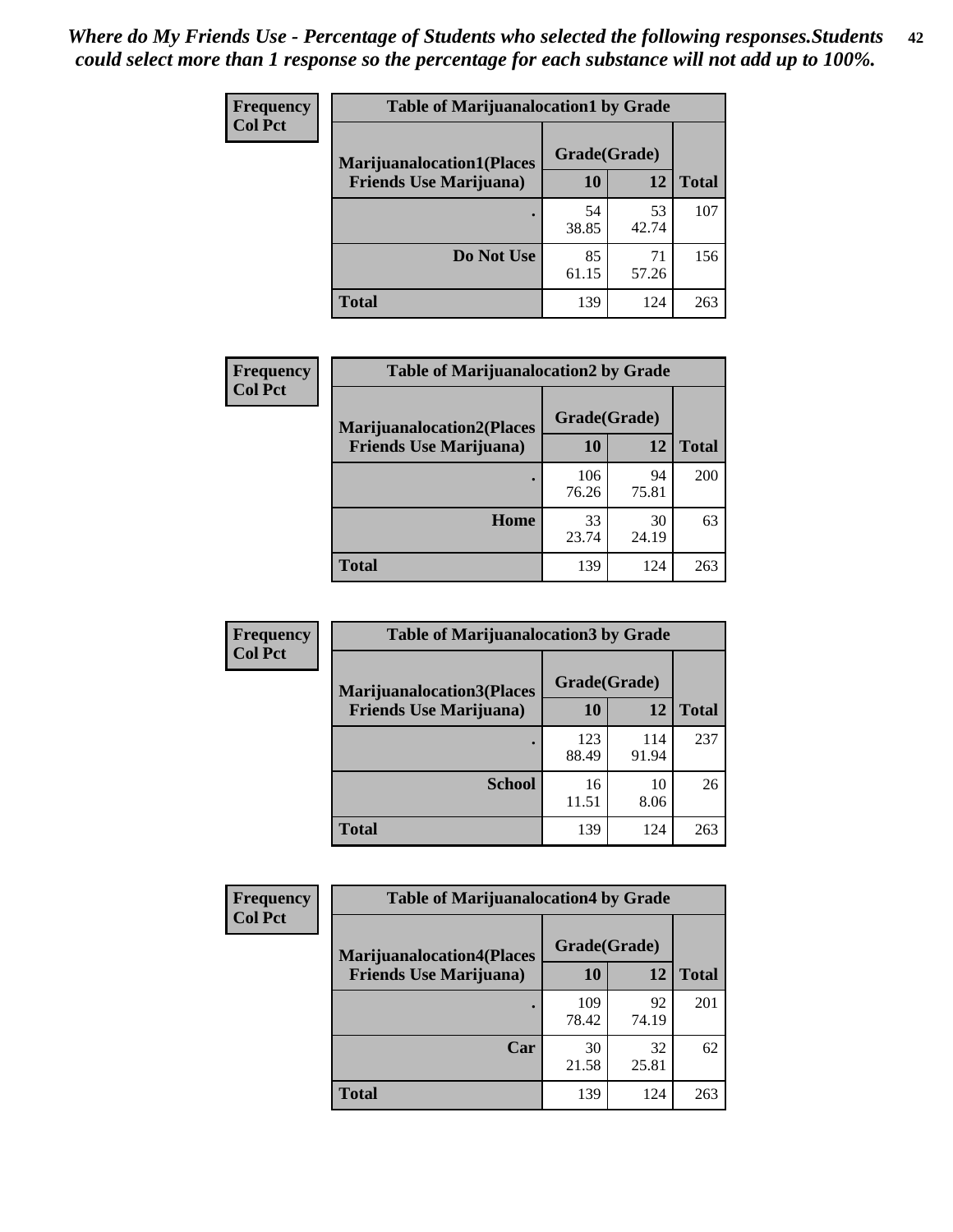| <b>Frequency</b>               | <b>Table of Marijuanalocation5 by Grade</b> |              |              |     |
|--------------------------------|---------------------------------------------|--------------|--------------|-----|
| <b>Col Pct</b>                 | <b>Marijuanalocation5</b> (Places           | Grade(Grade) |              |     |
| <b>Friends Use Marijuana</b> ) | 10                                          | 12           | <b>Total</b> |     |
|                                |                                             | 95<br>68.35  | 81<br>65.32  | 176 |
|                                | <b>Friend's House</b>                       | 44<br>31.65  | 43<br>34.68  | 87  |
|                                | <b>Total</b>                                | 139          | 124          | 263 |

| <b>Frequency</b> | <b>Table of Marijuanalocation6 by Grade</b>                        |                    |             |              |
|------------------|--------------------------------------------------------------------|--------------------|-------------|--------------|
| <b>Col Pct</b>   | <b>Marijuanalocation6(Places</b><br><b>Friends Use Marijuana</b> ) | Grade(Grade)<br>10 | 12          | <b>Total</b> |
|                  |                                                                    | 101<br>72.66       | 89<br>71.77 | 190          |
|                  | <b>Other</b>                                                       | 38<br>27.34        | 35<br>28.23 | 73           |
|                  | <b>Total</b>                                                       | 139                | 124         | 263          |

| <b>Frequency</b> | <b>Table of Otherdruglocation1 by Grade</b>                          |              |              |              |
|------------------|----------------------------------------------------------------------|--------------|--------------|--------------|
| <b>Col Pct</b>   | <b>Otherdruglocation1(Places</b><br><b>Friends Use Other Illegal</b> | Grade(Grade) |              |              |
|                  | Drugs)                                                               | 10           | 12           | <b>Total</b> |
|                  |                                                                      | 38<br>27.34  | 22<br>17.74  | 60           |
|                  | Do Not Use                                                           | 101<br>72.66 | 102<br>82.26 | 203          |
|                  | <b>Total</b>                                                         | 139          | 124          | 263          |

| <b>Frequency</b> | <b>Table of Otherdruglocation2 by Grade</b>                           |              |              |              |
|------------------|-----------------------------------------------------------------------|--------------|--------------|--------------|
| <b>Col Pct</b>   | <b>Otherdruglocation2(Places)</b><br><b>Friends Use Other Illegal</b> | Grade(Grade) |              |              |
|                  | Drugs)                                                                | 10           | 12           | <b>Total</b> |
|                  |                                                                       | 117<br>84.17 | 109<br>87.90 | 226          |
|                  | <b>Home</b>                                                           | 22<br>15.83  | 15<br>12.10  | 37           |
|                  | <b>Total</b>                                                          | 139          | 124          | 263          |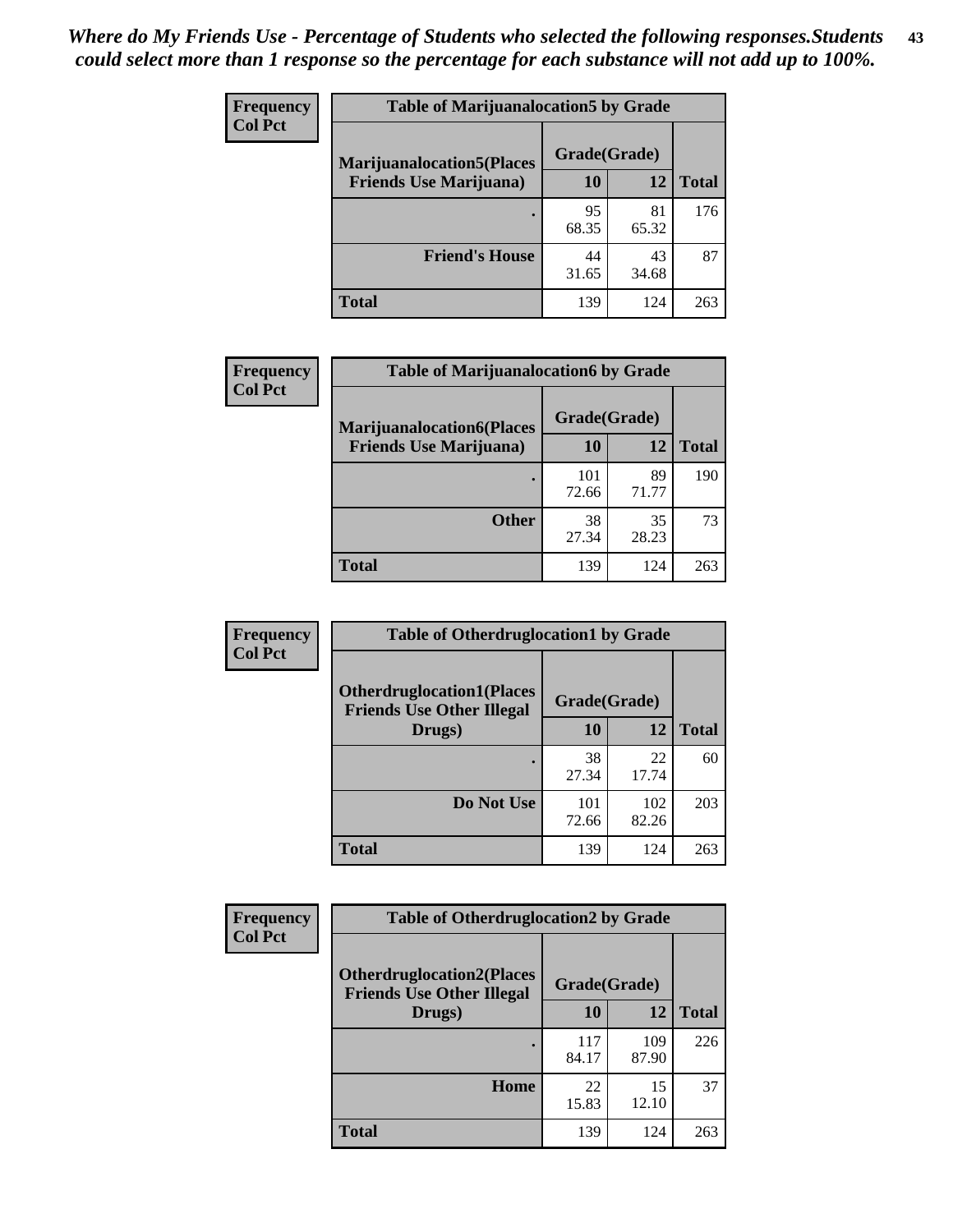| <b>Frequency</b> | <b>Table of Otherdruglocation3 by Grade</b>                           |              |              |              |
|------------------|-----------------------------------------------------------------------|--------------|--------------|--------------|
| <b>Col Pct</b>   | <b>Otherdruglocation3(Places)</b><br><b>Friends Use Other Illegal</b> | Grade(Grade) |              |              |
|                  | Drugs)                                                                | 10           | 12           | <b>Total</b> |
|                  |                                                                       | 126<br>90.65 | 116<br>93.55 | 242          |
|                  | <b>School</b>                                                         | 13<br>9.35   | 8<br>6.45    | 21           |
|                  | <b>Total</b>                                                          | 139          | 124          | 263          |

| <b>Frequency</b> | <b>Table of Otherdruglocation4 by Grade</b>                          |              |              |              |  |
|------------------|----------------------------------------------------------------------|--------------|--------------|--------------|--|
| <b>Col Pct</b>   | <b>Otherdruglocation4(Places</b><br><b>Friends Use Other Illegal</b> | Grade(Grade) |              |              |  |
|                  | Drugs)                                                               | 10           | 12           | <b>Total</b> |  |
|                  |                                                                      | 123<br>88.49 | 116<br>93.55 | 239          |  |
|                  | Car                                                                  | 16<br>11.51  | 8<br>6.45    | 24           |  |
|                  | <b>Total</b>                                                         | 139          | 124          | 263          |  |

| <b>Frequency</b> | <b>Table of Otherdruglocation5 by Grade</b>                          |              |              |              |
|------------------|----------------------------------------------------------------------|--------------|--------------|--------------|
| <b>Col Pct</b>   | <b>Otherdruglocation5(Places</b><br><b>Friends Use Other Illegal</b> | Grade(Grade) |              |              |
|                  | Drugs)                                                               | 10           | 12           | <b>Total</b> |
|                  |                                                                      | 110<br>79.14 | 108<br>87.10 | 218          |
|                  | <b>Friend's House</b>                                                | 29<br>20.86  | 16<br>12.90  | 45           |
|                  | <b>Total</b>                                                         | 139          | 124          | 263          |

| <b>Frequency</b> | <b>Table of Otherdruglocation6 by Grade</b>                          |              |              |              |
|------------------|----------------------------------------------------------------------|--------------|--------------|--------------|
| <b>Col Pct</b>   | <b>Otherdruglocation6(Places</b><br><b>Friends Use Other Illegal</b> | Grade(Grade) |              |              |
|                  | Drugs)                                                               | 10           | 12           | <b>Total</b> |
|                  |                                                                      | 109<br>78.42 | 108<br>87.10 | 217          |
|                  | <b>Other</b>                                                         | 30<br>21.58  | 16<br>12.90  | 46           |
|                  | <b>Total</b>                                                         | 139          | 124          | 263          |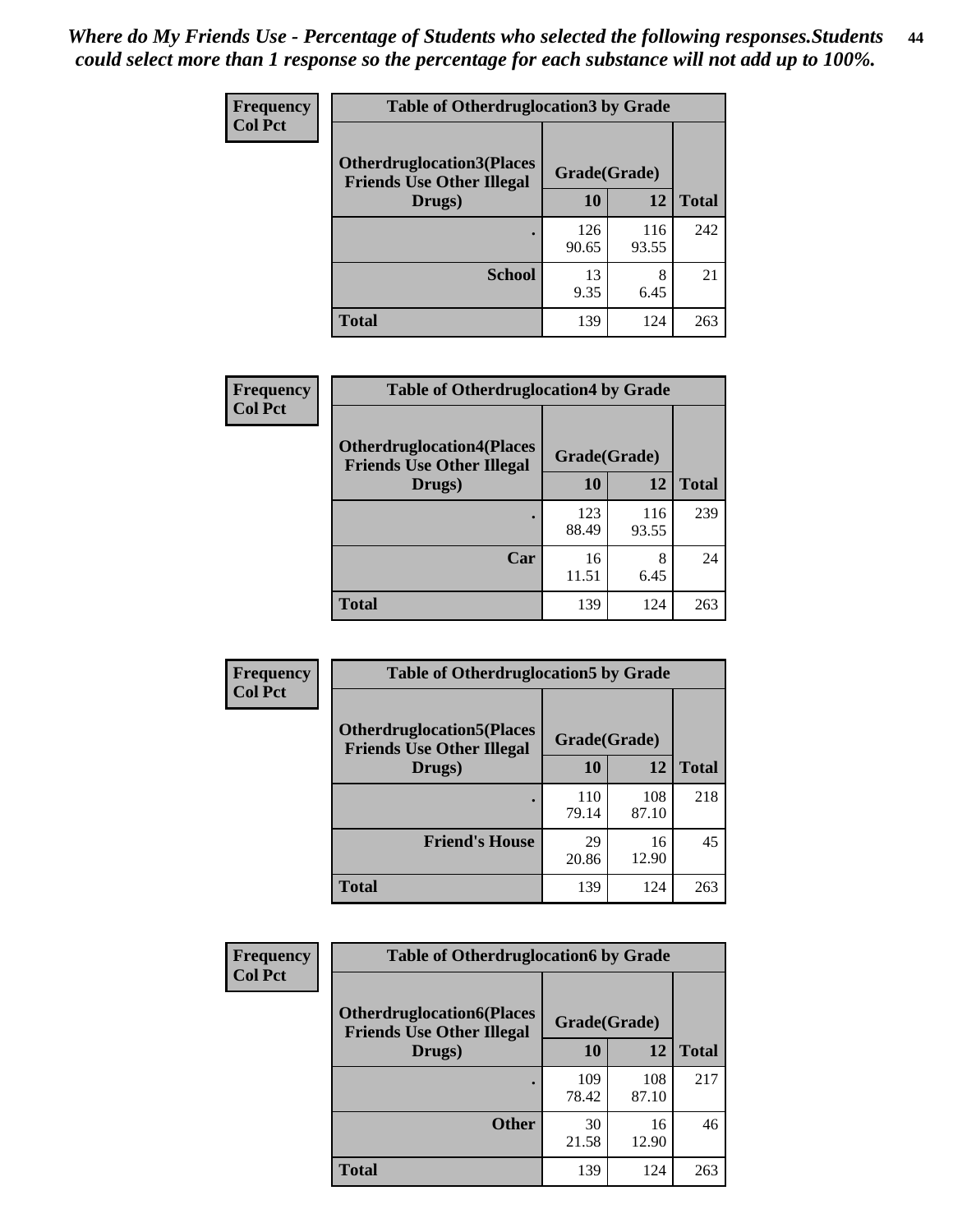| Frequency      | <b>Table of Alcoholtime1 by Grade</b>           |              |             |              |
|----------------|-------------------------------------------------|--------------|-------------|--------------|
| <b>Col Pct</b> | <b>Alcoholtime1(Times</b><br><b>Friends Use</b> | Grade(Grade) |             |              |
|                | Alcohol)                                        | <b>10</b>    | 12          | <b>Total</b> |
|                |                                                 | 95<br>68.35  | 95<br>76.61 | 190          |
|                | Do Not Use                                      | 44<br>31.65  | 29<br>23.39 | 73           |
|                | <b>Total</b>                                    | 139          | 124         | 263          |

| Frequency      | <b>Table of Alcoholtime2 by Grade</b>           |              |              |              |
|----------------|-------------------------------------------------|--------------|--------------|--------------|
| <b>Col Pct</b> | <b>Alcoholtime2(Times</b><br><b>Friends Use</b> | Grade(Grade) |              |              |
|                | Alcohol)                                        | 10           | 12           | <b>Total</b> |
|                |                                                 | 123<br>88.49 | 119<br>95.97 | 242          |
|                | <b>On Way to School</b>                         | 16<br>11.51  | 5<br>4.03    | 21           |
|                | <b>Total</b>                                    | 139          | 124          | 263          |

| Frequency | <b>Table of Alcoholtime3 by Grade</b>           |              |              |              |
|-----------|-------------------------------------------------|--------------|--------------|--------------|
| Col Pct   | <b>Alcoholtime3(Times</b><br><b>Friends Use</b> | Grade(Grade) |              |              |
|           | Alcohol)                                        | 10           | 12           | <b>Total</b> |
|           |                                                 | 120<br>86.33 | 117<br>94.35 | 237          |
|           | <b>During School</b>                            | 19<br>13.67  | 5.65         | 26           |
|           | <b>Total</b>                                    | 139          | 124          | 263          |

| <b>Frequency</b><br><b>Col Pct</b> | <b>Table of Alcoholtime4 by Grade</b> |              |              |              |
|------------------------------------|---------------------------------------|--------------|--------------|--------------|
|                                    | <b>Alcoholtime4(Times</b>             | Grade(Grade) |              |              |
|                                    | <b>Friends Use Alcohol)</b>           | 10           | 12           | <b>Total</b> |
|                                    |                                       | 122<br>87.77 | 115<br>92.74 | 237          |
|                                    | <b>On Way Home From School</b>        | 17<br>12.23  | 9<br>7.26    | 26           |
|                                    | <b>Total</b>                          | 139          | 124          | 263          |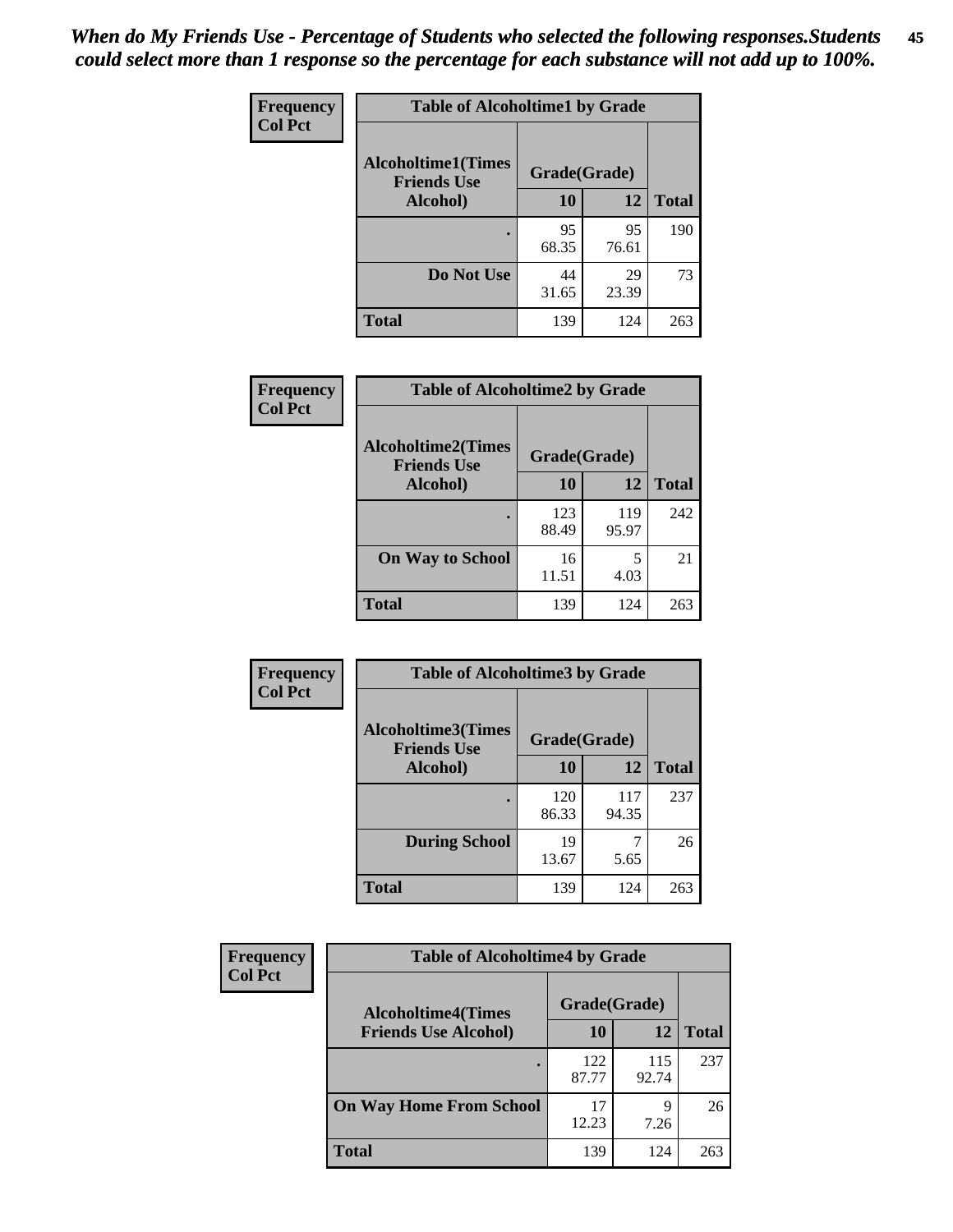*When do My Friends Use - Percentage of Students who selected the following responses.Students could select more than 1 response so the percentage for each substance will not add up to 100%.* **46**

| Frequency      | <b>Table of Alcoholtime5 by Grade</b>           |              |             |              |
|----------------|-------------------------------------------------|--------------|-------------|--------------|
| <b>Col Pct</b> | <b>Alcoholtime5(Times</b><br><b>Friends Use</b> | Grade(Grade) |             |              |
|                | Alcohol)                                        | 10           | 12          | <b>Total</b> |
|                |                                                 | 107<br>76.98 | 92<br>74.19 | 199          |
|                | Weeknights                                      | 32<br>23.02  | 32<br>25.81 | 64           |
|                | <b>Total</b>                                    | 139          | 124         | 263          |

| <b>Frequency</b> | <b>Table of Alcoholtime6 by Grade</b>           |              |              |              |
|------------------|-------------------------------------------------|--------------|--------------|--------------|
| <b>Col Pct</b>   | <b>Alcoholtime6(Times</b><br><b>Friends Use</b> | Grade(Grade) |              |              |
|                  | Alcohol)                                        | 10           | 12           | <b>Total</b> |
|                  |                                                 | 44<br>31.65  | 24<br>19.35  | 68           |
|                  | Weekends                                        | 95<br>68.35  | 100<br>80.65 | 195          |
|                  | <b>Total</b>                                    | 139          | 124          | 263          |

| Frequency      | <b>Table of Tobaccotime1 by Grade</b>           |              |             |              |
|----------------|-------------------------------------------------|--------------|-------------|--------------|
| <b>Col Pct</b> | <b>Tobaccotime1(Times</b><br><b>Friends Use</b> | Grade(Grade) |             |              |
|                | <b>Tobacco</b> )                                | 10           | 12          | <b>Total</b> |
|                | ٠                                               | 81<br>58.27  | 83<br>66.94 | 164          |
|                | Do Not Use                                      | 58<br>41.73  | 41<br>33.06 | 99           |
|                | <b>Total</b>                                    | 139          | 124         | 263          |

| <b>Frequency</b> | <b>Table of Tobaccotime2 by Grade</b>           |              |             |              |
|------------------|-------------------------------------------------|--------------|-------------|--------------|
| <b>Col Pct</b>   | <b>Tobaccotime2(Times</b><br><b>Friends Use</b> | Grade(Grade) |             |              |
|                  | <b>Tobacco</b> )                                | 10           | 12          | <b>Total</b> |
|                  |                                                 | 78<br>56.12  | 60<br>48.39 | 138          |
|                  | <b>On Way to School</b>                         | 61<br>43.88  | 64<br>51.61 | 125          |
|                  | <b>Total</b>                                    | 139          | 124         | 263          |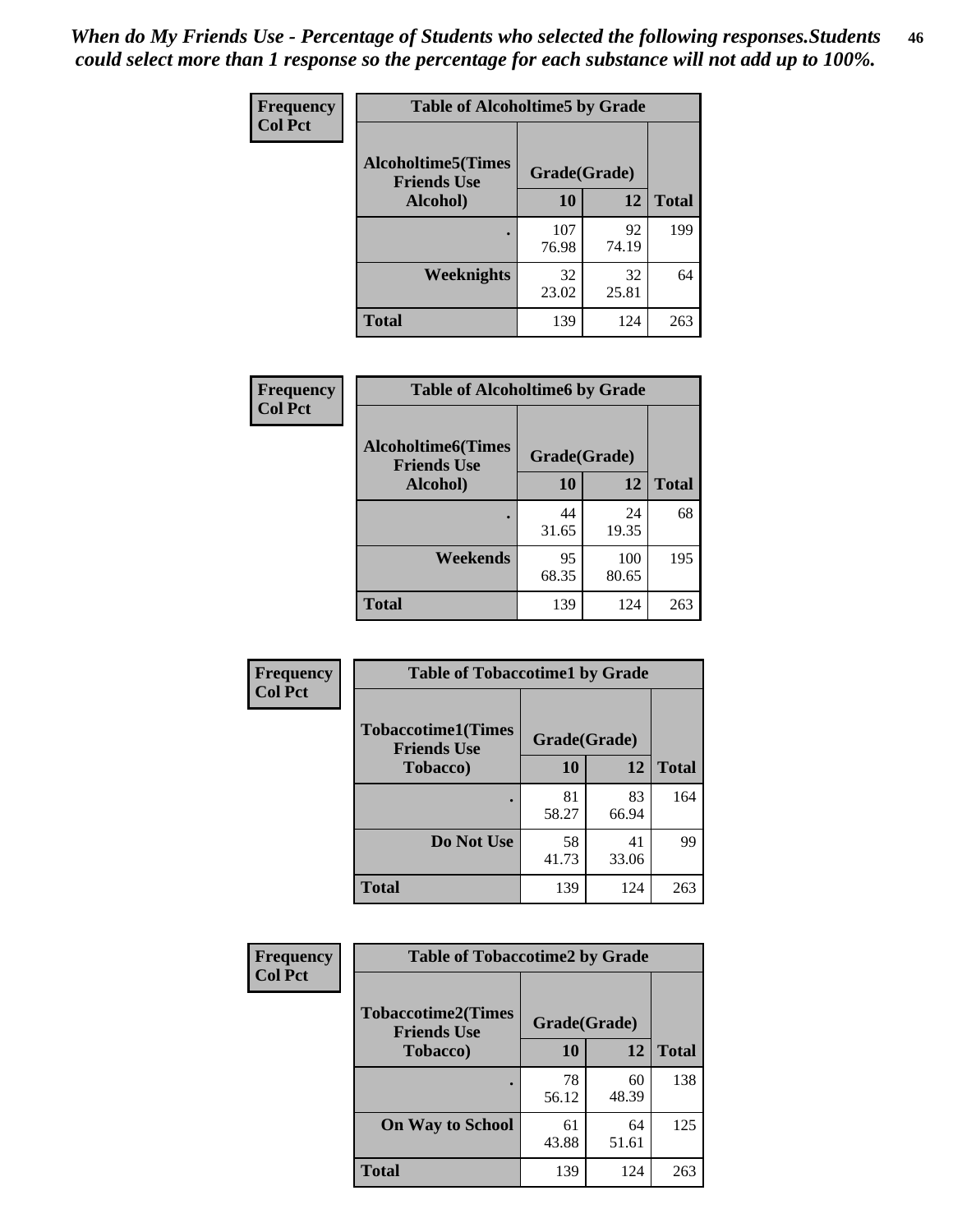| Frequency      | <b>Table of Tobaccotime3 by Grade</b>           |              |             |              |
|----------------|-------------------------------------------------|--------------|-------------|--------------|
| <b>Col Pct</b> | <b>Tobaccotime3(Times</b><br><b>Friends Use</b> | Grade(Grade) |             |              |
|                | <b>Tobacco</b> )                                | 10           | 12          | <b>Total</b> |
|                | ٠                                               | 84<br>60.43  | 73<br>58.87 | 157          |
|                | <b>During School</b>                            | 55<br>39.57  | 51<br>41.13 | 106          |
|                | <b>Total</b>                                    | 139          | 124         | 263          |

| <b>Frequency</b><br><b>Col Pct</b> | <b>Table of Tobaccotime4 by Grade</b> |              |              |              |
|------------------------------------|---------------------------------------|--------------|--------------|--------------|
|                                    | <b>Tobaccotime4(Times</b>             | Grade(Grade) |              |              |
|                                    | <b>Friends Use Tobacco)</b>           | 10           | 12           | <b>Total</b> |
|                                    |                                       | 122<br>87.77 | 115<br>92.74 | 237          |
|                                    | <b>On Way Home From School</b>        | 17<br>12.23  | Q<br>7.26    | 26           |
|                                    | <b>Total</b>                          | 139          | 124          | 263          |

| Frequency      | <b>Table of Tobaccotime5 by Grade</b>           |              |              |     |
|----------------|-------------------------------------------------|--------------|--------------|-----|
| <b>Col Pct</b> | <b>Tobaccotime5(Times</b><br><b>Friends Use</b> | Grade(Grade) |              |     |
| Tobacco)       | 10                                              | 12           | <b>Total</b> |     |
|                | $\bullet$                                       | 74<br>53.24  | 42<br>33.87  | 116 |
|                | Weeknights                                      | 65<br>46.76  | 82<br>66.13  | 147 |
|                | <b>Total</b>                                    | 139          | 124          | 263 |

| Frequency      |                                                                 | <b>Table of Tobaccotime6 by Grade</b> |             |              |  |  |
|----------------|-----------------------------------------------------------------|---------------------------------------|-------------|--------------|--|--|
| <b>Col Pct</b> | <b>Tobaccotime6(Times</b><br>Grade(Grade)<br><b>Friends Use</b> |                                       |             |              |  |  |
|                | <b>Tobacco</b> )                                                | 10                                    | <b>12</b>   | <b>Total</b> |  |  |
|                | ٠                                                               | 63<br>45.32                           | 36<br>29.03 | 99           |  |  |
|                | Weekends                                                        | 76<br>54.68                           | 88<br>70.97 | 164          |  |  |
|                | <b>Total</b>                                                    | 139                                   | 124         | 263          |  |  |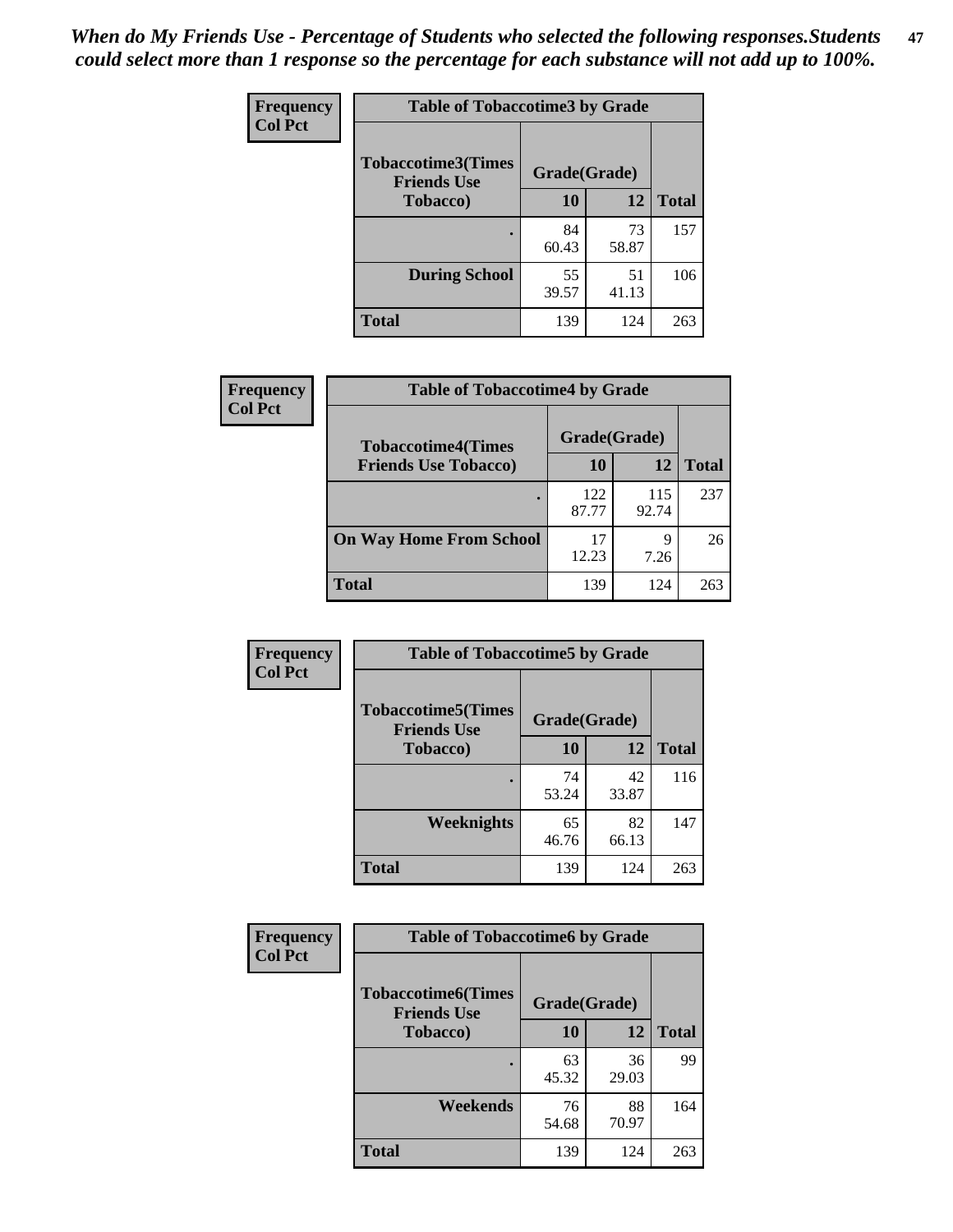| Frequency      | <b>Table of Marijuanatime1 by Grade</b>           |              |             |              |  |
|----------------|---------------------------------------------------|--------------|-------------|--------------|--|
| <b>Col Pct</b> | <b>Marijuanatime1(Times</b><br><b>Friends Use</b> | Grade(Grade) |             |              |  |
|                | Marijuana)                                        | 10           | 12          | <b>Total</b> |  |
|                |                                                   | 49<br>35.25  | 52<br>41.94 | 101          |  |
|                | Do Not Use                                        | 90<br>64.75  | 72<br>58.06 | 162          |  |
|                | <b>Total</b>                                      | 139          | 124         | 263          |  |

| <b>Frequency</b> | <b>Table of Marijuanatime2 by Grade</b>           |              |              |              |
|------------------|---------------------------------------------------|--------------|--------------|--------------|
| <b>Col Pct</b>   | <b>Marijuanatime2(Times</b><br><b>Friends Use</b> | Grade(Grade) |              |              |
|                  | Marijuana)                                        | 10           | 12           | <b>Total</b> |
|                  | $\bullet$                                         | 118<br>84.89 | 109<br>87.90 | 227          |
|                  | <b>On Way to School</b>                           | 21<br>15.11  | 15<br>12.10  | 36           |
|                  | <b>Total</b>                                      | 139          | 124          | 263          |

| Frequency      | <b>Table of Marijuanatime3 by Grade</b>    |              |              |              |
|----------------|--------------------------------------------|--------------|--------------|--------------|
| <b>Col Pct</b> | Marijuanatime3(Times<br><b>Friends Use</b> | Grade(Grade) |              |              |
|                | Marijuana)                                 | 10           | 12           | <b>Total</b> |
|                |                                            | 126<br>90.65 | 111<br>89.52 | 237          |
|                | <b>During School</b>                       | 13<br>9.35   | 13<br>10.48  | 26           |
|                | <b>Total</b>                               | 139          | 124          | 263          |

| <b>Frequency</b> | <b>Table of Marijuanatime4 by Grade</b> |              |              |              |
|------------------|-----------------------------------------|--------------|--------------|--------------|
| <b>Col Pct</b>   | <b>Marijuanatime4</b> (Times            | Grade(Grade) |              |              |
|                  | <b>Friends Use Marijuana</b> )          | 10           | 12           | <b>Total</b> |
|                  |                                         | 119<br>85.61 | 109<br>87.90 | 228          |
|                  | <b>On Way Home From School</b>          | 20<br>14.39  | 15<br>12.10  | 35           |
|                  | <b>Total</b>                            | 139          | 124          | 263          |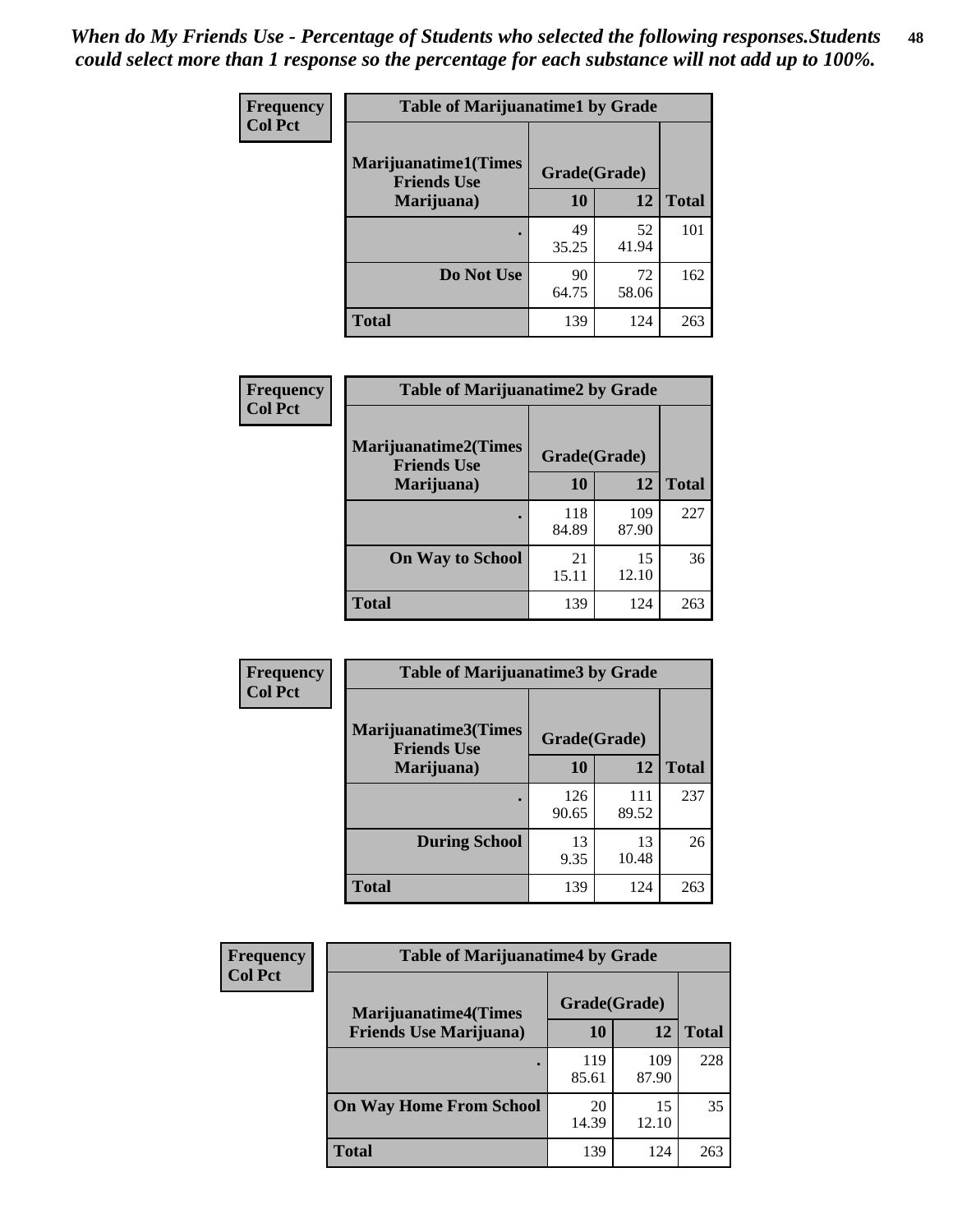| Frequency      | <b>Table of Marijuanatime5 by Grade</b>            |              |             |              |  |
|----------------|----------------------------------------------------|--------------|-------------|--------------|--|
| <b>Col Pct</b> | <b>Marijuanatime5</b> (Times<br><b>Friends Use</b> | Grade(Grade) |             |              |  |
|                | Marijuana)                                         | 10           | 12          | <b>Total</b> |  |
|                |                                                    | 105<br>75.54 | 92<br>74.19 | 197          |  |
|                | Weeknights                                         | 34<br>24.46  | 32<br>25.81 | 66           |  |
|                | <b>Total</b>                                       | 139          | 124         | 263          |  |

| Frequency      | <b>Table of Marijuanatime6 by Grade</b>            |              |             |              |
|----------------|----------------------------------------------------|--------------|-------------|--------------|
| <b>Col Pct</b> | <b>Marijuanatime6</b> (Times<br><b>Friends Use</b> | Grade(Grade) |             |              |
|                | Marijuana)                                         | 10           | 12          | <b>Total</b> |
|                |                                                    | 90<br>64.75  | 66<br>53.23 | 156          |
|                | Weekends                                           | 49<br>35.25  | 58<br>46.77 | 107          |
|                | <b>Total</b>                                       | 139          | 124         | 263          |

| <b>Frequency</b> | <b>Table of Otherdrugtime1 by Grade</b>                  |              |              |              |  |
|------------------|----------------------------------------------------------|--------------|--------------|--------------|--|
| <b>Col Pct</b>   | <b>Otherdrugtime1</b> (Times<br><b>Friends Use Other</b> | Grade(Grade) |              |              |  |
|                  | <b>Illegal Drugs</b> )                                   | 10           | 12           | <b>Total</b> |  |
|                  |                                                          | 31<br>22.30  | 18<br>14.52  | 49           |  |
|                  | Do Not Use                                               | 108<br>77.70 | 106<br>85.48 | 214          |  |
|                  | Total                                                    | 139          | 124          | 263          |  |

| <b>Frequency</b> | <b>Table of Otherdrugtime2 by Grade</b>                 |              |              |              |  |  |  |
|------------------|---------------------------------------------------------|--------------|--------------|--------------|--|--|--|
| <b>Col Pct</b>   | <b>Otherdrugtime2(Times</b><br><b>Friends Use Other</b> | Grade(Grade) |              |              |  |  |  |
|                  | <b>Illegal Drugs</b> )                                  | 10           | 12           | <b>Total</b> |  |  |  |
|                  |                                                         | 124<br>89.21 | 117<br>94.35 | 241          |  |  |  |
|                  | <b>On Way to School</b>                                 | 15<br>10.79  | 7<br>5.65    | 22           |  |  |  |
|                  | <b>Total</b>                                            | 139          | 124          | 263          |  |  |  |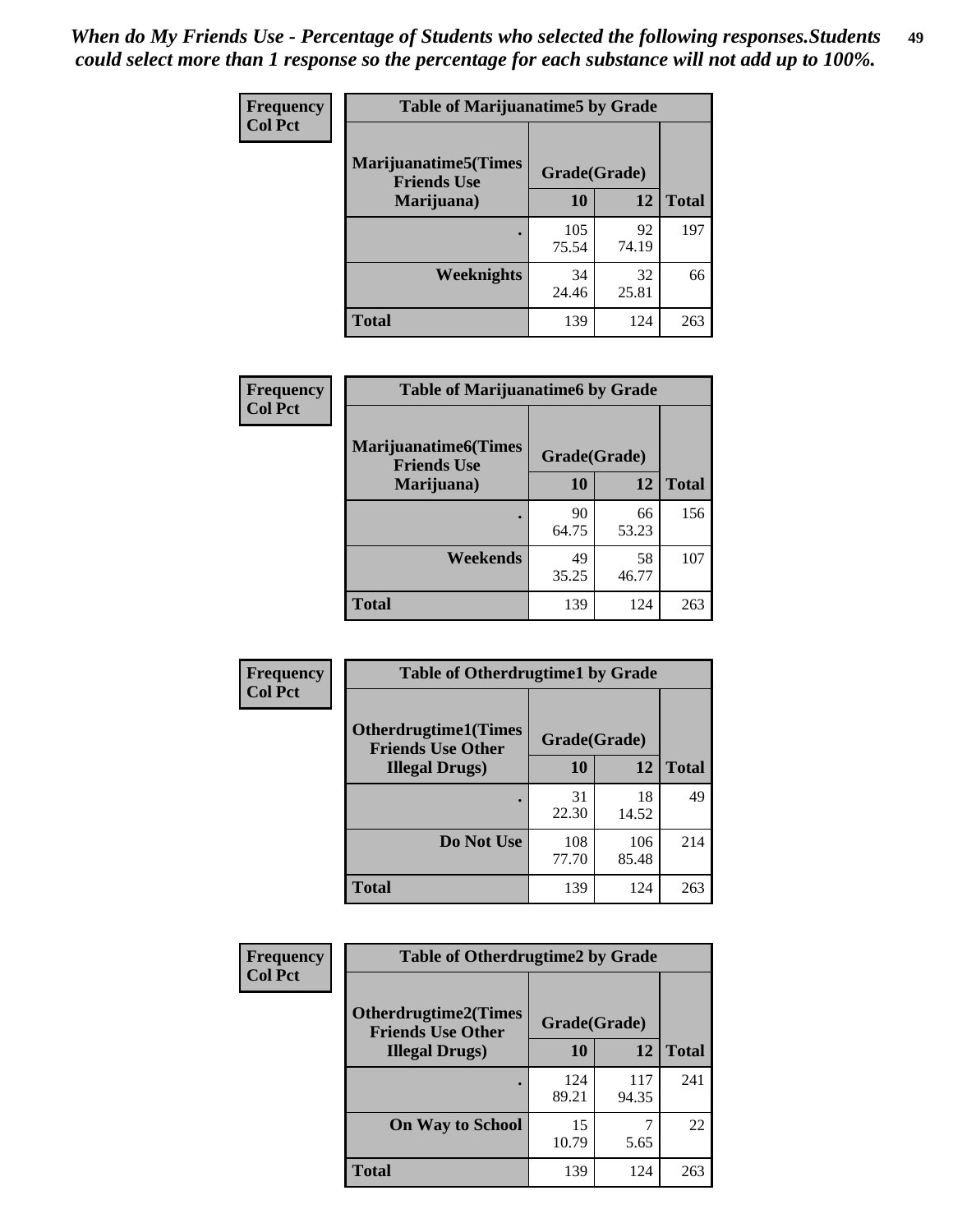| <b>Frequency</b> | <b>Table of Otherdrugtime3 by Grade</b>          |              |              |              |  |  |
|------------------|--------------------------------------------------|--------------|--------------|--------------|--|--|
| <b>Col Pct</b>   | Otherdrugtime3(Times<br><b>Friends Use Other</b> | Grade(Grade) |              |              |  |  |
|                  | <b>Illegal Drugs)</b>                            | 10           | 12           | <b>Total</b> |  |  |
|                  |                                                  | 128<br>92.09 | 117<br>94.35 | 245          |  |  |
|                  | <b>During School</b>                             | 11<br>7.91   | 5.65         | 18           |  |  |
|                  | <b>Total</b>                                     | 139          | 124          | 263          |  |  |

| Frequency      | <b>Table of Otherdrugtime4 by Grade</b>                         |              |              |              |  |  |  |
|----------------|-----------------------------------------------------------------|--------------|--------------|--------------|--|--|--|
| <b>Col Pct</b> | <b>Otherdrugtime4(Times</b><br><b>Friends Use Other Illegal</b> | Grade(Grade) |              |              |  |  |  |
|                | Drugs)                                                          | 10           | 12           | <b>Total</b> |  |  |  |
|                | $\bullet$                                                       | 122<br>87.77 | 117<br>94.35 | 239          |  |  |  |
|                | <b>On Way Home From School</b>                                  | 17<br>12.23  | 5.65         | 24           |  |  |  |
|                | <b>Total</b>                                                    | 139          | 124          | 263          |  |  |  |

| <b>Frequency</b> | <b>Table of Otherdrugtime5 by Grade</b>                  |              |              |              |  |  |  |
|------------------|----------------------------------------------------------|--------------|--------------|--------------|--|--|--|
| <b>Col Pct</b>   | <b>Otherdrugtime5</b> (Times<br><b>Friends Use Other</b> | Grade(Grade) |              |              |  |  |  |
|                  | <b>Illegal Drugs</b> )                                   | 10           | 12           | <b>Total</b> |  |  |  |
|                  |                                                          | 118<br>84.89 | 114<br>91.94 | 232          |  |  |  |
|                  | Weeknights                                               | 21<br>15.11  | 10<br>8.06   | 31           |  |  |  |
|                  | Total                                                    | 139          | 124          | 263          |  |  |  |

| Frequency<br><b>Col Pct</b> | <b>Table of Otherdrugtime6 by Grade</b>                 |              |              |              |  |  |  |
|-----------------------------|---------------------------------------------------------|--------------|--------------|--------------|--|--|--|
|                             | <b>Otherdrugtime6(Times</b><br><b>Friends Use Other</b> | Grade(Grade) |              |              |  |  |  |
|                             | <b>Illegal Drugs</b> )                                  | 10           | 12           | <b>Total</b> |  |  |  |
|                             |                                                         | 107<br>76.98 | 105<br>84.68 | 212          |  |  |  |
|                             | Weekends                                                | 32<br>23.02  | 19<br>15.32  | 51           |  |  |  |
|                             | <b>Total</b>                                            | 139          | 124          | 263          |  |  |  |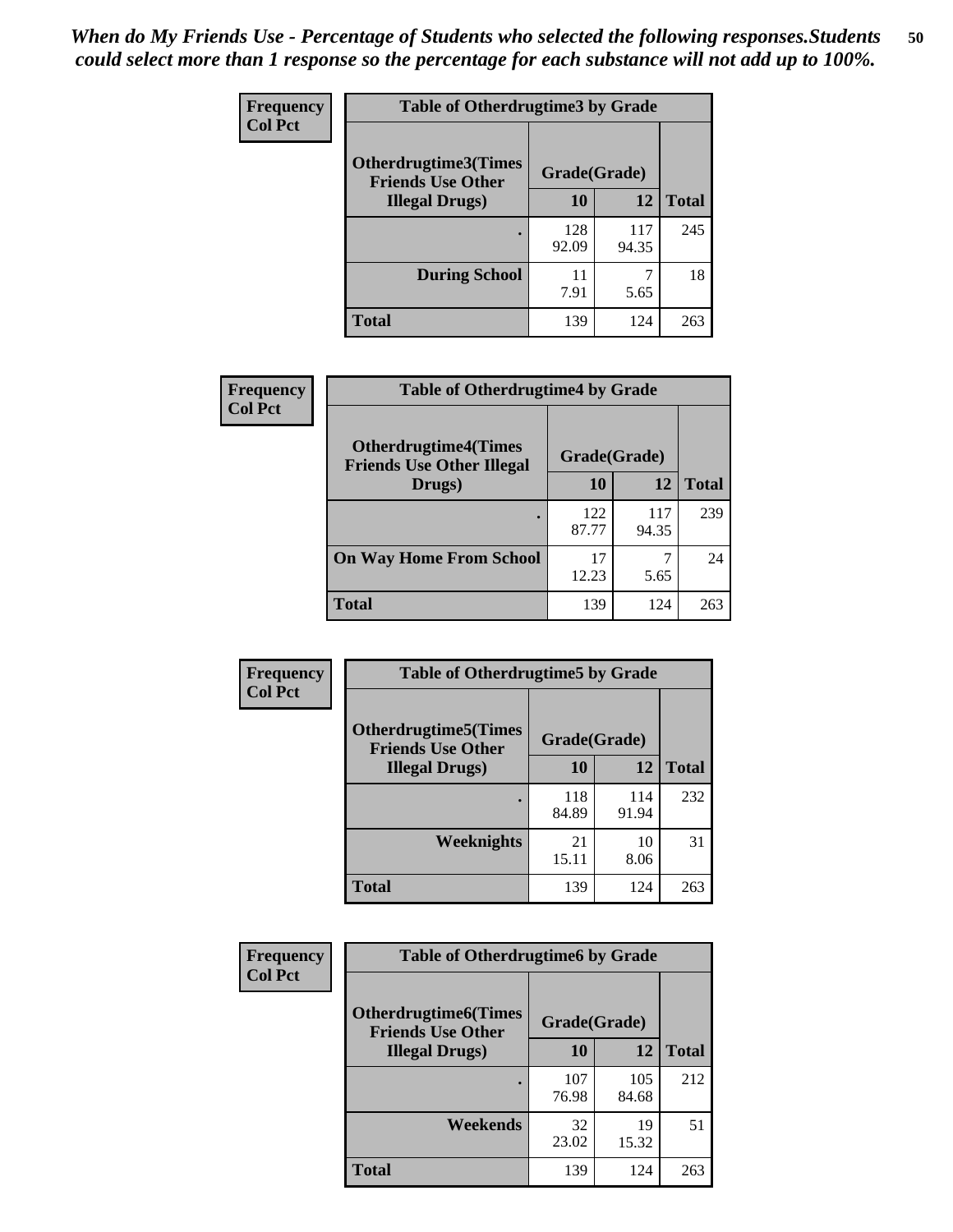| Frequency      | <b>Table of Educationalcohol by Grade</b>                                                                  |              |             |              |  |  |
|----------------|------------------------------------------------------------------------------------------------------------|--------------|-------------|--------------|--|--|
| <b>Col Pct</b> | Educationalcohol(I<br>have been taught<br>about alcohol,<br>tobacco,<br>and other drugs<br>within the last | Grade(Grade) |             |              |  |  |
|                | year at school)                                                                                            | 10           | 12          | <b>Total</b> |  |  |
|                | <b>Yes</b>                                                                                                 | 117<br>84.17 | 59<br>47.58 | 176          |  |  |
|                | N <sub>0</sub>                                                                                             | 22<br>15.83  | 65<br>52.42 | 87           |  |  |
|                | <b>Total</b>                                                                                               | 139          | 124         | 263          |  |  |

| Frequency      | <b>Table of Eversmoked by Grade</b> |              |             |              |  |  |  |
|----------------|-------------------------------------|--------------|-------------|--------------|--|--|--|
| <b>Col Pct</b> | Eversmoked(I<br>have smoked         | Grade(Grade) |             |              |  |  |  |
|                | a cigarette)                        | 10           | 12          | <b>Total</b> |  |  |  |
|                | Yes                                 | 52<br>37.41  | 70<br>56.45 | 122          |  |  |  |
|                | N <sub>0</sub>                      | 87<br>62.59  | 54<br>43.55 | 141          |  |  |  |
|                | <b>Total</b>                        | 139          | 124         | 263          |  |  |  |

| Frequency      | <b>Table of Drovedrinking by Grade</b>                                                                              |                    |              |     |
|----------------|---------------------------------------------------------------------------------------------------------------------|--------------------|--------------|-----|
| <b>Col Pct</b> | Drovedrinking(In<br>the past 30 days I<br>have driven a car<br>or other vehicle<br>while I was<br>drinking alcohol) | Grade(Grade)<br>10 | <b>Total</b> |     |
|                | <b>Yes</b>                                                                                                          | 5                  | 15           | 20  |
|                |                                                                                                                     | 3.60               | 12.10        |     |
|                | N <sub>0</sub>                                                                                                      | 134<br>96.40       | 109<br>87.90 | 243 |
|                | <b>Total</b>                                                                                                        | 139                | 124          | 263 |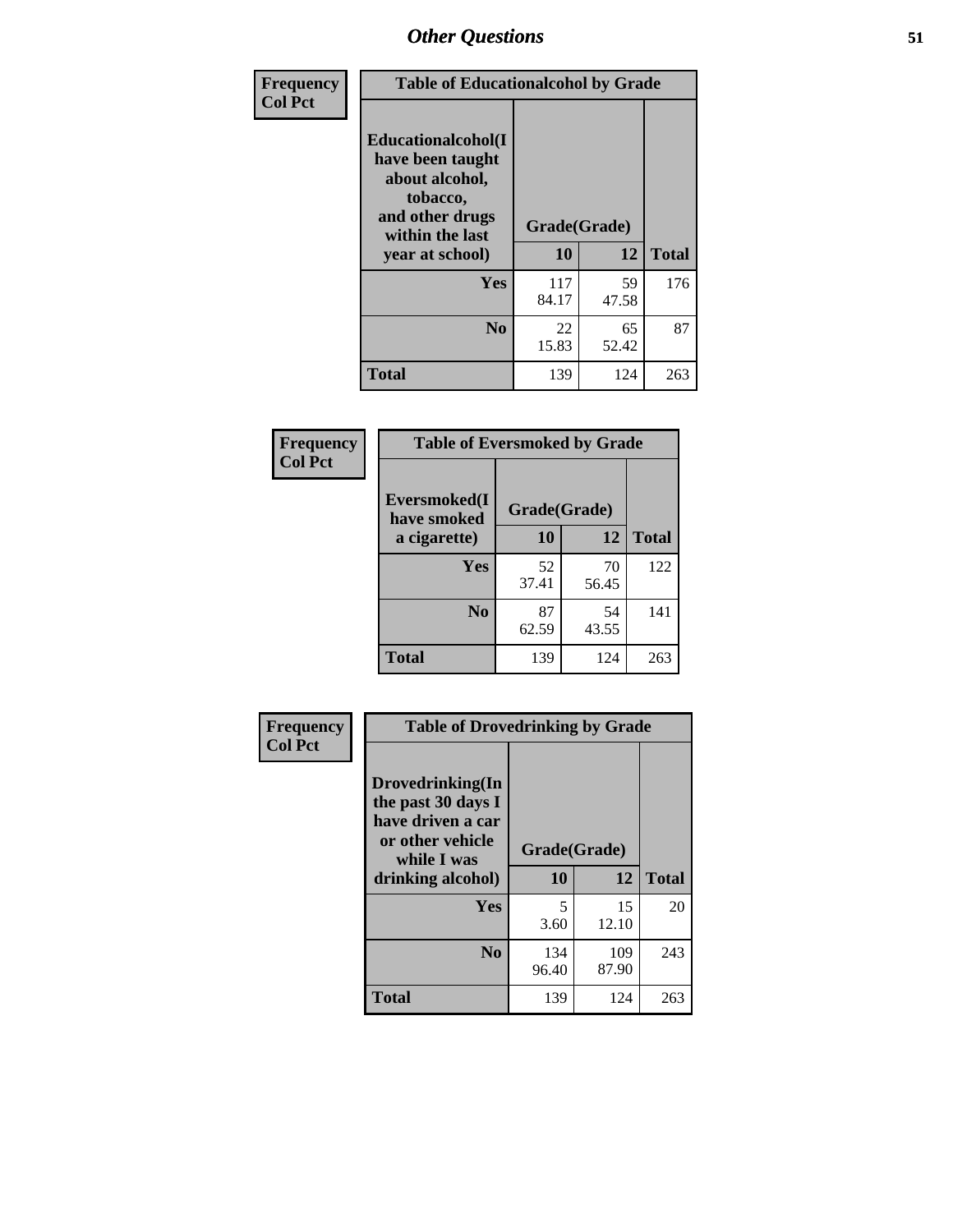| Frequency<br><b>Col Pct</b> | <b>Table of Rodedrinking by Grade</b>                                                                                            |              |             |              |  |  |
|-----------------------------|----------------------------------------------------------------------------------------------------------------------------------|--------------|-------------|--------------|--|--|
|                             | Rodedrinking(In<br>the past 30 days<br>I have ridden in<br>a car with a<br>driver who had<br>Grade(Grade)<br>been drinking<br>10 |              |             |              |  |  |
|                             | alcohol)                                                                                                                         |              | 12          | <b>Total</b> |  |  |
|                             | Yes                                                                                                                              | 31<br>22.30  | 26<br>20.97 | 57           |  |  |
|                             | N <sub>0</sub>                                                                                                                   | 108<br>77.70 | 98<br>79.03 | 206          |  |  |
|                             | <b>Total</b>                                                                                                                     | 139          | 124         | 263          |  |  |

#### **Frequency Col Pct**

| <b>Table of Drugsschool by Grade</b>                                                                                      |              |              |              |  |  |  |
|---------------------------------------------------------------------------------------------------------------------------|--------------|--------------|--------------|--|--|--|
| <b>Drugsschool</b> (During<br>the past 12 months,<br>I have been offered,<br>sold,<br>or given illegal<br>drugs on school | Grade(Grade) | 12           |              |  |  |  |
| property)                                                                                                                 | 10           |              | <b>Total</b> |  |  |  |
| Yes                                                                                                                       | 33<br>23.74  | 20<br>16.13  | 53           |  |  |  |
| N <sub>0</sub>                                                                                                            | 106<br>76.26 | 104<br>83.87 | 210          |  |  |  |
| Total                                                                                                                     | 139          | 124          | 263          |  |  |  |

| Frequency      | <b>Table of Helpbullied by Grade</b>                                         |                        |                    |              |  |  |  |
|----------------|------------------------------------------------------------------------------|------------------------|--------------------|--------------|--|--|--|
| <b>Col Pct</b> | $Helpb$ ullied $(I$<br>would help<br>someone who was<br>10<br>being bullied) |                        | Grade(Grade)<br>12 |              |  |  |  |
|                |                                                                              |                        |                    | <b>Total</b> |  |  |  |
|                | <b>Strongly Agree</b>                                                        | 61<br>43.88            | 72<br>58.06        | 133          |  |  |  |
|                | <b>Somewhat Agree</b>                                                        | 65<br>46.76            | 38<br>30.65        | 103          |  |  |  |
|                | <b>Somewhat Disagree</b>                                                     | 11<br>7.91             | 9<br>7.26          | 20           |  |  |  |
|                | <b>Strongly Disagree</b>                                                     | $\mathfrak{D}$<br>1.44 | 5<br>4.03          | 7            |  |  |  |
|                | <b>Total</b>                                                                 | 139                    | 124                | 263          |  |  |  |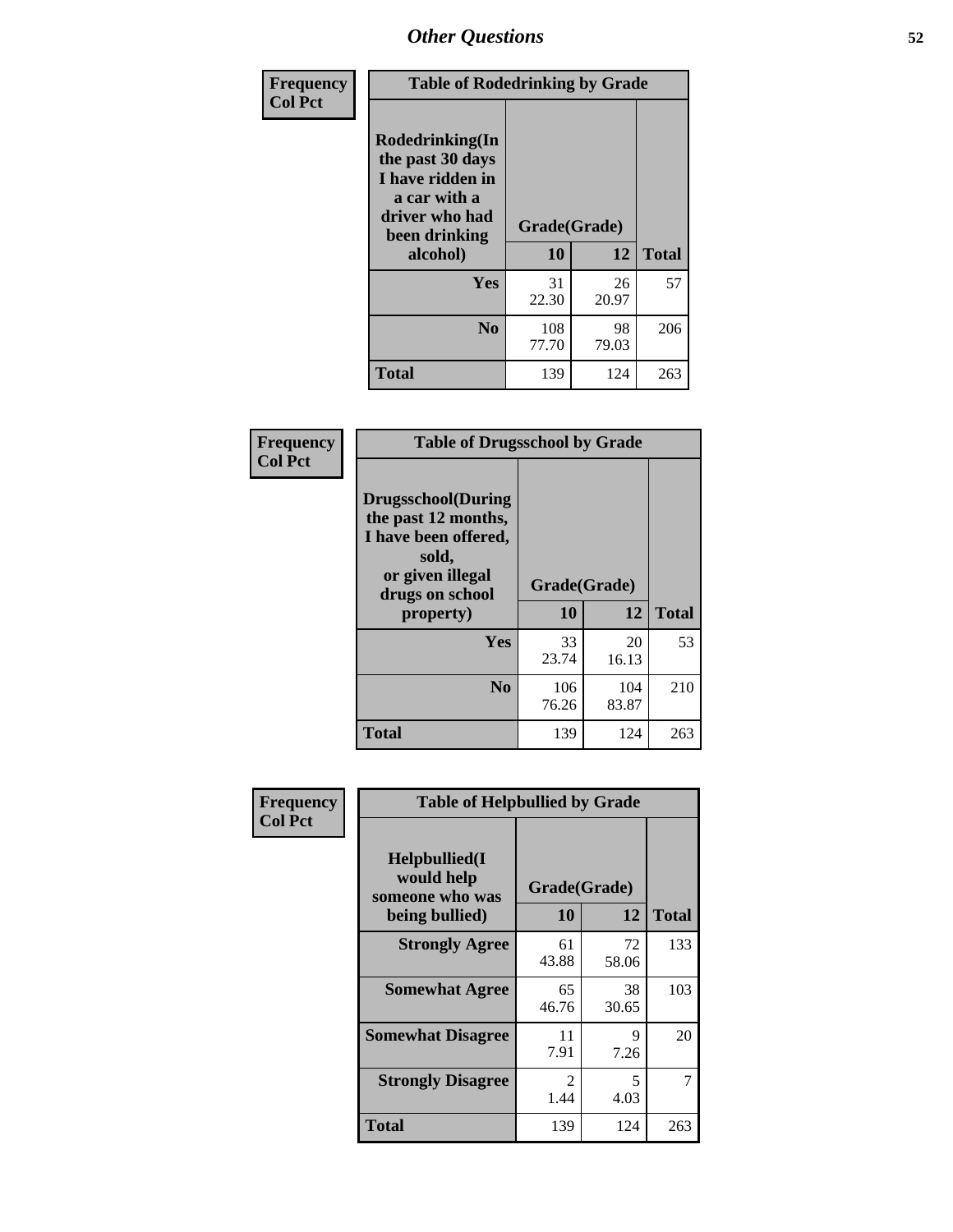| Frequency      |              | <b>Table of Grade by Bingedrinking</b> |                        |                   |                   |                                                                                        |                        |                          |              |
|----------------|--------------|----------------------------------------|------------------------|-------------------|-------------------|----------------------------------------------------------------------------------------|------------------------|--------------------------|--------------|
| <b>Row Pct</b> |              |                                        |                        |                   | last 30 days)     | Bingedrinking(I have drunk five or more<br>drinks of alcohol at one sitting during the |                        |                          |              |
|                | Grade(Grade) | $\boldsymbol{0}$<br><b>Days</b>        | $1$ or<br>days         | 3 to<br>5<br>days | 6 to<br>9<br>days | 10<br>to<br><b>19</b><br>days                                                          | 20<br>to<br>29<br>days | <b>All</b><br>30<br>days | <b>Total</b> |
|                | <b>10</b>    | 123<br>88.49                           | $\mathfrak{D}$<br>1.44 | 5<br>3.60         | ∩<br>0.00         | $\mathcal{D}_{\mathcal{L}}$<br>1.44                                                    | 6<br>4.32              | 0.72                     | 139          |
|                | 12           | 93<br>75.00                            | 12<br>9.68             | 6<br>4.84         | 5<br>4.03         | 6<br>4.84                                                                              | 0.81                   | 0.81                     | 124          |
|                | <b>Total</b> | 216                                    | 14                     | 11                | 5                 | 8                                                                                      |                        | $\overline{2}$           | 263          |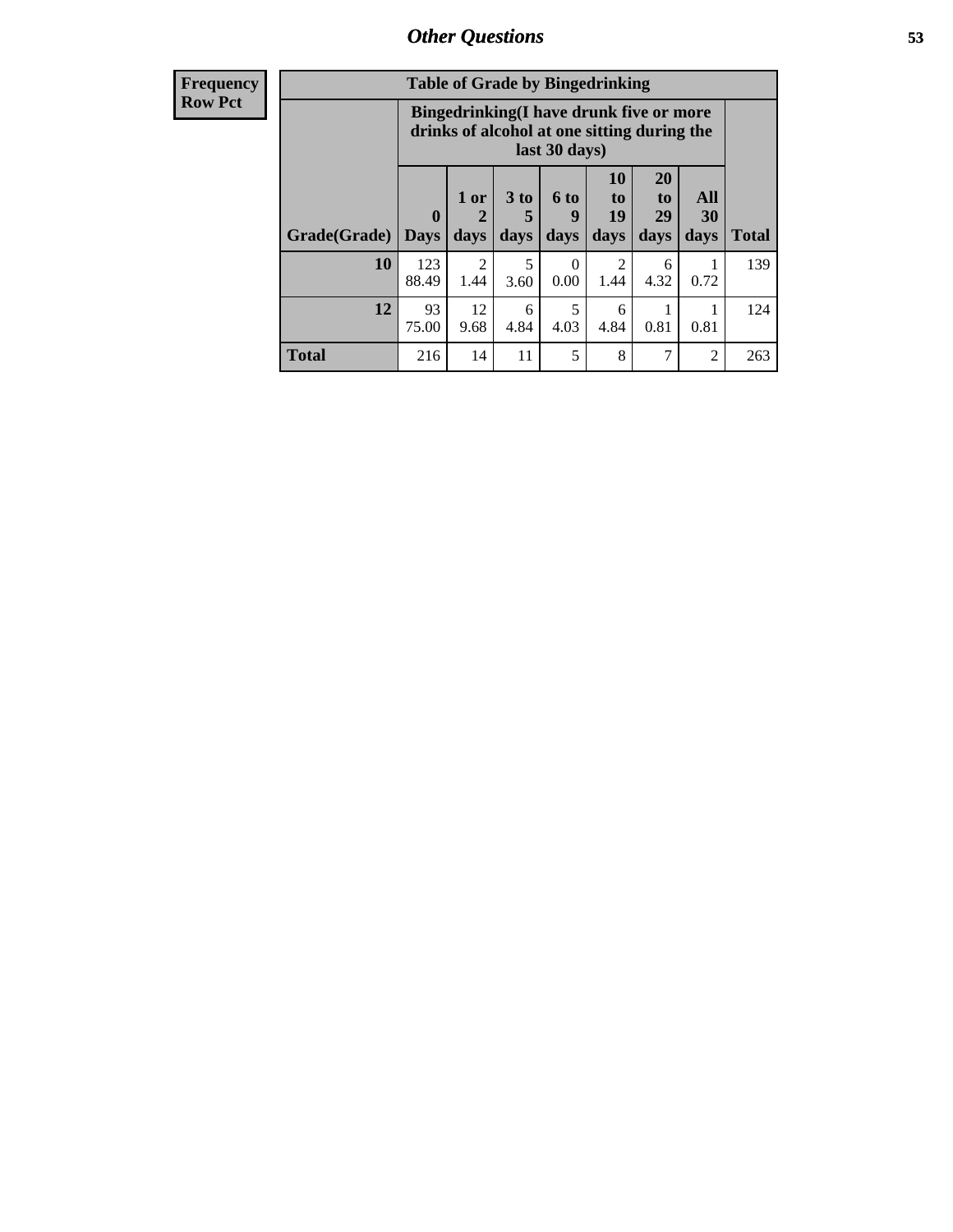## *Nutrition* **54**

| <b>Frequency</b><br>Row Pct |  |
|-----------------------------|--|
|                             |  |

| <b>Table of Grade by Dairy</b> |                          |                                                                 |                             |                                    |              |  |  |  |
|--------------------------------|--------------------------|-----------------------------------------------------------------|-----------------------------|------------------------------------|--------------|--|--|--|
|                                |                          | Dairy (I eat at least 3 servings of dairy<br>products each day) |                             |                                    |              |  |  |  |
| Grade(Grade)                   | <b>Strongly</b><br>Agree | <b>Somewhat</b><br>Agree                                        | <b>Somewhat</b><br>Disagree | <b>Strongly</b><br><b>Disagree</b> | <b>Total</b> |  |  |  |
| 10                             | 30<br>21.58              | 56<br>40.29                                                     | 29<br>20.86                 | 24<br>17.27                        | 139          |  |  |  |
| 12                             | 39<br>31.45              | 46<br>37.10                                                     | 19<br>15.32                 | 20<br>16.13                        | 124          |  |  |  |
| <b>Total</b>                   | 69                       | 102                                                             | 48                          | 44                                 | 263          |  |  |  |

| <b>Frequency</b> |  |
|------------------|--|
| <b>Row Pct</b>   |  |

| <b>Table of Grade by Fruitveg</b> |                                                                          |             |                                      |                                    |              |  |  |
|-----------------------------------|--------------------------------------------------------------------------|-------------|--------------------------------------|------------------------------------|--------------|--|--|
|                                   | Fruitveg(I eat at least 5 servings of fruits<br>and vegetables each day) |             |                                      |                                    |              |  |  |
| Grade(Grade)                      | <b>Strongly</b><br>Agree                                                 | Agree       | <b>Somewhat</b> Somewhat<br>Disagree | <b>Strongly</b><br><b>Disagree</b> | <b>Total</b> |  |  |
| 10                                | 15<br>10.79                                                              | 49<br>35.25 | 44<br>31.65                          | 31<br>22.30                        | 139          |  |  |
| 12                                | 20<br>16.13                                                              | 38<br>30.65 | 35<br>28.23                          | 31<br>25.00                        | 124          |  |  |
| <b>Total</b>                      | 35                                                                       | 87          | 79                                   | 62                                 | 263          |  |  |

| <b>Frequency</b> | <b>Table of Grade by Cafeteriahealthy</b> |                                                                       |                     |                             |                                    |              |
|------------------|-------------------------------------------|-----------------------------------------------------------------------|---------------------|-----------------------------|------------------------------------|--------------|
| <b>Row Pct</b>   |                                           | Cafeteriahealthy (School meals in my<br>school cafeteria are healthy) |                     |                             |                                    |              |
|                  | Grade(Grade)                              | <b>Strongly</b><br>Agree                                              | Somewhat  <br>Agree | Somewhat<br><b>Disagree</b> | <b>Strongly</b><br><b>Disagree</b> | <b>Total</b> |
|                  | 10                                        | 13<br>9.35                                                            | 73<br>52.52         | 20<br>14.39                 | 33<br>23.74                        | 139          |
|                  | 12                                        | 18<br>14.52                                                           | 58<br>46.77         | 20<br>16.13                 | 28<br>22.58                        | 124          |
|                  | Total                                     | 31                                                                    | 131                 | 40                          | 61                                 | 263          |

| <b>Frequency</b> |
|------------------|
| <b>Row Pct</b>   |

| <b>Table of Grade by Cafeterianutrition</b>                                               |                          |             |                                 |                                    |              |  |  |  |
|-------------------------------------------------------------------------------------------|--------------------------|-------------|---------------------------------|------------------------------------|--------------|--|--|--|
| <b>Cafeterianutrition</b> (Facts about nutrition<br>are available in my school cafeteria) |                          |             |                                 |                                    |              |  |  |  |
| Grade(Grade)                                                                              | <b>Strongly</b><br>Agree | Agree       | Somewhat   Somewhat<br>Disagree | <b>Strongly</b><br><b>Disagree</b> | <b>Total</b> |  |  |  |
| 10                                                                                        | 39<br>28.06              | 67<br>48.20 | 16<br>11.51                     | 17<br>12.23                        | 139          |  |  |  |
| 12                                                                                        | 42<br>33.87              | 47<br>37.90 | 18<br>14.52                     | 17<br>13.71                        | 124          |  |  |  |
| <b>Total</b>                                                                              | 81                       | 114         | 34                              | 34                                 | 263          |  |  |  |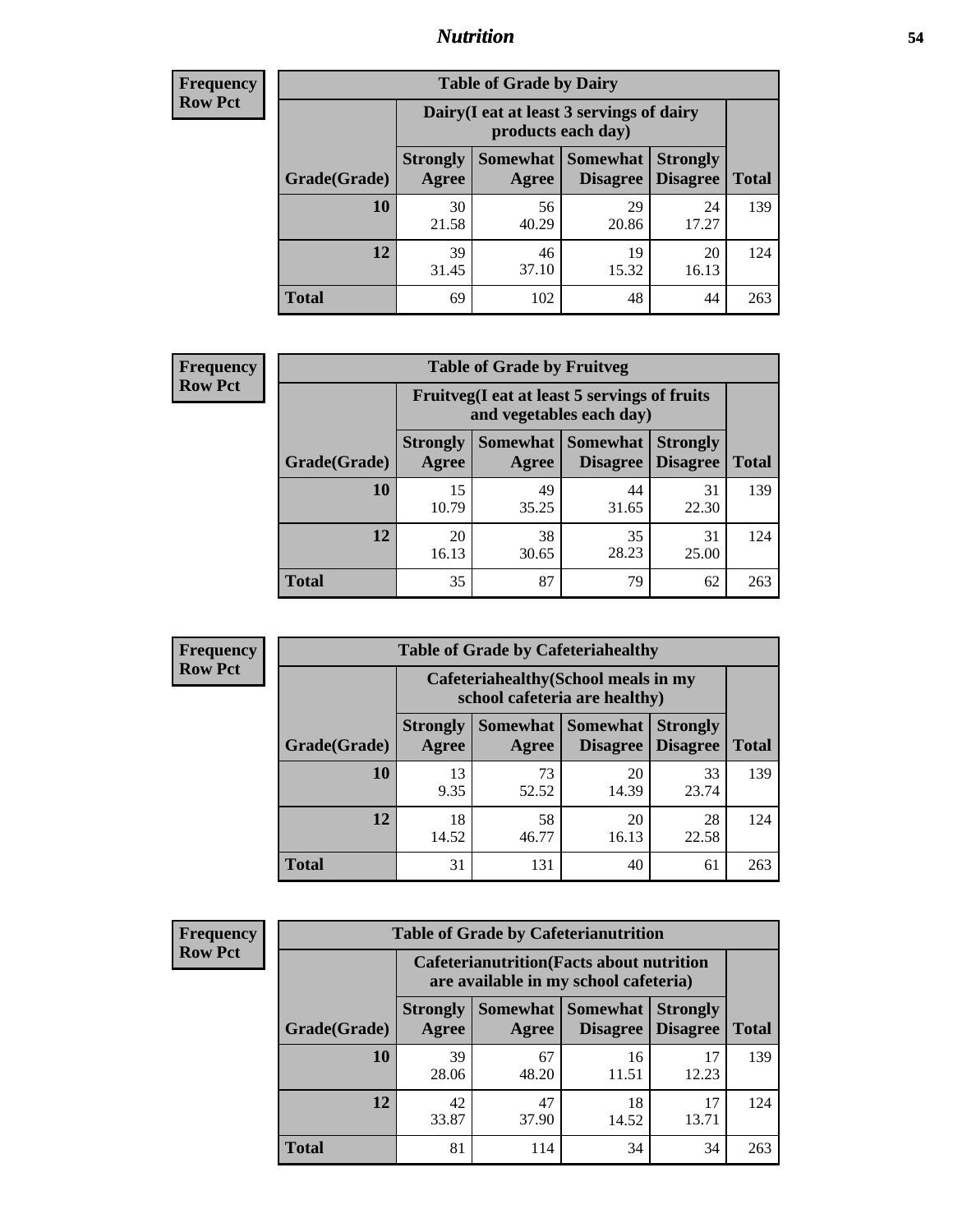## *Nutrition* **55**

| <b>Frequency</b> |
|------------------|
| Row Pct          |

| <b>Table of Grade by Schoollunch</b> |                                                                                                                          |                                                                 |           |             |     |  |  |  |
|--------------------------------------|--------------------------------------------------------------------------------------------------------------------------|-----------------------------------------------------------------|-----------|-------------|-----|--|--|--|
|                                      |                                                                                                                          | Schoollunch(I eat school lunch three or<br>more times per week) |           |             |     |  |  |  |
| Grade(Grade)                         | Somewhat Somewhat<br><b>Strongly</b><br><b>Strongly</b><br><b>Disagree</b><br>Disagree<br><b>Total</b><br>Agree<br>Agree |                                                                 |           |             |     |  |  |  |
| 10                                   | 82<br>58.99                                                                                                              | 27<br>19.42                                                     | 9<br>6.47 | 21<br>15.11 | 139 |  |  |  |
| 12                                   | 59<br>47.58                                                                                                              | 30<br>24.19                                                     | 5<br>4.03 | 30<br>24.19 | 124 |  |  |  |
| <b>Total</b>                         | 141                                                                                                                      | 57                                                              | 14        | 51          | 263 |  |  |  |

| <b>Frequency</b> |  |
|------------------|--|
| <b>Row Pct</b>   |  |

| <b>Table of Grade by Foodchoices</b>                                       |                          |             |                                      |                                    |              |  |  |
|----------------------------------------------------------------------------|--------------------------|-------------|--------------------------------------|------------------------------------|--------------|--|--|
| <b>Foodchoices</b> (I make healthy food choices in<br>my school cafeteria) |                          |             |                                      |                                    |              |  |  |
| Grade(Grade)                                                               | <b>Strongly</b><br>Agree | Agree       | Somewhat Somewhat<br><b>Disagree</b> | <b>Strongly</b><br><b>Disagree</b> | <b>Total</b> |  |  |
| 10                                                                         | 22<br>15.83              | 55<br>39.57 | 36<br>25.90                          | 26<br>18.71                        | 139          |  |  |
| 12                                                                         | 24<br>19.35              | 48<br>38.71 | 26<br>20.97                          | 26<br>20.97                        | 124          |  |  |
| <b>Total</b>                                                               | 46                       | 103         | 62                                   | 52                                 | 263          |  |  |

| Frequency      | <b>Table of Grade by Wholewheat</b> |                                                                                                                    |                     |                             |                                    |              |  |  |  |
|----------------|-------------------------------------|--------------------------------------------------------------------------------------------------------------------|---------------------|-----------------------------|------------------------------------|--------------|--|--|--|
| <b>Row Pct</b> |                                     | <b>Wholewheat</b> (There are whole wheat and<br>multigrain breads and cereals available in<br>my school cafeteria) |                     |                             |                                    |              |  |  |  |
|                | Grade(Grade)                        | <b>Strongly</b><br>Agree                                                                                           | Somewhat  <br>Agree | <b>Somewhat</b><br>Disagree | <b>Strongly</b><br><b>Disagree</b> | <b>Total</b> |  |  |  |
|                | 10                                  | 44<br>31.65                                                                                                        | 60<br>43.17         | 23<br>16.55                 | 12<br>8.63                         | 139          |  |  |  |
|                | 12                                  | 45<br>36.29                                                                                                        | 41<br>33.06         | 15<br>12.10                 | 23<br>18.55                        | 124          |  |  |  |
|                | <b>Total</b>                        | 89                                                                                                                 | 101                 | 38                          | 35                                 | 263          |  |  |  |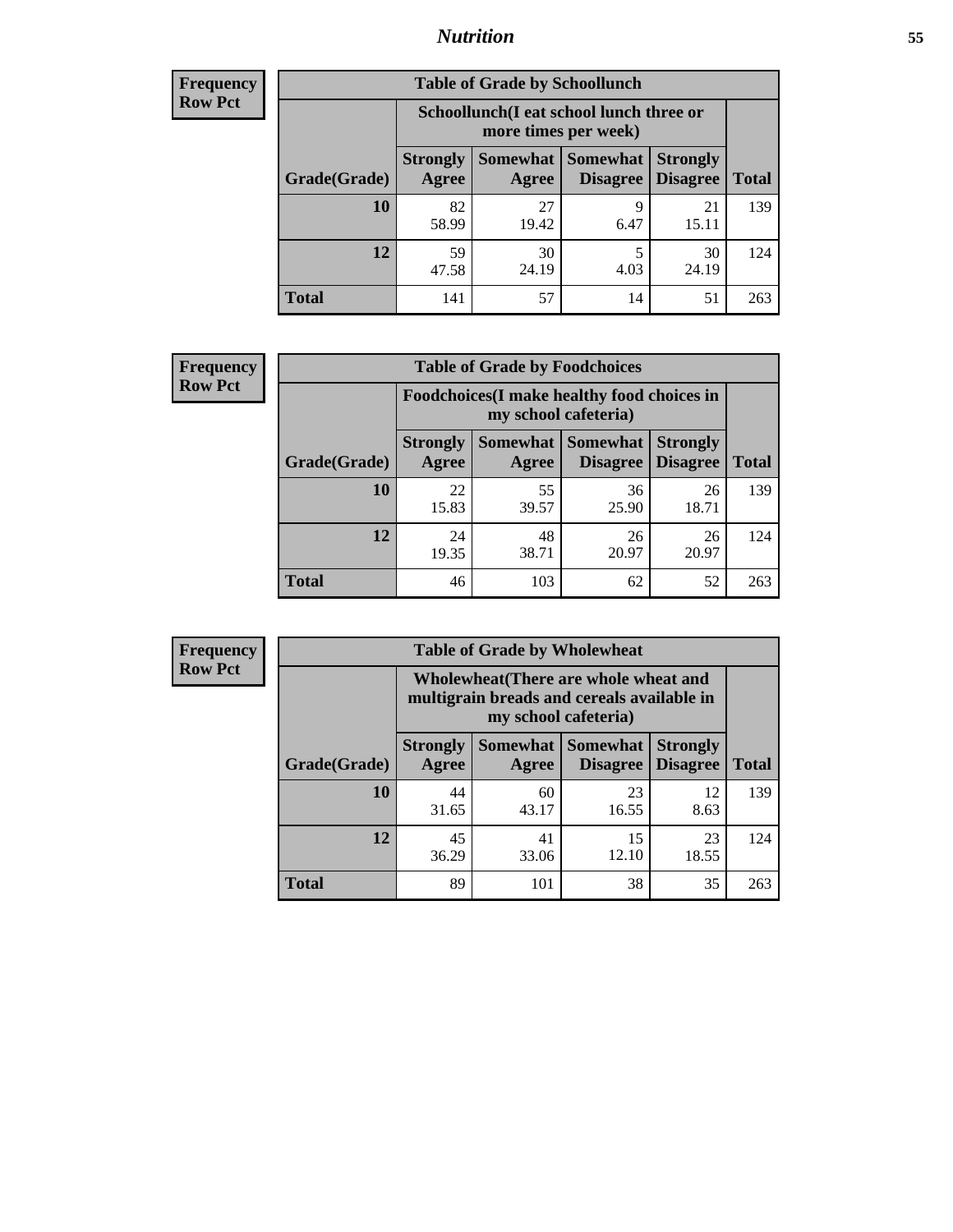## *Nutrition* **56**

**Frequency Row Pct**

| <b>Table of Grade by Healthyvending</b> |                                                                                                                                               |                          |                                    |                                    |              |  |
|-----------------------------------------|-----------------------------------------------------------------------------------------------------------------------------------------------|--------------------------|------------------------------------|------------------------------------|--------------|--|
|                                         | Healthyvending (If only healthy snacks and<br>beverages were available in the vending<br>machines during the school day,<br>I would buy them) |                          |                                    |                                    |              |  |
| Grade(Grade)                            | <b>Strongly</b><br>Agree                                                                                                                      | <b>Somewhat</b><br>Agree | <b>Somewhat</b><br><b>Disagree</b> | <b>Strongly</b><br><b>Disagree</b> | <b>Total</b> |  |
| 10                                      | 29<br>20.86                                                                                                                                   | 45<br>32.37              | 27<br>19.42                        | 38<br>27.34                        | 139          |  |
| 12                                      | 34<br>27.42                                                                                                                                   | 32<br>25.81              | 20<br>16.13                        | 38<br>30.65                        | 124          |  |
| Total                                   | 63                                                                                                                                            | 77                       | 47                                 | 76                                 | 263          |  |

**Frequency Row Pct**

| <b>Table of Grade by Schoolbreakfast</b> |                                                                                                                                         |             |                                        |                                    |              |  |
|------------------------------------------|-----------------------------------------------------------------------------------------------------------------------------------------|-------------|----------------------------------------|------------------------------------|--------------|--|
|                                          | Schoolbreakfast (If breakfast were<br>available at school,<br>but outside the cafeteria,<br>I would eat breakfast at school more often) |             |                                        |                                    |              |  |
| Grade(Grade)                             | <b>Strongly</b><br>Agree                                                                                                                | Agree       | Somewhat   Somewhat<br><b>Disagree</b> | <b>Strongly</b><br><b>Disagree</b> | <b>Total</b> |  |
| 10                                       | 46<br>33.09                                                                                                                             | 41<br>29.50 | 25<br>17.99                            | 27<br>19.42                        | 139          |  |
| 12                                       | 53<br>31<br>15<br>25<br>42.74<br>12.10<br>25.00<br>20.16                                                                                |             |                                        |                                    |              |  |
| <b>Total</b>                             | 99                                                                                                                                      | 72          | 40                                     | 52                                 | 263          |  |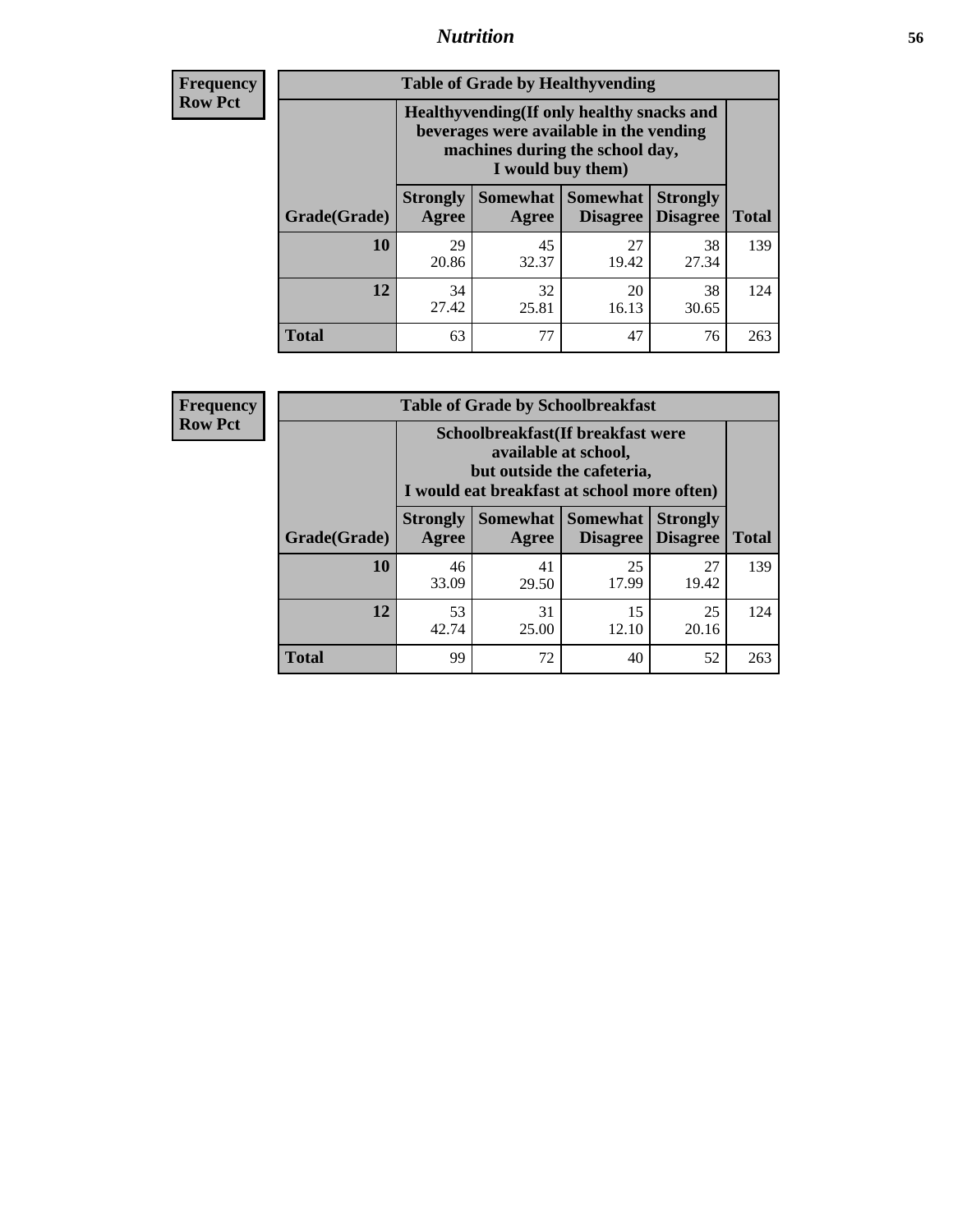| Frequency<br><b>Col Pct</b> | <b>Table of Educationaids by Grade</b>                                                                    |                    |             |              |
|-----------------------------|-----------------------------------------------------------------------------------------------------------|--------------------|-------------|--------------|
|                             | <b>Educationaids</b> (I<br>have been<br>taught about<br><b>HIV/AIDS</b> at<br>school in the<br>past year) | Grade(Grade)<br>10 | 12          | <b>Total</b> |
|                             | Yes                                                                                                       | 124<br>89.21       | 74<br>59.68 | 198          |
|                             | N <sub>0</sub>                                                                                            | 15<br>10.79        | 50<br>40.32 | 65           |
|                             | <b>Total</b>                                                                                              | 139                | 124         | 263          |

| Frequency      | <b>Table of Educationcharacter by Grade</b>      |              |             |              |  |
|----------------|--------------------------------------------------|--------------|-------------|--------------|--|
| <b>Col Pct</b> | <b>Educationcharacter(I)</b><br>have been taught |              |             |              |  |
|                | about character<br>education in the past         | Grade(Grade) |             |              |  |
|                | year at school)                                  | 10           | 12          | <b>Total</b> |  |
|                | <b>Yes</b>                                       | 99<br>71.22  | 70<br>56.45 | 169          |  |
|                | N <sub>0</sub>                                   | 40<br>28.78  | 54<br>43.55 | 94           |  |
|                | <b>Total</b>                                     | 139          | 124         | 263          |  |

| Frequency      | <b>Table of Gradcoach1 by Grade</b>              |              |              |              |
|----------------|--------------------------------------------------|--------------|--------------|--------------|
| <b>Col Pct</b> | Gradcoach1(I<br>know who my<br><b>Graduation</b> | Grade(Grade) |              |              |
|                | Coach is)                                        | 10           | 12           | <b>Total</b> |
|                | Yes                                              | 79<br>56.83  | 107<br>86.29 | 186          |
|                | N <sub>0</sub>                                   | 60<br>43.17  | 17<br>13.71  | 77           |
|                | <b>Total</b>                                     | 139          | 124          | 263          |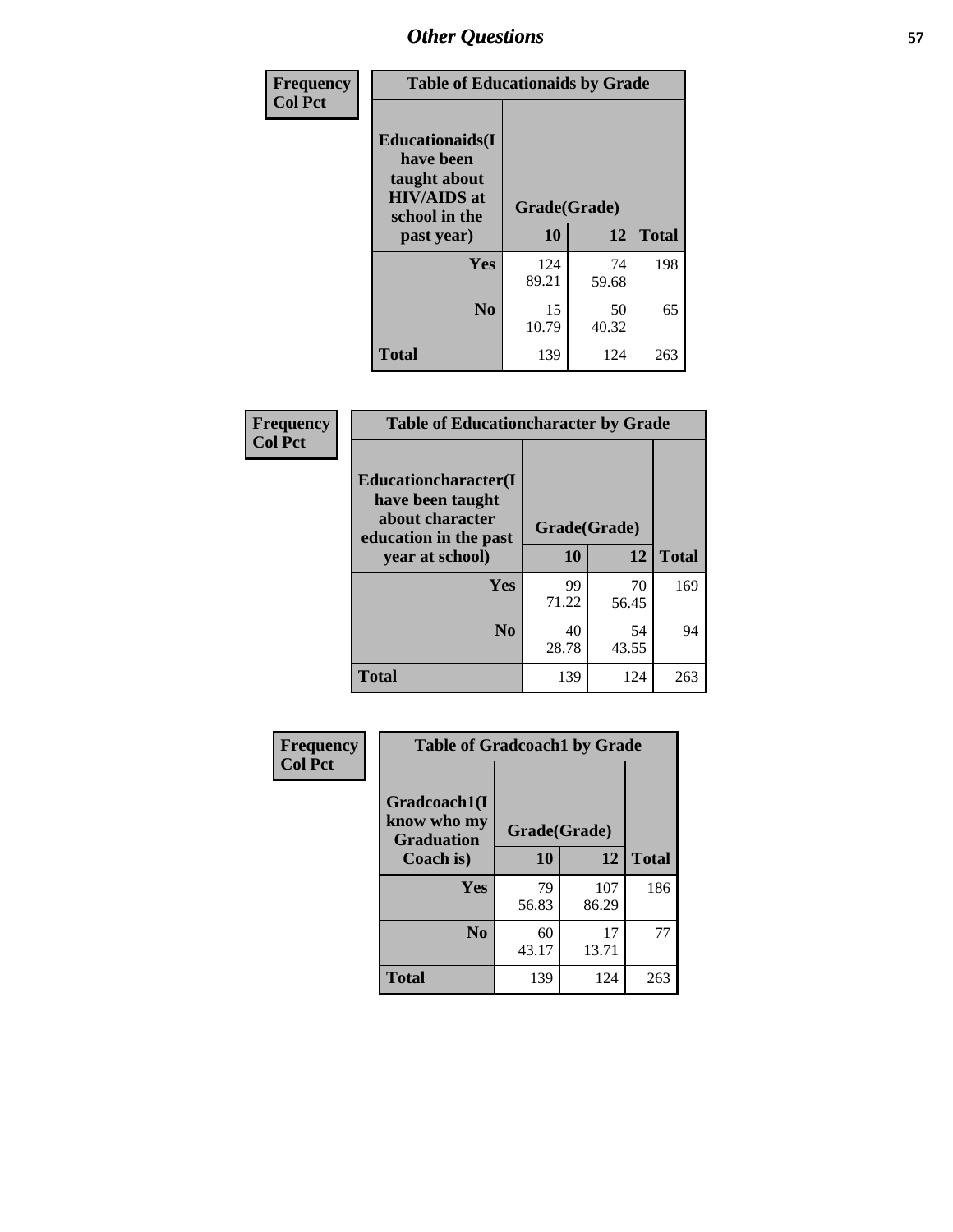| Frequency      | <b>Table of Gradcoach2 by Grade</b> |              |             |              |
|----------------|-------------------------------------|--------------|-------------|--------------|
| <b>Col Pct</b> | Gradcoach2(I<br>have                |              |             |              |
|                | contacted my<br><b>Graduation</b>   | Grade(Grade) |             |              |
|                | Coach)                              | 10           | 12          | <b>Total</b> |
|                | Yes                                 | 14<br>10.07  | 45<br>36.29 | 59           |
|                | N <sub>0</sub>                      | 125<br>89.93 | 79<br>63.71 | 204          |
|                | <b>Total</b>                        | 139          | 124         | 263          |

| <b>Frequency</b><br><b>Col Pct</b> | <b>Table of Gradcoach3 by Grade</b>                                         |              |             |              |
|------------------------------------|-----------------------------------------------------------------------------|--------------|-------------|--------------|
|                                    | Gradcoach3(I<br>have received<br>assistance<br>from my<br><b>Graduation</b> | Grade(Grade) |             |              |
|                                    | Coach)                                                                      | 10           | 12          | <b>Total</b> |
|                                    | Yes                                                                         | 9<br>6.47    | 40<br>32.26 | 49           |
|                                    | N <sub>0</sub>                                                              | 38<br>27.34  | 18<br>14.52 | 56           |
|                                    | Don't know                                                                  | 92<br>66.19  | 66<br>53.23 | 158          |
|                                    | <b>Total</b>                                                                | 139          | 124         | 263          |

| Frequency      | <b>Table of Selfharm by Grade</b>                                                                                                                                                      |                    |              |              |
|----------------|----------------------------------------------------------------------------------------------------------------------------------------------------------------------------------------|--------------------|--------------|--------------|
| <b>Col Pct</b> | <b>Selfharm</b> (During<br>the past 12<br>months,<br>I harmed myself<br>on purpose<br><b>Suicideconsider</b><br>During the past<br>12 months,<br>I seriously<br>considered<br>suicide) | Grade(Grade)<br>10 | 12           | <b>Total</b> |
|                | Yes                                                                                                                                                                                    | 7                  | 5.           | 12           |
|                |                                                                                                                                                                                        | 5.04               | 4.03         |              |
|                | N <sub>0</sub>                                                                                                                                                                         | 132<br>94.96       | 119<br>95.97 | 251          |
|                | Total                                                                                                                                                                                  | 139                | 124          | 263          |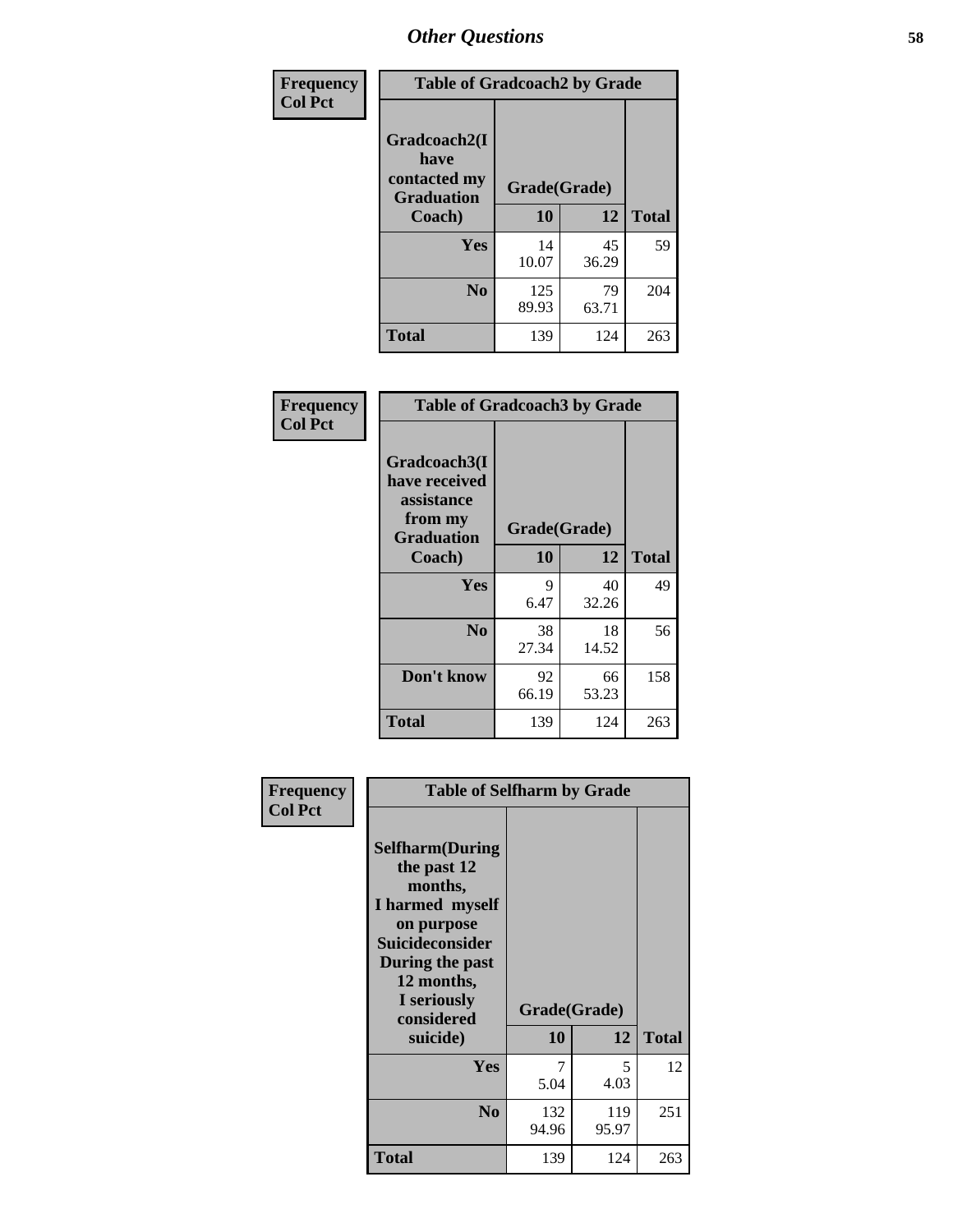| <b>Frequency</b> | <b>Table of Suicideconsider by Grade</b> |              |              |              |
|------------------|------------------------------------------|--------------|--------------|--------------|
| <b>Col Pct</b>   |                                          | Grade(Grade) |              |              |
|                  | Suicideconsider                          | <b>10</b>    | 12           | <b>Total</b> |
|                  | Yes                                      | 6<br>4.32    | 6<br>4.84    | 12           |
|                  | N <sub>0</sub>                           | 133<br>95.68 | 118<br>95.16 | 251          |
|                  | Total                                    | 139          | 124          | 263          |

| Frequency      | <b>Table of Suicideattempt by Grade</b>              |                        |              |              |
|----------------|------------------------------------------------------|------------------------|--------------|--------------|
| <b>Col Pct</b> | Suicideattempt(I<br>have attempted<br>suicide in the | Grade(Grade)           |              |              |
|                | last year)                                           | 10                     | 12           | <b>Total</b> |
|                | Yes                                                  | $\mathfrak{D}$<br>1.44 | 3<br>2.42    | 5            |
|                | $\bf No$                                             | 137<br>98.56           | 121<br>97.58 | 258          |
|                | <b>Total</b>                                         | 139                    | 124          | 263          |

| Frequency      | <b>Table of Instantmessaged by Grade</b>               |              |             |              |
|----------------|--------------------------------------------------------|--------------|-------------|--------------|
| <b>Col Pct</b> | Instantmessaged(I<br>have instant<br>messaged people I | Grade(Grade) |             |              |
|                | do not even know)                                      | 10           | 12          | <b>Total</b> |
|                | Yes                                                    | 50<br>35.97  | 56<br>45.16 | 106          |
|                | N <sub>0</sub>                                         | 89<br>64.03  | 68<br>54.84 | 157          |
|                | <b>Total</b>                                           | 139          | 124         | 263          |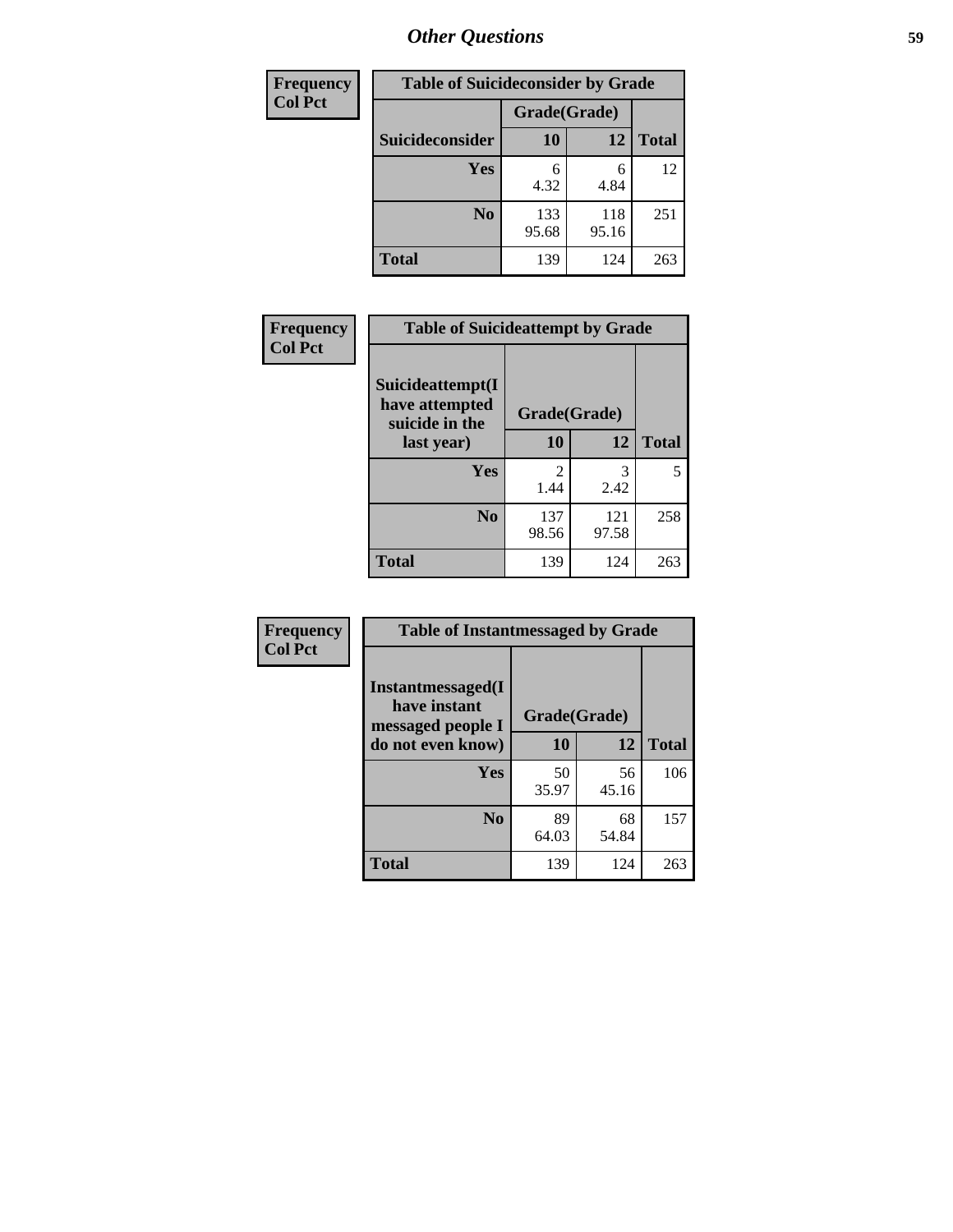| Frequency      | <b>Table of Getsalong by Grade</b>                          |                        |             |              |
|----------------|-------------------------------------------------------------|------------------------|-------------|--------------|
| <b>Col Pct</b> | <b>Getsalong</b> (I get<br>along with other<br>students and | Grade(Grade)           |             |              |
|                | adults)                                                     | 10                     | 12          | <b>Total</b> |
|                | <b>Strongly Agree</b>                                       | 68<br>48.92            | 82<br>66.13 | 150          |
|                | <b>Somewhat Agree</b>                                       | 66<br>47.48            | 38<br>30.65 | 104          |
|                | <b>Somewhat Disagree</b>                                    | 3<br>2.16              | 3<br>2.42   | 6            |
|                | <b>Strongly Disagree</b>                                    | $\mathfrak{D}$<br>1.44 | 0.81        | 3            |
|                | <b>Total</b>                                                | 139                    | 124         | 263          |

| Frequency      | <b>Table of Safehome by Grade</b> |                    |                        |                |
|----------------|-----------------------------------|--------------------|------------------------|----------------|
| <b>Col Pct</b> | Safehome(I feel<br>safe at home)  | Grade(Grade)<br>10 | 12                     | <b>Total</b>   |
|                | <b>Strongly Agree</b>             | 109<br>78.42       | 99<br>79.84            | 208            |
|                | <b>Somewhat Agree</b>             | 28<br>20.14        | 22<br>17.74            | 50             |
|                | <b>Somewhat Disagree</b>          | 0.72               | 0.81                   | $\mathfrak{D}$ |
|                | <b>Strongly Disagree</b>          | 0.72               | $\mathfrak{D}$<br>1.61 | 3              |
|                | <b>Total</b>                      | 139                | 124                    | 263            |

| Frequency      |                                                                                      |              | <b>Table of Adulttalk by Grade</b> |              |
|----------------|--------------------------------------------------------------------------------------|--------------|------------------------------------|--------------|
| <b>Col Pct</b> | <b>Adulttalk</b> (I<br>know an<br>adult at<br>school that<br>I can talk<br>with if I | Grade(Grade) |                                    |              |
|                | need help)                                                                           | 10           | 12                                 | <b>Total</b> |
|                | <b>Yes</b>                                                                           | 102<br>73.38 | 103<br>83.06                       | 205          |
|                | N <sub>0</sub>                                                                       | 37<br>26.62  | 21<br>16.94                        | 58           |
|                | <b>Total</b>                                                                         | 139          | 124                                | 263          |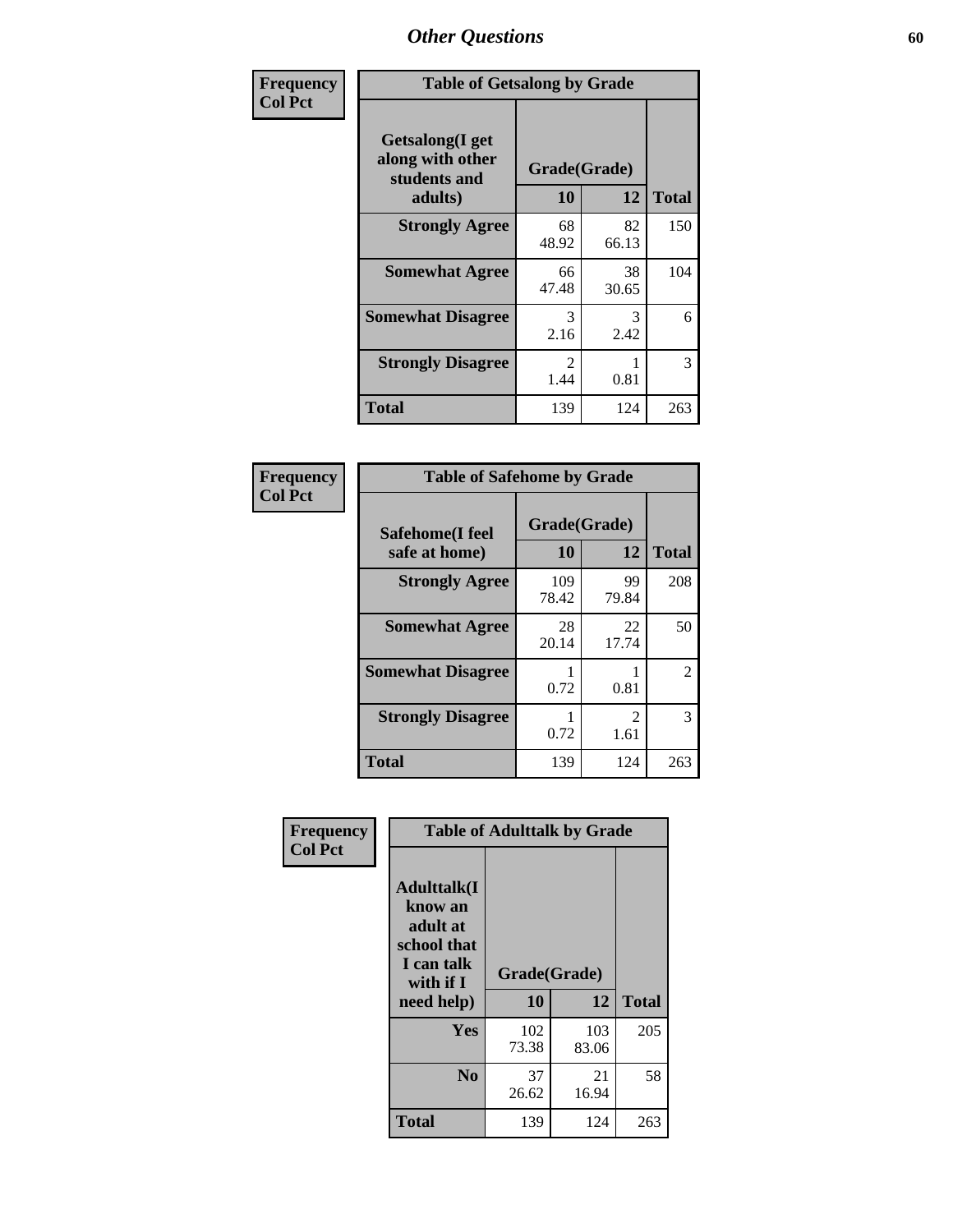**Frequency Row Pct**

| <b>Table of Grade by Tvtime</b> |             |                                                                                         |             |                      |                       |             |              |  |  |  |
|---------------------------------|-------------|-----------------------------------------------------------------------------------------|-------------|----------------------|-----------------------|-------------|--------------|--|--|--|
|                                 |             | Tvtime (On an average school day,<br>how much unsupervised time do I spend watching TV) |             |                      |                       |             |              |  |  |  |
|                                 |             | <b>Less that</b>                                                                        |             | $2 - 3$              | $4 - 5$               | $6+$        |              |  |  |  |
| Grade(Grade)   None             |             | hour/day                                                                                |             | hour/day   hours/day | hours/day   hours/day |             | <b>Total</b> |  |  |  |
| 10                              | 23<br>16.55 | 27<br>19.42                                                                             | 25<br>17.99 | 31<br>22.30          | 12.23                 | 16<br>11.51 | 139          |  |  |  |
| 12                              | 17<br>13.71 | 20<br>16.13                                                                             | 17<br>13.71 | 50<br>40.32          | 7.26                  | 8.87        | 124          |  |  |  |
| <b>Total</b>                    | 40          | 47                                                                                      | 42          | 81                   | 26                    | 27          | 263          |  |  |  |

**Frequency Row Pct**

| <b>Table of Grade by Computertime</b> |             |                                                                                                                              |             |             |      |            |     |  |  |  |
|---------------------------------------|-------------|------------------------------------------------------------------------------------------------------------------------------|-------------|-------------|------|------------|-----|--|--|--|
|                                       |             | Computertime (On an average school day,<br>how much unsupervised time do I spend on the computer)                            |             |             |      |            |     |  |  |  |
| Grade(Grade)                          | None $ $    | <b>Less that</b><br>$2 - 3$<br>$4 - 5$<br>$6+$<br>hour/day   hour/day<br>hours/day<br>hours/day<br>hours/day<br><b>Total</b> |             |             |      |            |     |  |  |  |
| 10                                    | 34<br>24.46 | 41<br>29.50                                                                                                                  | 25<br>17.99 | 22<br>15.83 | 5.04 | 10<br>7.19 | 139 |  |  |  |
| 12                                    | 28<br>22.58 | 35<br>28<br>19<br>28.23<br>22.58<br>15.32<br>5.65<br>5.65                                                                    |             |             |      |            |     |  |  |  |
| <b>Total</b>                          | 62          | 76                                                                                                                           | 53          | 41          | 14   | 17         | 263 |  |  |  |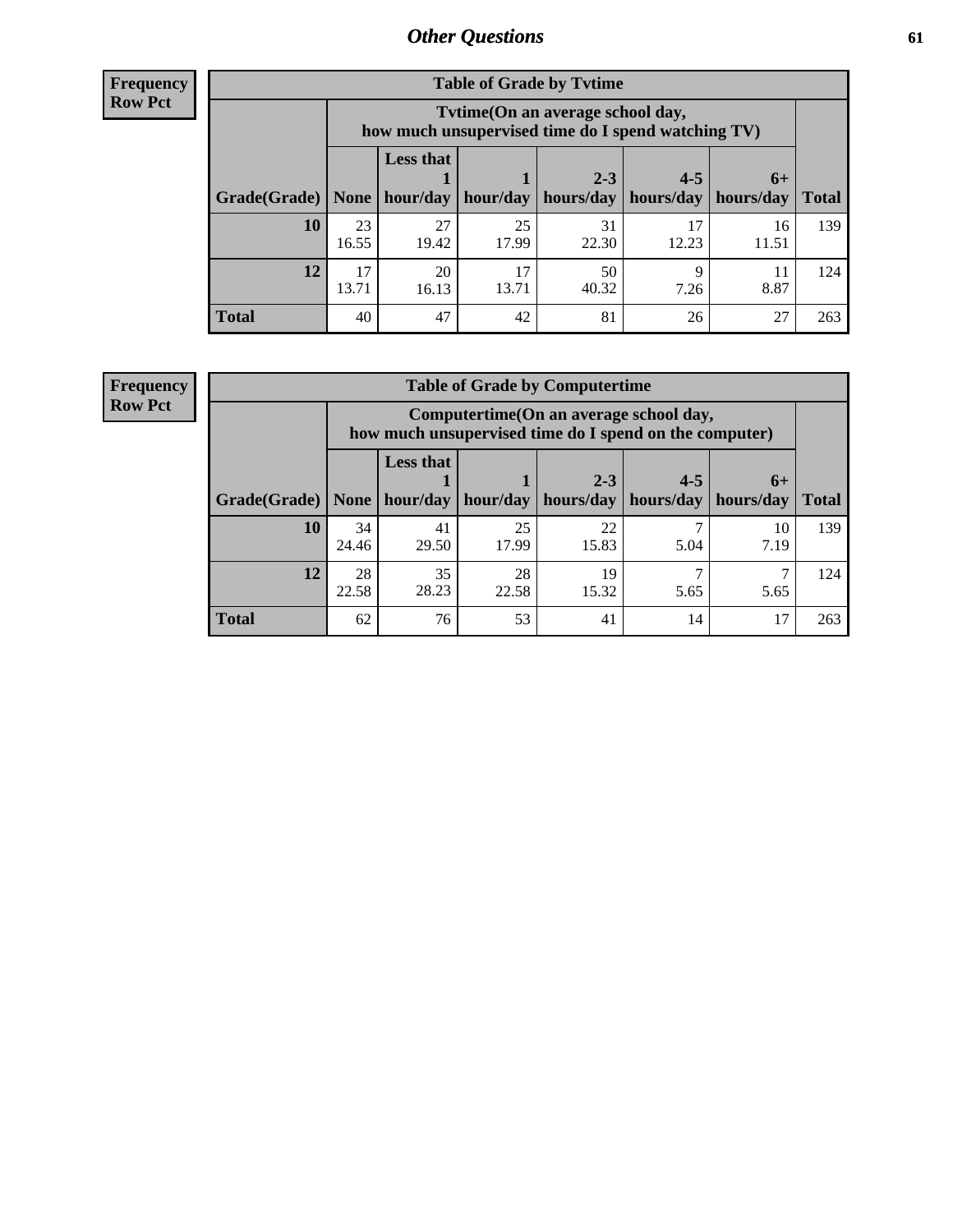#### *Questions about Driving Laws* **62** *Driving Questions were asked only of high school students.*

| <b>Frequency</b> |
|------------------|
| <b>Row Pct</b>   |

| <b>Table of Grade by License1</b> |                                                              |                                                                                                                                           |                        |           |                      |              |  |  |  |
|-----------------------------------|--------------------------------------------------------------|-------------------------------------------------------------------------------------------------------------------------------------------|------------------------|-----------|----------------------|--------------|--|--|--|
|                                   |                                                              | License1(During the first 6 months of driving<br>with a provisional license,<br>the only passengers who can ride with the<br>driver are:) |                        |           |                      |              |  |  |  |
| <b>Grade</b> (Grade)              | <b>Parent or</b><br><b>Guardian</b>                          | Family<br>  Members                                                                                                                       | Friends                | Anyone    | Don't<br><b>Know</b> | <b>Total</b> |  |  |  |
| 10                                | 48<br>34.53                                                  | 76<br>54.68                                                                                                                               | $\mathfrak{D}$<br>1.44 | 2<br>1.44 | 11<br>7.91           | 139          |  |  |  |
| 12                                | 3<br>34<br>74<br>6<br>27.42<br>2.42<br>4.84<br>59.68<br>5.65 |                                                                                                                                           |                        |           |                      |              |  |  |  |
| <b>Total</b>                      | 82                                                           | 150                                                                                                                                       | 5                      | 8         | 18                   | 263          |  |  |  |

| <b>Frequency</b> |              | <b>Table of Grade by License2</b>                                                                        |                  |                         |                                                      |                      |              |  |  |
|------------------|--------------|----------------------------------------------------------------------------------------------------------|------------------|-------------------------|------------------------------------------------------|----------------------|--------------|--|--|
| <b>Row Pct</b>   |              | License2(17 yr old drivers with a<br>provisional driver's license cannot<br>drive between the hours of:) |                  |                         |                                                      |                      |              |  |  |
|                  | Grade(Grade) | <b>Midnight</b><br>to 6am                                                                                | 1am<br>to<br>5am | 1am<br>to<br><b>6am</b> | N <sub>0</sub><br>curfew<br>for $17$<br>year<br>olds | Don't<br><b>Know</b> | <b>Total</b> |  |  |
|                  | 10           | 79<br>56.83                                                                                              | 16<br>11.51      | 6<br>4.32               | 10<br>7.19                                           | 28<br>20.14          | 139          |  |  |
|                  | 12           | 89<br>71.77                                                                                              | 14<br>11.29      | 6<br>4.84               | 6<br>4.84                                            | 9<br>7.26            | 124          |  |  |
|                  | <b>Total</b> | 168                                                                                                      | 30               | 12                      | 16                                                   | 37                   | 263          |  |  |

| Frequency      | <b>Table of Grade by License3</b> |                                       |             |                                                        |            |            |               |              |
|----------------|-----------------------------------|---------------------------------------|-------------|--------------------------------------------------------|------------|------------|---------------|--------------|
| <b>Row Pct</b> |                                   | License3(For drivers under the age of |             | 21,<br>what level of alcohol is considered<br>$DUI$ ?) |            |            |               |              |
|                | Grade(Grade)                      | Any<br><b>Amount</b>                  | 0.02        | 0.04                                                   | 0.06       | 0.08       | Don't<br>know | <b>Total</b> |
|                | <b>10</b>                         | 27<br>19.42                           | 41<br>29.50 | 18<br>12.95                                            | 10<br>7.19 | 12<br>8.63 | 31<br>22.30   | 139          |
|                | 12                                | 36<br>29.03                           | 35<br>28.23 | 22<br>17.74                                            | 4<br>3.23  | 8<br>6.45  | 19<br>15.32   | 124          |
|                | <b>Total</b>                      | 63                                    | 76          | 40                                                     | 14         | 20         | 50            | 263          |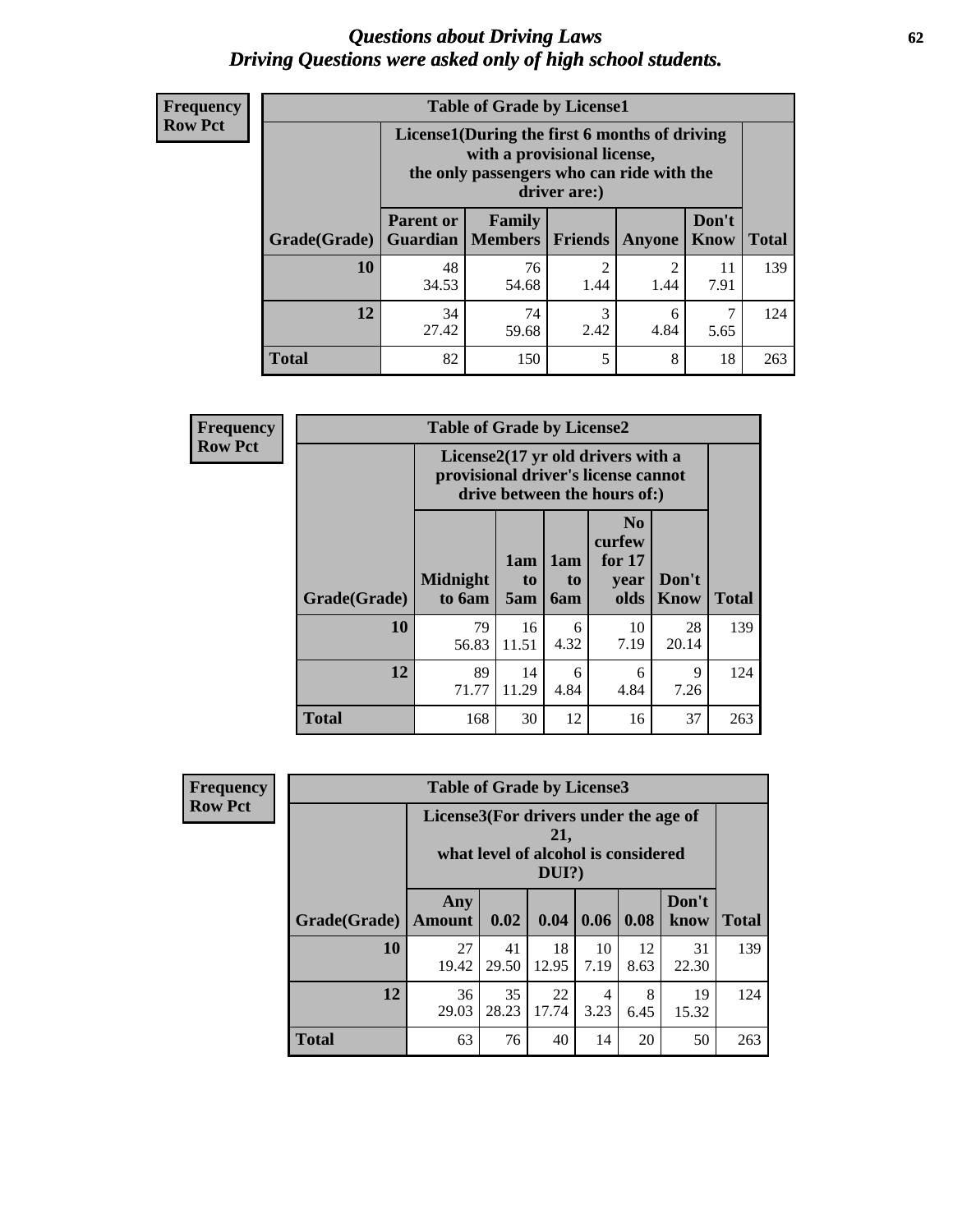#### *Questions about Driving Laws* **63** *Driving Questions were asked only of high school students.*

**Frequency Row Pct**

| <b>Table of Grade by License4</b> |             |                                                                                                                                                                                                                                                                                       |             |             |                        |             |     |  |
|-----------------------------------|-------------|---------------------------------------------------------------------------------------------------------------------------------------------------------------------------------------------------------------------------------------------------------------------------------------|-------------|-------------|------------------------|-------------|-----|--|
|                                   |             | License4(A driver under 21 automatically<br>loses his/her license if caught exceeding the<br>posted speet limit by:)<br>Can't<br>lose<br><b>Depends</b><br>license<br>$15+$<br>$25+$<br>$35+$<br>Don't<br>for<br><b>on</b><br>speeding<br><b>Total</b><br>mph<br>know<br>mph<br>judge |             |             |                        |             |     |  |
| Grade(Grade)                      | mph         |                                                                                                                                                                                                                                                                                       |             |             |                        |             |     |  |
| 10                                | 42<br>30.22 | 14<br>10.07                                                                                                                                                                                                                                                                           | 21<br>15.11 | 8<br>5.76   | 10<br>7.19             | 44<br>31.65 | 139 |  |
| 12                                | 17<br>13.71 | 35<br>28.23                                                                                                                                                                                                                                                                           | 22<br>17.74 | 22<br>17.74 | $\mathfrak{D}$<br>1.61 | 26<br>20.97 | 124 |  |
| <b>Total</b>                      | 59          | 49                                                                                                                                                                                                                                                                                    | 43          | 30          | 12                     | 70          | 263 |  |

| Frequency      | <b>Table of Grade by License5</b> |                                                                                                                                                             |                |               |       |  |
|----------------|-----------------------------------|-------------------------------------------------------------------------------------------------------------------------------------------------------------|----------------|---------------|-------|--|
| <b>Row Pct</b> |                                   | License5(A)<br>Georgia teenager<br>with family<br>connections or a<br>good lawyer can<br>break a teen<br>driving law and<br>keep their driver's<br>license) |                |               |       |  |
|                | Grade(Grade)                      | Yes                                                                                                                                                         | N <sub>0</sub> | Don't<br>know | Total |  |
|                | 10                                | 39<br>28.06                                                                                                                                                 | 58<br>41.73    | 42<br>30.22   | 139   |  |
|                | 12                                | 59<br>47.58                                                                                                                                                 | 31<br>25.00    | 34<br>27.42   | 124   |  |
|                | <b>Total</b>                      | 98                                                                                                                                                          | 89             | 76            | 263   |  |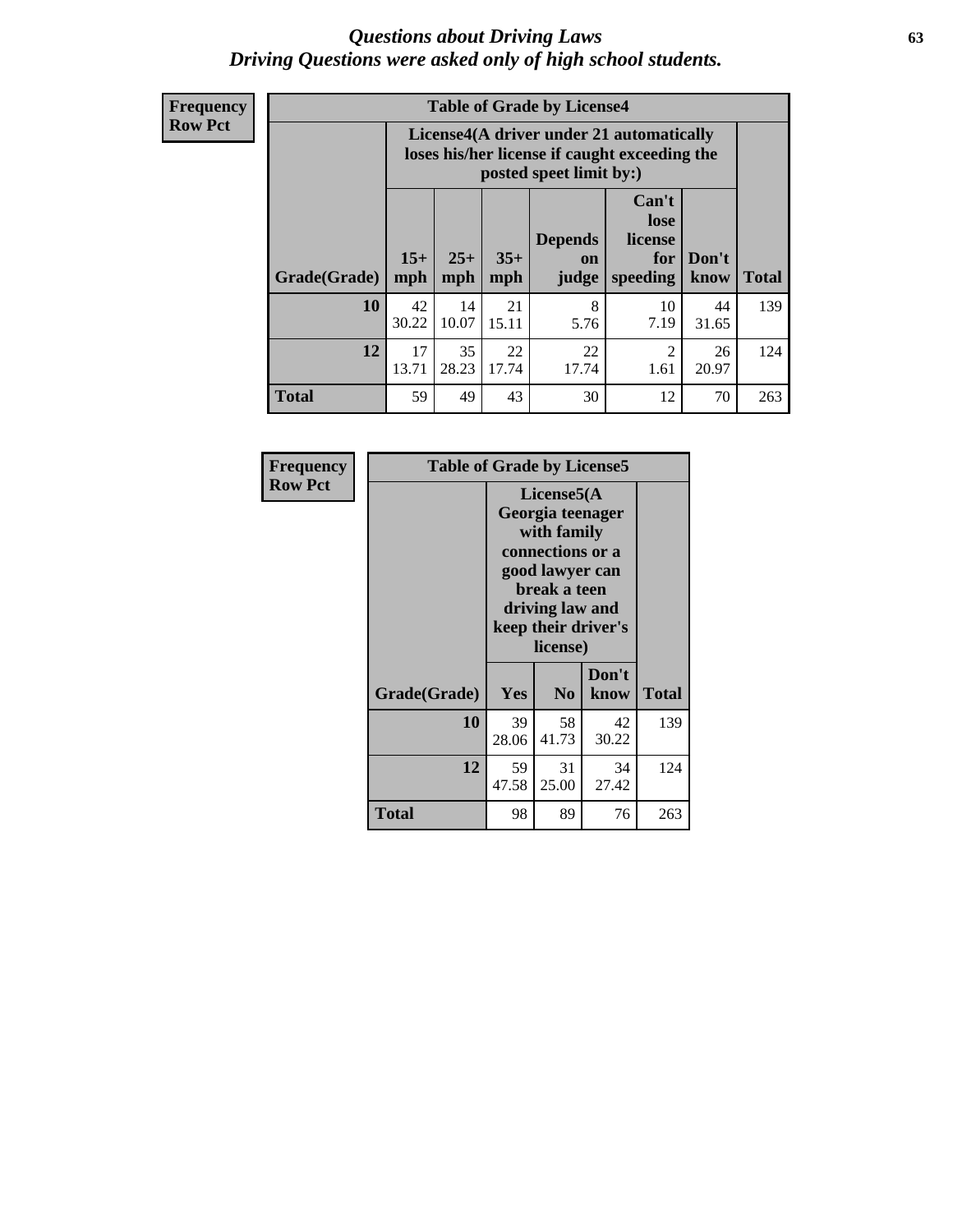#### *Questions about Driving Laws* **64** *Driving Questions were asked only of high school students.*

| <b>Frequency</b> | <b>Table of Grade by License6</b> |             |                                                                                                                           |                    |              |  |
|------------------|-----------------------------------|-------------|---------------------------------------------------------------------------------------------------------------------------|--------------------|--------------|--|
| <b>Row Pct</b>   |                                   |             | License <sub>6</sub> (I know a<br>friend or<br>classmate that<br>broke a teen<br>driving law,<br>keep his/her<br>license) | but was allowed to |              |  |
|                  | Grade(Grade)                      | <b>Yes</b>  | N <sub>0</sub>                                                                                                            | Don't<br>know      | <b>Total</b> |  |
|                  | 10                                | 42<br>30.22 | 65<br>46.76                                                                                                               | 32<br>23.02        | 139          |  |
|                  | 12                                | 70<br>56.45 | 29<br>23.39                                                                                                               | 25<br>20.16        | 124          |  |
|                  | <b>Total</b>                      | 112         | 94                                                                                                                        | 57                 | 263          |  |

| <b>Frequency</b> | <b>Table of Grade by License7</b> |                                                                             |                                     |                                                                                               |                        |              |  |  |
|------------------|-----------------------------------|-----------------------------------------------------------------------------|-------------------------------------|-----------------------------------------------------------------------------------------------|------------------------|--------------|--|--|
| <b>Row Pct</b>   |                                   |                                                                             |                                     | License7(A student under the age of 18 cam loser<br>his/her driving privileges if he or she:) |                        |              |  |  |
|                  | Grade(Grade)                      | <b>Have</b><br>more than<br>10<br>unexcused<br>absences<br>per school<br>yr | Drop out<br>without  <br>graduating | <b>Bring</b><br>alcohol/drugs/weapon<br>to school                                             | All of<br>the<br>above | <b>Total</b> |  |  |
|                  | 10                                | 15<br>10.79                                                                 | 21<br>15.11                         | 9<br>6.47                                                                                     | 94<br>67.63            | 139          |  |  |
|                  | 12                                | 8<br>6.45                                                                   | 25<br>20.16                         | 8<br>6.45                                                                                     | 83<br>66.94            | 124          |  |  |
|                  | <b>Total</b>                      | 23                                                                          | 46                                  | 17                                                                                            | 177                    | 263          |  |  |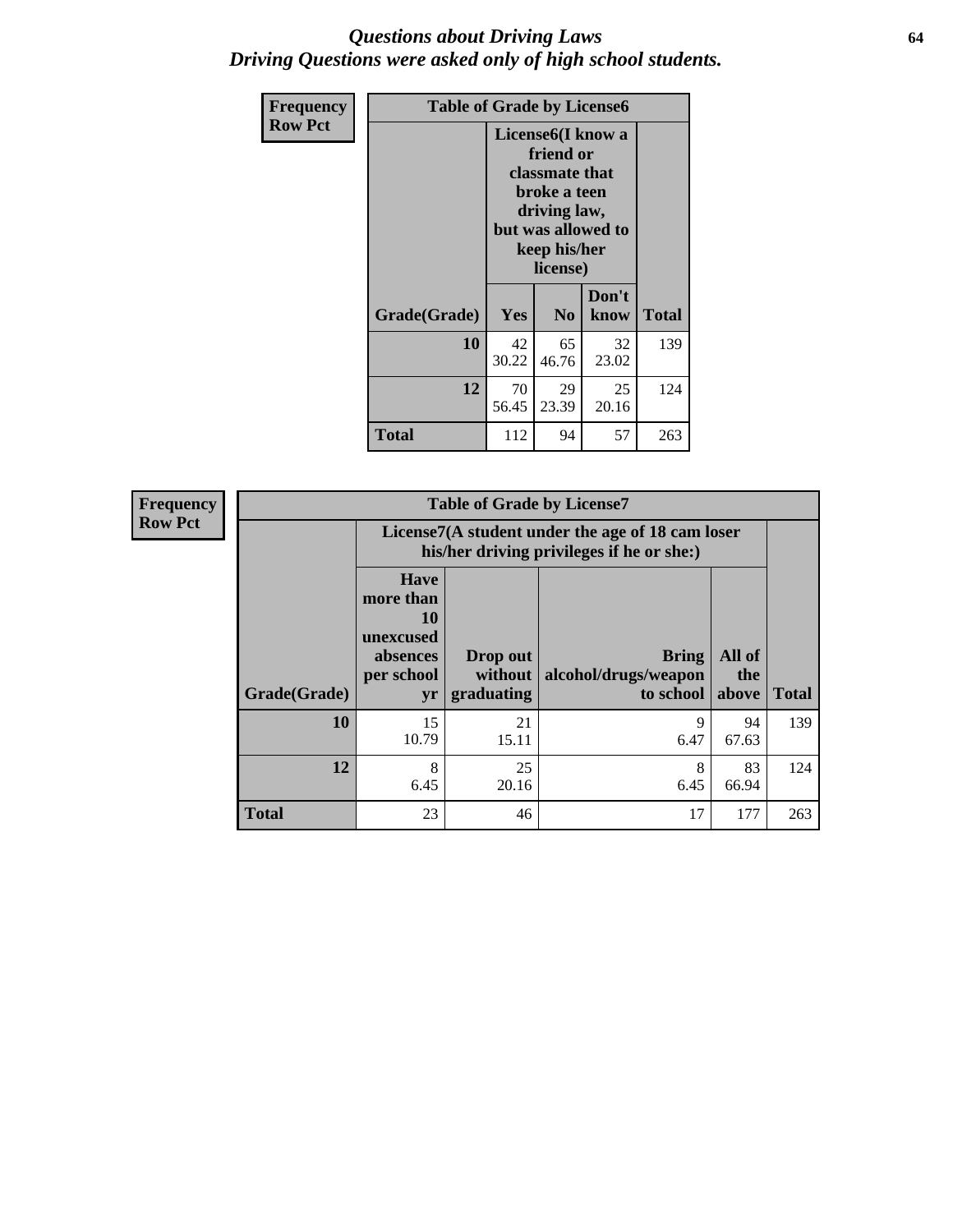# *Select Results by Gender* **65**

| Frequency      | <b>Table of SchoolClimate2 by Gender</b>          |                                 |             |              |  |
|----------------|---------------------------------------------------|---------------------------------|-------------|--------------|--|
| <b>Col Pct</b> | SchoolClimate2(I<br>feel successful at<br>school) | Gender(Gender)<br><b>Female</b> | <b>Male</b> | <b>Total</b> |  |
|                | <b>Strongly Agree</b>                             | 37<br>29.60                     | 45<br>32.61 | 82           |  |
|                | <b>Somewhat Agree</b>                             | 75<br>60.00                     | 81<br>58.70 | 156          |  |
|                | <b>Somewhat Disagree</b>                          | 9<br>7.20                       | 9<br>6.52   | 18           |  |
|                | <b>Strongly Disagree</b>                          | 4<br>3.20                       | 3<br>2.17   | 7            |  |
|                | <b>Total</b>                                      | 125                             | 138         | 263          |  |

| Frequency      | <b>Table of SchoolClimate6 by Gender</b>                 |                                 |             |              |  |
|----------------|----------------------------------------------------------|---------------------------------|-------------|--------------|--|
| <b>Col Pct</b> | <b>SchoolClimate6(Teachers</b><br>treat me with respect) | Gender(Gender)<br><b>Female</b> | <b>Male</b> | <b>Total</b> |  |
|                | <b>Strongly Agree</b>                                    | 34<br>27.20                     | 44<br>31.88 | 78           |  |
|                | <b>Somewhat Agree</b>                                    | 55<br>44.00                     | 68<br>49.28 | 123          |  |
|                | <b>Somewhat Disagree</b>                                 | 22<br>17.60                     | 15<br>10.87 | 37           |  |
|                | <b>Strongly Disagree</b>                                 | 14<br>11.20                     | 11<br>7.97  | 25           |  |
|                | <b>Total</b>                                             | 125                             | 138         | 263          |  |

| <b>Frequency</b> | <b>Table of SchoolClimate8 by Gender</b>                                             |                                                |             |              |
|------------------|--------------------------------------------------------------------------------------|------------------------------------------------|-------------|--------------|
| <b>Col Pct</b>   | <b>SchoolClimate8(Students</b><br>are frequently<br>recognized for good<br>behavior) | Gender(Gender)<br><b>Female</b><br><b>Male</b> |             | <b>Total</b> |
|                  | <b>Strongly Agree</b>                                                                | 36<br>28.80                                    | 52<br>37.68 | 88           |
|                  | <b>Somewhat Agree</b>                                                                | 58<br>46.40                                    | 62<br>44.93 | 120          |
|                  | <b>Somewhat Disagree</b>                                                             | 21<br>16.80                                    | 16<br>11.59 | 37           |
|                  | <b>Strongly Disagree</b>                                                             | 10<br>8.00                                     | 8<br>5.80   | 18           |
|                  | Total                                                                                | 125                                            | 138         | 263          |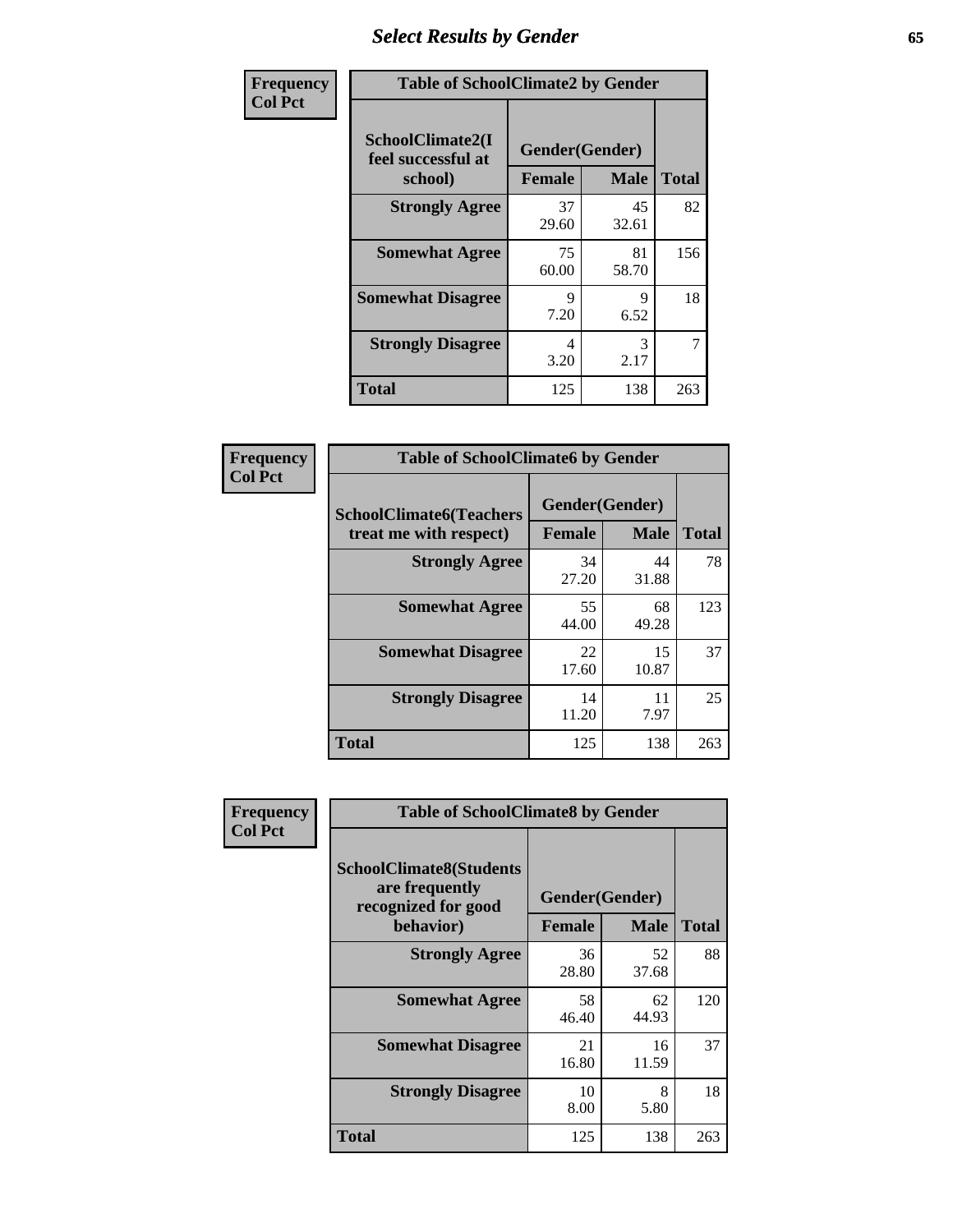# *Select Results by Gender* **66**

| Frequency      | <b>Table of Gender by Dropout</b> |                                                                        |                |              |
|----------------|-----------------------------------|------------------------------------------------------------------------|----------------|--------------|
| <b>Row Pct</b> |                                   | Dropout(I<br>have<br>thought<br>about<br>dropping<br>out of<br>school) |                |              |
|                | Gender(Gender)                    | Yes                                                                    | N <sub>0</sub> | <b>Total</b> |
|                | <b>Female</b>                     | 19<br>15.20                                                            | 106<br>84.80   | 125          |
|                | <b>Male</b>                       | 38<br>27.54                                                            | 100<br>72.46   | 138          |
|                | <b>Total</b>                      | 57                                                                     | 206            | 263          |

| <b>Frequency</b> | <b>Table of Gender by Dropoutreason</b> |                                                                    |              |                          |                                |              |              |
|------------------|-----------------------------------------|--------------------------------------------------------------------|--------------|--------------------------|--------------------------------|--------------|--------------|
| <b>Row Pct</b>   |                                         | Dropoutreason(If I dropped out the<br>reason would most likely be) |              |                          |                                |              |              |
|                  | Gender(Gender)                          | Won't<br><b>Drop</b><br>out                                        | <b>Bored</b> | Family<br><b>Reasons</b> | <b>Being</b><br><b>Bullied</b> | <b>Other</b> | <b>Total</b> |
|                  | Female                                  | 84<br>67.20                                                        | 21<br>16.80  | 3<br>2.40                | 0.80                           | 16<br>12.80  | 125          |
|                  | <b>Male</b>                             | 84<br>60.87                                                        | 24<br>17.39  | 9<br>6.52                | 0.72                           | 20<br>14.49  | 138          |
|                  | <b>Total</b>                            | 168                                                                | 45           | 12                       | $\overline{c}$                 | 36           | 263          |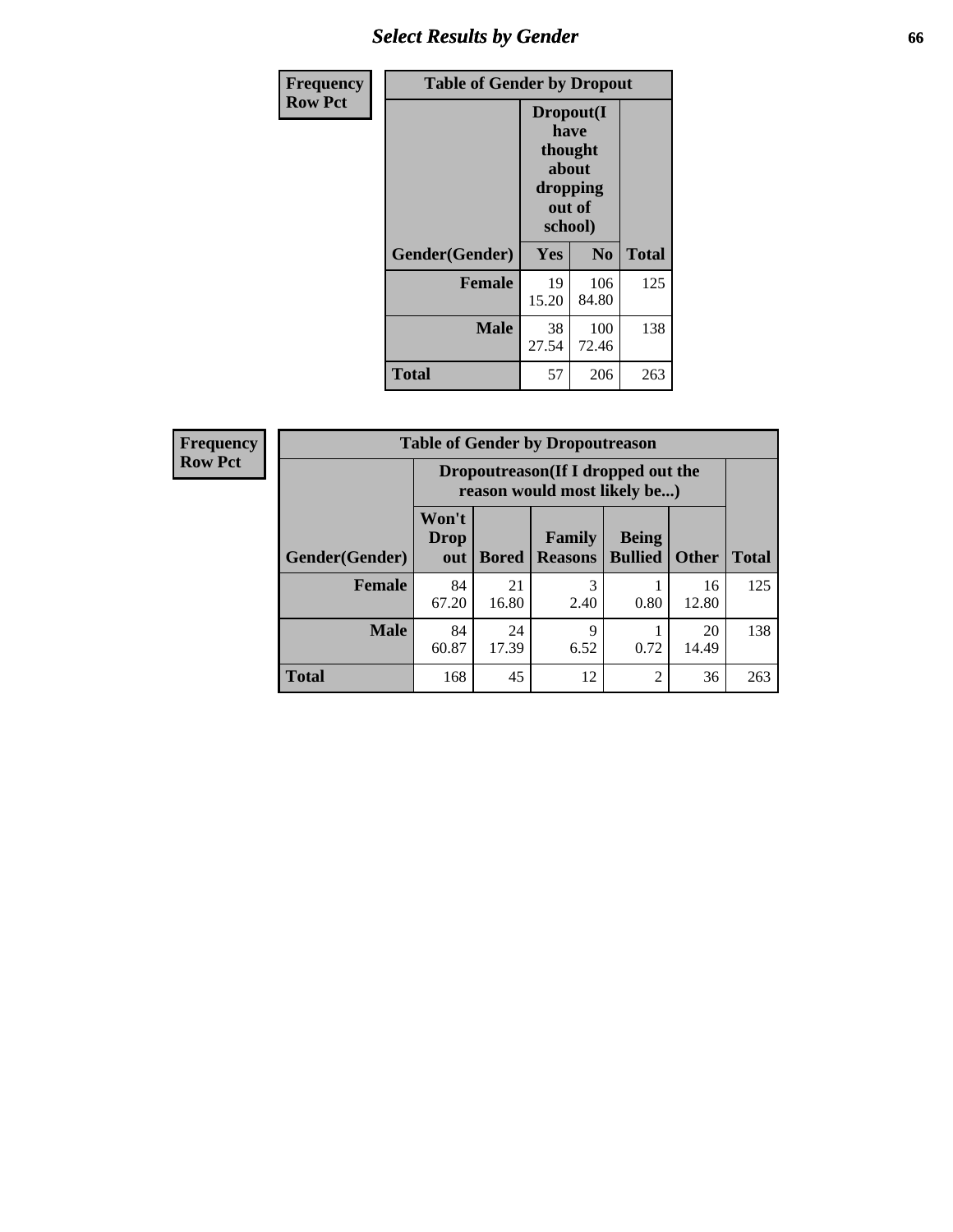*School Safety* **67**

| Frequency      | <b>Table of Gender by Bullied2</b> |                 |                |              |
|----------------|------------------------------------|-----------------|----------------|--------------|
| <b>Row Pct</b> |                                    | <b>Bullied2</b> |                |              |
|                | Gender(Gender)                     | <b>Yes</b>      | N <sub>0</sub> | <b>Total</b> |
|                | <b>Female</b>                      | 11<br>8.80      | 114<br>91.20   | 125          |
|                | <b>Male</b>                        | 14<br>10.14     | 124<br>89.86   | 138          |
|                | <b>Total</b>                       | 25              | 238            | 263          |

| Frequency      | <b>Table of Gender by Bulliedothers2</b> |                       |                |              |
|----------------|------------------------------------------|-----------------------|----------------|--------------|
| <b>Row Pct</b> |                                          | <b>Bulliedothers2</b> |                |              |
|                | Gender(Gender)                           | <b>Yes</b>            | N <sub>0</sub> | <b>Total</b> |
|                | <b>Female</b>                            | 10<br>8.00            | 115<br>92.00   | 125          |
|                | <b>Male</b>                              | 16<br>11.59           | 122<br>88.41   | 138          |
|                | <b>Total</b>                             | 26                    | 237            | 263          |

| <b>Frequency</b> | <b>Table of Gender by Weaponschool2</b> |                      |                |              |
|------------------|-----------------------------------------|----------------------|----------------|--------------|
| <b>Row Pct</b>   |                                         | <b>Weaponschool2</b> |                |              |
|                  | Gender(Gender)                          | Yes                  | N <sub>0</sub> | <b>Total</b> |
|                  | Female                                  | 3.20                 | 121<br>96.80   | 125          |
|                  | <b>Male</b>                             | 21<br>15.22          | 117<br>84.78   | 138          |
|                  | <b>Total</b>                            | 25                   | 238            | 263          |

| Frequency      | <b>Table of Gender by Absentunsafe2</b> |               |                |              |
|----------------|-----------------------------------------|---------------|----------------|--------------|
| <b>Row Pct</b> |                                         | Absentunsafe2 |                |              |
|                | Gender(Gender)                          | Yes           | N <sub>0</sub> | <b>Total</b> |
|                | <b>Female</b>                           | 1.60          | 123<br>98.40   | 125          |
|                | <b>Male</b>                             | 0.72          | 137<br>99.28   | 138          |
|                | <b>Total</b>                            | 3             | 260            | 263          |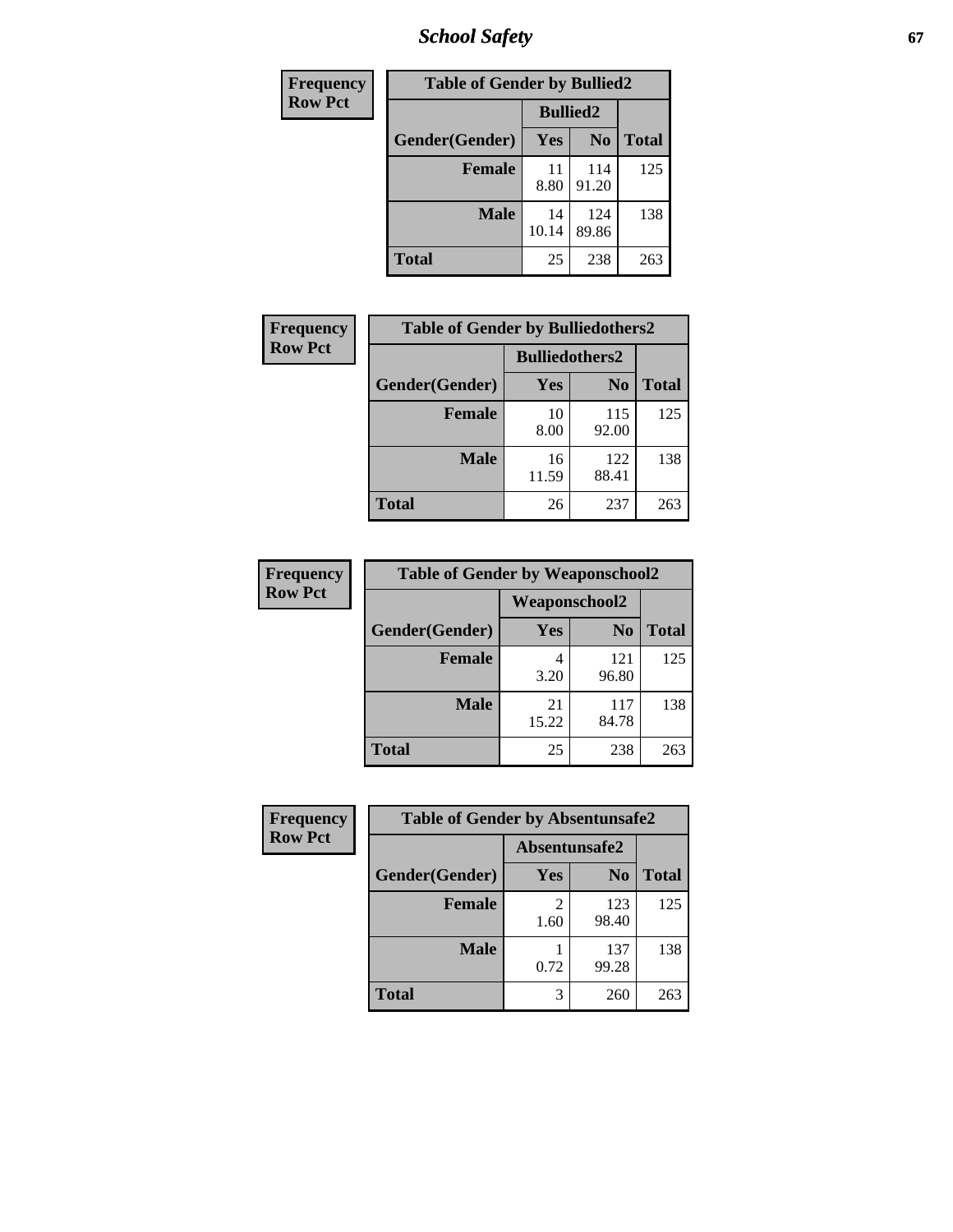*School Safety* **68**

| Frequency      |                | <b>Table of Gender by Gangself</b>                                                             |                |              |  |
|----------------|----------------|------------------------------------------------------------------------------------------------|----------------|--------------|--|
| <b>Row Pct</b> |                | Gangself(I<br>have<br>participated<br>in illegal gang<br>activities in<br>the past 30<br>days) |                |              |  |
|                | Gender(Gender) | Yes                                                                                            | N <sub>0</sub> | <b>Total</b> |  |
|                | <b>Female</b>  | 0<br>0.00                                                                                      | 125<br>100.00  | 125          |  |
|                | <b>Male</b>    | 6<br>4.35                                                                                      | 132<br>95.65   | 138          |  |
|                | <b>Total</b>   | 6                                                                                              | 257            | 263          |  |

| Frequency      | <b>Table of Gender by Gangpeers</b> |                                                                                                                             |                |              |
|----------------|-------------------------------------|-----------------------------------------------------------------------------------------------------------------------------|----------------|--------------|
| <b>Row Pct</b> |                                     | <b>Gangpeers</b> (I<br>have friends<br>who have<br>participated<br>in illegal gang<br>activities in<br>the past 30<br>days) |                |              |
|                | Gender(Gender)                      | Yes                                                                                                                         | N <sub>0</sub> | <b>Total</b> |
|                | <b>Female</b>                       | 30<br>24.00                                                                                                                 | 95<br>76.00    | 125          |
|                | <b>Male</b>                         | 30<br>21.74                                                                                                                 | 108<br>78.26   | 138          |
|                | <b>Total</b>                        | 60                                                                                                                          | 203            | 263          |

| <b>Frequency</b> | <b>Table of Gender by Pickedon2</b> |             |                |              |
|------------------|-------------------------------------|-------------|----------------|--------------|
| <b>Row Pct</b>   |                                     | Pickedon2   |                |              |
|                  | Gender(Gender)                      | Yes         | N <sub>0</sub> | <b>Total</b> |
|                  | <b>Female</b>                       | 33<br>26.40 | 92<br>73.60    | 125          |
|                  | <b>Male</b>                         | 42<br>30.43 | 96<br>69.57    | 138          |
|                  | <b>Total</b>                        | 75          | 188            | 263          |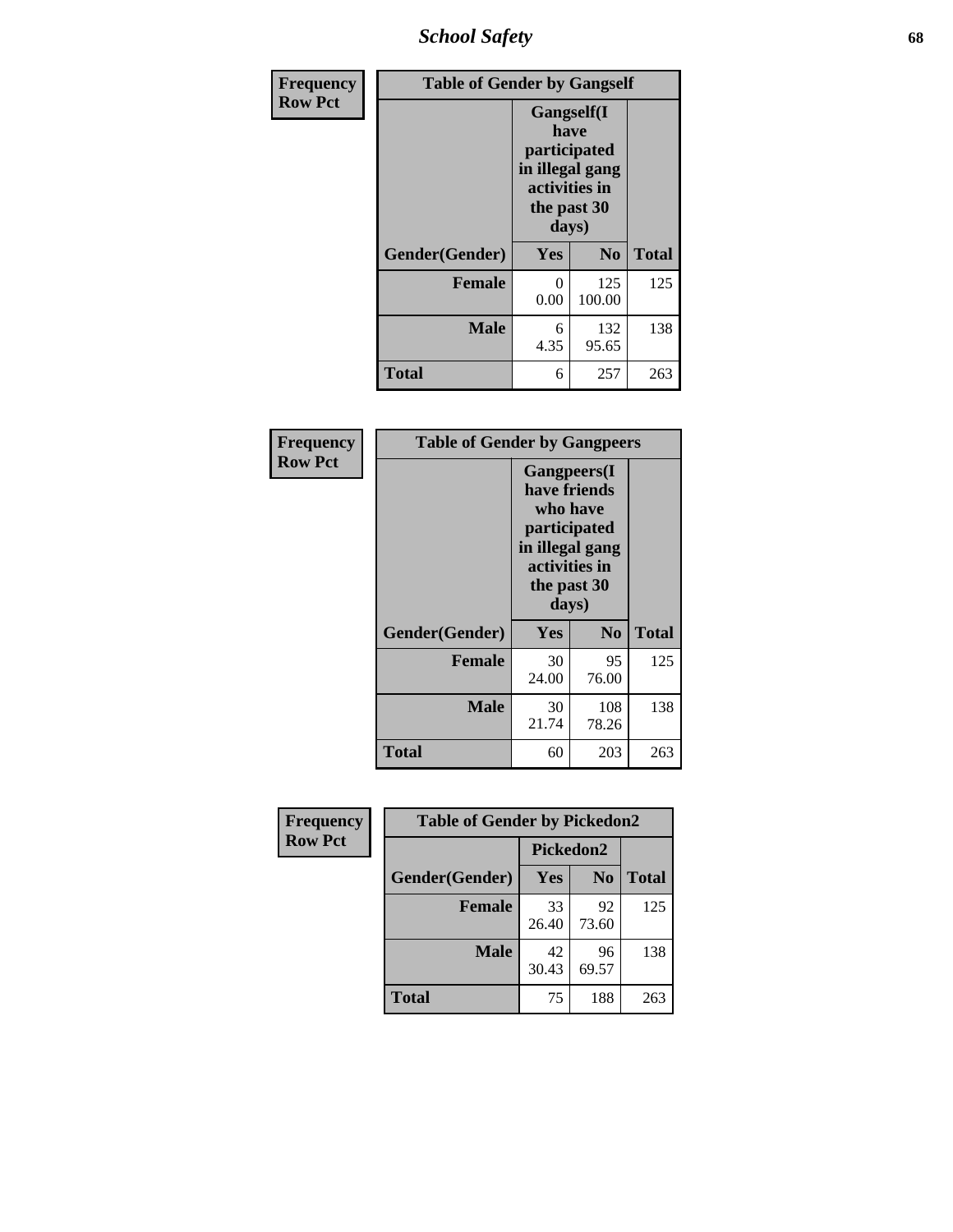*School Safety* **69**

| Frequency      | <b>Table of Gender by Safeschool2</b> |              |                |              |  |
|----------------|---------------------------------------|--------------|----------------|--------------|--|
| <b>Row Pct</b> |                                       | Safeschool2  |                |              |  |
|                | Gender(Gender)                        | <b>Yes</b>   | N <sub>0</sub> | <b>Total</b> |  |
|                | <b>Female</b>                         | 80<br>64.00  | 45<br>36.00    | 125          |  |
|                | <b>Male</b>                           | 102<br>73.91 | 36<br>26.09    | 138          |  |
|                | <b>Total</b>                          | 182          | 81             | 263          |  |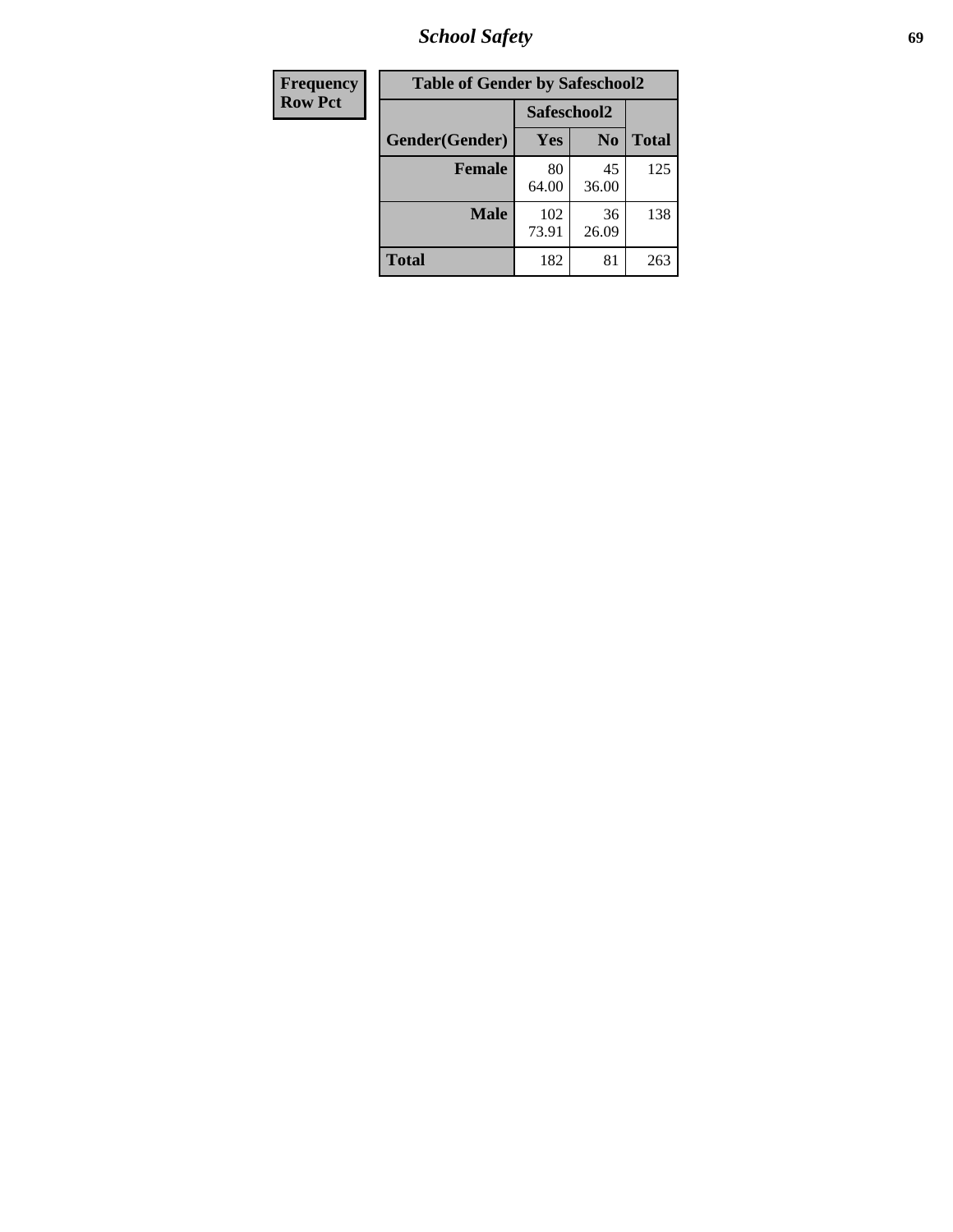# *Incidence of Drug Use* **70**

| <b>Frequency</b> | <b>Table of Gender by AlcoholAlt</b> |             |                                          |              |  |
|------------------|--------------------------------------|-------------|------------------------------------------|--------------|--|
| <b>Row Pct</b>   |                                      |             | AlcoholAlt(Alcohol<br>use, past 30 days) |              |  |
|                  | Gender(Gender)                       | <b>Yes</b>  | N <sub>0</sub>                           | <b>Total</b> |  |
|                  | <b>Female</b>                        | 29<br>23.20 | 96<br>76.80                              | 125          |  |
|                  | <b>Male</b>                          | 48<br>34.78 | 90<br>65.22                              | 138          |  |
|                  | <b>Total</b>                         | 77          | 186                                      | 263          |  |

| Frequency      | <b>Table of Gender by TobaccoAny</b> |                                          |                |              |  |
|----------------|--------------------------------------|------------------------------------------|----------------|--------------|--|
| <b>Row Pct</b> |                                      | TobaccoAny(Tobacco<br>use, past 30 days) |                |              |  |
|                | Gender(Gender)                       | Yes                                      | N <sub>0</sub> | <b>Total</b> |  |
|                | <b>Female</b>                        | 22<br>17.60                              | 103<br>82.40   | 125          |  |
|                | <b>Male</b>                          | 58<br>42.03                              | 80<br>57.97    | 138          |  |
|                | Total                                | 80                                       | 183            | 263          |  |

| <b>Frequency</b> | <b>Table of Gender by MarijuanaAlt</b> |                                              |                |              |  |
|------------------|----------------------------------------|----------------------------------------------|----------------|--------------|--|
| <b>Row Pct</b>   |                                        | MarijuanaAlt(Marijuana<br>use, past 30 days) |                |              |  |
|                  | Gender(Gender)                         | <b>Yes</b>                                   | N <sub>0</sub> | <b>Total</b> |  |
|                  | <b>Female</b>                          | 8<br>6.40                                    | 117<br>93.60   | 125          |  |
|                  | <b>Male</b>                            | 21<br>15.22                                  | 117<br>84.78   | 138          |  |
|                  | <b>Total</b>                           | 29                                           | 234            | 263          |  |

| <b>Frequency</b> | <b>Table of Gender by OtherDrugAny</b> |                                                       |                |              |  |
|------------------|----------------------------------------|-------------------------------------------------------|----------------|--------------|--|
| <b>Row Pct</b>   |                                        | <b>OtherDrugAny</b> (Other<br>drug use, past 30 days) |                |              |  |
|                  | Gender(Gender)                         | <b>Yes</b>                                            | N <sub>0</sub> | <b>Total</b> |  |
|                  | <b>Female</b>                          | 3.20                                                  | 121<br>96.80   | 125          |  |
|                  | <b>Male</b>                            | 5.07                                                  | 131<br>94.93   | 138          |  |
|                  | <b>Total</b>                           | 11                                                    | 252            | 263          |  |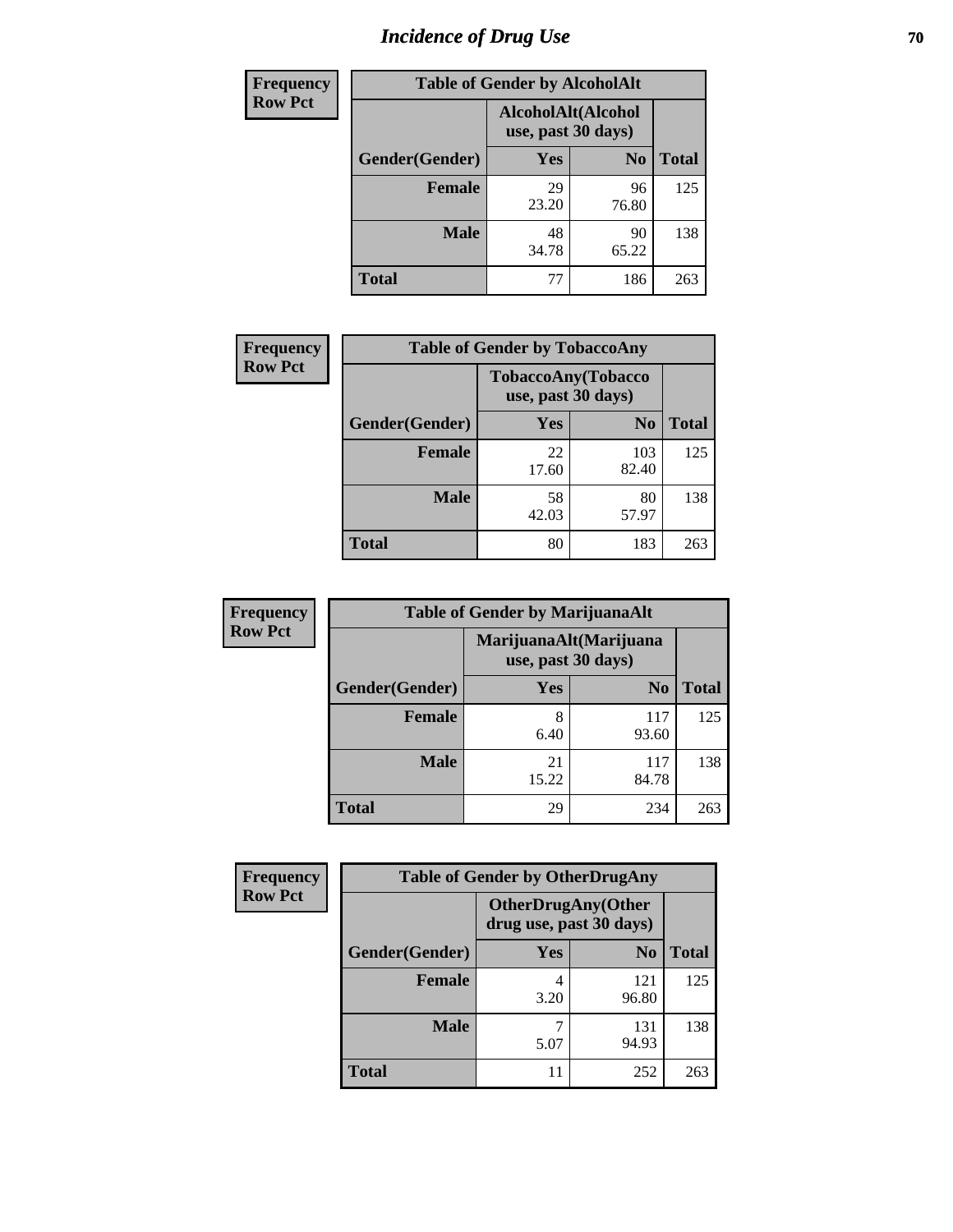### *Average Age at Onset of Use* **71** *Results for "Average Age at Onset of Use" questions exclude students who said they did not use that substance*

#### **Gender=Female**

| <b>Variable</b>    | <b>Label</b>                                                       | <b>Mean</b> |
|--------------------|--------------------------------------------------------------------|-------------|
| Alcoholinit2       | I started using alcohol when I was                                 | 14.13       |
| Cigarettesinit2    | I started smoking tobacco when I was                               | 14.77       |
| Smokelessinit2     | I started chewing tobacco when I was                               | 15.67       |
| Marijuanainit2     | I started using marijuana when I was                               | 15.40       |
| Cocaineinit2       | I started using cocaine when I was                                 | 16.00       |
| Inhalantsinit2     | I started using inhalants when I was                               | 12.00       |
| Steroidsinit2      | I started using steroids when I was                                |             |
| Ecstasyinit2       | I started using ecstasy when I was                                 | 16.00       |
| Methinit2          | I started using methamphetamines when I was                        |             |
| Hallucinogensinit2 | I started using hallucinogens when I was                           |             |
| Prescription in t2 | I started using prescription drugs not prescribed to me when I was | 14.40       |

#### **Gender=Male**

| <b>Variable</b>                   | Label                                                                             | <b>Mean</b>    |
|-----------------------------------|-----------------------------------------------------------------------------------|----------------|
| Alcoholinit2                      | I started using alcohol when I was                                                | 13.05          |
| Cigarettesinit2<br>Smokelessinit2 | I started smoking tobacco when I was<br>I started chewing tobacco when I was      | 13.53<br>12.70 |
| Marijuanainit2<br>Cocaineinit2    | I started using marijuana when I was<br>I started using cocaine when I was        | 14.43<br>13.00 |
| Inhalantsinit2                    | I started using inhalants when I was                                              | 10.50          |
| Steroidsinit2                     | I started using steroids when I was                                               | 15.00          |
| Ecstasyinit2<br>Methinit2         | I started using ecstasy when I was<br>I started using methamphetamines when I was | 13.33<br>14.00 |
| Hallucinogensinit2                | I started using hallucinogens when I was                                          | 11.50          |
| Prescriptioninit2                 | I started using prescription drugs not prescribed to me when I was                | 13.43          |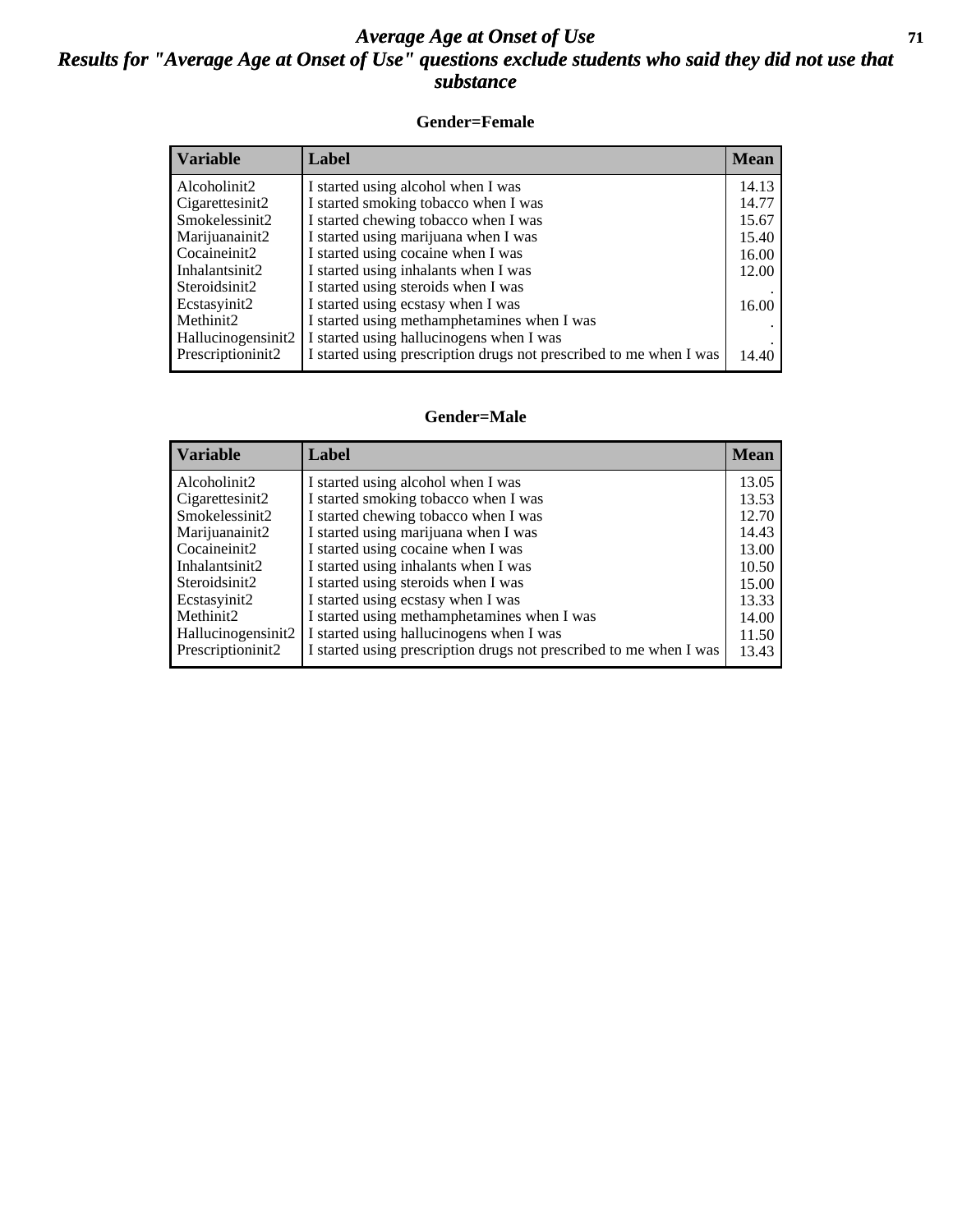# *I Think These Drugs are Harmful* **72**

| <b>Frequency</b> | <b>Table of Gender by Alcoholharmdich</b> |                  |                               |              |
|------------------|-------------------------------------------|------------------|-------------------------------|--------------|
| <b>Row Pct</b>   |                                           | think alcohol is | Alcoholharmdich(I<br>harmful) |              |
|                  | Gender(Gender)                            | <b>Yes</b>       | N <sub>0</sub>                | <b>Total</b> |
|                  | <b>Female</b>                             | 106<br>84.80     | 19<br>15.20                   | 125          |
|                  | <b>Male</b>                               | 104<br>75.36     | 34<br>24.64                   | 138          |
|                  | Total                                     | 210              | 53                            | 263          |

| Frequency      | <b>Table of Gender by Tobaccoharmdich</b> |                                                   |                |              |  |
|----------------|-------------------------------------------|---------------------------------------------------|----------------|--------------|--|
| <b>Row Pct</b> |                                           | Tobaccoharmdich(I<br>think tobacco is<br>harmful) |                |              |  |
|                | Gender(Gender)                            | Yes                                               | N <sub>0</sub> | <b>Total</b> |  |
|                | <b>Female</b>                             | 118<br>94.40                                      | 7<br>5.60      | 125          |  |
|                | <b>Male</b>                               | 128<br>92.75                                      | 10<br>7.25     | 138          |  |
|                | <b>Total</b>                              | 246                                               | 17             | 263          |  |

| Frequency      | <b>Table of Gender by Marijuanaharmdich</b> |                                                       |                |              |  |
|----------------|---------------------------------------------|-------------------------------------------------------|----------------|--------------|--|
| <b>Row Pct</b> |                                             | Marijuanaharmdich(I<br>think marijuana is<br>harmful) |                |              |  |
|                | Gender(Gender)                              | <b>Yes</b>                                            | N <sub>0</sub> | <b>Total</b> |  |
|                | <b>Female</b>                               | 105<br>84.00                                          | 20<br>16.00    | 125          |  |
|                | <b>Male</b>                                 | 106<br>76.81                                          | 32<br>23.19    | 138          |  |
|                | <b>Total</b>                                | 211                                                   | 52             | 263          |  |

| Frequency      | <b>Table of Gender by Otherdrugharmdich</b> |                                                          |                |              |  |
|----------------|---------------------------------------------|----------------------------------------------------------|----------------|--------------|--|
| <b>Row Pct</b> |                                             | Otherdrugharmdich(I<br>think other drugs are<br>harmful) |                |              |  |
|                | Gender(Gender)                              | <b>Yes</b>                                               | N <sub>0</sub> | <b>Total</b> |  |
|                | <b>Female</b>                               | 118<br>94.40                                             | 5.60           | 125          |  |
|                | <b>Male</b>                                 | 134<br>97.10                                             | 4<br>2.90      | 138          |  |
|                | <b>Total</b>                                | 252                                                      | 11             | 263          |  |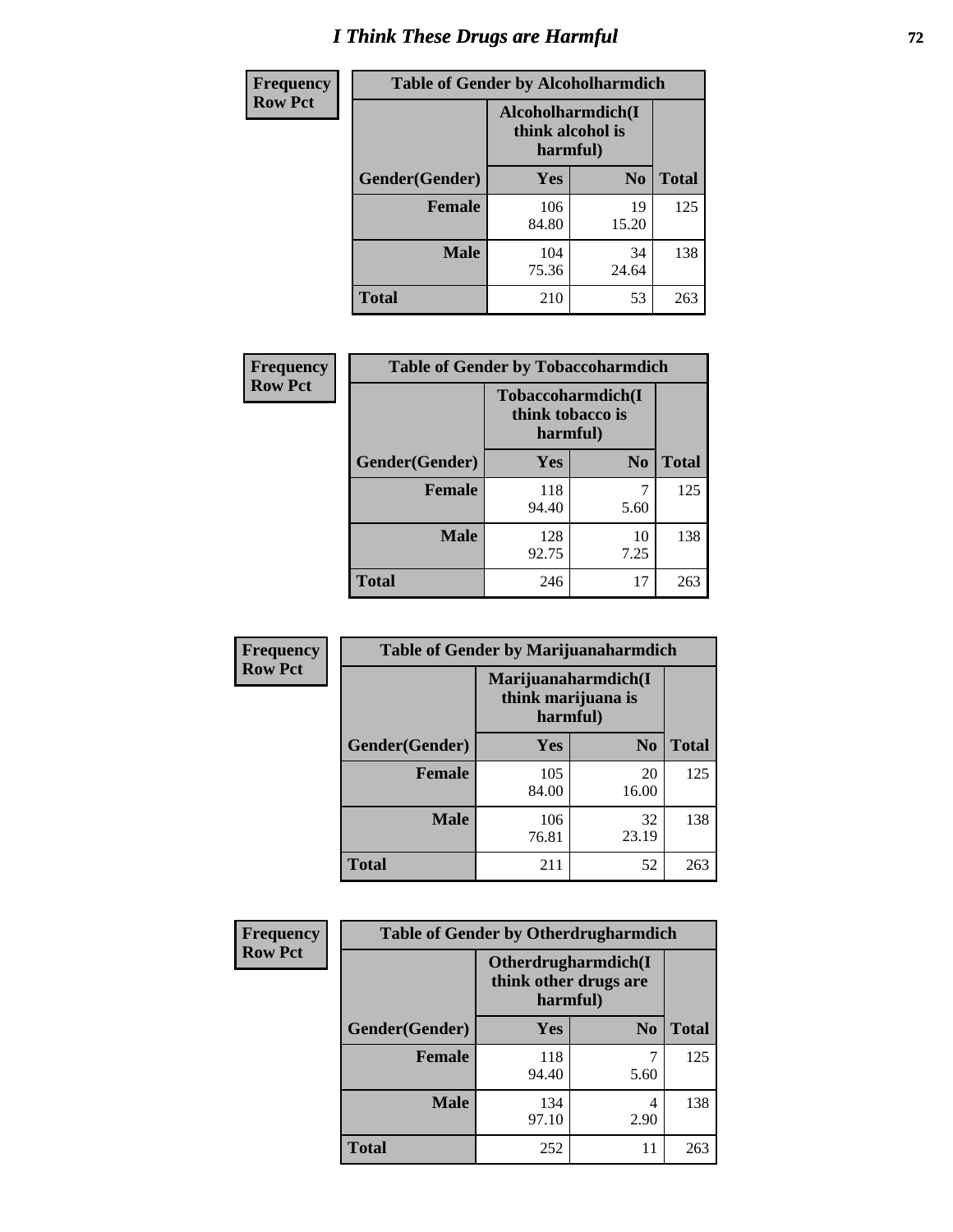| <b>Frequency</b> | <b>Table of Gender by Alcohollocation1</b> |                                                               |             |              |
|------------------|--------------------------------------------|---------------------------------------------------------------|-------------|--------------|
| <b>Row Pct</b>   |                                            | <b>Alcohollocation1(Places</b><br><b>Friends Use Alcohol)</b> |             |              |
|                  | Gender(Gender)                             |                                                               | Do Not Use  | <b>Total</b> |
|                  | <b>Female</b>                              | 80<br>64.00                                                   | 45<br>36.00 | 125          |
|                  | <b>Male</b>                                | 100<br>72.46                                                  | 38<br>27.54 | 138          |
|                  | Total                                      | 180                                                           | 83          | 263          |

| <b>Frequency</b> | <b>Table of Gender by Alcohollocation2</b> |                                                               |             |              |
|------------------|--------------------------------------------|---------------------------------------------------------------|-------------|--------------|
| <b>Row Pct</b>   |                                            | <b>Alcohollocation2(Places</b><br><b>Friends Use Alcohol)</b> |             |              |
|                  | Gender(Gender)                             |                                                               | Home        | <b>Total</b> |
|                  | <b>Female</b>                              | 77<br>61.60                                                   | 48<br>38.40 | 125          |
|                  | <b>Male</b>                                | 73<br>52.90                                                   | 65<br>47.10 | 138          |
|                  | <b>Total</b>                               | 150                                                           | 113         | 263          |

| Frequency      | <b>Table of Gender by Alcohollocation3</b> |                                                               |               |              |
|----------------|--------------------------------------------|---------------------------------------------------------------|---------------|--------------|
| <b>Row Pct</b> |                                            | <b>Alcohollocation3(Places</b><br><b>Friends Use Alcohol)</b> |               |              |
|                | Gender(Gender)                             |                                                               | <b>School</b> | <b>Total</b> |
|                | <b>Female</b>                              | 114<br>91.20                                                  | 11<br>8.80    | 125          |
|                | <b>Male</b>                                | 123<br>89.13                                                  | 15<br>10.87   | 138          |
|                | <b>Total</b>                               | 237                                                           | 26            | 263          |

| Frequency      | <b>Table of Gender by Alcohollocation4</b> |                                                               |             |              |  |
|----------------|--------------------------------------------|---------------------------------------------------------------|-------------|--------------|--|
| <b>Row Pct</b> |                                            | <b>Alcohollocation4(Places</b><br><b>Friends Use Alcohol)</b> |             |              |  |
|                | Gender(Gender)                             |                                                               | Car         | <b>Total</b> |  |
|                | Female                                     | 105<br>84.00                                                  | 20<br>16.00 | 125          |  |
|                | <b>Male</b>                                | 109<br>78.99                                                  | 29<br>21.01 | 138          |  |
|                | <b>Total</b>                               | 214                                                           | 49          | 263          |  |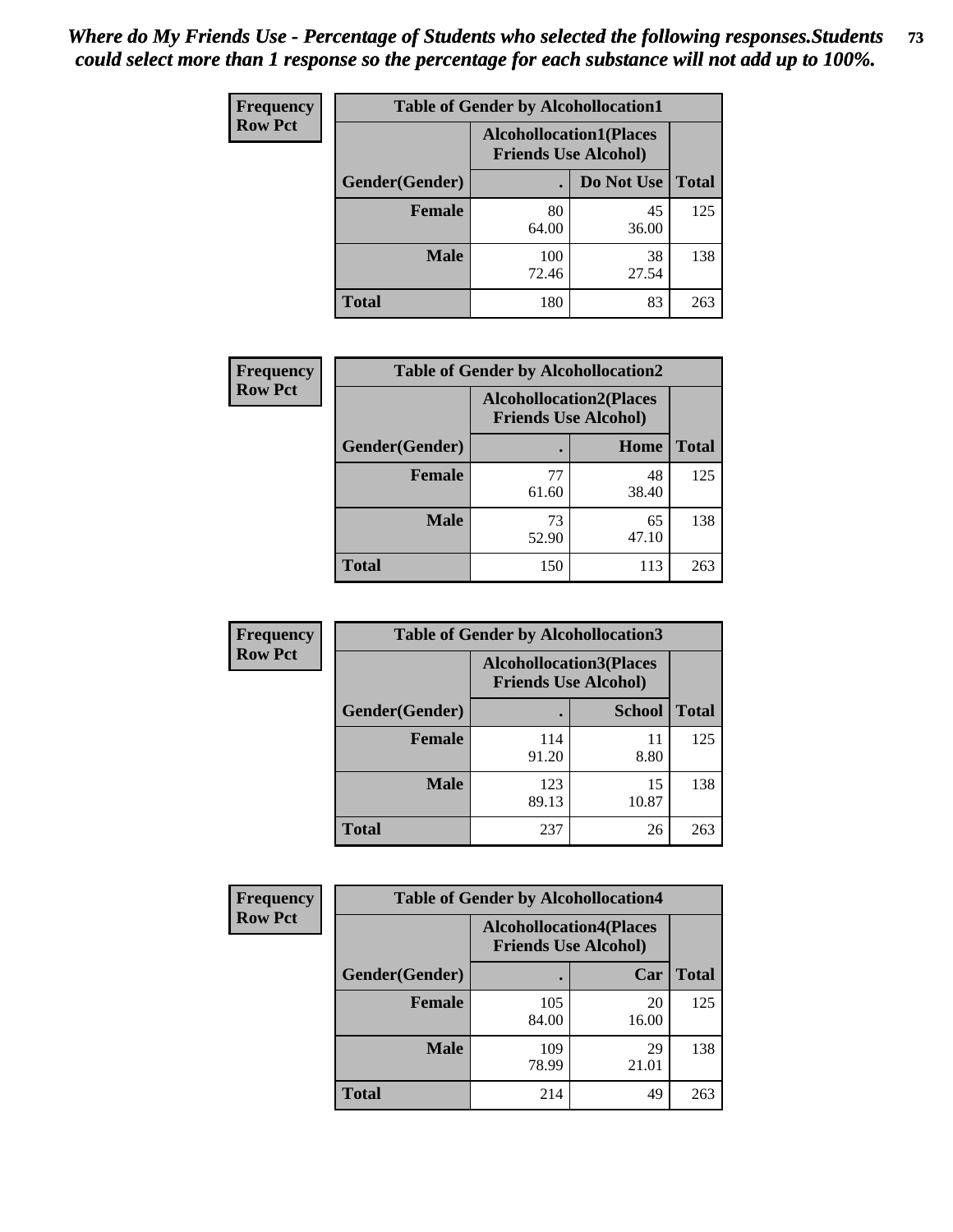| <b>Frequency</b> | <b>Table of Gender by Alcohollocation5</b> |                                                                |                                 |              |
|------------------|--------------------------------------------|----------------------------------------------------------------|---------------------------------|--------------|
| <b>Row Pct</b>   |                                            | <b>Alcohollocation5</b> (Places<br><b>Friends Use Alcohol)</b> |                                 |              |
|                  | Gender(Gender)                             | $\bullet$                                                      | <b>Friend's</b><br><b>House</b> | <b>Total</b> |
|                  | <b>Female</b>                              | 54<br>43.20                                                    | 71<br>56.80                     | 125          |
|                  | <b>Male</b>                                | 55<br>39.86                                                    | 83<br>60.14                     | 138          |
|                  | <b>Total</b>                               | 109                                                            | 154                             | 263          |

| <b>Frequency</b> | <b>Table of Gender by Alcohollocation6</b> |                                                               |              |              |  |
|------------------|--------------------------------------------|---------------------------------------------------------------|--------------|--------------|--|
| <b>Row Pct</b>   |                                            | <b>Alcohollocation6(Places</b><br><b>Friends Use Alcohol)</b> |              |              |  |
|                  | Gender(Gender)                             |                                                               | <b>Other</b> | <b>Total</b> |  |
|                  | <b>Female</b>                              | 79<br>63.20                                                   | 46<br>36.80  | 125          |  |
|                  | <b>Male</b>                                | 77<br>55.80                                                   | 61<br>44.20  | 138          |  |
|                  | <b>Total</b>                               | 156                                                           | 107          | 263          |  |

| Frequency      | <b>Table of Gender by Tobaccolocation1</b> |                                                               |             |              |
|----------------|--------------------------------------------|---------------------------------------------------------------|-------------|--------------|
| <b>Row Pct</b> |                                            | <b>Tobaccolocation1(Places</b><br><b>Friends Use Tobacco)</b> |             |              |
|                | Gender(Gender)                             |                                                               | Do Not Use  | <b>Total</b> |
|                | <b>Female</b>                              | 66<br>52.80                                                   | 59<br>47.20 | 125          |
|                | <b>Male</b>                                | 98<br>71.01                                                   | 40<br>28.99 | 138          |
|                | <b>Total</b>                               | 164                                                           | 99          | 263          |

| <b>Frequency</b> | <b>Table of Gender by Tobaccolocation2</b> |                                                               |             |              |
|------------------|--------------------------------------------|---------------------------------------------------------------|-------------|--------------|
| <b>Row Pct</b>   |                                            | <b>Tobaccolocation2(Places</b><br><b>Friends Use Tobacco)</b> |             |              |
|                  | Gender(Gender)                             |                                                               | Home        | <b>Total</b> |
|                  | Female                                     | 74<br>59.20                                                   | 51<br>40.80 | 125          |
|                  | <b>Male</b>                                | 60<br>43.48                                                   | 78<br>56.52 | 138          |
|                  | <b>Total</b>                               | 134                                                           | 129         | 263          |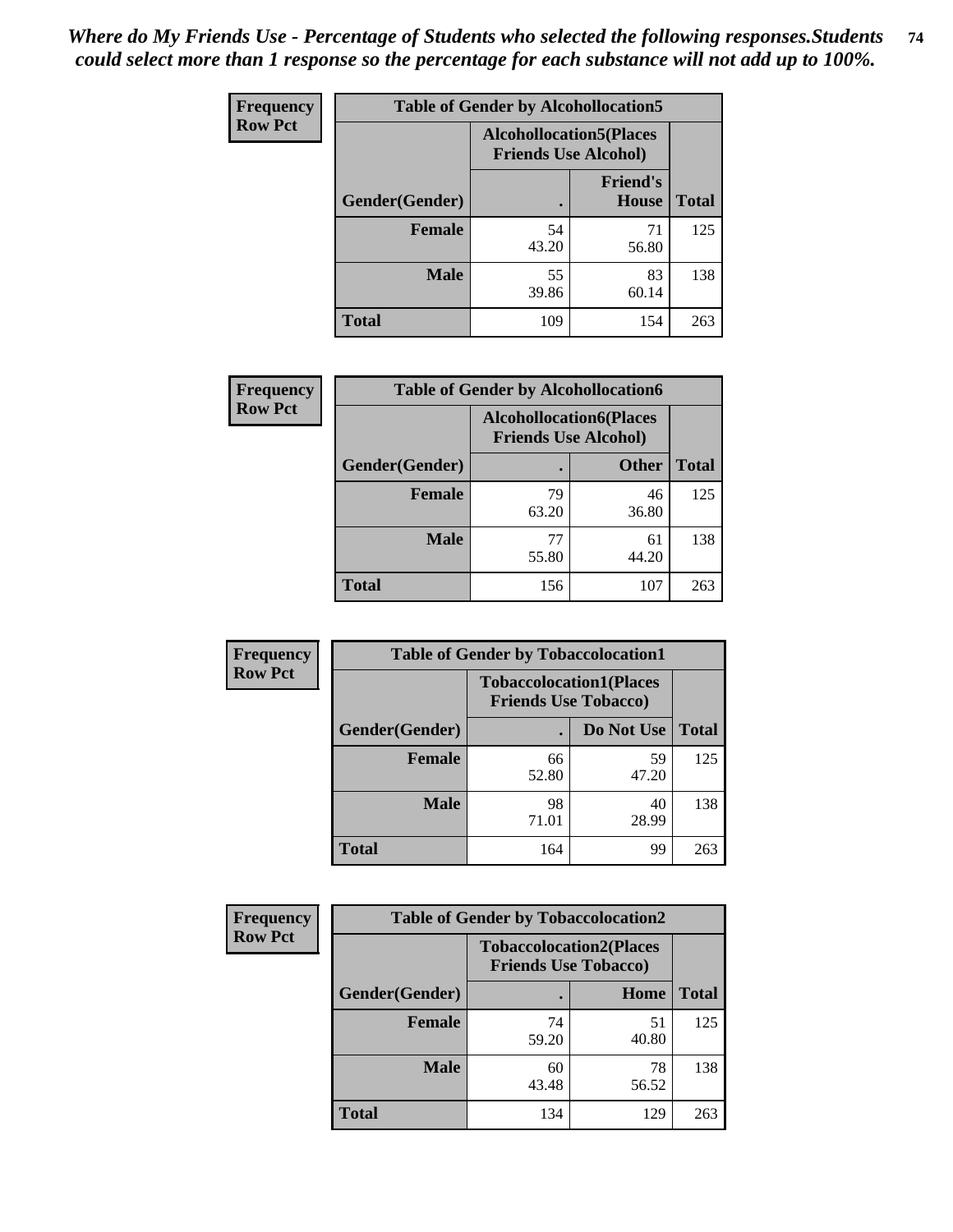| <b>Frequency</b> |                | <b>Table of Gender by Tobaccolocation3</b> |                                |              |
|------------------|----------------|--------------------------------------------|--------------------------------|--------------|
| <b>Row Pct</b>   |                | <b>Friends Use Tobacco)</b>                | <b>Tobaccolocation3(Places</b> |              |
|                  | Gender(Gender) |                                            | <b>School</b>                  | <b>Total</b> |
|                  | Female         | 84<br>67.20                                | 41<br>32.80                    | 125          |
|                  | <b>Male</b>    | 77<br>55.80                                | 61<br>44.20                    | 138          |
|                  | <b>Total</b>   | 161                                        | 102                            | 263          |

| <b>Frequency</b> | <b>Table of Gender by Tobaccolocation4</b> |                             |                                |              |
|------------------|--------------------------------------------|-----------------------------|--------------------------------|--------------|
| <b>Row Pct</b>   |                                            | <b>Friends Use Tobacco)</b> | <b>Tobaccolocation4(Places</b> |              |
|                  | Gender(Gender)                             |                             | Car                            | <b>Total</b> |
|                  | <b>Female</b>                              | 76<br>60.80                 | 49<br>39.20                    | 125          |
|                  | <b>Male</b>                                | 65<br>47.10                 | 73<br>52.90                    | 138          |
|                  | <b>Total</b>                               | 141                         | 122                            | 263          |

| <b>Frequency</b> | <b>Table of Gender by Tobaccolocation5</b> |                                                               |                                 |              |
|------------------|--------------------------------------------|---------------------------------------------------------------|---------------------------------|--------------|
| <b>Row Pct</b>   |                                            | <b>Tobaccolocation5(Places</b><br><b>Friends Use Tobacco)</b> |                                 |              |
|                  | <b>Gender</b> (Gender)                     |                                                               | <b>Friend's</b><br><b>House</b> | <b>Total</b> |
|                  | <b>Female</b>                              | 69<br>55.20                                                   | 56<br>44.80                     | 125          |
|                  | <b>Male</b>                                | 64<br>46.38                                                   | 74<br>53.62                     | 138          |
|                  | <b>Total</b>                               | 133                                                           | 130                             | 263          |

| <b>Frequency</b> | <b>Table of Gender by Tobaccolocation6</b> |                                                               |              |              |  |
|------------------|--------------------------------------------|---------------------------------------------------------------|--------------|--------------|--|
| <b>Row Pct</b>   |                                            | <b>Tobaccolocation6(Places</b><br><b>Friends Use Tobacco)</b> |              |              |  |
|                  | Gender(Gender)                             |                                                               | <b>Other</b> | <b>Total</b> |  |
|                  | <b>Female</b>                              | 85<br>68.00                                                   | 40<br>32.00  | 125          |  |
|                  | <b>Male</b>                                | 69<br>50.00                                                   | 69<br>50.00  | 138          |  |
|                  | <b>Total</b>                               | 154                                                           | 109          | 263          |  |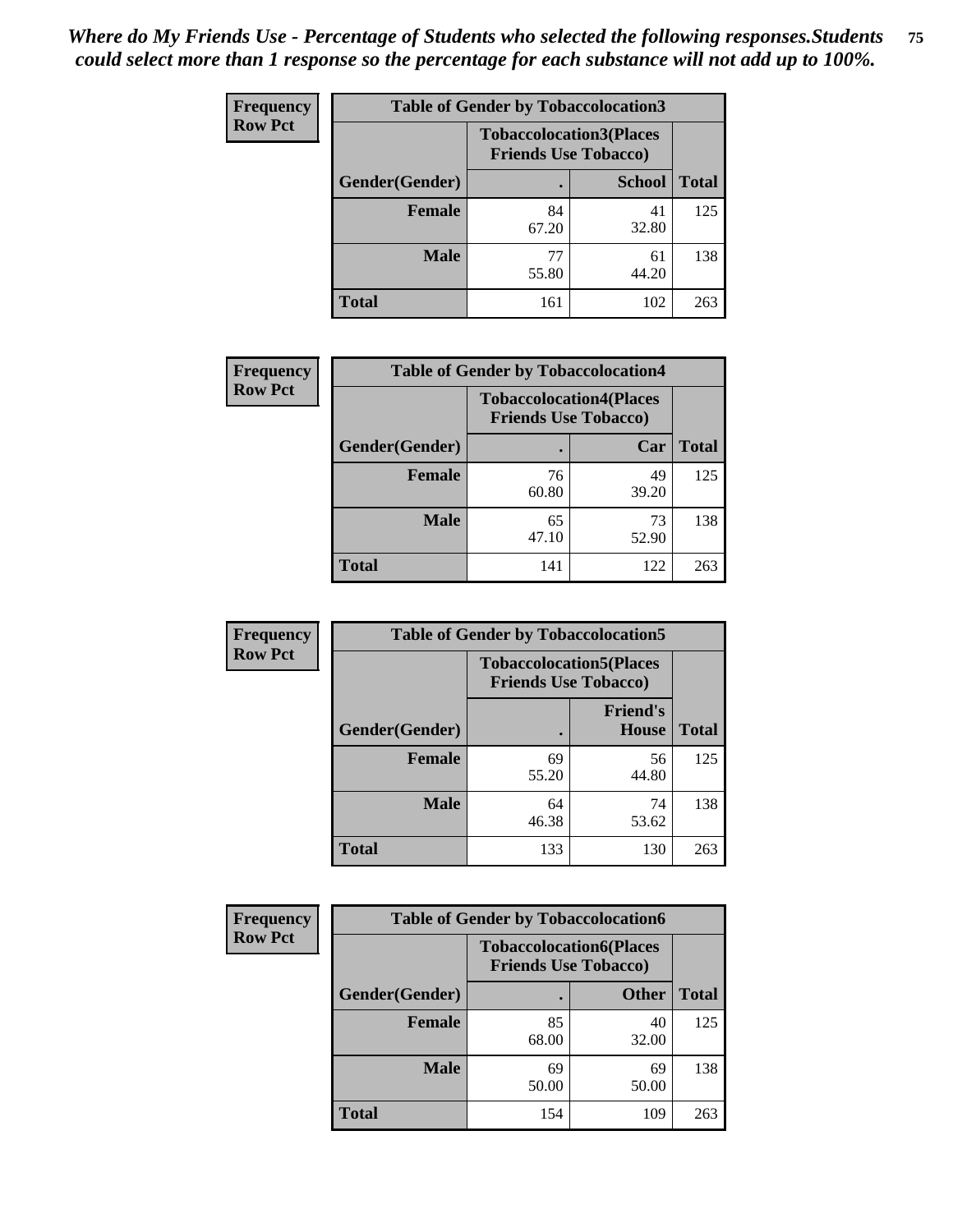| <b>Frequency</b> | <b>Table of Gender by Marijuanalocation1</b> |                                                                    |             |              |
|------------------|----------------------------------------------|--------------------------------------------------------------------|-------------|--------------|
| <b>Row Pct</b>   |                                              | <b>Marijuanalocation1(Places</b><br><b>Friends Use Marijuana</b> ) |             |              |
|                  | Gender(Gender)                               |                                                                    | Do Not Use  | <b>Total</b> |
|                  | <b>Female</b>                                | 47<br>37.60                                                        | 78<br>62.40 | 125          |
|                  | <b>Male</b>                                  | 60<br>43.48                                                        | 78<br>56.52 | 138          |
|                  | <b>Total</b>                                 | 107                                                                | 156         | 263          |

| <b>Frequency</b> | <b>Table of Gender by Marijuanalocation2</b> |                                                                    |             |              |  |
|------------------|----------------------------------------------|--------------------------------------------------------------------|-------------|--------------|--|
| <b>Row Pct</b>   |                                              | <b>Marijuanalocation2(Places</b><br><b>Friends Use Marijuana</b> ) |             |              |  |
|                  | Gender(Gender)                               |                                                                    | Home        | <b>Total</b> |  |
|                  | <b>Female</b>                                | 101<br>80.80                                                       | 24<br>19.20 | 125          |  |
|                  | <b>Male</b>                                  | 99<br>71.74                                                        | 39<br>28.26 | 138          |  |
|                  | <b>Total</b>                                 | 200                                                                | 63          | 263          |  |

| Frequency      | <b>Table of Gender by Marijuanalocation3</b> |                                |                                   |              |  |
|----------------|----------------------------------------------|--------------------------------|-----------------------------------|--------------|--|
| <b>Row Pct</b> |                                              | <b>Friends Use Marijuana</b> ) | <b>Marijuanalocation3(Places)</b> |              |  |
|                | Gender(Gender)                               |                                | <b>School</b>                     | <b>Total</b> |  |
|                | Female                                       | 117<br>93.60                   | 8<br>6.40                         | 125          |  |
|                | <b>Male</b>                                  | 120<br>86.96                   | 18<br>13.04                       | 138          |  |
|                | <b>Total</b>                                 | 237                            | 26                                | 263          |  |

| Frequency      | <b>Table of Gender by Marijuanalocation4</b> |                                |                                  |              |
|----------------|----------------------------------------------|--------------------------------|----------------------------------|--------------|
| <b>Row Pct</b> |                                              | <b>Friends Use Marijuana</b> ) | <b>Marijuanalocation4(Places</b> |              |
|                | <b>Gender</b> (Gender)                       |                                | Car                              | <b>Total</b> |
|                | <b>Female</b>                                | 99<br>79.20                    | 26<br>20.80                      | 125          |
|                | <b>Male</b>                                  | 102<br>73.91                   | 36<br>26.09                      | 138          |
|                | <b>Total</b>                                 | 201                            | 62                               | 263          |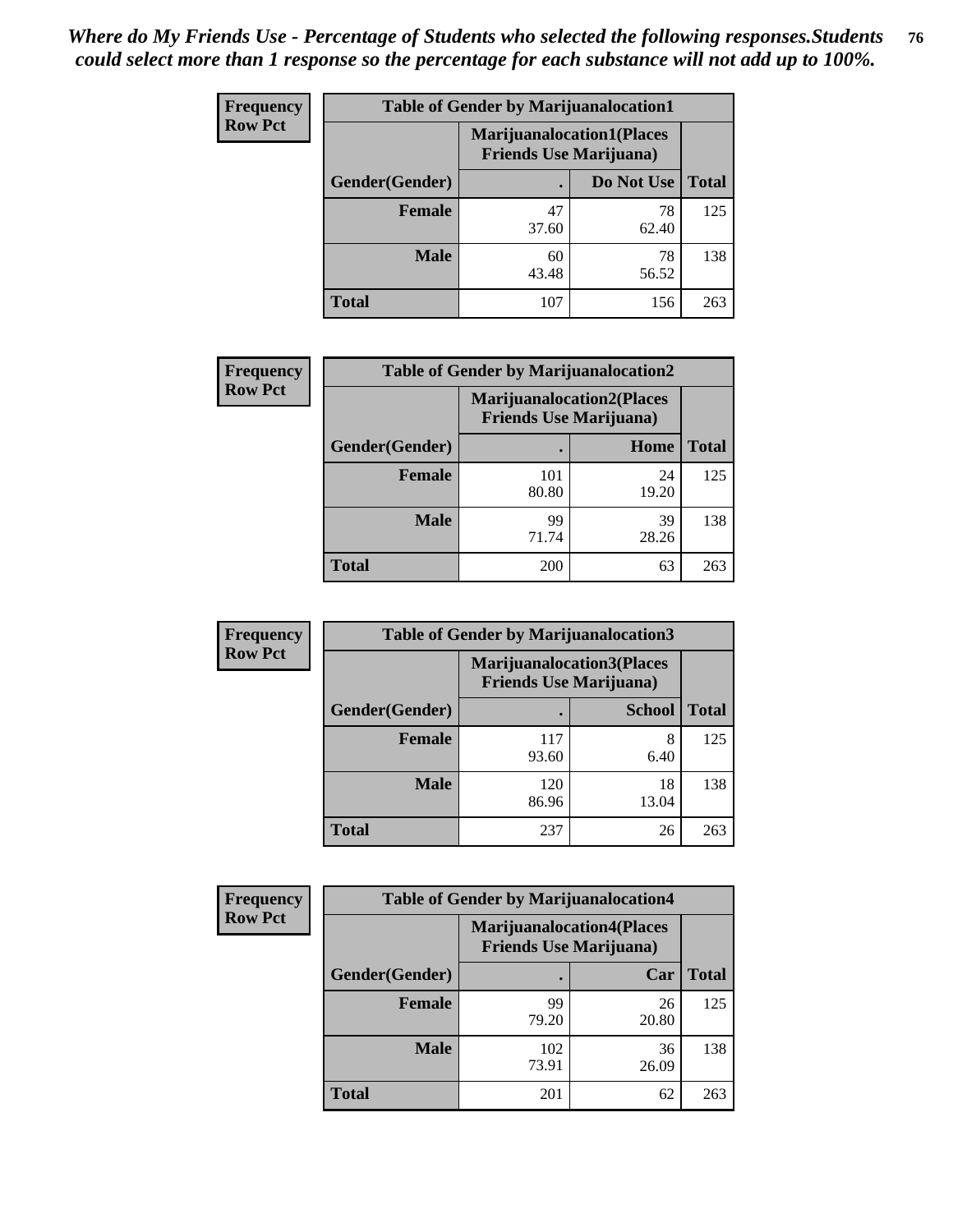| <b>Frequency</b> | <b>Table of Gender by Marijuanalocation5</b> |                                                                     |                                 |              |
|------------------|----------------------------------------------|---------------------------------------------------------------------|---------------------------------|--------------|
| <b>Row Pct</b>   |                                              | <b>Marijuanalocation5</b> (Places<br><b>Friends Use Marijuana</b> ) |                                 |              |
|                  | Gender(Gender)                               |                                                                     | <b>Friend's</b><br><b>House</b> | <b>Total</b> |
|                  | <b>Female</b>                                | 86<br>68.80                                                         | 39<br>31.20                     | 125          |
|                  | <b>Male</b>                                  | 90<br>65.22                                                         | 48<br>34.78                     | 138          |
|                  | <b>Total</b>                                 | 176                                                                 | 87                              | 263          |

| <b>Frequency</b> | <b>Table of Gender by Marijuanalocation6</b> |                                                                    |              |              |
|------------------|----------------------------------------------|--------------------------------------------------------------------|--------------|--------------|
| <b>Row Pct</b>   |                                              | <b>Marijuanalocation6(Places</b><br><b>Friends Use Marijuana</b> ) |              |              |
|                  | Gender(Gender)                               |                                                                    | <b>Other</b> | <b>Total</b> |
|                  | <b>Female</b>                                | 95<br>76.00                                                        | 30<br>24.00  | 125          |
|                  | <b>Male</b>                                  | 95<br>68.84                                                        | 43<br>31.16  | 138          |
|                  | <b>Total</b>                                 | 190                                                                | 73           | 263          |

| <b>Frequency</b> | <b>Table of Gender by Otherdruglocation1</b> |                                                                                |              |              |
|------------------|----------------------------------------------|--------------------------------------------------------------------------------|--------------|--------------|
| <b>Row Pct</b>   |                                              | <b>Otherdruglocation1(Places</b><br><b>Friends Use Other Illegal</b><br>Drugs) |              |              |
|                  | Gender(Gender)                               |                                                                                | Do Not Use   | <b>Total</b> |
|                  | <b>Female</b>                                | 29<br>23.20                                                                    | 96<br>76.80  | 125          |
|                  | <b>Male</b>                                  | 31<br>22.46                                                                    | 107<br>77.54 | 138          |
|                  | <b>Total</b>                                 | 60                                                                             | 203          | 263          |

| <b>Frequency</b> | <b>Table of Gender by Otherdruglocation2</b> |                                            |                                  |              |
|------------------|----------------------------------------------|--------------------------------------------|----------------------------------|--------------|
| <b>Row Pct</b>   |                                              | <b>Friends Use Other Illegal</b><br>Drugs) | <b>Otherdruglocation2(Places</b> |              |
|                  | Gender(Gender)                               |                                            | Home                             | <b>Total</b> |
|                  | Female                                       | 108<br>86.40                               | 17<br>13.60                      | 125          |
|                  | <b>Male</b>                                  | 118<br>85.51                               | 20<br>14.49                      | 138          |
|                  | <b>Total</b>                                 | 226                                        | 37                               | 263          |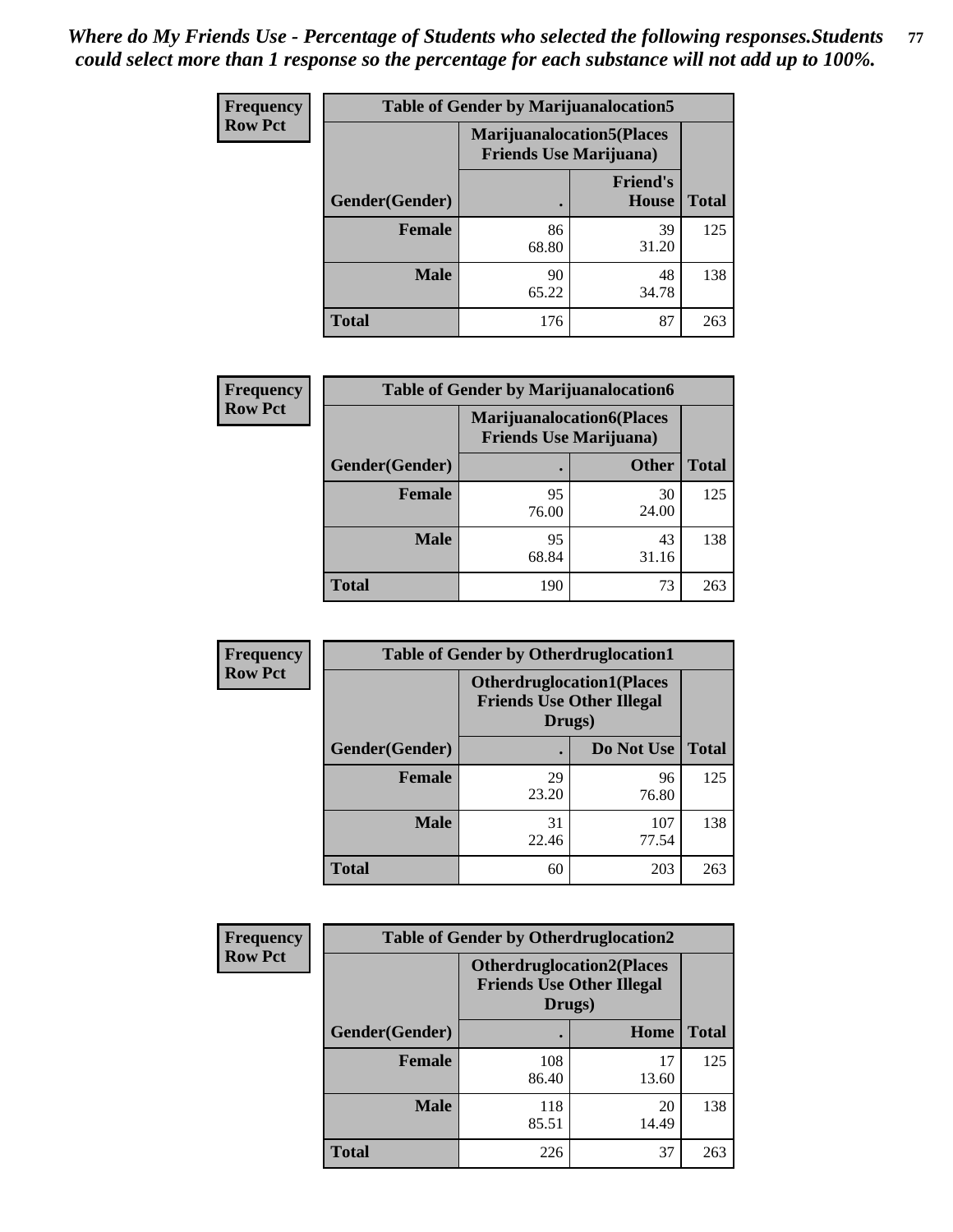| Frequency      | <b>Table of Gender by Otherdruglocation3</b> |                                                                                |               |              |
|----------------|----------------------------------------------|--------------------------------------------------------------------------------|---------------|--------------|
| <b>Row Pct</b> |                                              | <b>Otherdruglocation3(Places</b><br><b>Friends Use Other Illegal</b><br>Drugs) |               |              |
|                | Gender(Gender)                               |                                                                                | <b>School</b> | <b>Total</b> |
|                | <b>Female</b>                                | 117<br>93.60                                                                   | 8<br>6.40     | 125          |
|                | <b>Male</b>                                  | 125<br>90.58                                                                   | 13<br>9.42    | 138          |
|                | <b>Total</b>                                 | 242                                                                            | 21            | 263          |

| Frequency      | <b>Table of Gender by Otherdruglocation4</b> |                                                                                |            |              |
|----------------|----------------------------------------------|--------------------------------------------------------------------------------|------------|--------------|
| <b>Row Pct</b> |                                              | <b>Otherdruglocation4(Places</b><br><b>Friends Use Other Illegal</b><br>Drugs) |            |              |
|                | Gender(Gender)                               |                                                                                | Car        | <b>Total</b> |
|                | <b>Female</b>                                | 114<br>91.20                                                                   | 11<br>8.80 | 125          |
|                | <b>Male</b>                                  | 125<br>90.58                                                                   | 13<br>9.42 | 138          |
|                | <b>Total</b>                                 | 239                                                                            | 24         | 263          |

| <b>Frequency</b> | <b>Table of Gender by Otherdruglocation5</b> |                                            |                                  |              |
|------------------|----------------------------------------------|--------------------------------------------|----------------------------------|--------------|
| <b>Row Pct</b>   |                                              | <b>Friends Use Other Illegal</b><br>Drugs) | <b>Otherdruglocation5(Places</b> |              |
|                  | Gender(Gender)                               |                                            | <b>Friend's</b><br><b>House</b>  | <b>Total</b> |
|                  | <b>Female</b>                                | 101<br>80.80                               | 24<br>19.20                      | 125          |
|                  | <b>Male</b>                                  | 117<br>84.78                               | 21<br>15.22                      | 138          |
|                  | <b>Total</b>                                 | 218                                        | 45                               | 263          |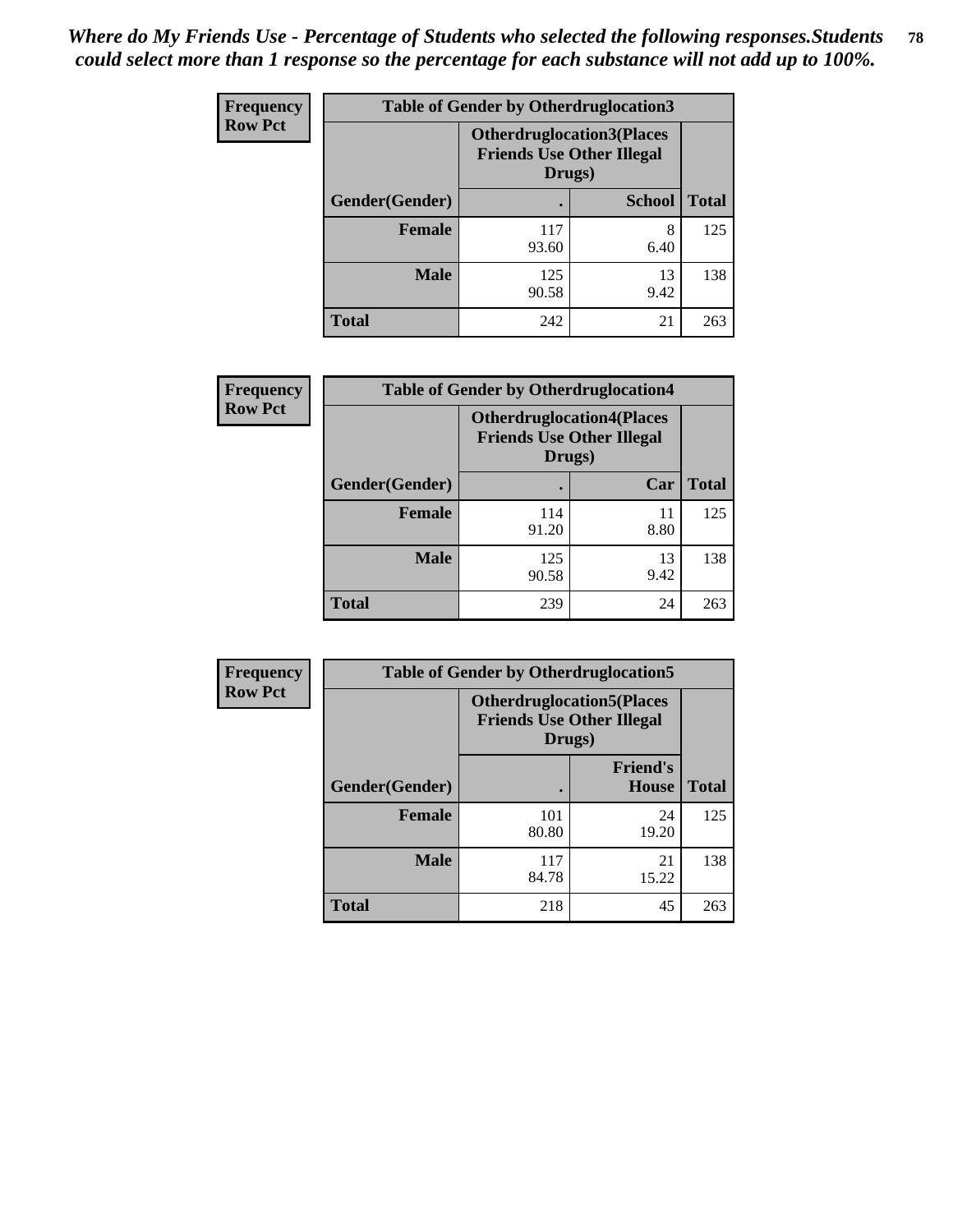| Frequency      | <b>Table of Gender by Otherdruglocation6</b> |                                                                                |              |              |
|----------------|----------------------------------------------|--------------------------------------------------------------------------------|--------------|--------------|
| <b>Row Pct</b> |                                              | <b>Otherdruglocation6(Places</b><br><b>Friends Use Other Illegal</b><br>Drugs) |              |              |
|                | Gender(Gender)                               |                                                                                | <b>Other</b> | <b>Total</b> |
|                | Female                                       | 104<br>83.20                                                                   | 21<br>16.80  | 125          |
|                | <b>Male</b>                                  | 113<br>81.88                                                                   | 25<br>18.12  | 138          |
|                | <b>Total</b>                                 | 217                                                                            | 46           | 263          |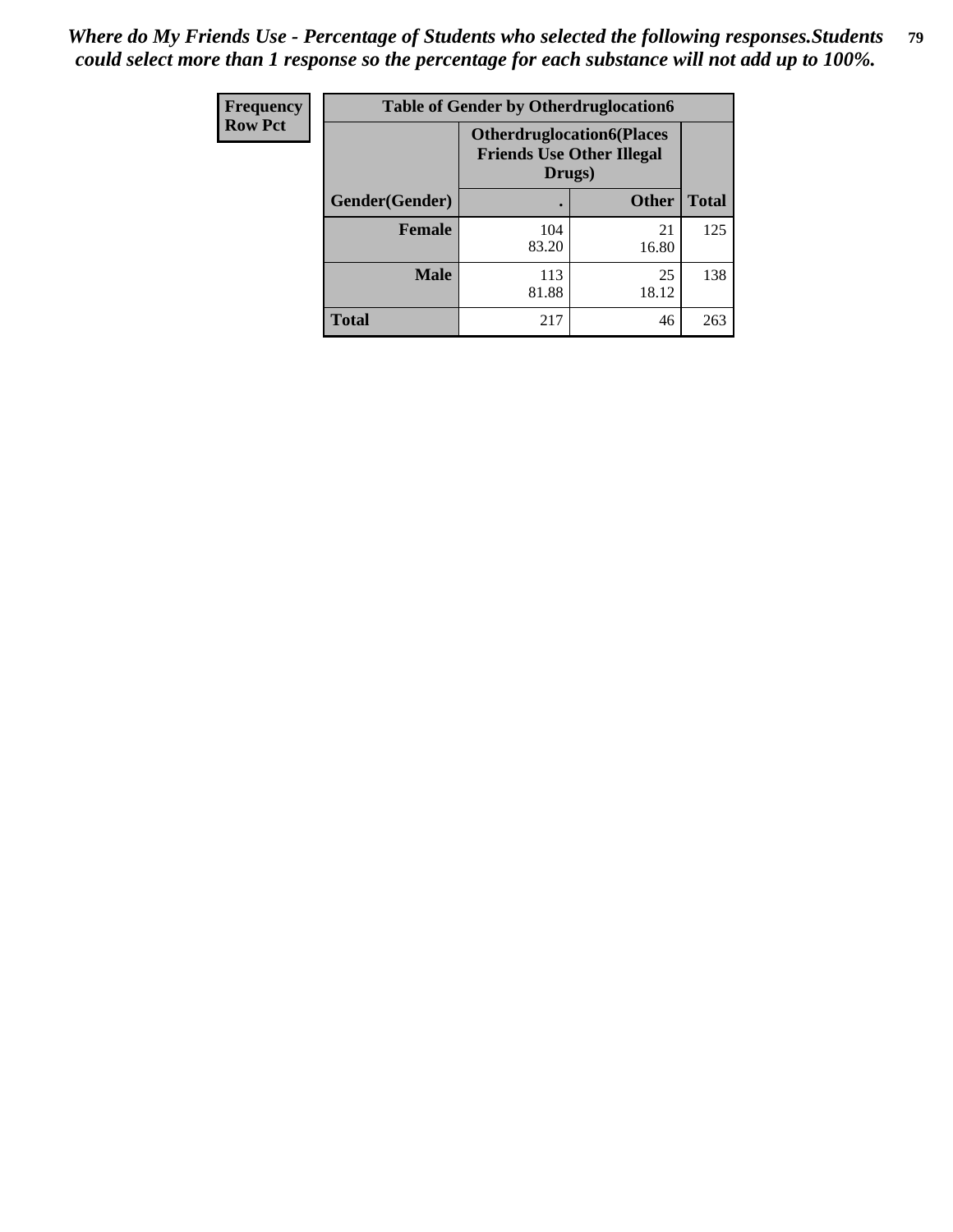| <b>Frequency</b> | <b>Table of Gender by Alcoholtime1</b> |                                                          |                      |              |
|------------------|----------------------------------------|----------------------------------------------------------|----------------------|--------------|
| <b>Row Pct</b>   |                                        | <b>Alcoholtime1(Times</b><br><b>Friends Use Alcohol)</b> |                      |              |
|                  | Gender(Gender)                         | $\bullet$                                                | Do Not<br><b>Use</b> | <b>Total</b> |
|                  | <b>Female</b>                          | 86<br>68.80                                              | 39<br>31.20          | 125          |
|                  | <b>Male</b>                            | 104<br>75.36                                             | 34<br>24.64          | 138          |
|                  | <b>Total</b>                           | 190                                                      | 73                   | 263          |

| Frequency      | <b>Table of Gender by Alcoholtime2</b> |                                                          |                            |              |
|----------------|----------------------------------------|----------------------------------------------------------|----------------------------|--------------|
| <b>Row Pct</b> |                                        | <b>Alcoholtime2(Times</b><br><b>Friends Use Alcohol)</b> |                            |              |
|                | Gender(Gender)                         |                                                          | <b>On Way</b><br>to School | <b>Total</b> |
|                | <b>Female</b>                          | 120<br>96.00                                             | 5<br>4.00                  | 125          |
|                | <b>Male</b>                            | 122<br>88.41                                             | 16<br>11.59                | 138          |
|                | <b>Total</b>                           | 242                                                      | 21                         | 263          |

| <b>Frequency</b> | <b>Table of Gender by Alcoholtime3</b> |                                                          |                         |              |
|------------------|----------------------------------------|----------------------------------------------------------|-------------------------|--------------|
| <b>Row Pct</b>   |                                        | <b>Alcoholtime3(Times</b><br><b>Friends Use Alcohol)</b> |                         |              |
|                  | Gender(Gender)                         |                                                          | <b>During</b><br>School | <b>Total</b> |
|                  | <b>Female</b>                          | 114<br>91.20                                             | 11<br>8.80              | 125          |
|                  | <b>Male</b>                            | 123<br>89.13                                             | 15<br>10.87             | 138          |
|                  | <b>Total</b>                           | 237                                                      | 26                      | 263          |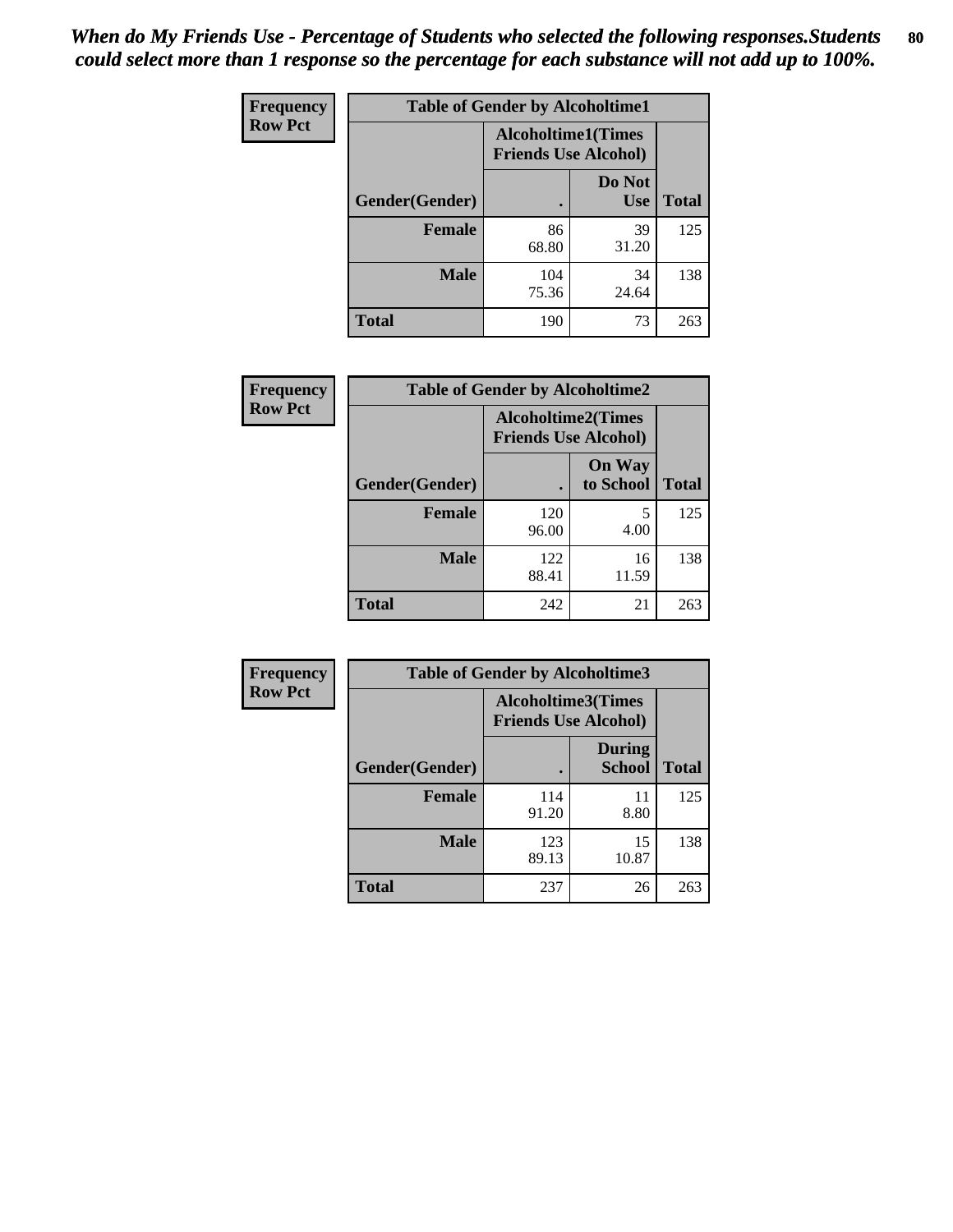*When do My Friends Use - Percentage of Students who selected the following responses.Students could select more than 1 response so the percentage for each substance will not add up to 100%.* **81**

| <b>Frequency</b> | <b>Table of Gender by Alcoholtime4</b> |                                                          |                                                |              |
|------------------|----------------------------------------|----------------------------------------------------------|------------------------------------------------|--------------|
| <b>Row Pct</b>   |                                        | <b>Alcoholtime4(Times</b><br><b>Friends Use Alcohol)</b> |                                                |              |
|                  | Gender(Gender)                         |                                                          | <b>On Way</b><br>Home<br>From<br><b>School</b> | <b>Total</b> |
|                  | <b>Female</b>                          | 120<br>96.00                                             | 5<br>4.00                                      | 125          |
|                  | <b>Male</b>                            | 117<br>84.78                                             | 21<br>15.22                                    | 138          |
|                  | <b>Total</b>                           | 237                                                      | 26                                             | 263          |

| <b>Frequency</b> | <b>Table of Gender by Alcoholtime5</b> |                                                           |                   |              |
|------------------|----------------------------------------|-----------------------------------------------------------|-------------------|--------------|
| <b>Row Pct</b>   |                                        | <b>Alcoholtime5</b> (Times<br><b>Friends Use Alcohol)</b> |                   |              |
|                  | Gender(Gender)                         |                                                           | <b>Weeknights</b> | <b>Total</b> |
|                  | <b>Female</b>                          | 100<br>80.00                                              | 25<br>20.00       | 125          |
|                  | <b>Male</b>                            | 99<br>71.74                                               | 39<br>28.26       | 138          |
|                  | <b>Total</b>                           | 199                                                       | 64                | 263          |

| <b>Frequency</b> | <b>Table of Gender by Alcoholtime6</b> |                                                           |                 |              |
|------------------|----------------------------------------|-----------------------------------------------------------|-----------------|--------------|
| <b>Row Pct</b>   |                                        | <b>Alcoholtime6</b> (Times<br><b>Friends Use Alcohol)</b> |                 |              |
|                  | Gender(Gender)                         |                                                           | <b>Weekends</b> | <b>Total</b> |
|                  | <b>Female</b>                          | 36<br>28.80                                               | 89<br>71.20     | 125          |
|                  | <b>Male</b>                            | 32<br>23.19                                               | 106<br>76.81    | 138          |
|                  | <b>Total</b>                           | 68                                                        | 195             | 263          |

| Frequency      | <b>Table of Gender by Tobaccotime1</b> |                                                          |                      |              |
|----------------|----------------------------------------|----------------------------------------------------------|----------------------|--------------|
| <b>Row Pct</b> |                                        | <b>Tobaccotime1(Times</b><br><b>Friends Use Tobacco)</b> |                      |              |
|                | Gender(Gender)                         |                                                          | Do Not<br><b>Use</b> | <b>Total</b> |
|                | <b>Female</b>                          | 68<br>54.40                                              | 57<br>45.60          | 125          |
|                | <b>Male</b>                            | 96<br>69.57                                              | 42<br>30.43          | 138          |
|                | <b>Total</b>                           | 164                                                      | 99                   | 263          |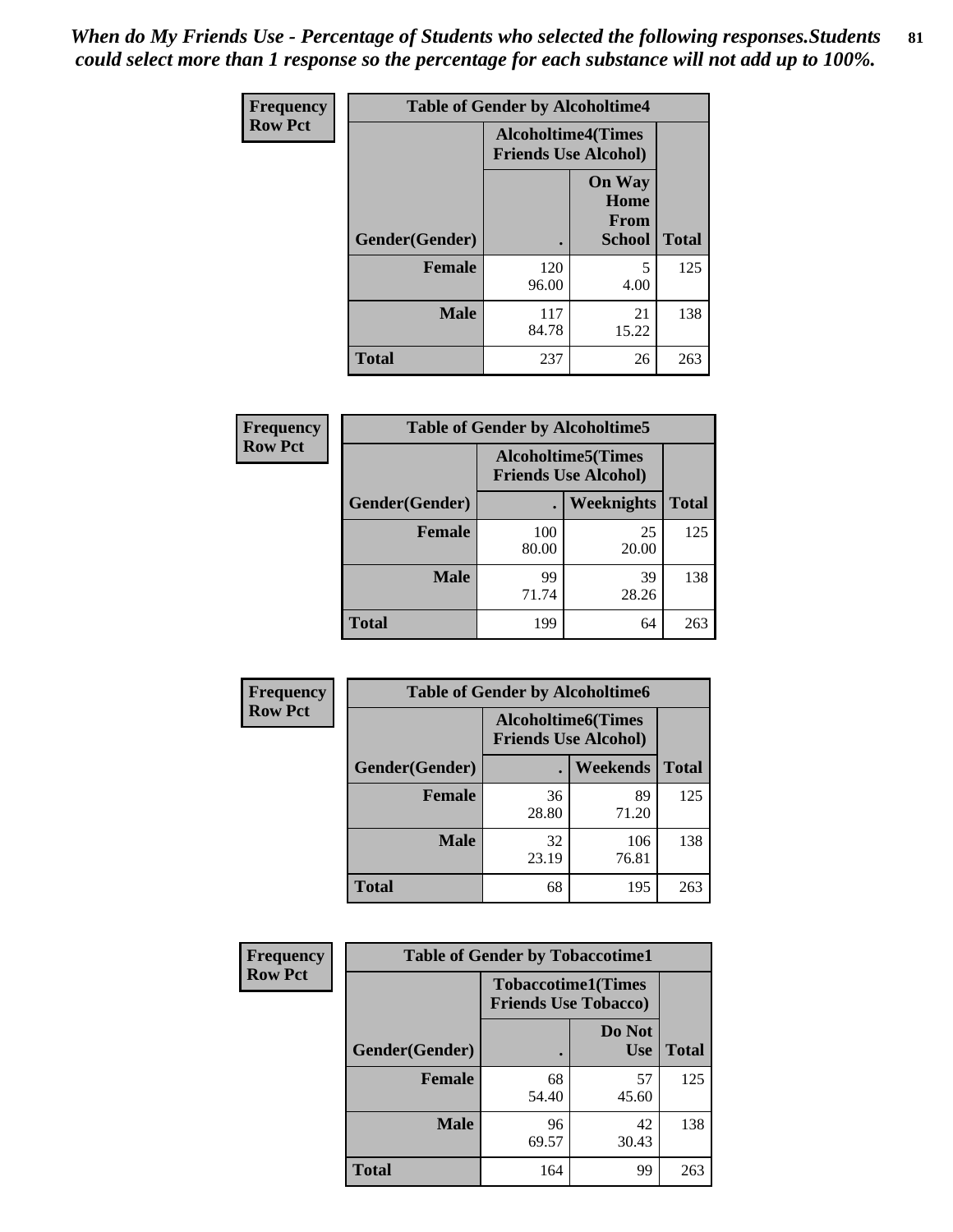| <b>Frequency</b> | <b>Table of Gender by Tobaccotime2</b> |                             |                            |              |
|------------------|----------------------------------------|-----------------------------|----------------------------|--------------|
| <b>Row Pct</b>   |                                        | <b>Friends Use Tobacco)</b> | <b>Tobaccotime2(Times</b>  |              |
|                  | Gender(Gender)                         |                             | <b>On Way</b><br>to School | <b>Total</b> |
|                  | <b>Female</b>                          | 80<br>64.00                 | 45<br>36.00                | 125          |
|                  | <b>Male</b>                            | 58<br>42.03                 | 80<br>57.97                | 138          |
|                  | <b>Total</b>                           | 138                         | 125                        | 263          |

| <b>Frequency</b> | <b>Table of Gender by Tobaccotime3</b> |                                                          |                                |              |
|------------------|----------------------------------------|----------------------------------------------------------|--------------------------------|--------------|
| <b>Row Pct</b>   |                                        | <b>Tobaccotime3(Times</b><br><b>Friends Use Tobacco)</b> |                                |              |
|                  | Gender(Gender)                         |                                                          | <b>During</b><br><b>School</b> | <b>Total</b> |
|                  | <b>Female</b>                          | 84<br>67.20                                              | 41<br>32.80                    | 125          |
|                  | <b>Male</b>                            | 73<br>52.90                                              | 65<br>47.10                    | 138          |
|                  | <b>Total</b>                           | 157                                                      | 106                            | 263          |

| <b>Frequency</b> | <b>Table of Gender by Tobaccotime4</b> |                                                          |                                                       |              |
|------------------|----------------------------------------|----------------------------------------------------------|-------------------------------------------------------|--------------|
| <b>Row Pct</b>   |                                        | <b>Tobaccotime4(Times</b><br><b>Friends Use Tobacco)</b> |                                                       |              |
|                  | Gender(Gender)                         |                                                          | <b>On Way</b><br>Home<br><b>From</b><br><b>School</b> | <b>Total</b> |
|                  | <b>Female</b>                          | 120<br>96.00                                             | 5<br>4.00                                             | 125          |
|                  | <b>Male</b>                            | 117<br>84.78                                             | 21<br>15.22                                           | 138          |
|                  | <b>Total</b>                           | 237                                                      | 26                                                    | 263          |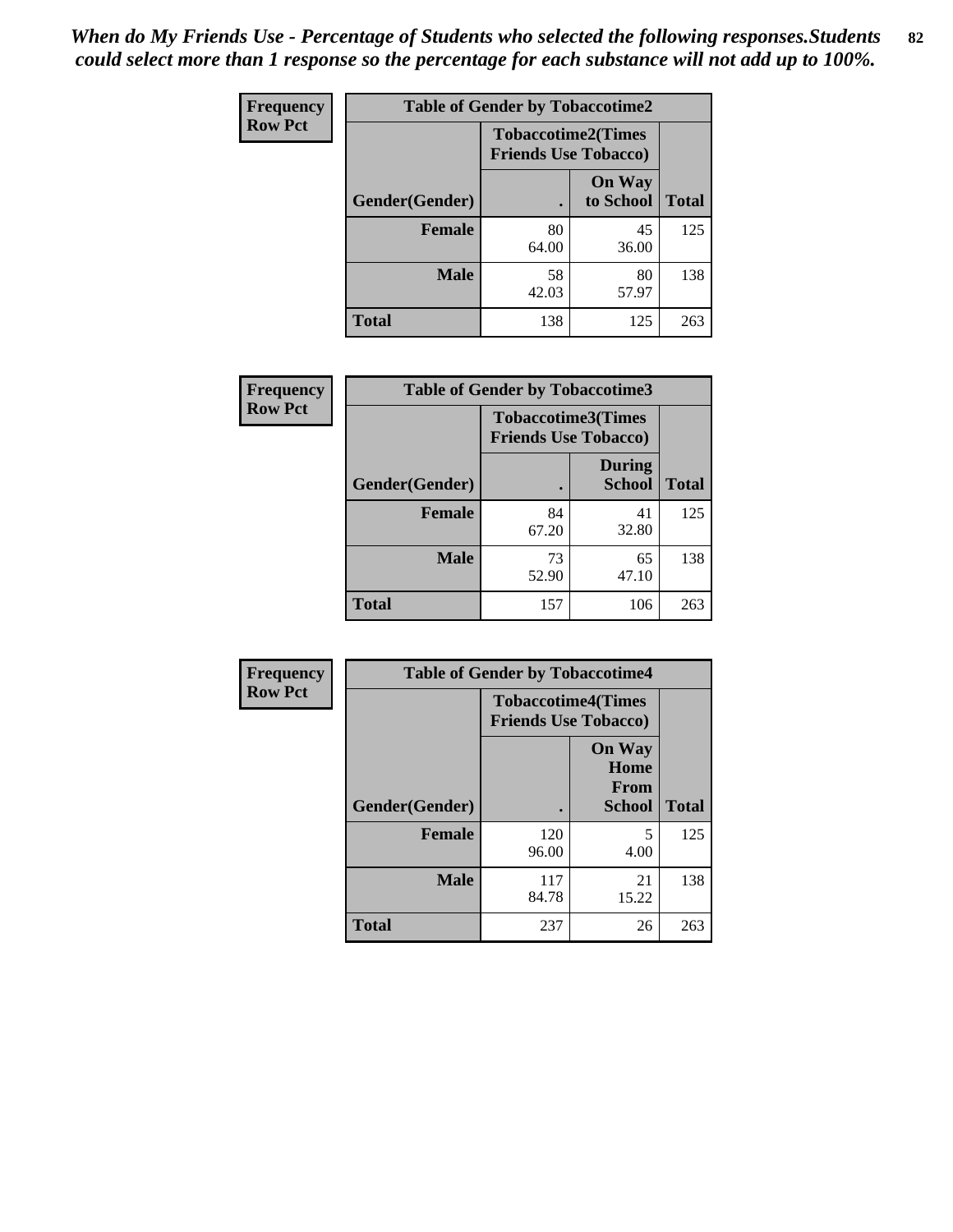| Frequency      | <b>Table of Gender by Tobaccotime5</b> |             |                                                          |              |
|----------------|----------------------------------------|-------------|----------------------------------------------------------|--------------|
| <b>Row Pct</b> |                                        |             | <b>Tobaccotime5(Times</b><br><b>Friends Use Tobacco)</b> |              |
|                | <b>Gender</b> (Gender)                 |             | Weeknights                                               | <b>Total</b> |
|                | <b>Female</b>                          | 70<br>56.00 | 55<br>44.00                                              | 125          |
|                | <b>Male</b>                            | 46<br>33.33 | 92<br>66.67                                              | 138          |
|                | <b>Total</b>                           | 116         | 147                                                      | 263          |

| <b>Frequency</b> |                | <b>Table of Gender by Tobaccotime6</b>                   |             |              |
|------------------|----------------|----------------------------------------------------------|-------------|--------------|
| <b>Row Pct</b>   |                | <b>Tobaccotime6(Times</b><br><b>Friends Use Tobacco)</b> |             |              |
|                  | Gender(Gender) |                                                          | Weekends    | <b>Total</b> |
|                  | <b>Female</b>  | 58<br>46.40                                              | 67<br>53.60 | 125          |
|                  | <b>Male</b>    | 41<br>29.71                                              | 97<br>70.29 | 138          |
|                  | <b>Total</b>   | 99                                                       | 164         | 263          |

| Frequency      |                | <b>Table of Gender by Marijuanatime1</b>                      |             |              |
|----------------|----------------|---------------------------------------------------------------|-------------|--------------|
| <b>Row Pct</b> |                | <b>Marijuanatime1(Times</b><br><b>Friends Use Marijuana</b> ) |             |              |
|                | Gender(Gender) |                                                               | Do Not Use  | <b>Total</b> |
|                | <b>Female</b>  | 43<br>34.40                                                   | 82<br>65.60 | 125          |
|                | <b>Male</b>    | 58<br>42.03                                                   | 80<br>57.97 | 138          |
|                | <b>Total</b>   | 101                                                           | 162         | 263          |

| <b>Frequency</b> | <b>Table of Gender by Marijuanatime2</b> |                                                               |                            |              |
|------------------|------------------------------------------|---------------------------------------------------------------|----------------------------|--------------|
| <b>Row Pct</b>   |                                          | <b>Marijuanatime2(Times</b><br><b>Friends Use Marijuana</b> ) |                            |              |
|                  | Gender(Gender)                           |                                                               | On Way to<br><b>School</b> | <b>Total</b> |
|                  | <b>Female</b>                            | 114<br>91.20                                                  | 11<br>8.80                 | 125          |
|                  | <b>Male</b>                              | 113<br>81.88                                                  | 25<br>18.12                | 138          |
|                  | <b>Total</b>                             | 227                                                           | 36                         | 263          |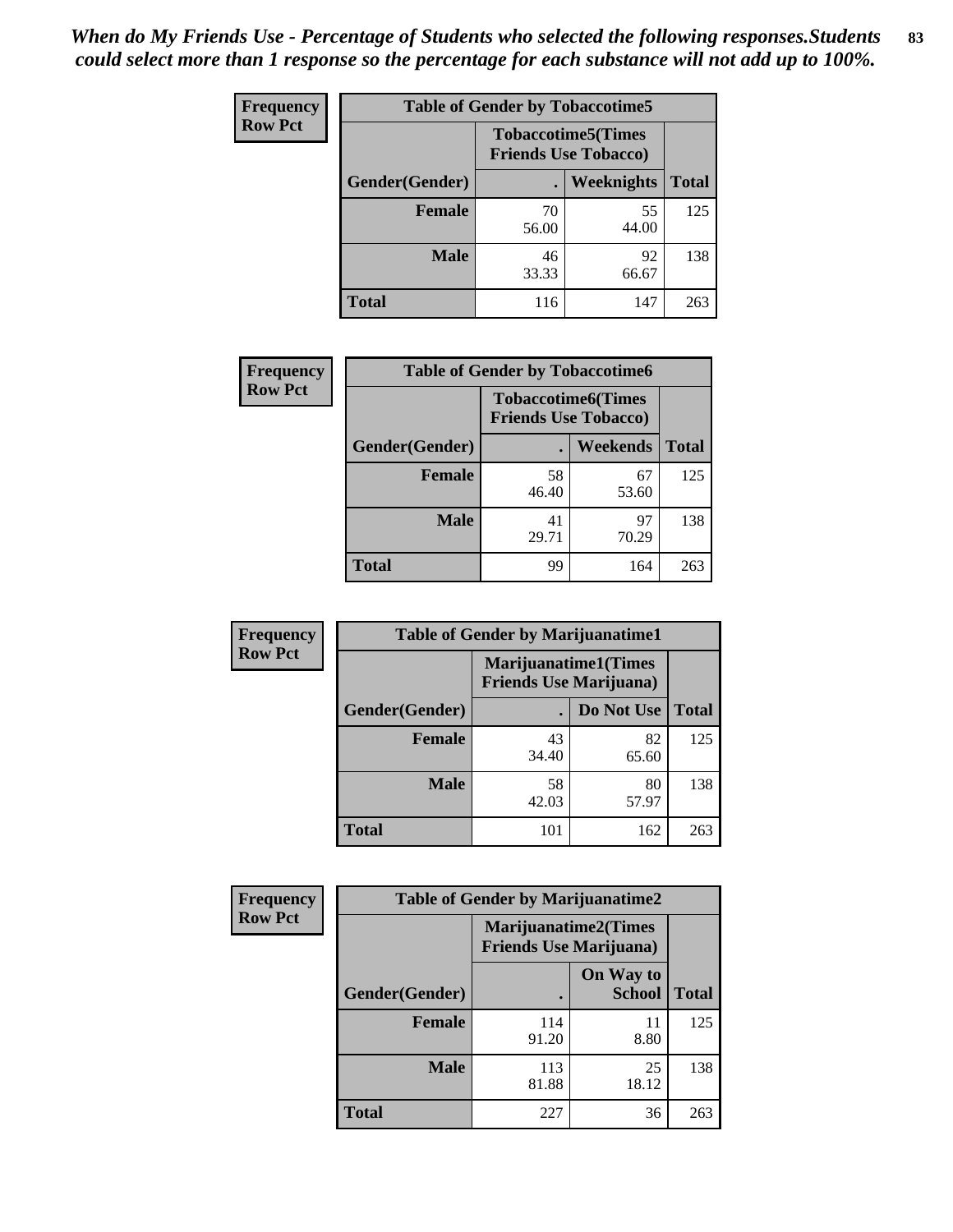*When do My Friends Use - Percentage of Students who selected the following responses.Students could select more than 1 response so the percentage for each substance will not add up to 100%.* **84**

| <b>Frequency</b> | Table of Gender by Marijuanatime3 |                                                        |                                |              |
|------------------|-----------------------------------|--------------------------------------------------------|--------------------------------|--------------|
| <b>Row Pct</b>   |                                   | Marijuanatime3(Times<br><b>Friends Use Marijuana</b> ) |                                |              |
|                  | Gender(Gender)                    |                                                        | <b>During</b><br><b>School</b> | <b>Total</b> |
|                  | <b>Female</b>                     | 116<br>92.80                                           | 9<br>7.20                      | 125          |
|                  | <b>Male</b>                       | 121<br>87.68                                           | 17<br>12.32                    | 138          |
|                  | <b>Total</b>                      | 237                                                    | 26                             | 263          |

| Frequency      | <b>Table of Gender by Marijuanatime4</b> |                                                               |                                                |              |
|----------------|------------------------------------------|---------------------------------------------------------------|------------------------------------------------|--------------|
| <b>Row Pct</b> |                                          | <b>Marijuanatime4(Times</b><br><b>Friends Use Marijuana</b> ) |                                                |              |
|                | Gender(Gender)                           |                                                               | <b>On Way</b><br>Home<br>From<br><b>School</b> | <b>Total</b> |
|                | <b>Female</b>                            | 114<br>91.20                                                  | 11<br>8.80                                     | 125          |
|                | <b>Male</b>                              | 114<br>82.61                                                  | 24<br>17.39                                    | 138          |
|                | <b>Total</b>                             | 228                                                           | 35                                             | 263          |

| Frequency      | <b>Table of Gender by Marijuanatime5</b> |              |                                                                |              |  |
|----------------|------------------------------------------|--------------|----------------------------------------------------------------|--------------|--|
| <b>Row Pct</b> |                                          |              | <b>Marijuanatime5</b> (Times<br><b>Friends Use Marijuana</b> ) |              |  |
|                | Gender(Gender)                           | ٠            | <b>Weeknights</b>                                              | <b>Total</b> |  |
|                | <b>Female</b>                            | 100<br>80.00 | 25<br>20.00                                                    | 125          |  |
|                | <b>Male</b>                              | 97<br>70.29  | 41<br>29.71                                                    | 138          |  |
|                | Total                                    | 197          | 66                                                             | 263          |  |

| <b>Frequency</b> | <b>Table of Gender by Marijuanatime6</b> |                                                                |                 |              |
|------------------|------------------------------------------|----------------------------------------------------------------|-----------------|--------------|
| <b>Row Pct</b>   |                                          | <b>Marijuanatime6</b> (Times<br><b>Friends Use Marijuana</b> ) |                 |              |
|                  | Gender(Gender)                           |                                                                | <b>Weekends</b> | <b>Total</b> |
|                  | <b>Female</b>                            | 77<br>61.60                                                    | 48<br>38.40     | 125          |
|                  | <b>Male</b>                              | 79<br>57.25                                                    | 59<br>42.75     | 138          |
|                  | <b>Total</b>                             | 156                                                            | 107             | 263          |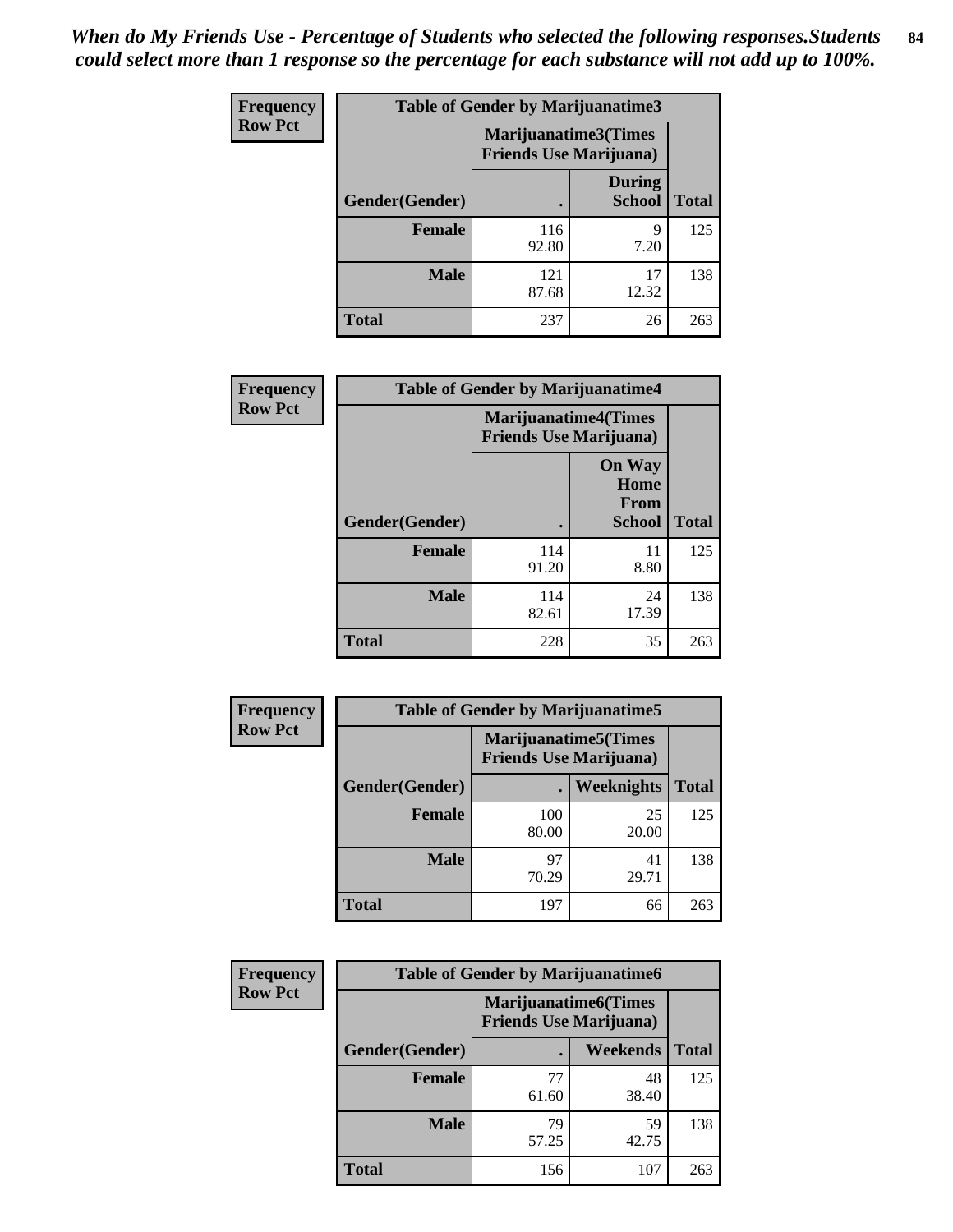*When do My Friends Use - Percentage of Students who selected the following responses.Students could select more than 1 response so the percentage for each substance will not add up to 100%.* **85**

| <b>Frequency</b> | <b>Table of Gender by Otherdrugtime1</b> |                                                                                    |                    |     |  |
|------------------|------------------------------------------|------------------------------------------------------------------------------------|--------------------|-----|--|
| <b>Row Pct</b>   |                                          | <b>Otherdrugtime1</b> (Times<br><b>Friends Use Other</b><br><b>Illegal Drugs</b> ) |                    |     |  |
|                  | Gender(Gender)                           |                                                                                    | Do Not Use   Total |     |  |
|                  | <b>Female</b>                            | 22<br>17.60                                                                        | 103<br>82.40       | 125 |  |
|                  | <b>Male</b>                              | 27<br>19.57                                                                        | 111<br>80.43       | 138 |  |
|                  | <b>Total</b>                             | 49                                                                                 | 214                | 263 |  |

| Frequency      | <b>Table of Gender by Otherdrugtime2</b> |                                                                                   |                            |              |
|----------------|------------------------------------------|-----------------------------------------------------------------------------------|----------------------------|--------------|
| <b>Row Pct</b> |                                          | <b>Otherdrugtime2(Times</b><br><b>Friends Use Other</b><br><b>Illegal Drugs</b> ) |                            |              |
|                | Gender(Gender)                           |                                                                                   | On Way to<br><b>School</b> | <b>Total</b> |
|                | <b>Female</b>                            | 116<br>92.80                                                                      | 9<br>7.20                  | 125          |
|                | <b>Male</b>                              | 125<br>90.58                                                                      | 13<br>9.42                 | 138          |
|                | <b>Total</b>                             | 241                                                                               | 22                         | 263          |

| Frequency      | <b>Table of Gender by Otherdrugtime3</b> |                                                    |                                |              |
|----------------|------------------------------------------|----------------------------------------------------|--------------------------------|--------------|
| <b>Row Pct</b> |                                          | <b>Friends Use Other</b><br><b>Illegal Drugs</b> ) | Otherdrugtime3(Times           |              |
|                | Gender(Gender)                           |                                                    | <b>During</b><br><b>School</b> | <b>Total</b> |
|                | <b>Female</b>                            | 118<br>94.40                                       | 7<br>5.60                      | 125          |
|                | <b>Male</b>                              | 127<br>92.03                                       | 11<br>7.97                     | 138          |
|                | <b>Total</b>                             | 245                                                | 18                             | 263          |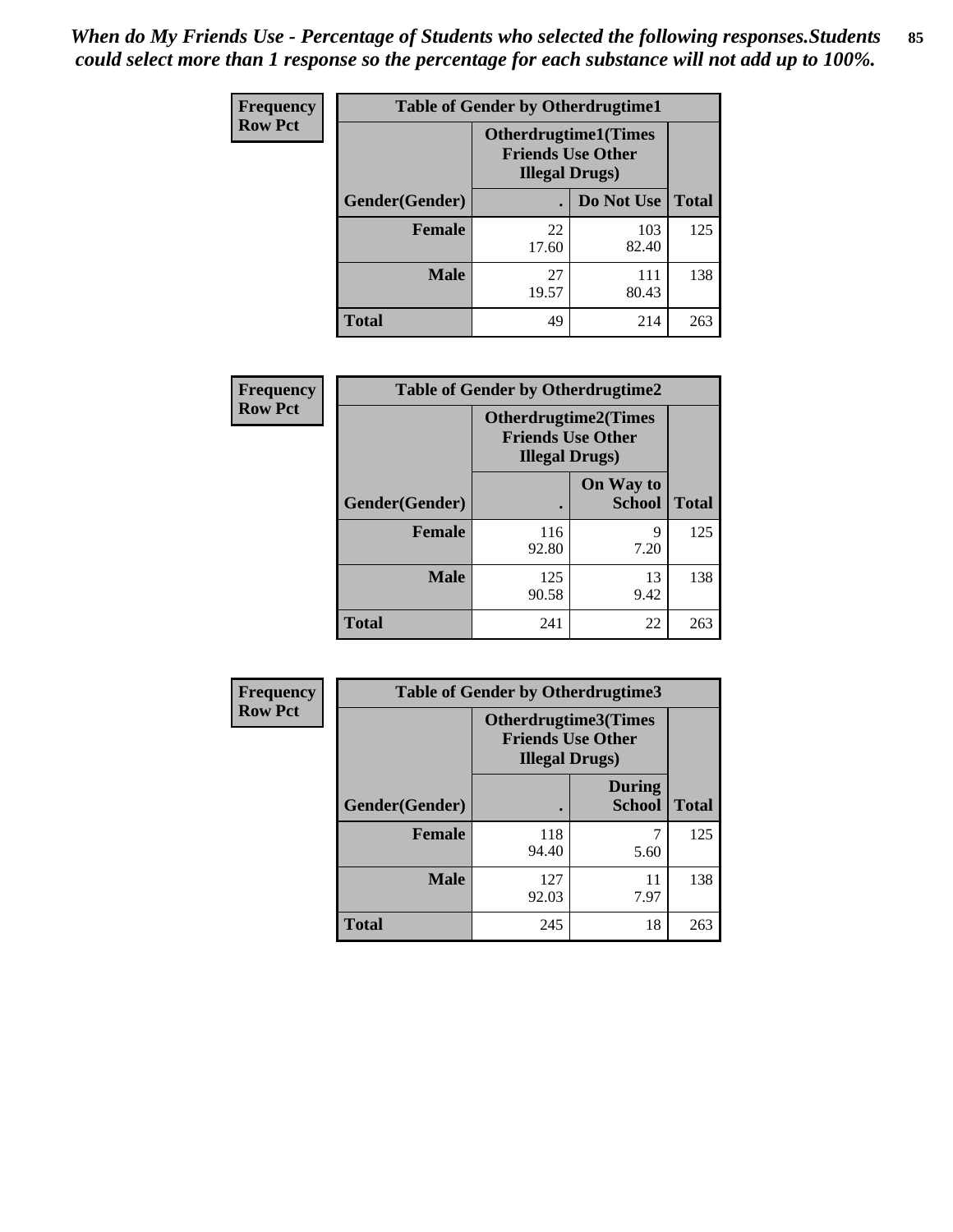*When do My Friends Use - Percentage of Students who selected the following responses.Students could select more than 1 response so the percentage for each substance will not add up to 100%.* **86**

| <b>Frequency</b> | <b>Table of Gender by Otherdrugtime4</b> |                                                                                   |                                                |              |
|------------------|------------------------------------------|-----------------------------------------------------------------------------------|------------------------------------------------|--------------|
| <b>Row Pct</b>   |                                          | <b>Otherdrugtime4(Times</b><br><b>Friends Use Other</b><br><b>Illegal Drugs</b> ) |                                                |              |
|                  | Gender(Gender)                           |                                                                                   | <b>On Way</b><br>Home<br>From<br><b>School</b> | <b>Total</b> |
|                  | Female                                   | 115<br>92.00                                                                      | 10<br>8.00                                     | 125          |
|                  | <b>Male</b>                              | 124<br>89.86                                                                      | 14<br>10.14                                    | 138          |
|                  | <b>Total</b>                             | 239                                                                               | 24                                             | 263          |

| Frequency      | <b>Table of Gender by Otherdrugtime5</b> |                                                                                    |                   |              |
|----------------|------------------------------------------|------------------------------------------------------------------------------------|-------------------|--------------|
| <b>Row Pct</b> |                                          | <b>Otherdrugtime5</b> (Times<br><b>Friends Use Other</b><br><b>Illegal Drugs</b> ) |                   |              |
|                | Gender(Gender)                           |                                                                                    | <b>Weeknights</b> | <b>Total</b> |
|                | <b>Female</b>                            | 110<br>88.00                                                                       | 15<br>12.00       | 125          |
|                | <b>Male</b>                              | 122<br>88.41                                                                       | 16<br>11.59       | 138          |
|                | <b>Total</b>                             | 232                                                                                | 31                | 263          |

| <b>Frequency</b> | <b>Table of Gender by Otherdrugtime6</b> |                                                                                   |             |              |  |
|------------------|------------------------------------------|-----------------------------------------------------------------------------------|-------------|--------------|--|
| <b>Row Pct</b>   |                                          | <b>Otherdrugtime6(Times</b><br><b>Friends Use Other</b><br><b>Illegal Drugs</b> ) |             |              |  |
|                  | Gender(Gender)                           |                                                                                   | Weekends    | <b>Total</b> |  |
|                  | <b>Female</b>                            | 101<br>80.80                                                                      | 24<br>19.20 | 125          |  |
|                  | <b>Male</b>                              | 111<br>80.43                                                                      | 27<br>19.57 | 138          |  |
|                  | <b>Total</b>                             | 212                                                                               | 51          | 263          |  |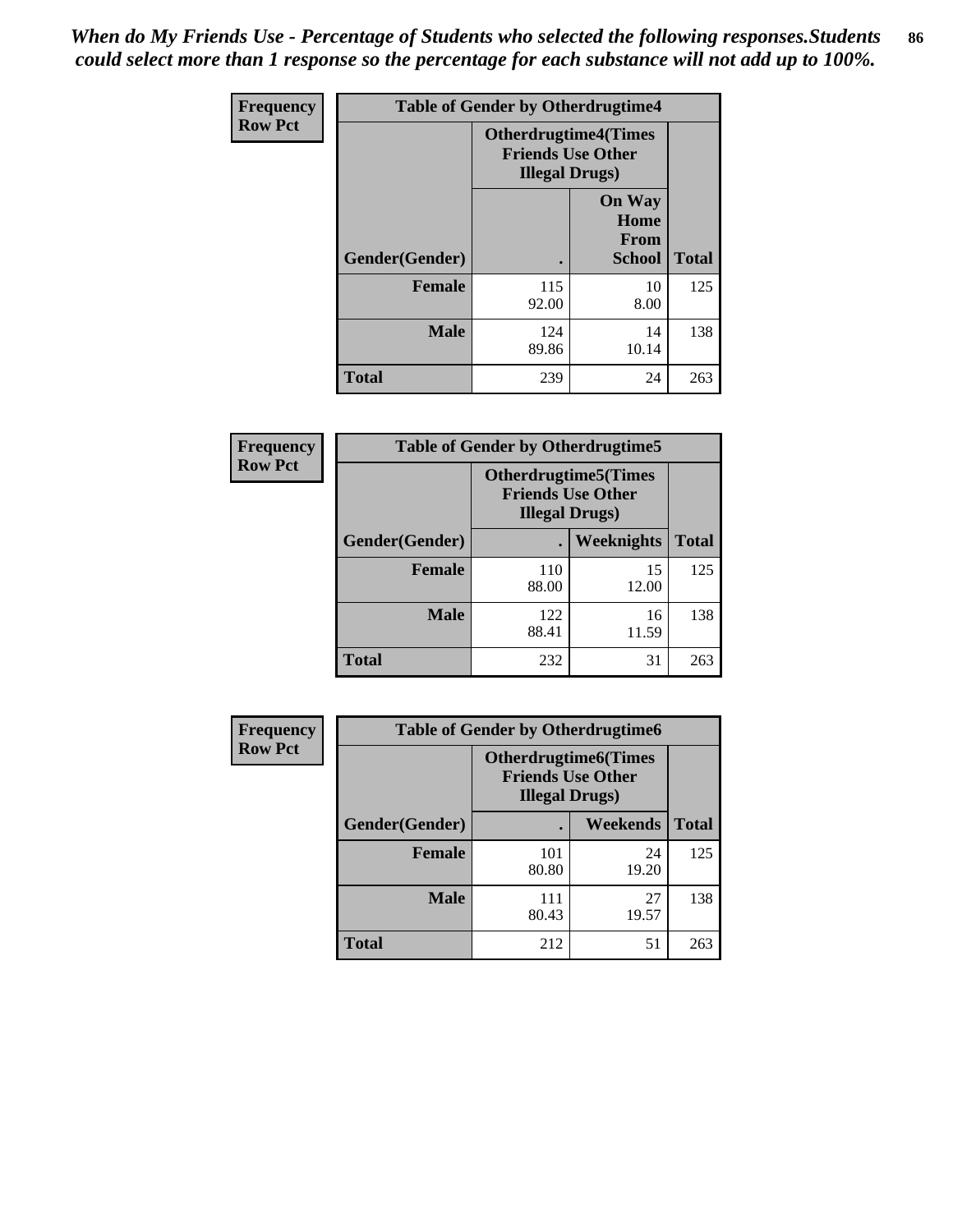# *Other Questions* **87**

| <b>Frequency</b> | <b>Table of Gender by Educationalcohol</b> |                                                                                                                                       |                |              |  |
|------------------|--------------------------------------------|---------------------------------------------------------------------------------------------------------------------------------------|----------------|--------------|--|
| <b>Row Pct</b>   |                                            | <b>Educationalcohol</b> (I<br>have been taught<br>about alcohol,<br>tobacco,<br>and other drugs<br>within the last year<br>at school) |                |              |  |
|                  | Gender(Gender)                             | Yes                                                                                                                                   | N <sub>0</sub> | <b>Total</b> |  |
|                  | <b>Female</b>                              | 86<br>68.80                                                                                                                           | 39<br>31.20    | 125          |  |
|                  | <b>Male</b>                                | 90<br>65.22                                                                                                                           | 48<br>34.78    | 138          |  |
|                  | <b>Total</b>                               | 176                                                                                                                                   | 87             | 263          |  |

| Frequency      | <b>Table of Gender by Rodedrinking</b> |                                                                                                                     |              |              |  |
|----------------|----------------------------------------|---------------------------------------------------------------------------------------------------------------------|--------------|--------------|--|
| <b>Row Pct</b> |                                        | Rodedrinking(In<br>the past 30 days I<br>have ridden in a<br>car with a driver<br>who had been<br>drinking alcohol) |              |              |  |
|                | Gender(Gender)                         | Yes                                                                                                                 | $\bf N_0$    | <b>Total</b> |  |
|                | <b>Female</b>                          | 31<br>24.80                                                                                                         | 94<br>75.20  | 125          |  |
|                | <b>Male</b>                            | 26<br>18.84                                                                                                         | 112<br>81.16 | 138          |  |
|                | <b>Total</b>                           | 57                                                                                                                  | 206          | 263          |  |

| Frequency      | <b>Table of Gender by Drugsschool</b> |                                                                                                                                     |                |              |  |
|----------------|---------------------------------------|-------------------------------------------------------------------------------------------------------------------------------------|----------------|--------------|--|
| <b>Row Pct</b> |                                       | <b>Drugsschool</b> (During<br>the past 12 months,<br>I have been offered,<br>sold,<br>or given illegal drugs<br>on school property) |                |              |  |
|                | Gender(Gender)                        | Yes                                                                                                                                 | N <sub>0</sub> | <b>Total</b> |  |
|                | <b>Female</b>                         | 20<br>16.00                                                                                                                         | 105<br>84.00   | 125          |  |
|                | <b>Male</b>                           | 33<br>23.91                                                                                                                         | 105<br>76.09   | 138          |  |
|                | <b>Total</b>                          | 53                                                                                                                                  | 210            | 263          |  |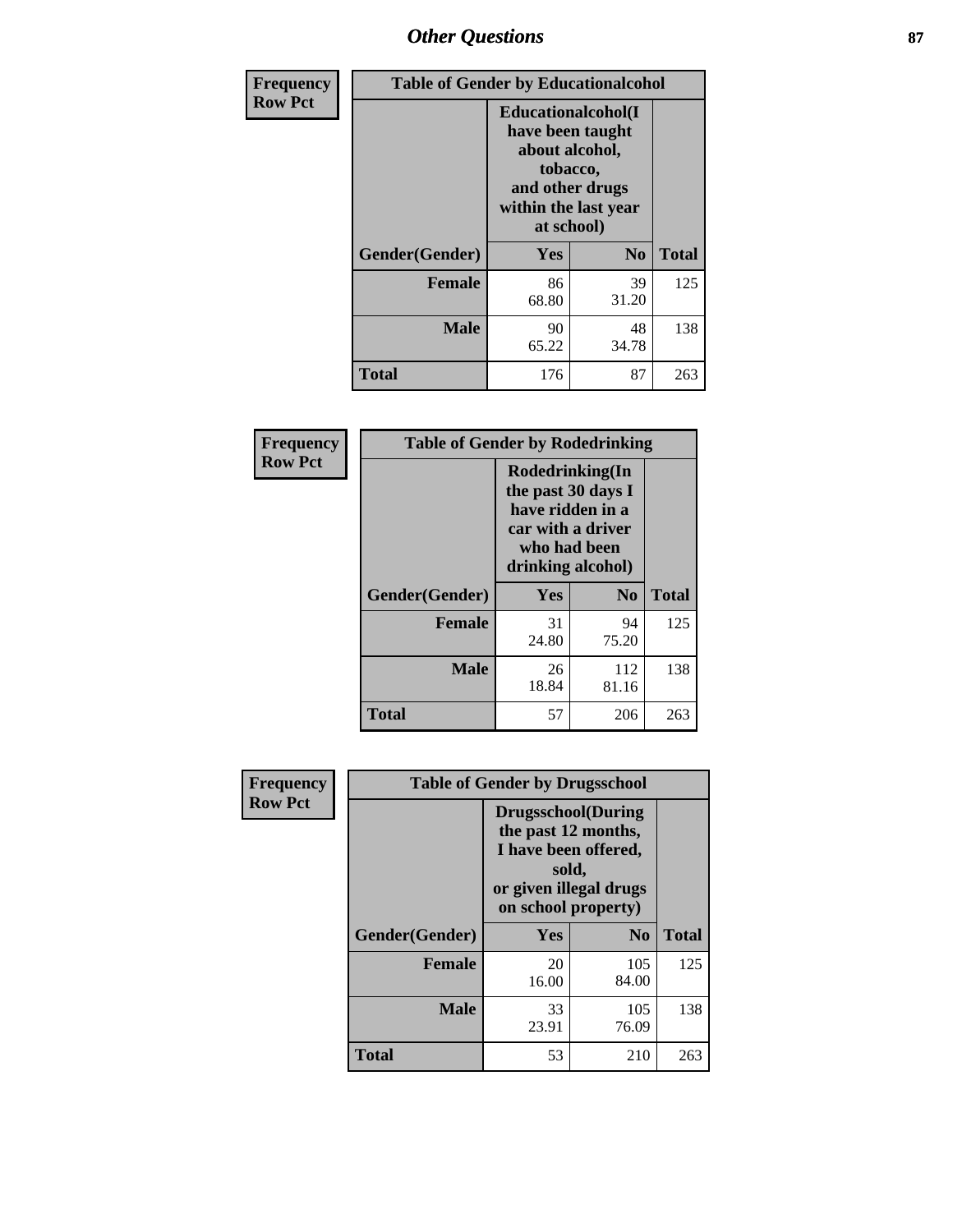# *Other Questions* **88**

**Frequency Row Pct**

| <b>Table of Gender by Bingedrinking</b> |                                                                                                         |              |                   |                   |                        |                               |                        |              |
|-----------------------------------------|---------------------------------------------------------------------------------------------------------|--------------|-------------------|-------------------|------------------------|-------------------------------|------------------------|--------------|
|                                         | Bingedrinking(I have drunk five or more<br>drinks of alcohol at one sitting during the<br>last 30 days) |              |                   |                   |                        |                               |                        |              |
| <b>Gender</b> (Gender)                  | $\bf{0}$<br><b>Days</b>                                                                                 | 1 or<br>days | 3 to<br>5<br>days | 6 to<br>9<br>days | 10<br>to<br>19<br>days | <b>20</b><br>to<br>29<br>days | All<br>30<br>days      | <b>Total</b> |
| <b>Female</b>                           | 110<br>88.00                                                                                            | 10<br>8.00   | 3<br>2.40         | 0.80              | 0<br>0.00              | 0.80                          | 0<br>0.00              | 125          |
| <b>Male</b>                             | 106<br>76.81                                                                                            | 4<br>2.90    | 8<br>5.80         | 4<br>2.90         | 8<br>5.80              | 6<br>4.35                     | $\mathfrak{D}$<br>1.45 | 138          |
| <b>Total</b>                            | 216                                                                                                     | 14           | 11                | 5                 | 8                      | 7                             | $\mathfrak{D}$         | 263          |

| Frequency      |                | <b>Table of Gender by Educationaids</b>                                                         |                |              |
|----------------|----------------|-------------------------------------------------------------------------------------------------|----------------|--------------|
| <b>Row Pct</b> |                | <b>Educationaids</b> (I<br>have been taught<br>about HIV/AIDS<br>at school in the<br>past year) |                |              |
|                | Gender(Gender) | Yes                                                                                             | N <sub>0</sub> | <b>Total</b> |
|                | <b>Female</b>  | 95<br>76.00                                                                                     | 30<br>24.00    | 125          |
|                | <b>Male</b>    | 103<br>74.64                                                                                    | 35<br>25.36    | 138          |
|                | <b>Total</b>   | 198                                                                                             | 65             | 263          |

| Frequency      | <b>Table of Gender by Suicideconsider</b> |                        |                |       |  |
|----------------|-------------------------------------------|------------------------|----------------|-------|--|
| <b>Row Pct</b> |                                           | <b>Suicideconsider</b> |                |       |  |
|                | Gender(Gender)                            | Yes                    | N <sub>0</sub> | Total |  |
|                | <b>Female</b>                             | 4.00                   | 120<br>96.00   | 125   |  |
|                | <b>Male</b>                               | 5.07                   | 131<br>94.93   | 138   |  |
|                | <b>Total</b>                              | 12                     | 251            | 263   |  |